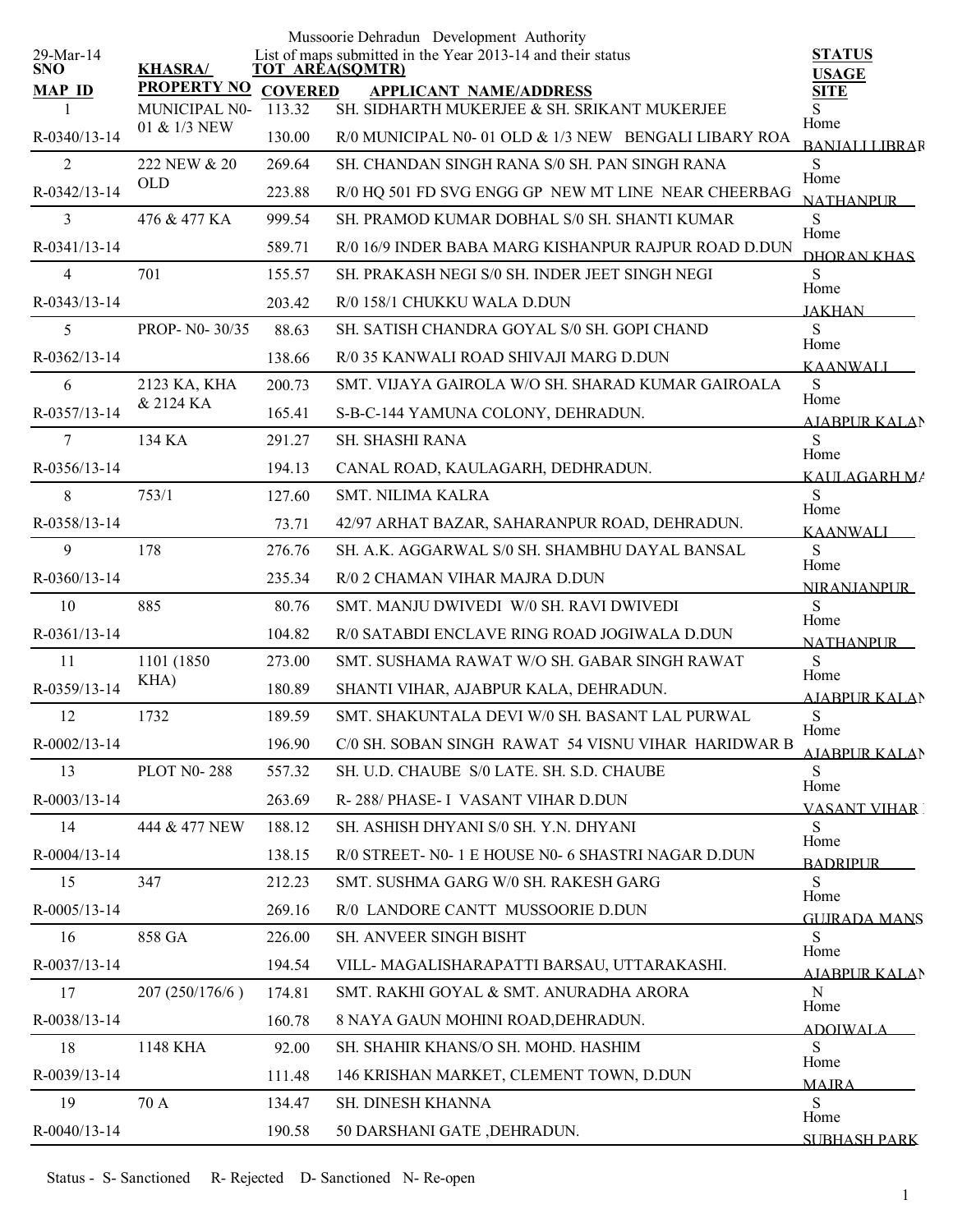|                            |                    |                | Mussoorie Dehradun Development Authority                                              |                               |
|----------------------------|--------------------|----------------|---------------------------------------------------------------------------------------|-------------------------------|
| $29$ -Mar-14<br><b>SNO</b> | <b>KHASRA/</b>     |                | List of maps submitted in the Year 2013-14 and their status<br><b>TOT AREA(SQMTR)</b> | <b>STATUS</b><br><b>USAGE</b> |
| <b>MAP ID</b>              | <b>PROPERTY NO</b> | <b>COVERED</b> | <b>APPLICANT NAME/ADDRESS</b>                                                         | <b>SITE</b>                   |
| 20                         | 11                 | 179.87         | KUMARI RAZIA BEGH D/O LATE SH. GULAM BEGH                                             | S<br>Home                     |
| R-0041/13-14               |                    | 199.36         | 60 GHOSHI GALI, DEHRADUN.                                                             | CHAKSALAWAL.                  |
| 21                         | 351 M              | 167.75         | <b>SH. HARENDRA SINGH CHAUHAN</b>                                                     | S<br>Home                     |
| R-0042/13-14               |                    | 153.81         | TYPE C-3 17/4 NEW TEHRI.                                                              | AIABPUR KHURI                 |
| 22                         | 161                | 73.43          | SH. SANJEEV KHURANA & SH. BHUPENDRA SHARMA                                            | S<br>Home                     |
| R-0043/13-14               |                    | 83.81          | 96 VIJAY COLONY, DEHRADUN.                                                            | <b>NIRANIANPUR</b>            |
| 23                         | 1268               | 126.81         | SH. PAWAN MAUNGA S/O SH. VIJAY KUMAR                                                  | S<br>Home                     |
| R-0044/13-14               |                    | 139.66         | B-40 MISHAN COMPOUND, SAHARANPUR.                                                     | <b>SALLOK</b>                 |
| 24                         | 505/1              | 185.60         | <b>SH.AMARDEEP SINGH BHATIA</b>                                                       | S<br>Home                     |
| R-0045/13-14               |                    | 176.20         | 2/3 GENRALWING PREM NAGAR, D.DUN.                                                     | <b>ARCADIA GRAN</b>           |
| 25                         | 110                | 92.90          | SH. BHARAT TYAGI                                                                      | S                             |
| R-0046/13-14               |                    | 106.64         | 41 ENGINEERS ENCLAVE PHASE 3 G.M.S.ROAD, D.DUN.                                       | Home<br><b>MEHUWALA MA</b>    |
| 26                         | 426                | 83.23          | SH. MANOJ BANSAL                                                                      | S                             |
| R-0047/13-14               |                    | 116.52         | 43 PREETI ENCLAVE, MAZRA, D.DUN.                                                      | Home<br><b>SEWALA KALAN</b>   |
| 27                         | 161                | 73.43          | SH. BUPENDRA SHARMA & SH. SANJEEV KHURANA                                             | ${\bf S}$                     |
| R-0048/13-14               |                    | 83.81          | A-66 AWASHVIKAS COLONY, SAHARANPUR.                                                   | Home<br><b>NIRANIANPUR</b>    |
| 28                         | 276                | 217.32         | SH. KANTA PRASAD KALA                                                                 | S                             |
| R-0049/13-14               |                    | 220.80         | EKTA ENCLAVE LANE NO-3 NATHANPUR, DEHRADUN.                                           | Home<br><b>NATHANPUR</b>      |
| 29                         | 39/1 (51 DA)       | 134.00         | SMT. PUJA LEKHWAR                                                                     | S                             |
| R-0050/13-14               |                    | 103.24         | AAMWALA TARLA, DEHRADUN.                                                              | Home<br><b>AAMWALA TARI</b>   |
| 30                         | 71                 | 266.01         | DR. S.C.SHARMA & SMT MITHILESH SHARMA                                                 | $\mathbf S$                   |
| R-0051/13-14               |                    | 292.65         | 14 SAILOK-1 KANWALA, G.M.S.ROAD,                                                      | Home<br><b>NIRANJANPUR</b>    |
| 31                         | 849 686 K          | 260.00         | SH. RAJ PAL SINGH ASWAL & SH. YASHPAL SINGH ASWAL                                     | S                             |
| R-0024/13-14               |                    | 108.50         | <b>GRAM KARGI GRANT D.DUN</b>                                                         | Home<br>AJABPUR KALAN         |
| 32                         | 371 (1066)         | 109.54         | SH. BALRAM SINGH & SH. ARVIND KUMAR                                                   | S                             |
| R-0036/13-14               |                    | 128.03         | NEW TYPE 3 RAIPUR, C-26/13, DEHRADUN.                                                 | Home<br>AAMWALA TARI          |
| 33                         | 180 MIN (114       | 99.88          | SH. RIYAZUDDIN                                                                        | S                             |
| R-0052/13-14               | MIN)               | 62.58          | 7/6 MUSLIM COLONY, RITHA MANDI, D.DUN.                                                | Home<br><u>AJARPUR KHURI</u>  |
| 34                         | 1034               | 308.00         | SMT. PARMESHWARI KALA                                                                 | S                             |
| R-0053/13-14               |                    | 207.98         | SARTHI ENCLAVE, HARIDWAR ROAD, DEHRADUN.                                              | Home<br>AIABPUR KALAN         |
| 35                         | 45                 | 159.63         | SH. RAJEEV BHATIA S/O SH. O.P.BHATIA                                                  | S                             |
| R-0054/13-14               |                    | 149.66         | 131/1 LANE NO-1] STREET NO-4 RAJENDRA NAGAR D.DUN.                                    | Home<br><b>NIRANIANPUR</b>    |
| 36                         | 1157 & 1162        | 297.00         | SH. LAXMAN SINGH BADWAL                                                               | S                             |
| R-0055/13-14               |                    | 307.46         | U.G.B. TOWER, HARIDWAR ROAD, DHARAMPUR, D.DUN                                         | Home<br><b>NATHANPUR</b>      |
| 37                         | <b>PORP-N0-35</b>  | 81.85          | SH. BANDHAN GULATI S/0 LATE. SH. OM PRAKASH GULATI                                    | S                             |
| R-0057/13-14               |                    | 117.12         | R/0 87 TYAGI ROAD D.DUN                                                               | Home<br><b>REST CAMP</b>      |
| 38                         | <b>75 KA</b>       | 107.00         | SMT. REKHA BIDLA & SH. DHANAN JAY BIDLA                                               | S                             |
| R-0058/13-14               |                    | 124.40         | R/0 8 HARRAWALA NEAR PILI KOTHI D.DUN                                                 | Home<br>CHAK AJARPUR          |
|                            |                    |                |                                                                                       |                               |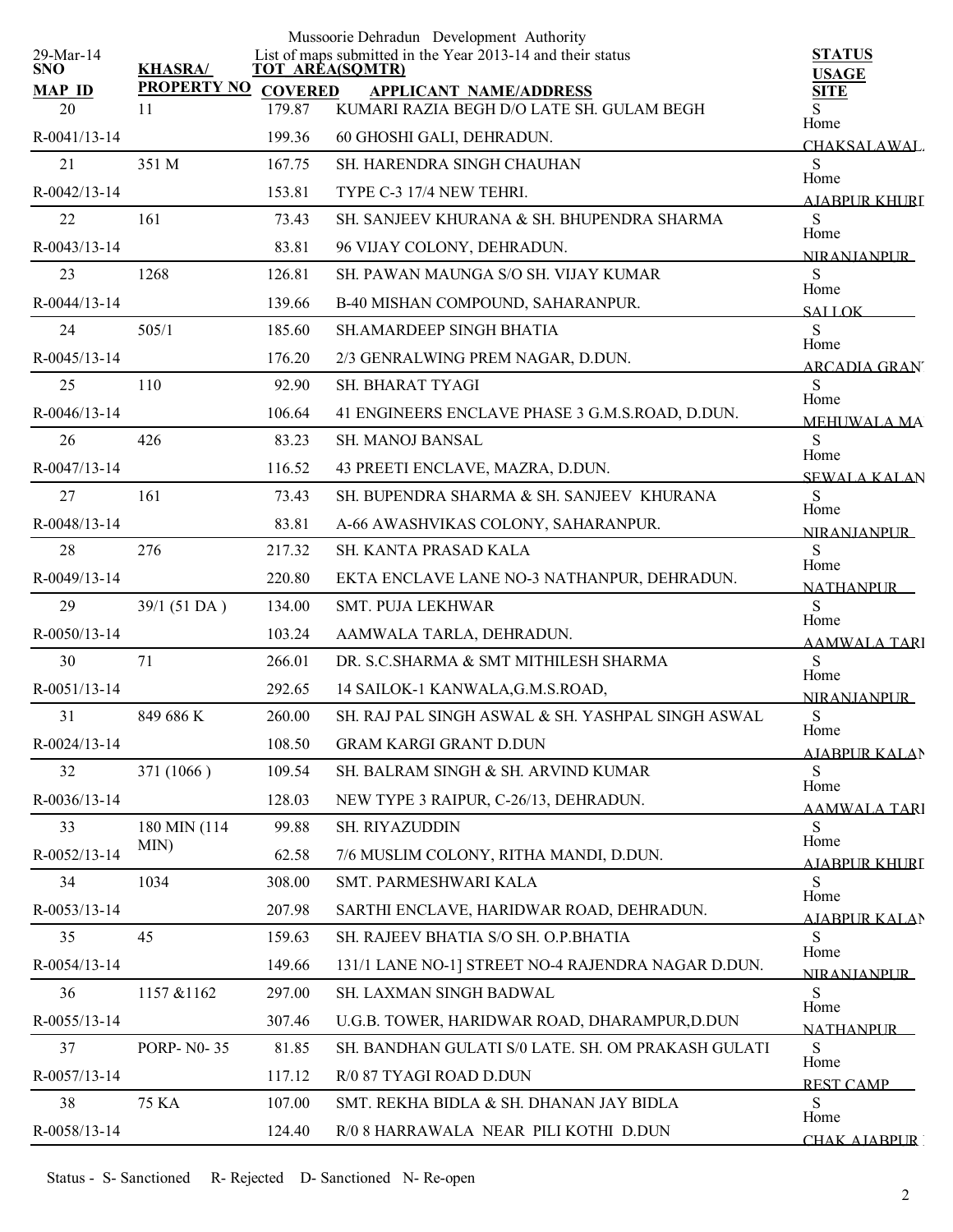|                         |                                  |                        | Mussoorie Dehradun Development Authority                    |                                  |
|-------------------------|----------------------------------|------------------------|-------------------------------------------------------------|----------------------------------|
| 29-Mar-14<br><b>SNO</b> | <b>KHASRA/</b>                   | <b>TOT AREA(SQMTR)</b> | List of maps submitted in the Year 2013-14 and their status | <b>STATUS</b><br><b>USAGE</b>    |
| <b>MAP ID</b>           | <b>PROPERTY NO</b>               | <b>COVERED</b>         | <b>APPLICANT NAME/ADDRESS</b>                               | <b>SITE</b>                      |
| 39                      | 2057                             | 111.62                 | SH. KARAM CHAND S/0 SH. SOHAN LAL                           | S.<br>Home                       |
| $R - 0059/13 - 14$      |                                  | 121.98                 | R/0 7 CHAMAN VIHAR MAJRA D.DUN                              | <b>AJABPUR KALAN</b>             |
| 40                      | PROP-                            | 376.24                 | SMT. POONAM RANI & SH. BHUSHAN LAL                          | S<br>Home                        |
| R-0060/13-14            | N0-20/443 C                      | 140.40                 | R/0 122 MOTI BAZAR D.DUN                                    | KHURBURA MOF                     |
| 41                      | 320, 324, 325, 327, 0, 050.00    |                        | SH. SANJAY KOHLI, SH. PREM SHAHNI & SH. NEERAJ SHAHNI       | $\, {\bf p}$<br>Home             |
| $L-0003/12-13-$         | 333, 339, 398, 400               | 0.00                   | GANESH PLAZA , RAJPUR ROAD, DEHRADUN.                       | <b>BHANDAR GAON</b>              |
| 42                      | 77                               | 501.06                 | SMT. NISHA AGGARWAL & SMT. SAVITA AGGARWAL                  | S<br>Office                      |
| $C-0005/13-14$          |                                  | 495.72                 | R/0 99 SATYA VIHAR COLONY VIJAY PARK D.DUN                  | <b>NIRANIANPUR</b>               |
| 43                      | 1232                             | 204.32                 | SH. RAJENDRA SINGH KHATRI S/0 SH. NIHAL SINGH KHATRI        | ${\bf S}$                        |
| R-0067/13-14            |                                  | 174.35                 | R/0 545 INDIRA NAGAR COLONY D.DUN                           | Home<br><b>NATHANPLIR</b>        |
| 44                      | <b>104 KHA</b>                   | 222.66                 | SH. DESH RAJ S/0 SH. SHYAM SINGH                            | S                                |
| R-0068/13-14            |                                  | 140.26                 | R/0 L-42 C RAILWAY COLONY D.DUN                             | Home<br><b>CHAKSHAH NAG</b>      |
| 45                      | PROP-N0-                         | 233.50                 | COL. AMARJEET SINGH RANGAR S/0 DR. KHAZAN SINGH             | ${\bf S}$                        |
| R-0069/13-14            | 721/81/3 OLD &<br><b>423 NEW</b> | 137.54                 | R/0 423 RAJPUR ROAD D.DUN                                   | Home<br>RAI PUR ROAD             |
| 46                      | 748                              | 244.82                 | SH. GIRISH PRASAD S/0 SH. MUSA RAM BHATT                    | S                                |
| R-0070/13-14            |                                  | 178.40                 | R/0 PATHRI BAGH DEHRA KHAS D.DUN                            | Home<br>DEHRA KHAS               |
| 47                      | 17                               | 768.90                 | SMT. SNEH LATA W/0 SH. ANAND PRAKASH BANSAL                 | S                                |
| R-0071/13-14            |                                  | 303.88                 | R/0 63 ARAGHAR D.DUN                                        | Home                             |
| 48                      | <b>PLOT-N0-A-21</b>              | 240.00                 | DR. SUNITA PANDEY W/0 SH. RAJESH TIWARI                     | <b>BADRIPLIR</b><br>S            |
| R-0072/13-14            |                                  | 240.00                 | R/0 HIG A-54 MDDA COLONY CHANDAR ROAD DALANWALA I           | Home                             |
| 49                      | 409                              | 90.33                  | SH. VISHNU NATH KOHLI S/0 SH. FAKIR CHAND                   | MDDA COLONY<br>${\bf S}$         |
| R-0073/13-14            |                                  | 91.40                  | R/0 226 PARK ROAD D.DUN                                     | Home                             |
| 50                      | 264/1/2                          | 170.56                 | SH. MAAN SINGH, SH.TEJ SINGH & SH. HARISH SINGH             | <b>SEWALA KALAN</b><br>${\bf S}$ |
| $C-0006/13-14$          |                                  | 110.72                 | R/0 43 VIVEK VIHAR - II G.M.S. ROAD D.DUN                   | Commercial Compl                 |
| 51                      | 210 GHA                          | 111.05                 | SH. SANJAY KUMAR S/0 LATE, SH. GYAN CHANDRA                 | <b>KAANWALL</b><br>S             |
| R-0056/13-14            |                                  | 112.34                 | CONST. 93 AP POLICE LINE D.DUN                              | Home                             |
| 52                      | 39 KA                            | 593.33                 | SMT. AMITA BIJALWAN & SMT. PREM LATA BIJALWAN               | <b>AJABPUR KALAN</b><br>S        |
| R-0061/13-14            |                                  | 247.68                 | R/0 90 VIKASLOK SAHASTRADHARA ROAD D.DUN                    | Home                             |
| 53                      | 710 & 715                        | 117.56                 | SMT. KOMAL NAGPAL W/0 SH. ANKUR NAGPAL                      | <u>AAMWALA TARI</u><br>S         |
| R-0062/13-14            |                                  | 138.24                 | R/0 24 SHALIN ENCLAVE BADRIPUR D.DUN                        | Home                             |
| 54                      | 863 GA                           | 84.80                  | SH. ANKUSH RAUTHAN & SMT. HEMANTI RAUTHAN                   | <b>BHARLIWALA GR</b><br>S        |
| R-0063/13-14            |                                  | 84.68                  | R/0 MOHABE WALA CHANDRA BANI ROAD D.DUN                     | Home                             |
| 55                      | 863 GA                           | 84.80                  | SH. RAM DUTT DHOUNDIYAL S/0 SH. SHIV DUTT DHOUNDIYA         | <b>SEWALA KALAN</b><br>S         |
| R-0064/13-14            |                                  | 84.68                  | R/0 627 CHANDRABANI ROAD D.DUN                              | Home                             |
| 56                      | 354 GA DOON                      | 335.96                 | SH. MUNESH KUMAR & SH. HARIBHAJAN SINGH                     | <b>SEWALA KALAN</b><br>N         |
| R-0065/13-14            | <b>ENCLAVE</b>                   | 323.91                 | R/0 29 DRON PURI G.M.S. ROAD D.DUN                          | Home                             |
| 57                      | 212 & 215                        | 396.13                 | SMT. NEELAM KALA W/0 SH. PARMA NAND KALA                    | <b>SEWALA KALAN</b><br>S         |
| R-0074/13-14            |                                  | 369.96                 | R/0 285 PANDITWARI BHOOR D.DUN                              | Home                             |
|                         |                                  |                        |                                                             | <b>PANDITWARI</b>                |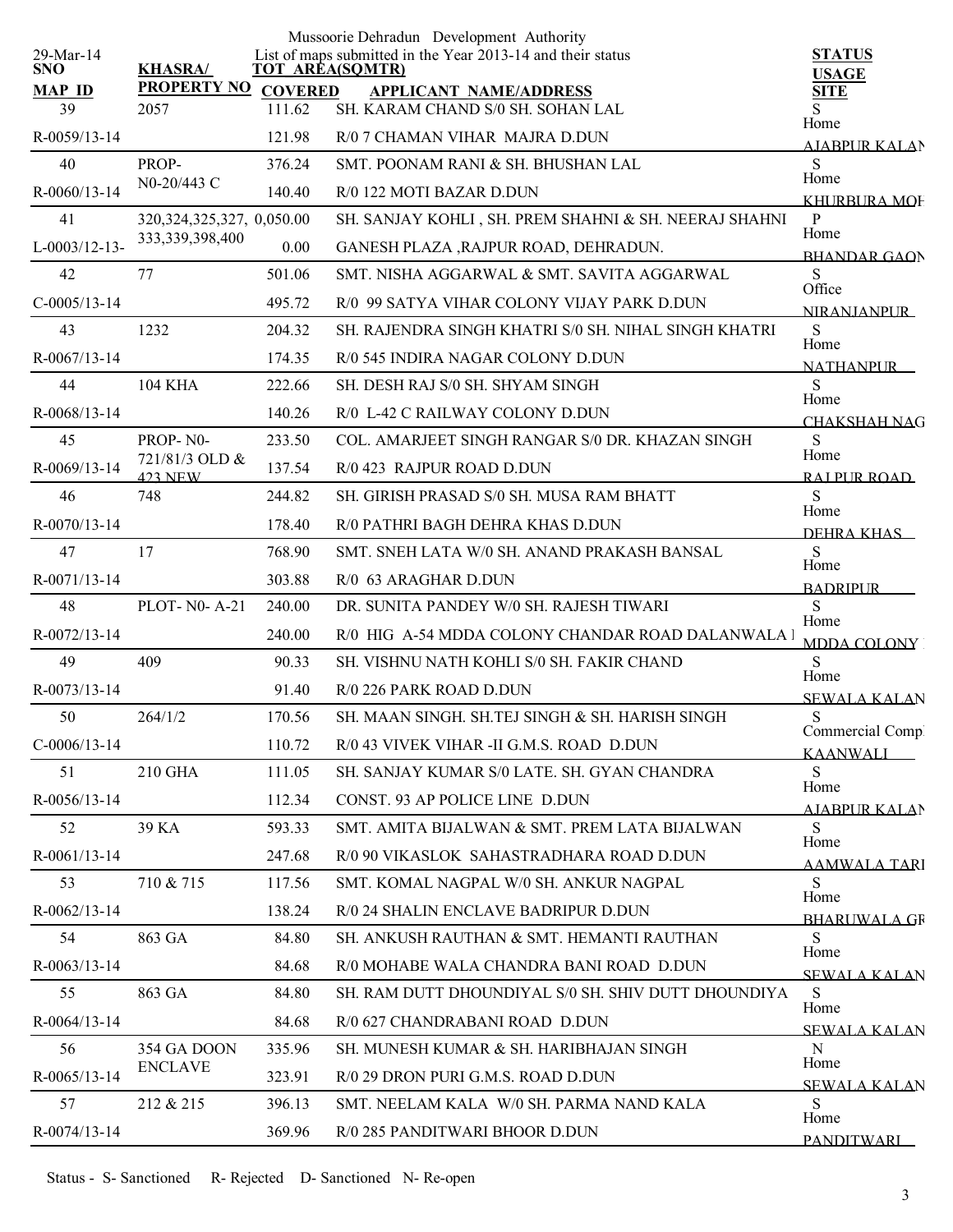|                         |                    |                | Mussoorie Dehradun Development Authority                                              |                               |
|-------------------------|--------------------|----------------|---------------------------------------------------------------------------------------|-------------------------------|
| 29-Mar-14<br><b>SNO</b> | <b>KHASRA/</b>     |                | List of maps submitted in the Year 2013-14 and their status<br><b>TOT AREA(SQMTR)</b> | <b>STATUS</b><br><b>USAGE</b> |
| <b>MAP ID</b>           | <b>PROPERTY NO</b> | <b>COVERED</b> | <b>APPLICANT NAME/ADDRESS</b>                                                         | <b>SITE</b>                   |
| 58                      | 723 & 520 OLD      | 61.89          | SMT. KRISHNA SRIVASTAV W/0 LATE. SH. SANT KUMAR SRIV                                  | S.<br>Home                    |
| R-0075/13-14            |                    | 73.45          | R/0 443- A KHURBHURA MOHALLA D.DUN                                                    | DEHRA KHAS                    |
| 59                      | 242 & 403          | 106.75         | SMT. LAXMI ARORA W/0 SH. VIJAY ARORA                                                  | S<br>Home                     |
| R-0076/13-14            |                    | 149.50         | R/0 158/9 KOCHER COLONY RAJPUR ROAD D.DUN                                             | <b>JAKHAN</b>                 |
| 60                      | 165                | 187.83         | SMT. MAMTA DEVI W/0 SH. MADAN SINGH                                                   | S<br>Home                     |
| R-0077/13-14            |                    | 92.24          | GRAM- SUNAK P.0- SIDOLI KARAN PRYAG DISTT- CHAMOLI                                    | <b>VIIAYPUR GOPIV</b>         |
| 61                      | PLOT N0-A-28       | 240.00         | SH. JAI KISHAN TEJWANI & SMT. VAISHALI TEJWANI                                        | S<br>Home                     |
| R-0078/13-14            |                    | 303.85         | R/0 B-50 EAST OF KAILASH NEW DELHI                                                    | MDDA COLONY                   |
| 62                      | 145                | 306.69         | SH. JAGVEER SINGH S/0 SH. PURUSHOTAM SINGH                                            | S<br>Home                     |
| R-0079/13-14            |                    | 398.12         | R/0 291/1 SAHASTRADHARA ROAD D.DUN                                                    | <b>ADOIWALA</b>               |
| 63                      | 158                | 165.00         | SMT. MANORAMA SHARMA W/0 LATE. SH. LAXMI CHAND                                        | S                             |
| R-0080/13-14            |                    | 82.80          | R/0 H. N0-5 RAM LILA BAZAR D.DUN                                                      | Home<br><b>BAGRAAL GAON</b>   |
| 64                      | 91 KA              | 188.00         | SMT. PREMA DEVI BHATT W/0 SH. SITA RAM BHATT                                          | S                             |
| R-0081/13-14            |                    | 157.22         | GRAM-PANDOGI P.0- MAANDKHAL DISTT-TEHRI                                               | Home<br><b>AAMWALA TARI</b>   |
| 65                      | 432 CHA            | 122.77         | SMT. ANJUM JEHRA & SMT. URMILA SINGH                                                  | S                             |
| R-0082/13-14            |                    | 170.24         | 5 SIMLA ENCLAVE SEWLA KALA, D.DUN.                                                    | Home<br><b>SEWALA KALAN</b>   |
| 66                      | 370 MIN (380       | 94.06          | SMT. MEENU BHATIYA                                                                    | S                             |
| R-0083/13-14            | GHA)               | 129.80         | 143 MOHABEWALA, D.DUN.                                                                | Home                          |
| 67                      | 376 MIN (380       | 94.06          | <b>SMT. MEENU TOMAR</b>                                                               | DHORAN KHAS<br>${\bf S}$      |
| R-0084/13-14            | GHA)               | 106.32         | ANAND VIHAR JAKHAN, D.DUN.                                                            | Home                          |
| 68                      | 69 (PLOT NO-       | 677.65         | COL. SIDDHARTHA SHARMA                                                                | <b>DHORAN KHAS</b><br>S       |
| R-0085/13-14            | $S-2-C/48$ )       | 158.75         | S-2, C/48 DEFENCE COLONY, DEHRADUN.                                                   | Home                          |
| 69                      | 1141 & 1142        | 211.33         | SH. YOGENDRA VERMA S/0 SH. INDER SINGH VERMA                                          | SHAH NAGAR<br>${\bf S}$       |
| R-0086/13-14            |                    | 248.98         | R/0 8 DAWARIKA PURI EXT. G.M.S. ROAD D.DUN                                            | Home                          |
| 70                      | 1246 KHA & 820     | 200.02         | KM. MANVI AGGARWAL & SMT. SARITA AGGARWAL                                             | <b>KAANWALI</b><br>S          |
| R-0087/13-14            | OLD                | 225.96         | R/0 84/4 BHANDARI BAGH D.DUN                                                          | Home                          |
| 71                      | 85/2 & 96 CHA      | 376.55         | SH. HARISH BASERA S/0 SH. DIWAN SINGH BASERA                                          | <b>BHANDARI BAGI</b><br>S     |
| R-0088/13-14            | <b>NEW</b>         | 516.05         | R/0 1/32 ASHIRWAD ENCLAVE BALLUPUR D.DUN                                              | Home                          |
| 72                      | 30 MIN             | 185.80         | SMT. RASHMI RASTOGI & SH. VIJAY PRAKASHS RASTOGI                                      | <b>SEWALA KALAN</b><br>S      |
| R-0025/13-14            |                    | 202.79         | 98/1 NALA PANI ROAD, D.DUN.                                                           | Home                          |
| 73                      | 534                | 377.19         | SH. SATISH CHANDRA JOSHI                                                              | <b>AAMWALA TARI</b><br>S      |
| $R-0026/13-14$          |                    | 393.44         | AJABPUR KHURD, DEHRADUN.                                                              | Home                          |
| 74                      | 321 KA             | 187.60         | SMT. KUNTI DOBHAL                                                                     | AIABPUR KHURT<br>S            |
| R-0027/13-14            |                    | 317.01         | AJABPUR KHURD, DEHRADUN.                                                              | Home                          |
| 75                      | $\overline{5}$     | 379.60         | SH. CHANDRA PRAKASH MATPAL &SMT. SARASWATI MATPA                                      | AIABPUR KHURT<br>S            |
|                         |                    |                |                                                                                       | Home                          |
| R-0028/13-14            |                    | 298.83         | 18 E.C.ROAD, DEHRADUN.                                                                | <b>MAJRI MAFI</b>             |
| 76                      | 242 (403)          | 106.75         | SMT. KUSUM ARORA                                                                      | ${\bf S}$<br>Home             |
| R-0029/13-14            |                    | 144.10         | 46 SUBHASH ROAD, DEHRADUN.                                                            | <b>JAKHAN</b>                 |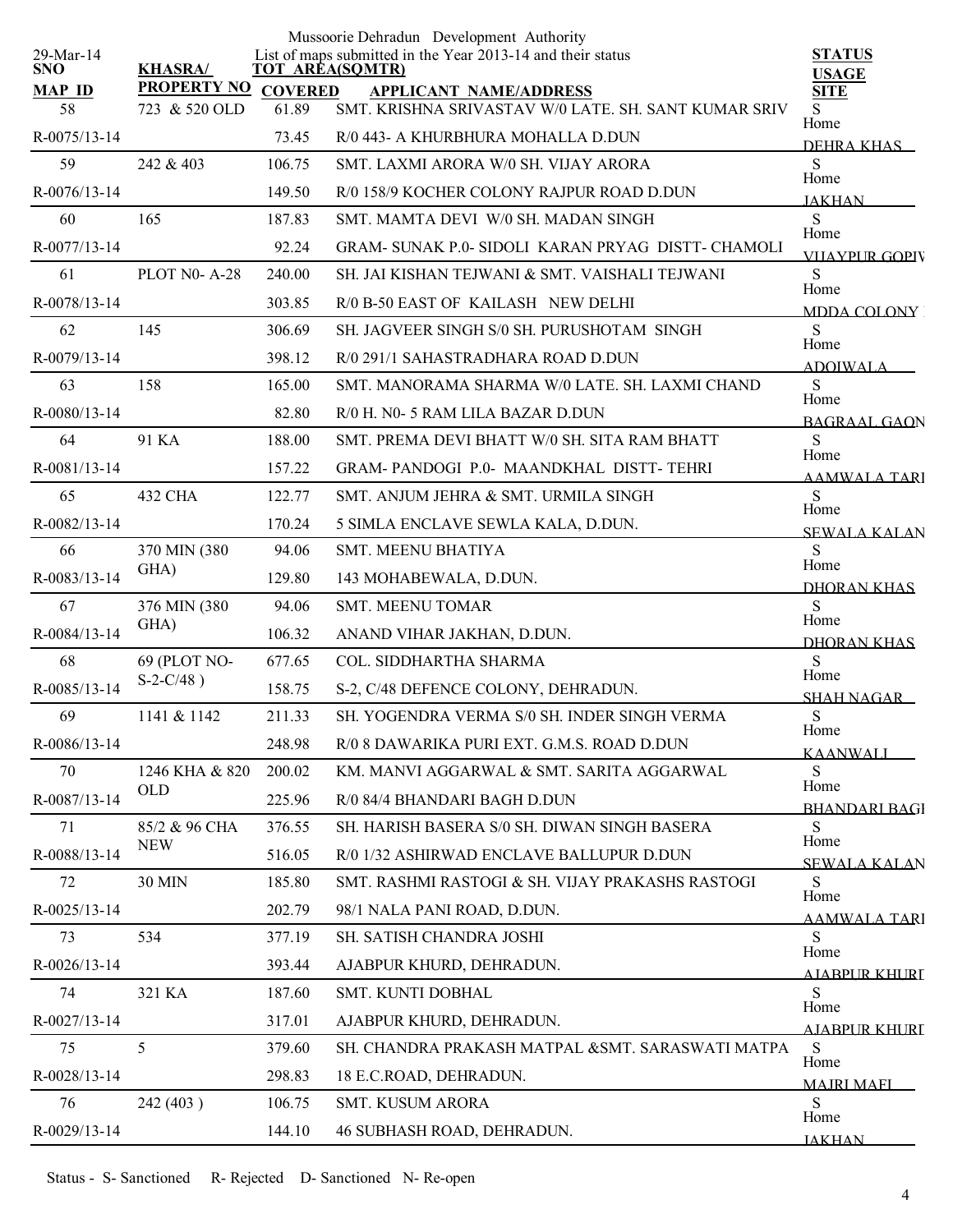|                         |                          |                | Mussoorie Dehradun Development Authority                                              |                               |
|-------------------------|--------------------------|----------------|---------------------------------------------------------------------------------------|-------------------------------|
| 29-Mar-14<br><b>SNO</b> | <b>KHASRA/</b>           |                | List of maps submitted in the Year 2013-14 and their status<br><b>TOT AREA(SQMTR)</b> | <b>STATUS</b><br><b>USAGE</b> |
| <b>MAP ID</b>           | <b>PROPERTY NO</b>       | <b>COVERED</b> | <b>APPLICANT NAME/ADDRESS</b>                                                         | <b>SITE</b>                   |
| 77                      | 1020 KA MIN<br>(726)     | 167.26         | SMT. DIVEEJA PANDEY, SH. SAMEER PANDEY                                                | S.<br>Home                    |
| R-0030/13-14            |                          | 284.26         | 628 E LANE NO-8, RAJENDER NAGAR, DEHRADUN.                                            | <b>JAKHAN</b>                 |
| 78                      | 333                      | 233.34         | SH. RAVI MOHAN AGARWAL                                                                | S<br>Home                     |
| R-0031/13-14            |                          | 284.84         | 433 KHADI BAZAR, RANIKHET ALMORA.                                                     | <u>AIARPUR KHURI</u>          |
| 79                      | 102                      | 152.07         | SH. ANIL KUMAL & SH. MANOJ KUMAR                                                      | S<br>Home                     |
| R-0032/13-14            |                          | 139.40         | E-129 NEHRU COLONY, DEHRADUN.                                                         | AIARPUR KHURI                 |
| 80                      | 487/1/2/2                | 384.19         | SH. RAJENDRA SINGH CHHETTRI                                                           | S                             |
| R-0033/13-14            |                          | 200.49         | 14 KISHANPUR, DEHRADUN.                                                               | Home<br><b>KAANWALI</b>       |
| 81                      | 63 (30 KHA)              | 1,820.00       | SH. DEEPAK NEGI & SH. PRAVEEN PUROHIT & SMT SUSHMA P                                  | S                             |
| $C-0004/13-14$          |                          | 2,962.80       | NATHANPUR, RING ROAD, D.DUN.                                                          | Hotel<br><b>LADPUR</b>        |
| 82                      | 103 KA PLOT              | 360.00         | SH. SANDEEP ARYA & SMT KANTA ARYA                                                     | S                             |
| R-0034/13-14            | $NO-4$                   | 383.06         | 197 SECTOR-14 SONIPATH, HARYANA.                                                      | Home<br><b>KANDOLI</b>        |
| 83                      | 5/3                      | 499.20         | SMT. DEEPA SHETHY                                                                     | S                             |
| R-0035/13-14            |                          | 366.48         | 4-A E.C. ROAD. DEHRADUN.                                                              | Home                          |
| 84                      | 712 OLD & 472 3,200.00   |                | SH. HARENDRA SINGH RAWATS/0 LATE, SH. RANJEET SINGH R                                 | <b>NARDEV SHASTI</b><br>- S   |
| $C-0002/13-14$          | KHA                      | 2,008.65       | GRAM- MIYYAN WALA NALANDA COLLEGE HARIDWAR ROA                                        | School/College/Inst           |
| 85                      | 57 KA .57 KHA            | 756.38         | SMT. RUKMANI CHAUHAN & SH. ARUN CHAUHAN                                               | MIYANWALA<br>S                |
| $C-0003/13-14$          | .57 CHA                  | 1,054.70       | R/0 PANKAJ VIHAR PITTHU WALA SHIMLA BY PASS D.DUN                                     | <b>Guest House</b>            |
| 86                      | 2235                     | 111.52         | SMT. SUNITA DUBEY D/0 SH. MUKUT BIHARI LAL                                            | SEWALA KALAN<br>S             |
| $R-0001/13-14$          |                          | 13.26          | C/0 SH. R.P. SHARMA 08 PHASE- 2 SHAKTI VIHAR MAJRA D.DU                               | Home                          |
| 87                      | 80                       | 224.44         | SH. JAGVIJAY SINGH S/0 SH.H.S. GUSAIN                                                 | <b>ARCADIA GRAN</b><br>S      |
| $R-0006/13-14$          |                          | 214.38         | R/0 SARASWATI VIHAR BLOCK- A AJABPUR KHURD D.DUN                                      | Home                          |
|                         |                          |                |                                                                                       | AJABPUR KHURI                 |
| 88                      | 2304                     | 132.66         | SMT. RENU W/0 SH. PRAVESH KUMAR                                                       | ${\bf S}$<br>Home             |
| R-0007/13-14            |                          | 162.01         | R/0 51/21 RAILWAY ROAD ROORKEE DISTT- HARIDWAR                                        | <b>ARCADIA GRAN</b>           |
| 89                      | MUNICIPAL NO-<br>133     | 142.66         | SMT. NEERU GOYAL W/0 SH. SUSHIL KUMAR                                                 | S<br>Home                     |
| R-0008/13-14            |                          | 116.00         | R/0 53/8 RAJPUR ROAD D.DUN                                                            | RAI PUR ROAD                  |
| 90                      | PROP-N0-109<br>& 234/348 | 195.75         | SH. ASHOK SHARMA S/0 SH. RADHEY SHYAM                                                 | S.<br>Home                    |
| R-0009/13-14            |                          | 99.80          | R/0 311 KHURBHURA MOHALLA D.DUN                                                       | <b>MOTI BAZAR</b>             |
| 91                      | 119 OLD & 1050           | 226.00         | SH. GOPAL DUTT CHAMOLI S/0 SH. SATYASWER PRASAD                                       | S<br>Home                     |
| R-0010/13-14            | <b>NEW</b>               | 248.50         | R/0 DEFENCE COLONY D.DUN                                                              | AIABPUR KALAN                 |
| 92                      | 1212                     | 341.03         | SH. CHANDRA MOHAN S/0 SH. SURENDRA MOHAN                                              | S<br>Home                     |
| R-0011/13-14            |                          | 217.78         | R/0 3289 SEC-19 D CHANDIGARH                                                          | <b>KAANWALI</b>               |
| 93                      | 36 & 35                  | 296.00         | SH. ANIL KUMAR CHATTERJI S/0 LATE, SH. J.M. CHATTERJI                                 | S                             |
| $R - 0012/13 - 14$      |                          | 186.73         | R/0 HEM KUNJ COLONY VIJAY PARK D.DUN                                                  | Home<br><b>KAANWALI</b>       |
| 94                      | 426                      | 139.68         | SH. JAKIR S/0 SH. NAZIM ALI                                                           | S                             |
| $R - 0013/13 - 14$      |                          | 142.70         | R/0 74/A MOHALLA SAUT ROORKEE                                                         | Home<br><b>KARGI GRANT</b>    |
| 95                      | 505                      | 196.98         | SMT. PUSHPA DEVI W/0 SH. DINESH SINGH                                                 | S                             |
| R-0014/13-14            |                          | 120.00         | R/0 RAGHAV VIHAR PHASE-1 D.DUN                                                        | Home                          |
|                         |                          |                |                                                                                       | <b>ARCADIA GRAN</b>           |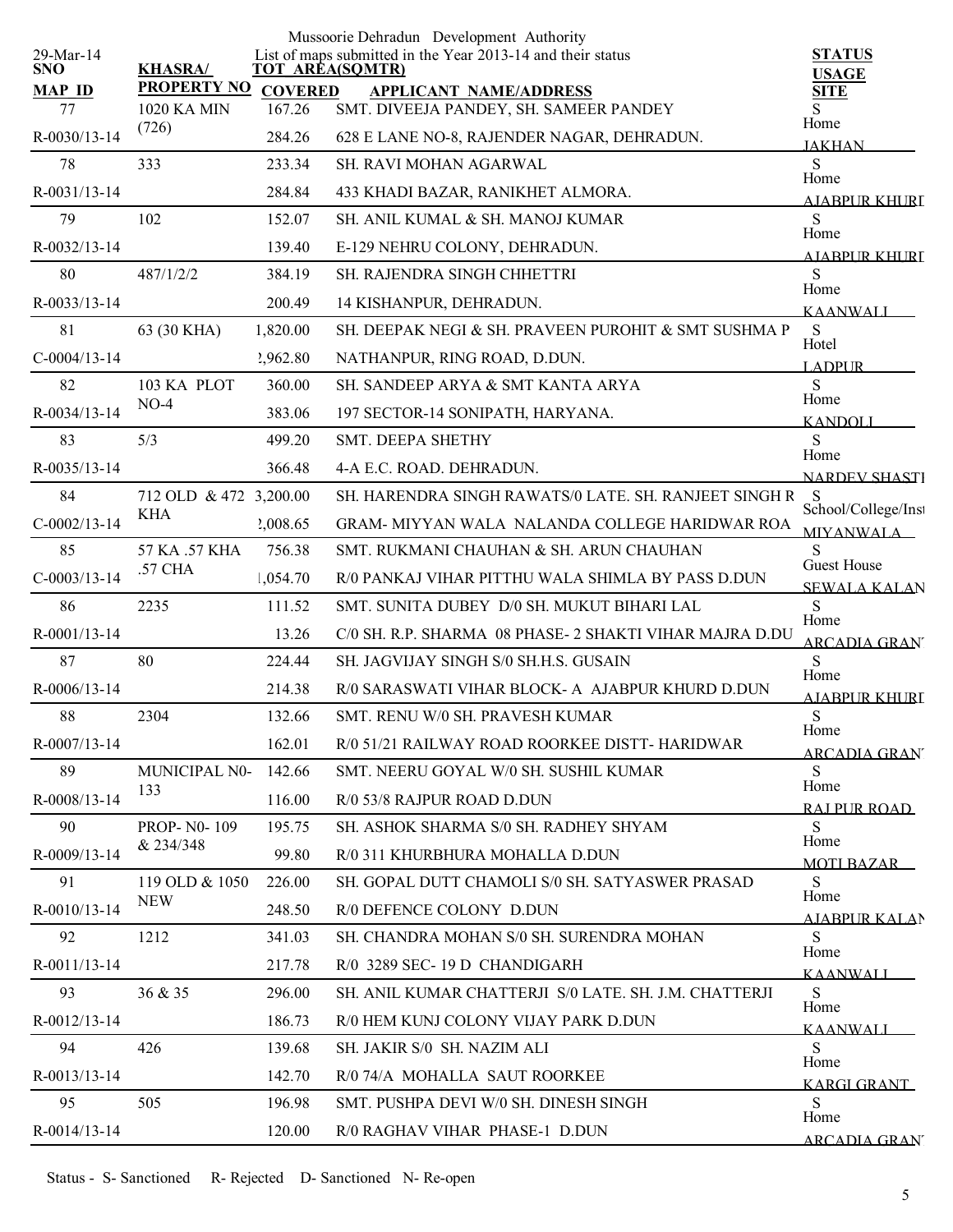| 29-Mar-14           |                                |                          | Mussoorie Dehradun Development Authority<br>List of maps submitted in the Year 2013-14 and their status | <b>STATUS</b>                |
|---------------------|--------------------------------|--------------------------|---------------------------------------------------------------------------------------------------------|------------------------------|
| <b>SNO</b>          | <b>KHASRA/</b>                 | <b>TOT AREA(SQMTR)</b>   |                                                                                                         | <b>USAGE</b>                 |
| <b>MAP ID</b><br>96 | <b>PROPERTY NO</b><br>PROP-N0- | <b>COVERED</b><br>286.50 | <b>APPLICANT NAME/ADDRESS</b><br>SH. SHYAM MOHAN AGGARWAL S/0 LATE. SH. RAM NIWAS G                     | <b>SITE</b><br>S             |
| R-0015/13-14        | 102/83 & 65/5                  | 32.15                    | R/0 5-A MAN SINGH WALA D.DUN                                                                            | Home<br><b>MAAN SINGH W/</b> |
| 97                  | 1030                           | 130.00                   | SH. ROMESH MADAN S/0 LATE.SH. AMAR CHAND MADAN                                                          | S                            |
| R-0016/13-14        |                                | 177.46                   | R/0 C-715 NEW FRIENDS COLONY N                                                                          | Home<br><b>GARHI</b>         |
| 98                  | <b>94 KHA</b>                  | 237.91                   | SH. DINESH KUMAR SINGH & SMT. SHEWTA SINGH                                                              | S                            |
| R-0017/13-14        |                                | 92.37                    | C/0 EYE SPL. GOVT HOSPITAL KOTDWAR                                                                      | Home<br>AIARPUR KHURI        |
| 99                  | <b>94 KHA</b>                  | 223.04                   | DR. ARUN KUMAR SINGH & SMT. KIRAN SINGH                                                                 | S                            |
| R-0018/13-14        |                                | 218.11                   | R/0 C.M.O PAURI GARHWAL                                                                                 | Home<br>AIABPUR KHURT        |
| 100                 | 877                            | 188.12                   | SMT. ASHA ANTHWAL W/0 SH. R.P. ANTHWAL                                                                  | S                            |
| R-0019/13-14        |                                | 129.10                   | R/0 P.W.D. COLONY K-BLOCK 2/21 MOLDHAR NEW TEHRI                                                        | Home<br><b>AIABPURKALAN</b>  |
| 101                 | 160                            | 184.17                   | SMT. MADHU ADHIKARI W/0 SH. RAJU ADHIKARI                                                               | S                            |
| R-0020/13-14        |                                | 182.27                   | H. N0-96 LANE-N0-5 PARK -3 VIJAY PARK D.DUN                                                             | Home<br><b>KAANWALI</b>      |
| 102                 | 459                            | 198.92                   | SH. VIRENDRA DUTT KHANDURIM S/0 SH. B.D. KHANDURI                                                       | S<br>Home                    |
| $R - 0021/13 - 14$  |                                | 224.71                   | <b>GRAM AJABPUR KALAN D.DUN</b>                                                                         | <b>AIABPUR KALAN</b>         |
| 103                 | 473 KA                         | 223.42                   | M/0 JAKHAN REAL STATE & DEVLOPERS PVT. LTD                                                              | S<br>Home                    |
| R-0022/13-14        |                                | 157.74                   | SH. SURVEER SINGH RAWAT KULADI MUSSOORIE                                                                | DHORAN KHAS                  |
| 104                 | <b>PROP-N0-7</b>               | 85.82                    | SH. SHOBHIT PAL SINGH & SH. SAURABH PAL SINGH                                                           | S<br>Home                    |
| R-0023/13-14        |                                | 102.94                   | R/0 7 NEW ROAD D.DUN                                                                                    | NEW ROAD                     |
| 105                 | 416 KA                         | 384.00                   | <b>SMT. SHALINI DHANDA</b>                                                                              | S<br>Home                    |
| R-0830/13-14        |                                | 145.89                   | 20/1/1 NEW ROAD, DEHRADUN.                                                                              | <b>AJABPUR KALAN</b>         |
| 106                 | 219 (239/219)                  | 131.00                   | SMT.SAVITA SINGHAL W/O SH. RAKESH KUMAR SINGHAL                                                         | S<br>Home                    |
| R-0831/13-14        |                                | 234.42                   | 239/219 AMBEDKAR MARG, D.L.ROAD, DEHRADUN.                                                              | D.L.ROAD                     |
| 107                 | 300                            | 276.00                   | SH SHISHIR KUMAR S/O SH. HIRA LAL                                                                       | ${\bf S}$<br>Home            |
| R-0832/13-14        |                                | 111.44                   | INDIRA GANDHI MARG, NIRANJANPUR. D.DUN.                                                                 | <b>NANOOR KHEDA</b>          |
| 108                 | 1170 KA                        | 122.62                   | SH. YOGESH PURI RAJA                                                                                    | S<br>Home                    |
| R-0833/13-14        |                                | 125.95                   | 125 LANE C-13 OGAL MAJRA, CLEMENT TOWN, D.DUN.                                                          | <b>MAJRA</b>                 |
| 109                 | 355 & 356 (599)                | 263.83                   | SMT. ANSHU JAIN W/O SH. ATUL JAIN                                                                       | S<br>Home                    |
| R-0834/13-14        | & 611 JHA)                     | 341.78                   | 30 NATAJI GARGH, DEHRADUN.                                                                              | <b>JAKHAN</b>                |
| 110                 | 1364                           | 113.00                   | SMT. SUMMA DEVI W/O SH. MATBAR SINGH CHAUHAN                                                            | S<br>Home                    |
| R-0835/13-14        |                                | 124.22                   | C/O RAWAT HOTEL, NEAR MOTHROWALA CHOWK, D.DUN.                                                          | AIARPUR KHURI                |
| 111                 | 132 KA                         | 679.23                   | SMT. SANTOSHI BAHUGUNA W/O SH. MAHADEV PRASAD BAH                                                       | <sub>S</sub><br>Petrol Pump  |
| $C-0065/13-14$      |                                | 167.88                   | KIDDUWALA, RAIPUR,2 NO. CHAKKI, P.O-RANJHAWALA, DEH                                                     | <b>LADPUR</b>                |
| 112                 | 85/82 (232)                    | 307.82                   | SH. ANIRUDH SHARMA                                                                                      | $\mathbb{R}$<br>Home         |
| R-0836/13-14        |                                | 133.97                   | 85/82 CHUKKHUWALA, DEHRADUN.                                                                            | <b>CHI IKKHUWALA</b>         |
| 113                 | 276/1                          | 259.00                   | SH. VINOD CHANDRA MAMGAIN                                                                               | S<br>Home                    |
| R-0837/13-14        |                                | 184.35                   | 97/23 ANAND VIHAR DHARAMPUR, D.DUN.                                                                     | <b>NATHANPUR</b>             |
| 114                 | 352                            | 256.00                   | SH. VINOD KUMAR                                                                                         | S<br>Home                    |
| R-0842/13-14        |                                | 248.45                   | 85/4 LAXMI ROAD, DEHRADUN.                                                                              | <b>DHARMPLIR</b>             |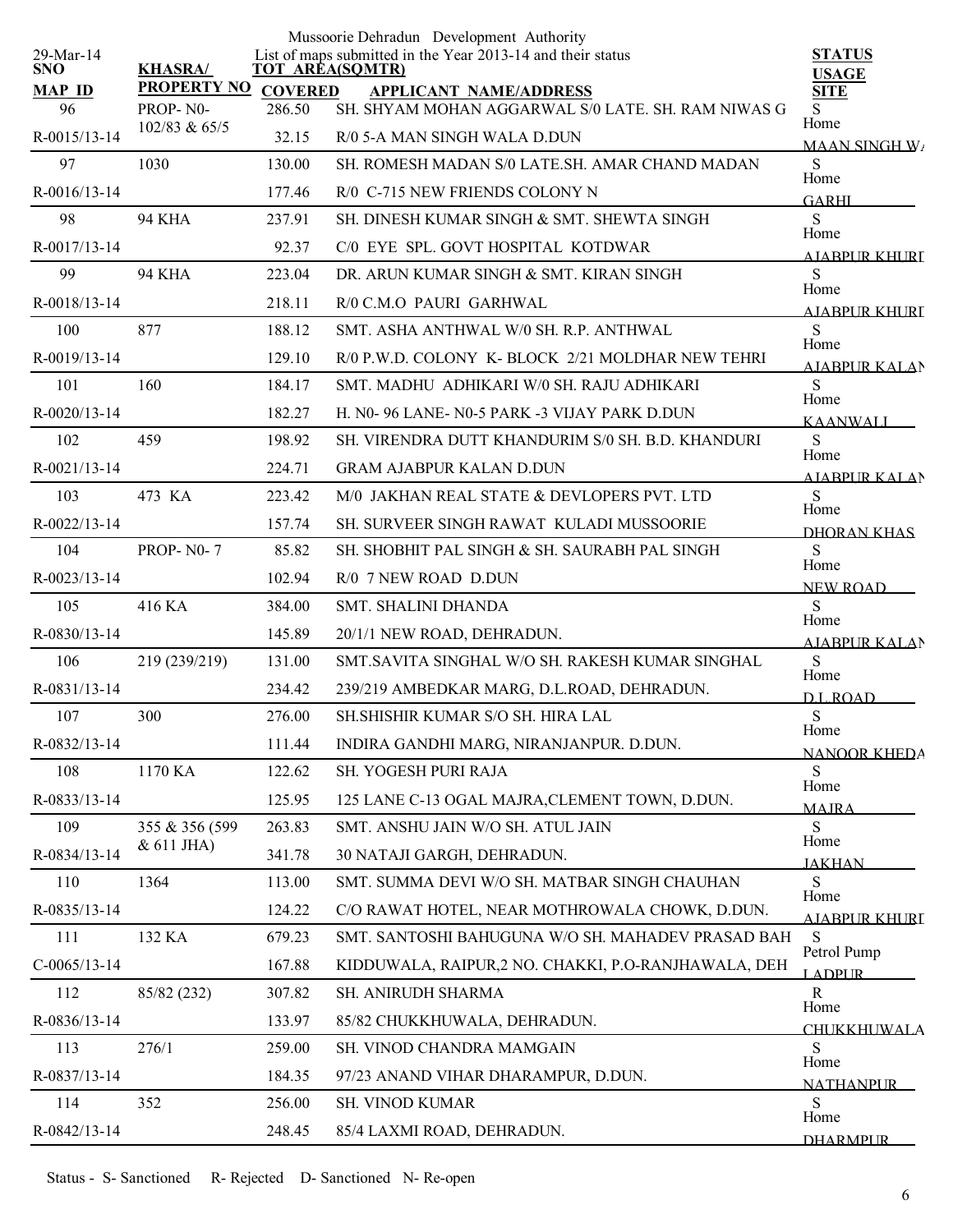|                         |                                     |                | Mussoorie Dehradun Development Authority                                              |                                        |
|-------------------------|-------------------------------------|----------------|---------------------------------------------------------------------------------------|----------------------------------------|
| 29-Mar-14<br><b>SNO</b> | <b>KHASRA/</b>                      |                | List of maps submitted in the Year 2013-14 and their status<br><b>TOT AREA(SQMTR)</b> | <b>STATUS</b><br><b>USAGE</b>          |
| <b>MAP ID</b>           | <b>PROPERTY NO</b>                  | <b>COVERED</b> | <b>APPLICANT NAME/ADDRESS</b>                                                         | <b>SITE</b>                            |
| 115                     | 171 MIN                             | 170.67         | SH. GURUDAYAL SINGH ARORA                                                             | Home                                   |
| R-0843/13-14            |                                     | 193.24         | 429 INDIRA NAGAR COLONY, DEHRADUN.                                                    | <b>PANDITWARI</b>                      |
| 116                     | 163 RA                              | 227.00         | SH. HUKAM SINGH S/0 LATE. SH. SUNDER SINGH                                            | S<br>Home                              |
| R-2294/12-13-           |                                     | 275.19         | R/0 INDER PRASTH ENCLAVE LANE- N0-14 NATHANPUR D.DU                                   | <b>NATHANPUR</b>                       |
| 117                     | 2166                                | 126.85         | <b>SMT. SARITA SEMWAL</b>                                                             | S.<br>Home                             |
| R-0844/13-14            |                                     | 69.75          | UPPER RAJIV NAGAR, P.O- NEHRU GRAM, DEHRADUN.                                         | <b>RAIPUR</b>                          |
| 118                     | 11 & 12                             | 238.10         | SH. HARISH GUPTA & SH. RAJEEV GUPTA                                                   | S<br>Commercial Compl                  |
| $C-0079/13-14$          |                                     | 320.04         | R/0 STEET N0-1 CANAL ROAD KAULAGARH D.DUN                                             | KALILAGARH RO                          |
| 119                     | <b>662 KHA</b>                      | 154.44         | SH. SUSHIL KUMAR BANGWAL S/0 SH. PURUSOTAM DUTT BAN                                   | D<br>Home                              |
| R-0454/13-14-           |                                     | 180.33         | GRAM SEWLA KALAN CHANDAR BANI ROAD D.DUN                                              | <b>SEWALA KALAN</b>                    |
| 120                     | 214/2 & 394                         | 221.49         | SH. PANKAJ GUPTA & SMT SWATI GUPTA                                                    | S                                      |
| $C-0084/13-14$          | <b>KHA NEW</b>                      | 98.16          | R/0 8 SAI LOK COLONY PHASE-II G.M.S. ROAD D.DUN                                       | Commercial Comp.<br><b>NIRANJANPUR</b> |
| 121                     | 230 GA                              | 350.32         | <b>SH.AVIRAL JAIN</b>                                                                 | S                                      |
| $C-0054/11-12-$         |                                     | 128.29         | MOHABBEWALA, DEHRADUN.                                                                | Commercial Comp.<br><b>MOHABBEWALA</b> |
| 122                     | 1141, 1148 (1006 2,420.00           |                | <b>SH. SANDEEP KHULLAR</b>                                                            | S                                      |
| $C-0039/11-12-$         | & 1007)                             | 2,471.86       | 604 BLOCK-42, GROUP HOUSINGH SOCI-79 SEC-20                                           | Hostel                                 |
| 123                     | 581 KA, 587 KA 3, 138.44            |                | SH. RAJAT GUPTA S/O. LATE SH. ARN KUMAR                                               | <b>PONDHA</b><br>S                     |
| $C-0089/13-14$          | & 587 KHA                           | 5,740.47       | <b>15 ASTLEY HALL RAJPUR ROAD D.DUN</b>                                               | Group Housing                          |
| 124                     | 308                                 | 473.98         | SH. RAJKUMAR, SH. DHANI RAM, SH. PAWAN KUMAR AND SH. I                                | <b>TARLA NAGAL</b><br>S                |
| $C-0090/13-14$          |                                     | 598.08         | KH. NO. 308 MAUZA KARGI GRANT D.DUN                                                   | Office                                 |
| 125                     | 1278 KA                             | 308.89         | SH. CHANDI PARSHAD S/O SH. VIDHYA DUTT                                                | <b>KARGI GRANT</b><br>S                |
| R-0829/13-14            |                                     | 286.44         | DEFANCE COLONY. DEHRADUN.                                                             | Home                                   |
| 126                     | 10 E.C.                             | 1,606.49       | SMT. NEERJA SHARMA & SH. SATYA PRAKASH BHARDWAJ & O                                   | <b>NATHANPUR</b><br>S                  |
| $C-0100/13-14$          | ROADOLD & 15                        | .629.00        | R/0 71 RAJPUR ROAD D.DUN                                                              | Commercial Compl                       |
|                         | <b>RAJEEV</b><br><b>GANDHI MARG</b> |                |                                                                                       | E C ROAD                               |
| 127                     | 81,82,11 TO                         | 6,186.90       | GURU RAM DAS EDUCATONAL TRST THROUGH SRAJA SING                                       | R                                      |
| $C-0101/13-14$          | 13,84,85,88 TO                      | 3,270.00       | 210 RAJPUR ROAD D.DUN                                                                 | School/College/Inst                    |
|                         | 9196 98 AND<br><b>OTHERS</b>        |                |                                                                                       | RAJ PUR ROAD                           |
| 128                     | 1110-1112,1115                      | 4,591.00       | SH.SUKHPAL SINGH                                                                      | S<br><b>Wedding Point</b>              |
| $C-0003/10-11-$         | &                                   | 1,557.07       | 20/3TEG BAHADUR ROAD, BLOCK NO-4, DEHRADUN.                                           | <b>MATHUROWALA</b>                     |
| 129                     | 151.158.160.162. 3,544.88           |                | Pacific Golf State Group Housing Nainital Technobuild Pvt.Ltd. Thr. Sh                | S                                      |
| $L-0006/11-12-$         | 205.206.207.213.<br>214 215         | 0.00           | BASEMENT PACIFIC MALL JAKHAN DEHRADUN                                                 | <b>MAROTHA</b>                         |
| 130                     | 1228                                | 285.00         | SH. ARUN KUMAR AHLUWALIYA S/0 SH. EALAM SINGH                                         | S                                      |
| R-0016/12-13-           |                                     | 230.96         | 57 SHASTRI NAGAR HARIDWAR ROAD D.DUN                                                  | Home<br><u>AJABPUR KALA</u> N          |
| 131                     | 792 & PROP-                         | 370.00         | SMT. SANGEETA GUPTA & SH. PRAVEEN KUMAR GUPTA                                         | S                                      |
| $C-0039/12-13-$         | NO-74                               | 534.46         | 79 PARK ROAD D.DUN                                                                    |                                        |
| 132                     | 235                                 | 425.00         | SH. DINESH CHAND BHARAT & SH. JANAK CHAND                                             | DEHRA KHAS<br>D                        |
| $C-0073/12-13-$         |                                     | 434.33         | 620/1 HARIDWAR ROAD D.DUN                                                             | Commercial Comp.                       |
|                         |                                     |                |                                                                                       | <b>AJARPUR KALAN</b>                   |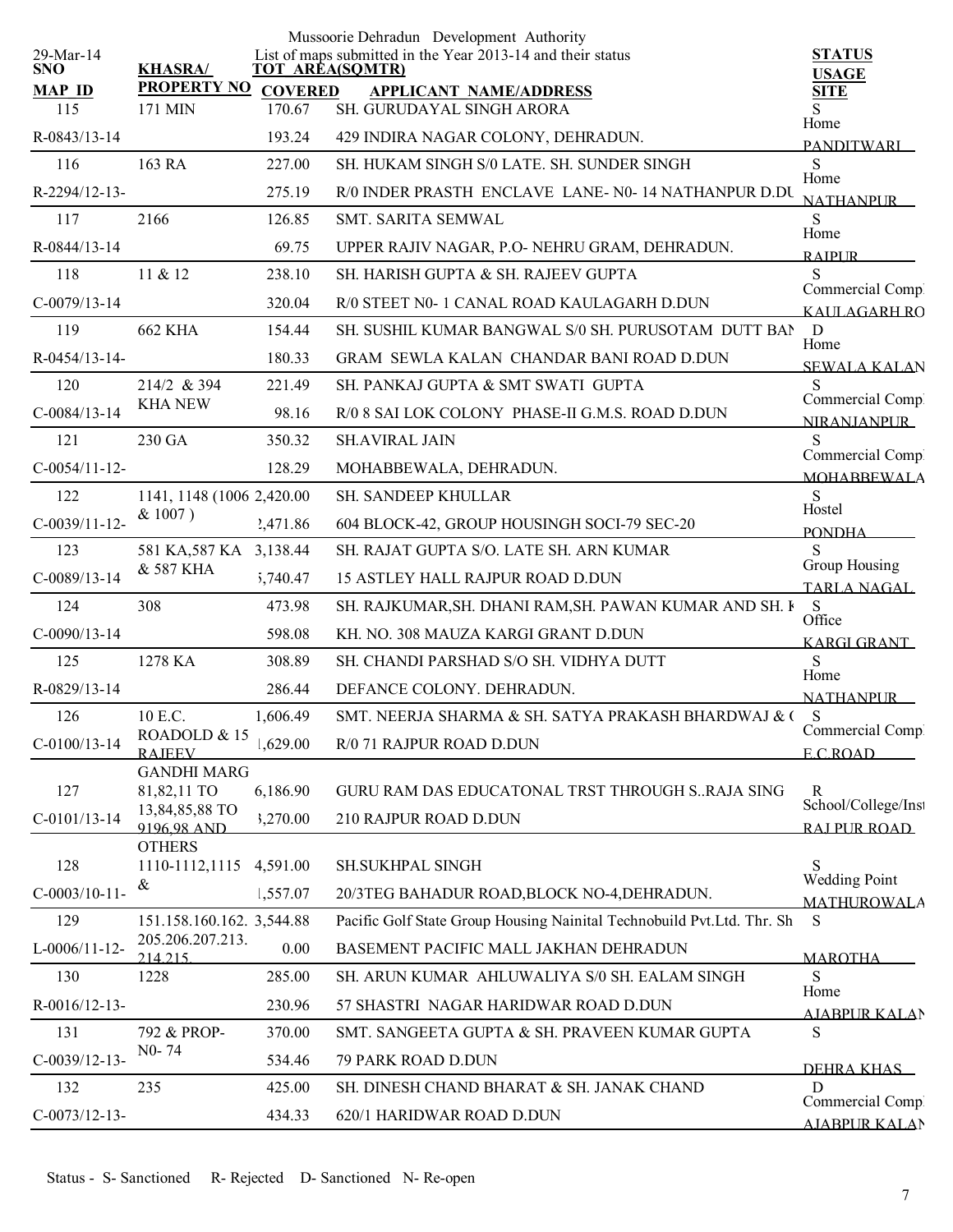|                         |                                |          | Mussoorie Dehradun Development Authority                                       |                               |
|-------------------------|--------------------------------|----------|--------------------------------------------------------------------------------|-------------------------------|
| 29-Mar-14<br><b>SNO</b> | <b>KHASRA/</b>                 |          | List of maps submitted in the Year 2013-14 and their status<br>TOT AREA(SQMTR) | <b>STATUS</b>                 |
| <b>MAP ID</b>           | PROPERTY NO COVERED            |          | <b>APPLICANT NAME/ADDRESS</b>                                                  | <b>USAGE</b><br><b>SITE</b>   |
| 133                     | <b>40 KA</b>                   | 156.83   | SH. RAJENDER ALE S/0 SH. KARAN ALE                                             | S                             |
| R-0344/13-14            |                                | 130.06   | GRAM KADARPUR P.0-MOTHROWALA D.DUN                                             | Home<br><b>KEDARPUR</b>       |
| 134                     | 213/1                          | 226.00   | SH. CHHATRA PAL NEGI S/0 LATE. SH. DASHRATH SINGH NEG                          | S<br>Home                     |
| R-0345/13-14            |                                | 151.33   | R/0 H. N0- 124 LANE- N0-01 VIVEKA NAND ENCLAVE JOGIWAL                         | <b>NATHANPUR</b>              |
| 135                     | 378/1                          | 204.92   | SH. GOVIND PRASHAD NAUTIYAL S/0 LATE SH. BACHIRAM NA                           | S<br>Home                     |
| R-0346/13-14            |                                | 187.52   | <b>GRAM - MAJRA RUCHIPURA D.DUN</b>                                            | <b>MAIRA</b>                  |
| 136                     | MUNICIPAL N0-                  | 257.62   | SMT. USHA AGGARWAL W/0 LATE. SH. ONKAR NATH AGGARW                             | S<br>Home                     |
| R-0347/13-14            | 34/A/1 38 A.55<br>& 129/55 NEW | 767.53   | R/0 129/55 SAHARANPUR ROAD D.DUN                                               | <b>SAHARANPLIR RO</b>         |
| 137                     | <b>PROP-N0-69</b>              | 3,283.00 | M/S BHARAT ASSOCIATES SH. AWADHES KUMAR                                        | S<br>Commercial Compl         |
| $C-0037/13-14$          |                                | 5,297.00 | 69 RAJPUR ROAD D.DUN                                                           | RAIPUR ROAD                   |
| 138                     | 787                            | 206.00   | SMT. MANGLA DEVI THAPLIYAL W/0 SH. C.P. THAPLIYAL                              | S<br>Home                     |
| R-0348/13-14            |                                | 256.00   | R/0 93 ADARSH VIHAR KARGI ROAD D.DUN                                           | DEHRA KHAS                    |
| 139                     | 51 D                           | 256.00   | SMT. CHARUSMITA DANGWAL W/0 SH. ASHUTOSH DANGWA                                | S<br>Home                     |
| R-0349/13-14            |                                | 197.24   | R/0 146 RAJESHWARI PURAM MAJRI MAFFI D.DUN                                     | <b>MAJRI MAFI</b>             |
| 140                     | 112 UDDIWALA                   | 236.47   | SMT. RASHMI DEVI W/0 SH. BIHARI LAL                                            | $\mathbf R$                   |
| R-0350/13-14            | <b>KARANPUR</b>                | 195.90   | R/0 H.N0-392 RACE COURSE ROAD SHIV NAGAR D.DUN                                 | Home<br>RACE COURSE           |
| 141                     | 19/1                           | 256.24   | SH. ANIL KUMAR NAUTIYAL S/0 SH. S.D. NAUTIYAL                                  | S                             |
| R-0351/13-14            |                                | 210.00   | R/0 LANE- N0-5 CHUNA BHATTA ROAD PREM PUR MAFFI KAUI                           | Home<br>PREMPLIR MAEL         |
| 142                     | 143 & 283 OLD                  | 103.51   | MOHD. HASAN & SH. NIRAJ ANAND                                                  | S<br>Home                     |
| R-0352/13-14            |                                | 98.97    | R/0 RAJENDRA NAGAR KAULAGARH ROD D.DUN                                         | <b>PITTHUWALA</b>             |
| 143                     | 42 BHA                         | 95.02    | SH. PREM SINGH VERMA S/0 LATE. SH. RAM LAL                                     | S                             |
| R-0353/13-14            |                                | 118.70   | R/0 LOHARWALA 20/4 SIRMAUR MARG D.DUN                                          | Home<br><b>CHAI BAGH KAU</b>  |
| 144                     | 817.818 & 581                  | 107.16   | SH. JASVEER SINGH S/0 SH. SUKHDEV SINGH                                        | S                             |
| R-0354/13-14            | OLD                            | 118.98   | R/0 SUBHASH NAGAR BHAGAT SINGH ROAD D.DUN                                      | Home<br>DEHRA KHAS            |
| 145                     | 515                            | 257.90   | SH. ANIL KAMAL SINGH & SMT. MARTHA SINGH                                       | S<br>Home                     |
| R-0377/13-14            |                                | 286.80   | R/0 9 OLD SURVEY ROAD DILA RAM BAZAR D.DUN                                     | <b>BHARUWALA GR</b>           |
| 146                     | 104                            | 763.77   | SH. RAJENDER SINGH SETHI                                                       | $\mathbf R$<br>Home           |
| R-0378/13-14            |                                | 327.44   | 161 VASANT VIHAR PHASE-2, DEHRADUN.                                            | RAVINDRA NATI                 |
| 147                     | 1250 KHA                       | 87.69    | SH. MOHD. RAMZAN                                                               | S<br>Home                     |
| R-0379/13-14            |                                | 52.11    | 43 LAKHI BAG, DEHRADUN.                                                        | DEHRA KHAS                    |
| 148                     | 3 ZILADISH                     | 671.16   | SMT. SUMAN SABHARWAL & SH. PURAN PRAKASH SABHARWA                              | S<br>Home                     |
| R-0380/13-14            | <b>BHAWAN</b><br><b>MARG</b>   | 653.38   | 3 ZILADHISH BHAWAN MARG, RAJPUR ROAD, D.DUN.                                   | RAI PUR ROAD                  |
| 149                     | 182/2 (194 KA)                 | 112.76   | SMT. RADHIKA PRADHAN                                                           | S                             |
| R-0381/13-14            |                                | 183.53   | ASHOKA VIHAR SALAWALA, DEHRADUN.                                               | Home<br><b>ADOIWALA</b>       |
| 150                     | 150 MIN (1188)                 | 432.60   | M/S KAY KAY INFRAVENTURE P LTD.                                                | <sub>S</sub><br>MULTIPLE UNIT |
| $C-0038/13-14$          | MIN)                           | 228.46   | 31/21 MUNICIPAL ROAD, DALANWALA, DEHRADUN.                                     | AJARPUR KALAN                 |
|                         |                                |          |                                                                                |                               |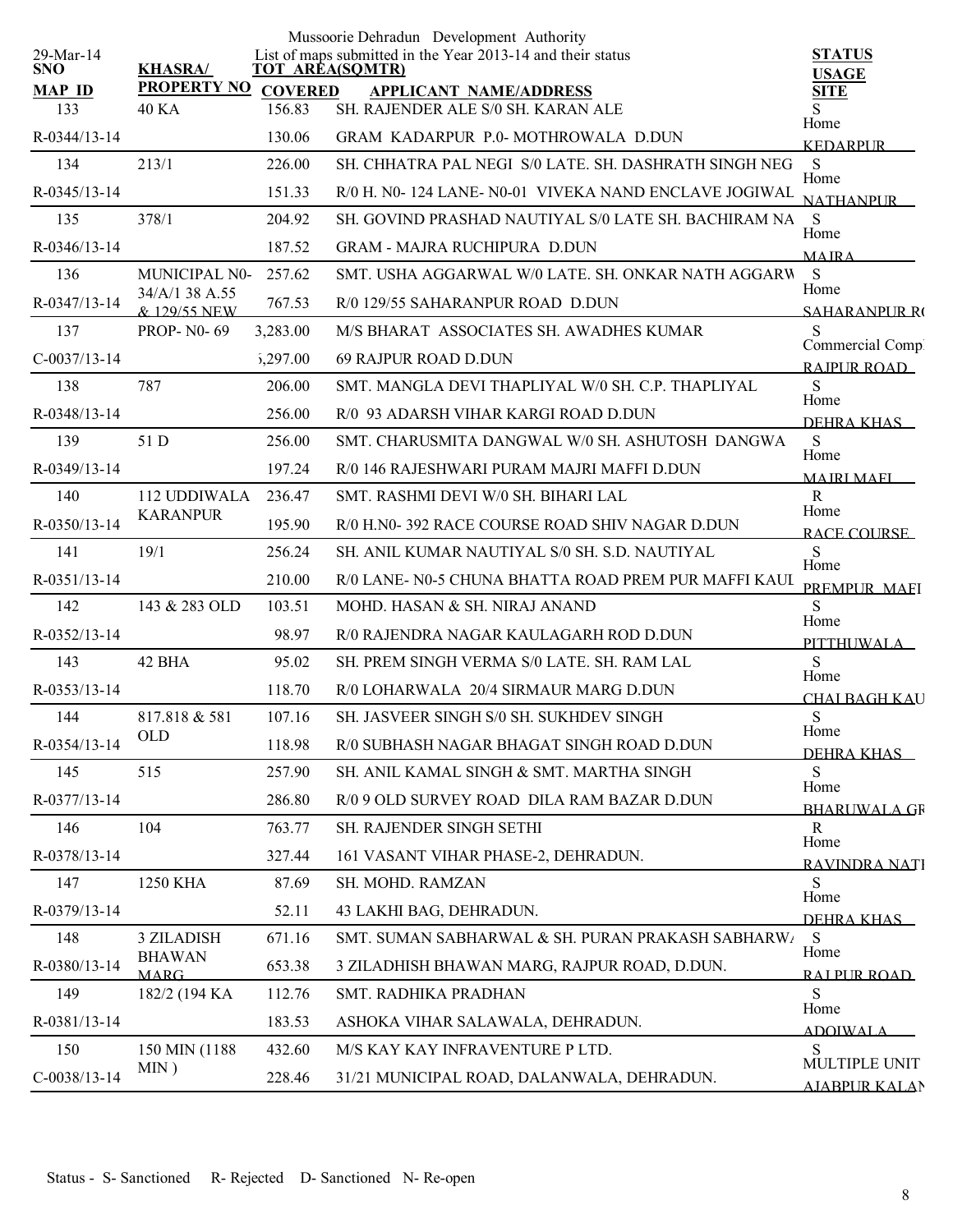|                         |                                 |                | Mussoorie Dehradun Development Authority                                              |                                           |
|-------------------------|---------------------------------|----------------|---------------------------------------------------------------------------------------|-------------------------------------------|
| 29-Mar-14<br><b>SNO</b> | <b>KHASRA/</b>                  |                | List of maps submitted in the Year 2013-14 and their status<br><b>TOT AREA(SQMTR)</b> | <b>STATUS</b>                             |
| <b>MAP ID</b>           | <b>PROPERTY NO</b>              | <b>COVERED</b> | <b>APPLICANT NAME/ADDRESS</b>                                                         | <b>USAGE</b><br><b>SITE</b>               |
| 151                     | 224/3 OLD &                     | 680.00         | COL. L.B. GURUNG S/0 LATE. SH. R.B. GURUNG                                            | Home                                      |
| R-0382/13-14            | 214 KA NEW                      | 330.24         | <b>GRAM JOHRI D.DUN</b>                                                               | <b>JOHRI</b>                              |
| 152                     | 1050 & 119 OLD                  | 217.47         | SMT. KANTI RAWAT W/0 SH. GOVIND SINGH RAWAT                                           | S<br>Home                                 |
| R-0383/13-14            |                                 | 200.23         | H.NO-49 TYPE-III POLICE LINE RACE COURSE D.DUN                                        | AIABPUR KALAN                             |
| 153                     | 200 GA                          | 233.60         | SH. JAG PRASAD BHATTRAI S/0 SH. RUK BHAGAT BHATTRAI                                   | S<br>Home                                 |
| R-0384/13-14            |                                 | 397.10         | C/0 OPP OF G.G.I.C KAULAGARH D.DUN                                                    | KALILAGARH MA                             |
| 154                     | 330                             | 134.00         | SMT. ANAND LAXMI PANWAR W/0 SH. NARENDRA SINGH PA                                     | S<br>Home                                 |
| R-0120/13-14            |                                 | 209.61         | R/0 43/1 KISHANPUR D.DUN                                                              | <b>SINOLA</b>                             |
| 155                     | 242                             | 202.53         | SMT. SUMAN KAINTHOLA W/0 SH. HARISH KAINTHOLA                                         | S                                         |
| R-0121/13-14            |                                 | 282.94         | R/0 42 ANARWALA GARHI D.DUN                                                           | Home<br>NIR ANIANPUR                      |
| 156                     | PROP-N0-                        | 192.56         | SARDAR ISSAR SINGH & SMT. INDERJEET KAUR                                              | S                                         |
| R-0122/13-14            | 200/217 & 103/2<br>OLD          | 234.00         | R/0 200/217 GURU ROAD D.DUN                                                           | Home<br><b>GURU ROAD</b>                  |
| 157                     | 128.129.130                     | 8,220.00       | SH. YOGESH SINGLA & OTHERS                                                            | S                                         |
| $C-0014/13-14$          | .132/1 133<br>134 135 136 138   | 3,697.76       | R/0 229 INDRA NAGAR VASNT VIHAR COLONY D.DUN                                          | Group Housing<br><b>BAGRAAL GAON</b>      |
| 158                     | 299                             | 92.93          | SMT. SHIVANGI JAISWAL W/0 SH. AJAY JAISWAL                                            | $\mathbf R$                               |
| R-0123/13-14            |                                 | 162.05         | R/0 11 MILAN VIHAR G.M.S. ROAD D.DUN                                                  | Home<br><b>NATHANPUR</b>                  |
| 159                     | 160/3 & PROP-                   | 99.85          | SMT. USHA GARG W/0 SH. MAHENDRA GARG                                                  | S                                         |
| R-0124/13-14            | <b>N0-117 NEW</b><br>$80/1$ OLD | 162.04         | R/0 73 GHOSHI GALI D.DUN                                                              | Home<br>DOBHALWALA                        |
| 160                     | 818 KA                          | 262.50         | SH. N.S. RANA S/0 SH. RATAN SINGH RANA                                                | S                                         |
| R-0125/13-14            |                                 | 280.16         | R/0 45 TYPE- 4 SEC- 5 A B.H.E.L. HARIDWAR                                             | Home<br><b>NATTHANPUR</b>                 |
| 161                     | 1188 & 150 OLD                  | 520.00         | M/S KAY KAY INFRA VENTURE PVT. LTD                                                    | S                                         |
| $C-0015/13-14$          |                                 | 254.75         | R/0 14/1 & 31/21 MUNICIPAL ROAD D.DUN                                                 | MULTIPLE UNIT<br><b>AIABPURKALAN</b>      |
| 162                     | 51 KHA .52 KA                   | 919.86         | SH. RAJENDRA CHAUDHARY. SMT. URMILA SINGH SH. DHARM                                   | S                                         |
| $C-0016/13-14$          | .53 KA                          | 962.80         | R/0 A-15/B NEHRU NAGAR GAZIYA BAD                                                     | <b>Guest House</b><br><b>KULHAN KARAN</b> |
| 163                     | <b>PROP-NO-68</b>               | 110.70         | SHEKH IKBAL HUSSAIN S/0 ABU TEHIR                                                     | S                                         |
| R-0126/13-14            | $3/1$ OLD & 6<br><b>NEW</b>     | 70.22          | R/0 89 SEWLA KALAN D.DUN                                                              | Home<br><b>MAJRA</b>                      |
| 164                     | 25/21 & 25-A                    | 255.76         | SMT. SUNITA JINDAL W/0 SH. S.K. JINDAL                                                | S                                         |
| R-0127/13-14            | <b>LAXMAN</b><br><b>CHOWK</b>   | 589.15         | R/0 25 A MAHANT ROAD LAXMAN CHOWK D.DUN                                               | Home<br><b>MAHANT ROAD</b>                |
| 165                     | 674 GA                          | 140.70         | SMT.JYOTSNA BATRA                                                                     | S                                         |
| R-0220/13-14            |                                 | 133.30         | 123 PATEL NAGAR, DEHRADUN.                                                            | Home<br><b>NIRANIANPUR</b>                |
| 166                     | 1714                            | 127.73         | SH. RAKESH PARSAD BHATT                                                               | <sub>S</sub>                              |
| R-0221/13-14            |                                 | 154.94         | VILL- CHARIYARA, P.O-ANJANISAIN, TEHRI.                                               | Home<br><b>AJABPUR KALAN</b>              |
| 167                     | $F-22$                          | 187.58         | SH. MUKESH ANAND                                                                      | S                                         |
| R-0222/13-14            |                                 | 217.17         | F-22 RACE COURSE, DEHRADUN.                                                           | Home<br>RACE COURSE                       |
| 168                     | 4 TO 30,32 TO                   | 388.76         | SH.SANJAY BHASEEN S/O SH. OM PRAKASH BHASEEN                                          | <sub>S</sub>                              |
| $C-0025/13-14$          | 37,59 TO85 &47/<br>103          | 558.67         | C-1/2 MODEL TOWN DELHI-09.                                                            | MULTIPLE UNIT<br>PRITAM ROAD              |
|                         |                                 |                |                                                                                       |                                           |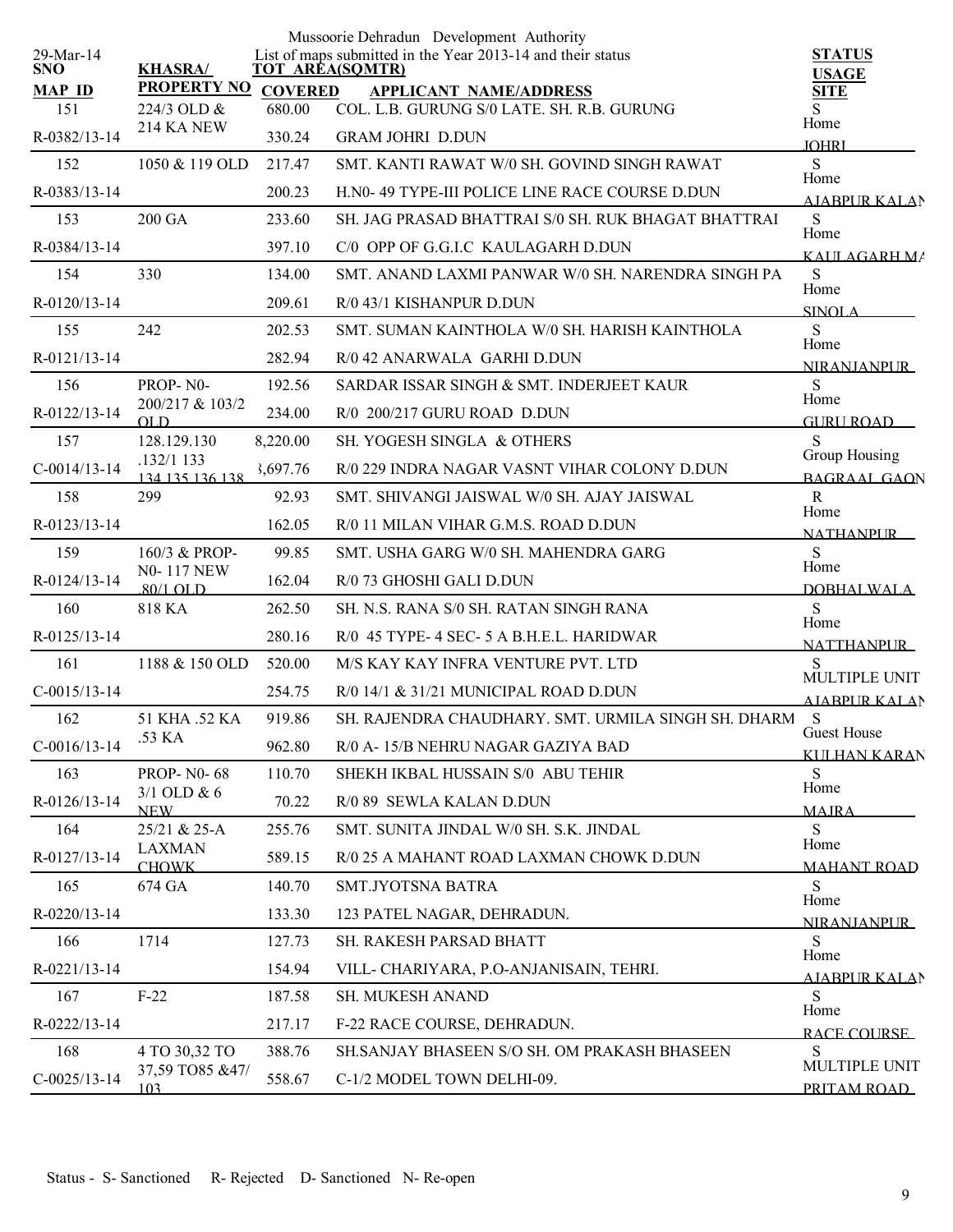|                         |                    |                | Mussoorie Dehradun Development Authority                                              |                             |
|-------------------------|--------------------|----------------|---------------------------------------------------------------------------------------|-----------------------------|
| 29-Mar-14<br><b>SNO</b> | <b>KHASRA/</b>     |                | List of maps submitted in the Year 2013-14 and their status<br><b>TOT AREA(SQMTR)</b> | <b>STATUS</b>               |
| <b>MAP ID</b>           | <b>PROPERTY NO</b> | <b>COVERED</b> | <b>APPLICANT NAME/ADDRESS</b>                                                         | <b>USAGE</b><br><b>SITE</b> |
| 169                     | 218 (293/218/5)    | 136.62         | SMT. PUJA JOSHIW/O SH. SUNIL KUMAR JOSHI                                              | Home                        |
| R-0223/13-14            |                    | 185.90         | 220 D.L.ROAD, DEHRADUN.                                                               | <b>DL ROAD</b>              |
| 170                     | 1185               | 355.76         | SMT. ANJALI DOBRIYALW/0 SH. JAGDISH DOBRIYAL                                          | S<br>MULTIPLE UNIT          |
| $C-0026/13-14$          |                    | 533.64         | R/0 87 SANJAY COLONY NEAR POLYTECHNIC ROORKEE HARI                                    | <b>KAANWALI</b>             |
| 171                     | PROP- N0-226/2     | 188.32         | SH. DEVI PRASAD POKHRIYAL S/0 SH. M.R. POKHRIYAL                                      | S<br>Home                   |
| R-0224/13-14            |                    | 137.30         | R/0 226/2 DOBHALA WALA D.DUN                                                          | DOBHAL WALA                 |
| 172                     | 20                 | 669.14         | SH. MANISH MITTAL S/0 SH. NAROTTAM PRAKASH MITTAL                                     | S<br>Home                   |
| R-0225/13-14            |                    | 781.95         | R/0 273/1 SIRMOR MARG KRISHAN NAGAR D.DUN                                             | CHALBAGH KAU                |
| 173                     | 157                | 200.00         | SH. VINOD KUMAR S/0 LATE. SH. NATTHU RAM                                              | S                           |
| R-0226/13-14            |                    | 153.95         | <b>GRAM KAULAGARH P.0- I.P.E D.DUN</b>                                                | Home<br>KALILAGARH MA       |
| 174                     | 1048 GHA           | 146.00         | SMT. SUSHMA SINGH W/0 SH. SURESHWAR SINGH                                             | S                           |
| R-0192/13-14            |                    | 222.18         | R/0 VIDHYA VIHAR KARGI D.DUN                                                          | Home<br>DEHRA KHAS          |
| 175                     | 380 KA &           | 42.96          | SH. AMIR AHMAD S/0 SH. RAFIQ AHMAD                                                    | S                           |
| R-0193/13-14            | 882.877 OLD        | 32.13          | R/0 110 CHANDRA NAGAR D.DUN                                                           | Home<br>DEHRA KHAS          |
| 176                     | 187 OLD & 1311     | 188.50         | SH. BALAM SINGH RAWAT S/0 SH. RAJENDER SINGH                                          | <sub>S</sub>                |
| R-0194/13-14            | <b>NEW</b>         | 198.00         | R/0 SARTHI VIHAR AJABPUR KALAN D.DUN                                                  | Home<br><b>AIABPURKALAN</b> |
| 177                     | PROP-N0-           | 124.88         | SMT. RAMA HARRING W/0 SH. E.C. HARRING                                                | S                           |
| R-0195/13-14            | 286/110            | 93.48          | R/0 38/64/1 BAKRAL WALA D.DUN                                                         | Home<br><b>BAKRALWALA</b>   |
| 178                     | <b>PROP-N0-57</b>  | 89.48          | SMT. KULWANT KAUR W/0 SH. SATPAL SINGH                                                | S                           |
| R-0196/13-14            |                    | 99.45          | R/0 57 TYAGI ROAD D.DUN                                                               | Home<br><b>TYAGI ROAD</b>   |
| 179                     | 377 GHA            | 88.32          | SMT, KANTA GUPTA W/0 SH, CHOTE LAL GUPTA                                              | S                           |
| R-0197/13-14            |                    | 98.50          | GRAM-KANWALI G.M.S. ROAD D.DUN                                                        | Home<br><b>SEWALA KALAN</b> |
| 180                     | 1401/3             | 210.22         | SH. ABDUL RAUF. MOHD. FURKAN. MOHD. ZEESHAN & SMT. F                                  | S                           |
| R-0198/13-14            |                    | 26.76          | R/0 786/33 YOGENDRA PURI MUZZAFAR NAGAR                                               | Home<br><b>KAANWALI</b>     |
| 181                     | 105 KA             | 133.78         | SMT. NEETU BACHHETI W/0 SH. ANIL BACHHETI                                             | S                           |
| R-0199/13-14            |                    | 168.20         | R/0 MAHENT QUATER CHAKRATA ROAD D.DUN                                                 | Home<br><b>MEHUWALA MA</b>  |
| 182                     | 2304               | 117.05         | SH. DEV RAJ YADAV S/0 SH. HASILA PARSAD                                               | <sub>S</sub>                |
| R-0200/13-14            |                    | 143.57         | R/0 148 RAM NAGAR COLONY RAIPUR D.DUN                                                 | Home<br><b>ARCADIA GRAN</b> |
| 183                     | 2304               | 117.05         | SH. UDAI NANDA S/0 SH. SUMIT NANDA                                                    | S                           |
| R-0201/13-14            |                    | 143.57         | R/0 KAUSHALYA TOWER TURNER ROAD D.DUN                                                 | Home<br>ARCADIA GRAN        |
| 184                     | 489                | 323.56         | SH. SURENDRA SINGH RAWAT S/0 SH. BALAM SINGH RAWAT                                    | S                           |
| R-0202/13-14            |                    | 266.80         | R/0 H-7 DAK THAR COLONY CHUKKU WALA D.DUN                                             | Home<br><b>NIRANIANPUR</b>  |
| 185                     | 19                 | 159.00         | SH. MAJOR SINGH S/0 SH. MOHAR SINGH                                                   | S                           |
| R-0203/13-14            |                    | 142.01         | R/0 2/15 VIGYAN VIHAR I.R.D. COLONY RAIPUR D.DUN                                      | Home<br>CHAK RAIPUR         |
| 186                     | 22                 | 148.64         | SH. MUKESH BHATT & SH. ASHISH BHATT                                                   | S                           |
| R-0204/13-14            |                    | 128.24         | R/0 H.N0- I-9 FRIEND ENCLAVE SAHA NAGAR D.DUN                                         | Home<br><b>SHAH NAGAR</b>   |
| 187                     | 1158               | 95.55          | M/S ARAV BUILDCON PVT. LTD. THROUGH SH. RAJAT GIRIA                                   | S                           |
| R-0205/13-14            |                    | 105.94         | R/0 VYUM PRASATH NEAR CASPER SCHOOL D.DUN                                             | Home<br><b>KAANWALI</b>     |
|                         |                    |                |                                                                                       |                             |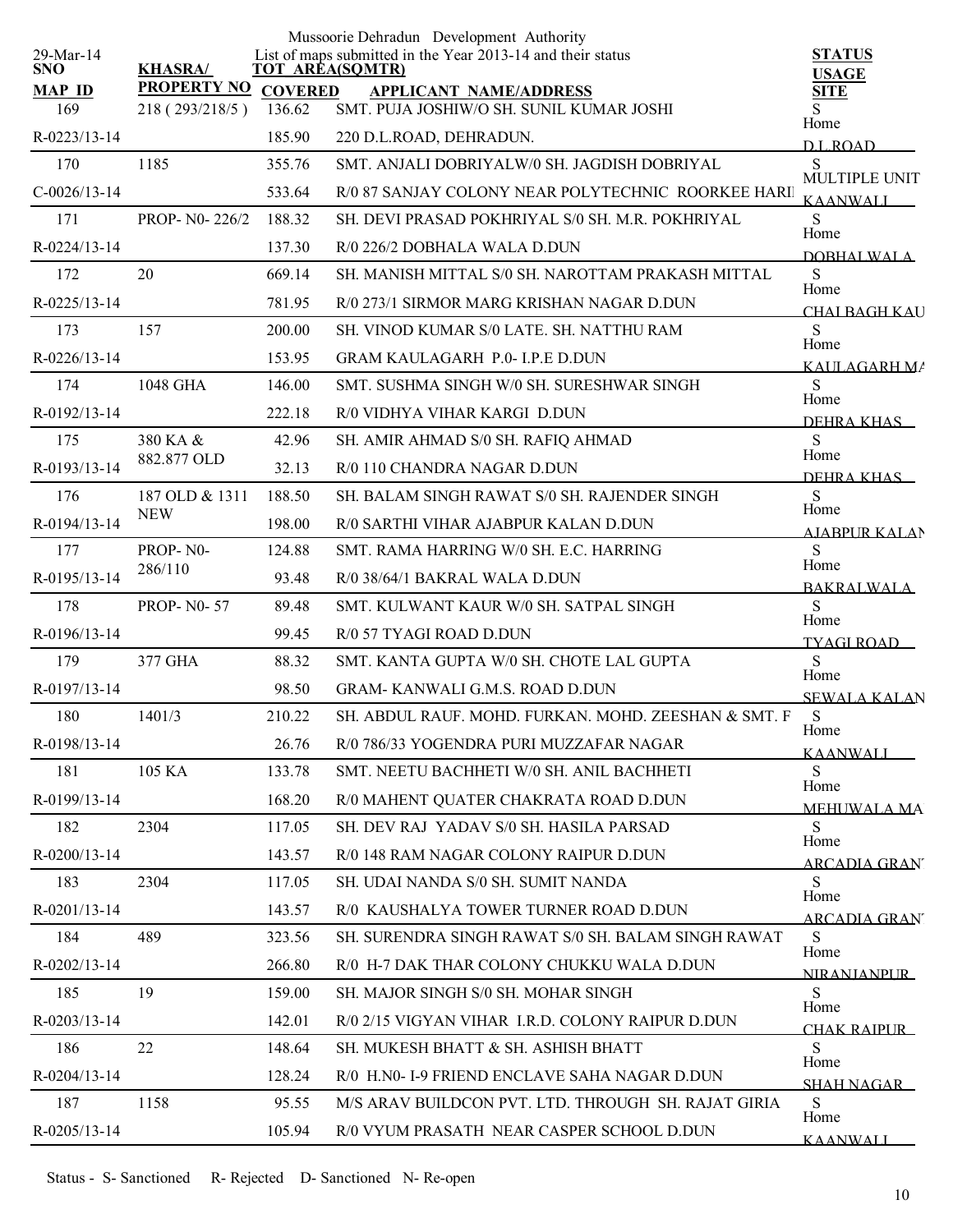|                         |                                      |                | Mussoorie Dehradun Development Authority                                              |                                      |
|-------------------------|--------------------------------------|----------------|---------------------------------------------------------------------------------------|--------------------------------------|
| 29-Mar-14<br><b>SNO</b> | <b>KHASRA/</b>                       |                | List of maps submitted in the Year 2013-14 and their status<br><b>TOT AREA(SQMTR)</b> | <b>STATUS</b><br><b>USAGE</b>        |
| <b>MAP ID</b>           | <b>PROPERTY NO</b>                   | <b>COVERED</b> | <b>APPLICANT NAME/ADDRESS</b>                                                         | <b>SITE</b>                          |
| 188                     | 1341/2 & 1342/2                      | 115.80         | POONAM CHADHA D/0 SH. BAL KISHAN CHADHA                                               | Home                                 |
| R-0206/13-14            |                                      | 114.68         | R/0 E- 69 RAMESH NAGAR DELHI-15                                                       | <b>KAANWALI</b>                      |
| 189                     | 58                                   | 153.64         | SH. SANJAY SARASWAT S/0 LATE. SH. VIRENDRA SARASWAT                                   | S<br>Home                            |
| R-0207/13-14            |                                      | 167.84         | R/0 G.M.S. ROAD NEAR DENA BANK KANWALI D.DUN                                          | PITTHI IWALA                         |
| 190                     | <b>PLOT-N0-82</b>                    | 312.00         | SH. VINEET JAIN S/0 SH. D.K. JAIN                                                     | S<br>Home                            |
| R-0208/13-14            | <b>SHIPRA VIHAR</b><br><b>COLONY</b> | 172.64         | R/0 M-8 M.D.D.A COLONY KEDAR PURAM D.DUN                                              | KISHANPUR                            |
| 191                     | 136 CHHA &                           | 155.57         | SMT. SWEETY BHATIA & SH. OMKAR BHATIA                                                 | S                                    |
| R-0209/13-14            | 283 OLD                              | 179.23         | R/0 3 SHANTI VIHAR GOVIND GARH D.DUN                                                  | Home<br>PITTHUWALA                   |
| 192                     | PROP- N0-105/2                       | 157.94         | SH. PRADEEP KUMAR AGGARWALS/0 LATE. SH. B.P. AGGARW/                                  | $\mathbf N$                          |
| R-0210/13-14            |                                      | 88.50          | R/0 18 RAJ PLAZA SHOPPING COMPLEX RAJPUR ROAD D.DUN                                   | Home<br>RAIPUR ROAD                  |
| 193                     | 11 KA & 16.17                        | 376.30         | M/S GREEN MANGO BUILDCON PVT. LTD                                                     | S                                    |
| $C-0023/13-14$          | <b>OLD</b>                           | 551.86         | C/0 SH. RAJEEV GARG 73 GHOSI GALI D.DUN                                               | MULTIPLE UNIT<br>PRATITPUR SAN       |
| 194                     | 152                                  | 1,048.38       | SH. ANIL KUMAR, SH.RAJU MAURYA & SH. RAJ KUMAR SING                                   | S                                    |
| $C-0024/13-14$          |                                      | 1,066.62       | R/0 H.N0- 40 B- BLOCK OFFICERS COLONY RACE COURSE D.DU                                | MULTIPLE UNIT<br><b>MOHKAMPURKI</b>  |
| 195                     | 365                                  | 114.31         | SH. BHAGWATI PRASAD SHARMA S/0 SH. URBI DUTT SHARMA                                   | <sub>S</sub>                         |
| $R-0461/13-14$          |                                      | 102.63         | R/0 LANE- N0-1 VISHNU PURAM MAUTHROWALA D.DUN                                         | Home<br><b>BANJARAWALA</b>           |
| 196                     | 506                                  | 89.50          | SMT. SUNITA DEVI W/0 SH. RAJPALSINGH                                                  | S                                    |
| R-0462/13-14            |                                      | 92.14          | R/0 348/13 AMBER TALAB NORTH WEST GANGNEHAR ROORKI                                    | Home<br><b>BHARLWALA GR</b>          |
| 197                     | 4 T <sub>0</sub> 30 .32              | 159.97         | SMT. KARUNA GUPTA W/0 SH.DINESH GUPTA                                                 | S                                    |
| R-0463/13-14            | TO47.59 TO 85<br>& 47/103            | 64.41          | R/0 53 PRITAM ROAD DALANWALA D.DUN                                                    | Home<br><b>DALANWALA</b>             |
| 198                     | 11 YAN. 18                           | 0,479.00       | M/S HARDWIN BUILDCON PRIVATE LTD.                                                     | N                                    |
| $C-0001/13-14-$         | <b>KHA .19</b><br>KAKHA GHA          | 2,995.10       | R/0 KISHAN PUR RAJPUR ROAD D.DUN                                                      | Group Housing<br><b>KISHANPUR</b>    |
|                         | 20 KA KHA GA                         |                |                                                                                       |                                      |
|                         | GHA. 21.& 24                         |                |                                                                                       |                                      |
| 199                     | <b>KHA</b><br>198 & 199              | 184.80         | SH. RAM PRASAD DOBHAL S/0 SH. KISHAN DUTT DOBHAL                                      | S                                    |
| $R-0464/13-14$          |                                      | 149.50         | VILL-BHUR GAON PANDITWARI D.DUN                                                       | Home                                 |
| 200                     | 9                                    | 752.75         | SMT. SUNITA VAID W/0 LATE. SH. ASHOK VAID                                             | <b>PANDITWARI</b><br>S               |
| $C-0050/13-14$          |                                      | 1,072.37       | R/0 115 MAHAVIR ENCLAVE D.DUN                                                         | Commercial Comp                      |
| 201                     | 1351 KA & 345                        | 99.68          | KM. SAISTA PRAVEEN D/0 ISRAR                                                          | <b>CHAI BAGH KAU</b><br><sub>S</sub> |
| R-0465/13-14            | <b>OLD</b>                           | 107.34         | R/0 130/1 BHANDARI BAG D.DUN                                                          | Home                                 |
| 202                     | 704 KA                               | 70.83          | SH. HEMANT GAMBHIR S/0 SH. RAVINDER K. GAMBHIR                                        | <b>AJABPUR KHURI</b><br>S            |
| R-0466/13-14            |                                      | 73.23          | R/0 9 GURU ROAD LAXMAN CHOWK D.DUN                                                    | Home                                 |
| 203                     | 394 JHA & 128                        | 378.14         | SH. HARISH CHNADRA DIMRI S/0 LATE. SH. VIJAY RAM                                      | DEHRA KHAS<br>S                      |
| R-0467/13-14            | <b>OLD</b>                           | 239.33         | C/0 SH. S.K. RATURI D.J. (RETD) 7 ROHINI ENCLAVE SHIML                                | Home                                 |
| 204                     | 36/15                                | 148.64         | <b>SH. RABINDER KUMAR</b>                                                             | KARGI GRANT<br>S.                    |
| R-0468/13-14            |                                      | 190.30         | NEW MARKET PATEL CHOWK, SEKHPURA, BIHAR.                                              | Home                                 |
|                         |                                      |                |                                                                                       | <b>SUBHASH ROAD</b>                  |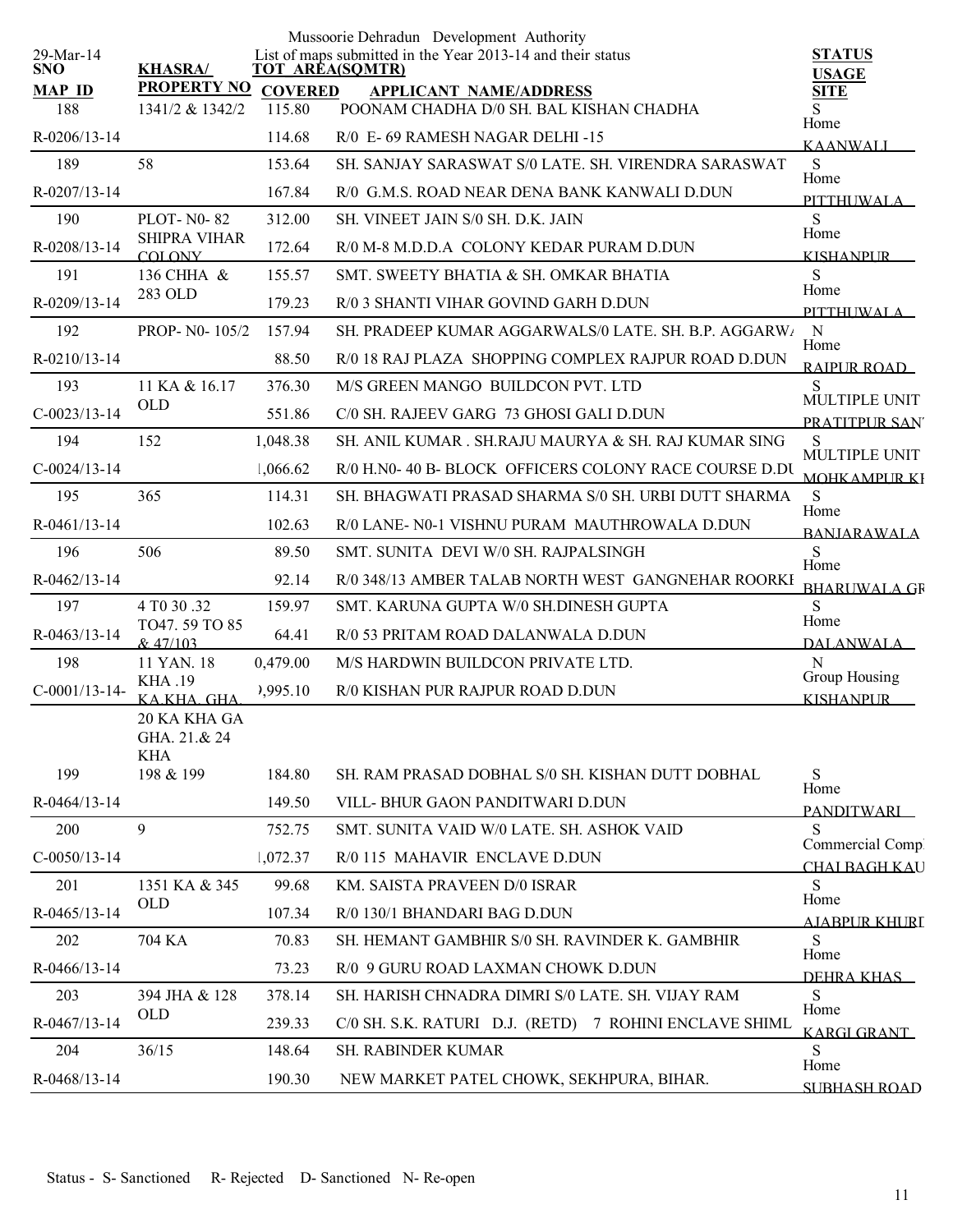|                         |                                |                | Mussoorie Dehradun Development Authority                                              |                                      |
|-------------------------|--------------------------------|----------------|---------------------------------------------------------------------------------------|--------------------------------------|
| 29-Mar-14<br><b>SNO</b> | <b>KHASRA/</b>                 |                | List of maps submitted in the Year 2013-14 and their status<br><b>TOT AREA(SQMTR)</b> | <b>STATUS</b><br><b>USAGE</b>        |
| <b>MAP ID</b>           | <b>PROPERTY NO</b>             | <b>COVERED</b> | <b>APPLICANT NAME/ADDRESS</b>                                                         | <b>SITE</b>                          |
| 205                     | 36/15                          | 176.50         | SH. SANJAY SINGH & SMT. ALKA SINGH                                                    | S<br>Home                            |
| R-0469/13-14            |                                | 227.76         | <b>45 KHURAMPUR, GORAKHPUR</b>                                                        | <b>SUBHASH ROAD</b>                  |
| 206                     | 774 KA                         | 84.40          | <b>SH. PARVEJ ALI</b>                                                                 | S<br>Home                            |
| R-0470/13-14            |                                | 101.18         | VILL-MORROWALA, CLEMENT TOWN. DEHRADUN.                                               | <b>MAIRA</b>                         |
| 207                     | 774 KA                         | 56.90          | SH. MOHD. TASEEM S/O LATE SH. GULSHER ALI                                             | S<br>Home                            |
| R-0471/13-14            |                                | 67.60          | C-24 TURMER ROAD, CLEMENT TOWN, D.DUN.                                                | <b>MAIRA</b>                         |
| 208                     | 684                            | 90.61          | SMT. NAFISHA BEGAM W/O DR. MOHD. YUSUF                                                | S<br>Home                            |
| R-0682/13-14            |                                | 107.67         | 945/A KHALAPAR-9 MUJAFARNAGAR, U.P                                                    | DEHRA KHAS                           |
| 209                     | 363 FA                         | 95.26          | SH. MURTI SINGH NEGI S/O. LATE SH. SHER SINGH                                         | S<br>Home                            |
| R-0683/13-14            |                                | 91.84          | GRAM DIWADA PATTI MAKHLOGI, TEHRI.                                                    | <b>NATHANPUR</b>                     |
| 210                     | 02                             | 188.19         | SH. KAMAL NAYAN KURIYAL                                                               | S                                    |
| R-0684/13-14            |                                | 81.55          | KURIYAL MEDICAL HALL LAMBGAON, TEHRI.                                                 | Home<br><b>MOHKAMPURK/</b>           |
| 211                     | $242/191(8-A/14)$              | 407.00         | SH. DEVENDRA KUMAR GAILOTH                                                            | S                                    |
| R-0685/13-14            |                                | 71.20          | 242/191 MOHINI ROAD, DEHRADUN.                                                        | Home<br><b>MOHINI ROAD</b>           |
| 212                     | 462 (663)                      | 72.77          | SH. MUKESH KUMAR                                                                      | S                                    |
| R-0686/13-14            |                                | 78.56          | JAKHAN RAJPUR ROAD, DEHRADUN.                                                         | Home<br><b>JAKHAN</b>                |
| 213                     | 172                            | 367.55         | SH. AKHILESH CHANDRA BAUNTHIYAL S/O SH. DEEWAKAR D                                    | S                                    |
| R-0687/13-14            |                                | 130.42         | VILLAGE- BAUNTHA, LANCEDOWN, PAURI, GARWAL.                                           | Home<br><b>AJABPUR KALAN</b>         |
| 214                     | 1426                           | 142.97         | SH. ARVIND KUMAR SINGHAL                                                              | S                                    |
| R-0688/13-14            |                                | 194.25         | 110 MANDIR LANE, BALLUPUR, D.DUN.                                                     | Home<br><b>KAANWALL</b>              |
| 215                     | 163                            | 616.00         | SH. DURGA VERMA & SH. NEPAL SINGH                                                     | S                                    |
| $C-0061/13-14$          | $(163-A/163/1)$                | 768.89         | 19/1 SHIVAM VIHAR, DEHRADUN.                                                          | Commercial Comp.<br>RAI PUR ROAD     |
| 216                     | 165/2                          | 209.03         | SMT. CHANDRA KANTA SADANA.SMT. SEEMA SADANA & SM                                      | S                                    |
| R-0089/13-14            |                                | 358.00         | R/0 84 MANNU GANJ D.DUN                                                               | Home<br>KAANWALI                     |
| 217                     | 303/1.305/2                    | 3,070.00       | M/S IKON BUILDERS FOR SH. SHARAD AGARWAL & OTHERS                                     | S                                    |
| $C-0007/13-14$          |                                | 5,019.95       | R/0 33/15 CIRCULAR ROAD D.DUN                                                         | Group Housing<br><b>BAGRAAL GAON</b> |
| 218                     | PROP- N0-18/41                 | 775.78         | SMT. SUMAN LATA GARG & SH. SANJEEV KUMAR GARG                                         | S                                    |
| $C-0008/13-14$          | $169/164/132$ &<br>197/187 NEW | 1,240.80       | R/0 59 TILAK ROAD D.DUN                                                               | Commercial Comp.<br>CHAKRATA ROA     |
| 219                     | 288 & 427 OLD                  | 81.78          | MOHD. YUSHUF KHAN S/0 DIN MOHMAD                                                      | S                                    |
| R-0090/13-14            |                                | 87.72          | D.G.M.H 107 CHANDER NAGAR D.DUN                                                       | Home<br><b>MAIRA</b>                 |
| 220                     | 94 & 162 OLD &                 | 360.00         | SH. ANKUR AGGARWAL S/0 SH. SATISH AGGARWAL                                            | S                                    |
| R-0091/13-14            | 339                            | 344.91         | R/0 70 ENGGINEERS ENCLAVE JAKHAN D.DUN                                                | Home<br><b>JAKHAN</b>                |
| 221                     | 291                            | 225.97         | SMT. KUSUM KHANDURI W/0 SH. SANJAY KHANDURI                                           | S                                    |
| R-0092/13-14            |                                | 197.30         | VILL-NAKOT P.0-KARAN PRAYAG DISTT- CHAMOLI                                            | Home                                 |
| 222                     | PROP- N0-5/6                   | 125.10         | SH. MANISH RASTOGI S/0 SH. B.K. RASTOGI                                               | NATHANPUR –<br>S                     |
| R-0093/13-14            |                                | 211.83         | R/0 61 DISPENSARY ROAD D.DUN                                                          | Home                                 |
| 223                     | 898                            | 190.83         | SH. ANIL KUMAR VERMA S/0 SH. JUGAL KISHOR                                             | KHURBURA MOE<br>S                    |
| R-0094/13-14            |                                | 358.22         | R/0 50 HILL VIEW COLONY INDIRA NAGAR D.DUN                                            | Home                                 |
|                         |                                |                |                                                                                       | <b>KAANWALI</b>                      |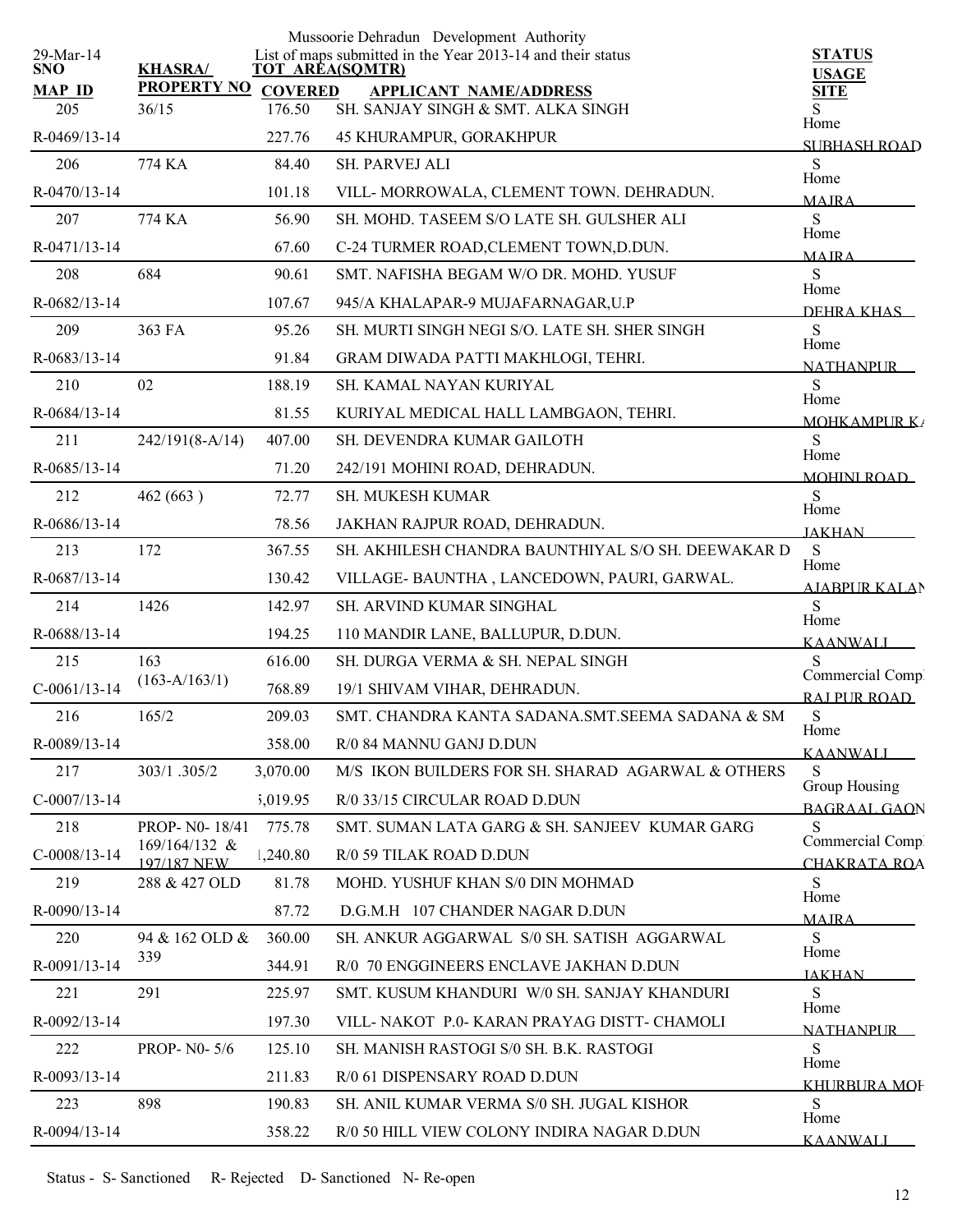| 29-Mar-14            |                           |                         | Mussoorie Dehradun Development Authority<br>List of maps submitted in the Year 2013-14 and their status | <b>STATUS</b>                       |
|----------------------|---------------------------|-------------------------|---------------------------------------------------------------------------------------------------------|-------------------------------------|
| SNO.                 | <b>KHASRA/</b>            |                         | <b>TOT AREA(SQMTR)</b>                                                                                  | <b>USAGE</b>                        |
| <b>MAP ID</b><br>224 | <b>PROPERTY NO</b><br>161 | <b>COVERED</b><br>73.43 | <b>APPLICANT NAME/ADDRESS</b><br>SH. SANJEEV KHURANA & SH. BHUPENDRA SHARMA                             | <b>SITE</b><br>S                    |
| R-0095/13-14         |                           | 83.81                   | R/0 A-66 OLD AWAS COLONY SAHARANPUR                                                                     | Home                                |
| 225                  | 158 K/12                  | 100.35                  | SH. NADEEM REHMANI S/0 MD. ESLAM                                                                        | <b>NIRANIANPUR</b><br>S             |
| R-0096/13-14         |                           | 104.00                  | R/0 C-7 TURNER ROAD D.DUN                                                                               | Home                                |
| 226                  | PROP- N0-93 &             | 297.29                  | SH. RATAN SETHI SMT. PRABHAJEET SETHI & SH. HARMOHINI                                                   | <b>SEWALA KHURD</b><br><sub>S</sub> |
| $C-0009/13-14$       | 433/733 NEW               | 385.84                  | R/0 65-F RAJPUR ROAD D.DUN                                                                              | Commercial Comp.                    |
| 227                  | 399                       | 326.20                  | SMT. ARCHANA JAIN & SH. NARENDER JAIN                                                                   | RAIPUR ROAD<br>S                    |
| $C-0010/13-14$       |                           | 506.38                  | R/0 SOMESHWAR NAGAR RISHIKESH                                                                           | Commercial Comp.                    |
| 228                  | 253 K                     | 380.00                  | SH. NAWAL KISHOR PANTH S/0 SH. ANUSUIYA PRASAD                                                          | <b>JAKHAN</b><br>S                  |
| $C-0011/13-14$       |                           | 267.96                  | <b>GRAM SUDHOWALA P.0- JHANJRA D.DUN</b>                                                                | Commercial Comp.                    |
| 229                  | 691                       | 174.72                  | DR. HARI OM S/0 SH. ANANT RAM                                                                           | SUDHOWALA_<br>S                     |
| R-0097/13-14         |                           | 139.33                  | R/0 50 BELL ROAD P.0- CLEMENT TOWN D.DUN                                                                | Home<br><b>BHARUWALA GR</b>         |
| 230                  | 447 & 300 NEW             | 671.63                  | SH. PANKAJ KOTHIYAL S/0 SH. MAHA NAND KOTHIYAL                                                          | ${\bf S}$                           |
| R-0098/13-14         |                           | 370.95                  | R/0 177- AJABPUR KALAN D.DUN                                                                            | Home<br><b>AIABPUR KALAN</b>        |
| 231                  | <b>PROP-N0-137</b>        | 88.00                   | SMT. SHYAMA RANI W/0 SH. DAULAT RAM                                                                     | N                                   |
| R-0099/13-14         | <b>&amp; 7 NEW</b>        | 118.86                  | R/0 137 LUNNIA MOHALLA D.DUN                                                                            | Home<br>LINIA MAHALL                |
| 232                  | 143 K. 144                | 2,450.00                | M/S GANGOTRI INCANDESCENTS PVT. LTD                                                                     | D                                   |
| $C-0013/13-14$       |                           | 2,540.00                | G-5- PUSHKAR ENCLAVE QUTER RING ROAD PASCHIM VIHAR                                                      | Group Housing<br><b>MOHKAMPURKI</b> |
| 233                  | 506                       | 100.61                  | SH. RAM AVTAR S/0 SH. BHARAT SINGH                                                                      | S                                   |
| $R - 0146/13 - 14$   |                           | 98.10                   | R/0 38 SOCIETY AREA CLEMENT TOWN D.DUN                                                                  | Home<br><b>BHARUWALA GR</b>         |
| 234                  | 1270 KA                   | 151.00                  | SMT. SHARMILA BHATT W/0 SH. MURARI LAL BHATT                                                            | S                                   |
| R-0147/13-14         |                           | 159.72                  | VILL-KOTI TAHSIL- GHANSALI TEHRI GARHWAL                                                                | Home<br><b>NATTHANPUR</b>           |
| 235                  | 1345/2 & 1342             | 214.75                  | SMT. KRISHNA RANA W/0 SH. GAJENDRA SINGH RANA                                                           | ${\bf S}$                           |
| R-0227/13-14         |                           | 249.54                  | GRAM-LUDRALA P.0- NATWAD DISTT- UTTARKASHI                                                              | Home<br><b>KAANWALL</b>             |
| 236                  | 1379                      | 150.55                  | SMT. MANJU SINGH W/0 SH. AMAR PAL SINGH                                                                 | S                                   |
| R-0237/13-14         |                           | 185.96                  | R/0 H. N0-219 AMBEDKAR NAGAR 2 D.L. ROAD D.DUN                                                          | Home<br><b>DEHRA KHAS</b>           |
| 237                  | 704 KA                    | 73.21                   | SH. MANISH KUMAR S/0 SH. A.N. KUMAR                                                                     | S                                   |
| R-0238/13-14         |                           | 75.24                   | R/0 TILAK ROAD D.DUN                                                                                    | Home<br>DEHRA KHAS                  |
| 238                  | 255                       | 184.00                  | SH. RAJENDRA PANDEY S/0 LATE.SH. NARAYAN DUTT PANDE                                                     | S                                   |
| R-0239/13-14         |                           | 218.42                  | R/0 46/3 VIVEK VIHAR -I G.M.S. ROAD D.DUN                                                               | Home<br><b>KAANWALI</b>             |
| 239                  | 1148                      | 134.00                  | SMT. KANTA RAUTHAN W/0 SH. RAKESH RAUTHAN                                                               | S                                   |
| $R - 0240/13 - 14$   |                           | 158.34                  | R/0 YUOM PRASATH G.M.S. ROAD                                                                            | Home<br><b>KAANWALI</b>             |
| 240                  | 130 KA                    | 167.22                  | SH. ANIL KUMAR SHAH & SMT. JYOTI SHAH                                                                   | S                                   |
| $R - 0241/13 - 14$   |                           | 196.65                  | R/0 LOWER BAZAR JOSHIMATH                                                                               | Home<br><b>BADRIPLIR</b>            |
| 241                  | <b>PROP-N0-13</b>         | 363.72                  | SH. P.P. KASARIYA & SMT. ARCHANA KASARIYA                                                               | S                                   |
| R-1907/12-13-        |                           | 207.95                  | 40/13 PRITAM ROAD D.DUN                                                                                 | Home<br>PRITAM ROAD                 |
| 242                  | PROP- $N0-2-A$            | 238.30                  | SH. AJAY KUMAR S/0 LATE. SH. NAIN SINGH                                                                 | S                                   |
| $R - 0242/13 - 14$   |                           | 197.90                  | R/0 2-A CURZAN MOHINI ROAD D.DUN                                                                        | Home<br><b>CURZAN ROAD</b>          |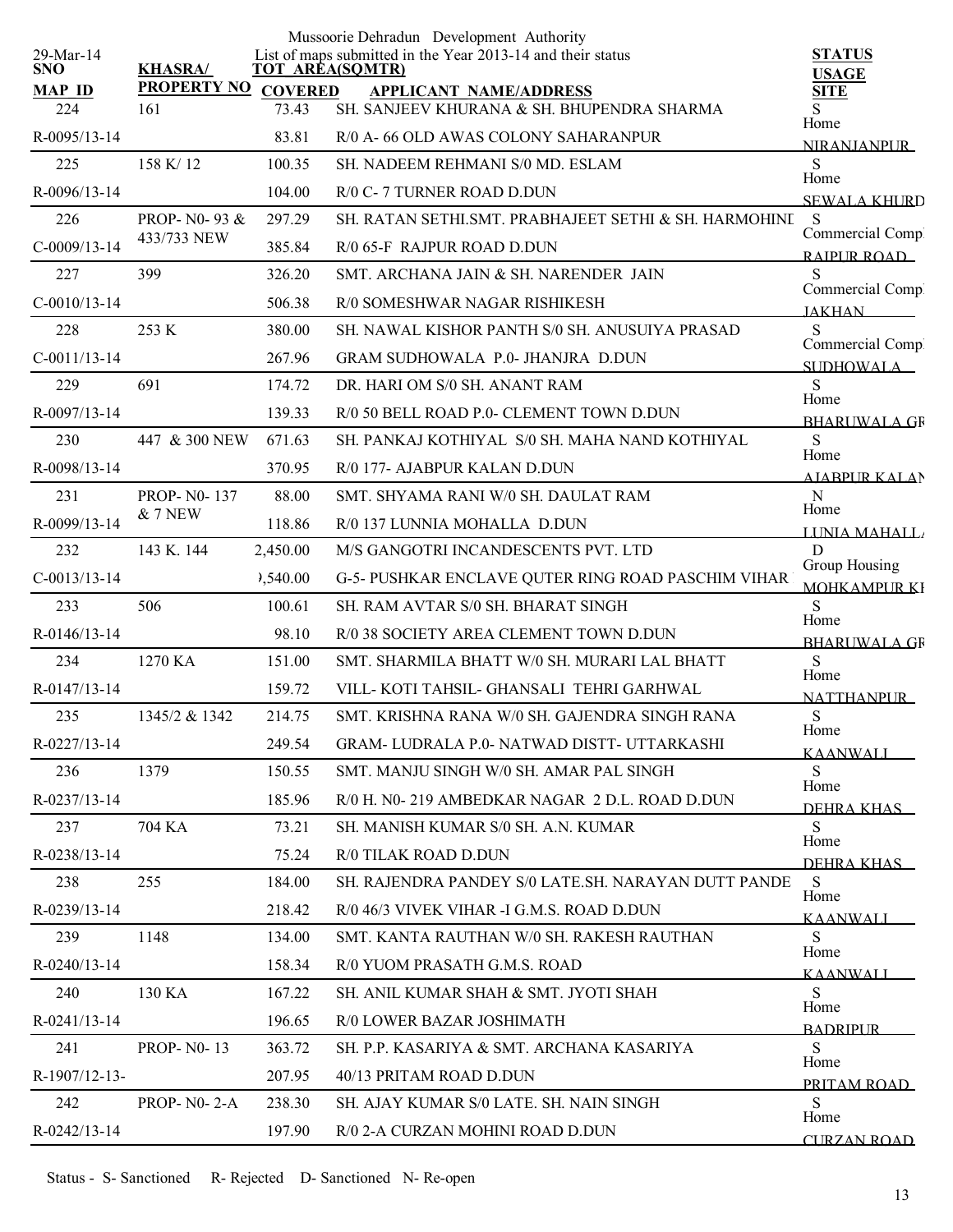| 29-Mar-14            |                           |                          | Mussoorie Dehradun Development Authority<br>List of maps submitted in the Year 2013-14 and their status | <b>STATUS</b>               |
|----------------------|---------------------------|--------------------------|---------------------------------------------------------------------------------------------------------|-----------------------------|
| <b>SNO</b>           | <b>KHASRA/</b>            |                          | TOT AREA(SQMTR)                                                                                         | <b>USAGE</b>                |
| <b>MAP ID</b><br>243 | <b>PROPERTY NO</b><br>189 | <b>COVERED</b><br>297.28 | <b>APPLICANT NAME/ADDRESS</b><br>SH. UDAIVEER SINGH S/0 SH. BACHAN SINGH                                | <b>SITE</b><br>Home         |
| $R - 0243/13 - 14$   |                           | 457.71                   | R/0 E-16 KEWAL VIHAR SHASTRADHARA ROAD D.DUN                                                            | <b>ADOIWALA</b>             |
| 244                  | PROP-N0-                  | 145.00                   | SH. VIMAL SINGH NEGI S/0 LATE. SH. RATAN SINGH NEGI                                                     | S                           |
| R-0268/13-14         | 169/132                   | 202.70                   | R/0 33/170 KHURBHURA MOHALLA D.DUN                                                                      | Home<br><b>KHURBURA MOF</b> |
| 245                  | 283 KA                    | 156.35                   | SH, MALAY NEGI S/0 SH, MATVAR, SINGH NEGI                                                               | S                           |
| R-0269/13-14         |                           | 128.54                   | C/0 SH. VIKARAM SINGH BISHT KRISHNA PURAM MAJRI MAFI                                                    | Home<br><b>NIRANIANPUR</b>  |
| 246                  | 131 KA                    | 151.24                   | SH. RAJENDRA SINGH RAWAT S/0 LATE. SH. MAAN SINGH                                                       | S<br>Home                   |
| R-0270/13-14         |                           | 145.57                   | <b>GRAM AJABPUR KALAN D.DUN</b>                                                                         | <b>KEDARPUR</b>             |
| 247                  | 292/1 OLD &               | 376.39                   | SH. S.S. BHATT S/0 SH. KEDAR DUTT                                                                       | S                           |
| R-0271/13-14         | <b>551 KA NEW</b>         | 344.32                   | R/0 5 AJABPUR KHURD D.DUN                                                                               | Home<br><b>AAMWALA TARI</b> |
| 248                  | <b>PROP-N0-13</b>         | 260.10                   | SMT. KONICA RAJ W/0 LT.COL. RAJ MOHAN MANGA RAJ                                                         | S                           |
| R-0272/13-14         |                           | 227.15                   | R/0 13 CURZAN OAD D.DUN                                                                                 | Home<br><b>CURZAN ROAD</b>  |
| 249                  | 1027                      | 239.00                   | SH. ANKIT AGGARWAL S/0 SH. GAURI SHANKAR AGGARWAL                                                       | S                           |
| R-0273/13-14         |                           | 362.90                   | R/0 A-86 GUNJRAWALA TOWN PART-1 DELHI                                                                   | Home<br><b>PONDHA</b>       |
| 250                  | PROP- N0-36 &             | 65.18                    | SH. INDERJEET SINGH MAKAR & SH. AMARJEET SINGH                                                          | S                           |
| R-0274/13-14         | <b>68/1 NEW</b>           | 130.36                   | R/0 167 MAHENDRA VIHAR BALLUPUR ROAD D.DUN                                                              | Home<br>TILAK ROAD          |
| 251                  | 1027                      | 239.00                   | SH. NITIN KUMAR VERMA S/0 SH. DHARAM SINGH                                                              | S                           |
| R-0275/13-14         |                           | 362.90                   | R/0 VILL-WAZIRPUR ASHOK VIHAR DELHI-52                                                                  | Home<br><b>PONDHA</b>       |
| 252                  | 867                       | 105.59                   | SMT. DEEPA BISHT W/0 SH. RAGHUVEER SINGH                                                                | S                           |
| R-0276/13-14         |                           | 130.99                   | <b>GRAM- SEWLA KALAN CHANDRA BANI ROAD D.DUN</b>                                                        | Home<br><b>SEWALA KALAN</b> |
| 253                  | 191                       | 105.95                   | SMT. KULWANT KAUR W/0 LATE. SARDAR JERNAIL SINGH                                                        | ${\bf S}$                   |
| R-0277/13-14         |                           | 122.68                   | C/0 SH. REVINDER GUPTA 16/0 VISHWA KARMA COLONY BHAI                                                    | Home<br>AJABPUR KHURI       |
| 254                  | 10                        | 446.40                   | SMT. PREMA DEVI KURIYAL W/0 SH. R.P. KURIYAL                                                            | ${\bf S}$                   |
| R-0278/13-14         |                           | 408.27                   | R/0 D-122/3 SHASTRI NAGAR D.DUN                                                                         | Home<br>AJABPUR KHURI       |
| 255                  | 566                       | 120.39                   | SH. YASPAL RANA                                                                                         | S                           |
| R-0100/13-14         |                           | 151.46                   | VILL- GHAMANDPUR, RANI POKHARI, DEHRADUN.                                                               | Home<br>AJABPUR KHURI       |
| 256                  | 1338                      | 123.83                   | SMT. MADHU WADHWA                                                                                       | S                           |
| R-0101/13-14         |                           | 148.88                   | 40 ENGINEERS ENCLAVE, PH-III, GMS ROAD, D.DUN.                                                          | Home<br><b>KAANWALL</b>     |
| 257                  | 684                       | 76.67                    | SH. DALJEET SINGH                                                                                       | S                           |
| R-0102/13-14         |                           | 73.87                    | RAJ RAJESHWARI COLONY, VIDHYA VIHAR, PHASE 2, DEHRAL                                                    | Home<br>DEHRA KHAS          |
| 258                  | 684                       | 76.67                    | SMT. TEJ KAUR                                                                                           | S                           |
| R-0103/13-14         |                           | 73.87                    | RAJ RAJESHWARI COLONY, VIDHYA VIHAR PHASE2 DEHRADU                                                      | Home<br>DEHRA KHAS          |
| 259                  | 684                       | 78.53                    | SMT. JASBEER KAUR                                                                                       | S                           |
| R-0104/13-14         |                           | 78.50                    | SAKHAWAT GANJ, MALLA GORAKHPUR, HALDWANI.                                                               | Home<br>DEHRA KHAS          |
| 260                  | 684                       | 76.67                    | SH. GURCHARAN SINGH                                                                                     | S                           |
| R-0105/13-14         |                           | 73.87                    | RAJ RAJESHWARI COLONY VIDHYA VIHAR PHASE 2 DEHRADU                                                      | Home<br>DEHRA KHAS          |
| 261                  | 603                       | 300.99                   | SMT. KUSUM KUKRETI                                                                                      | S                           |
| R-0106/13-14         |                           | 337.26                   | VILL KARGI GRANT, P.O- BANJARAWALA DEHRADUN.                                                            | Home<br><b>BANJARAWALA</b>  |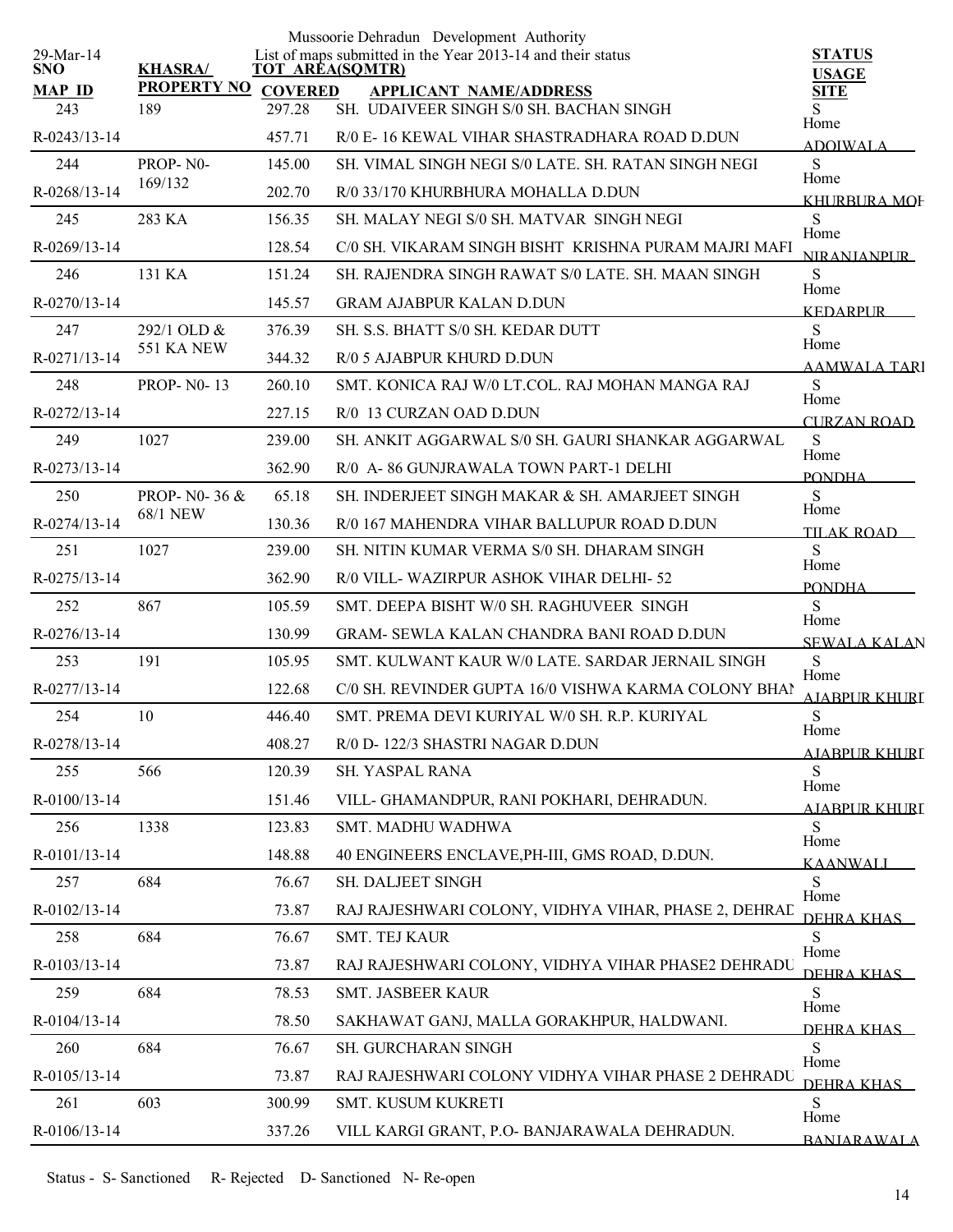| 29-Mar-14            |                                   |                         | Mussoorie Dehradun Development Authority<br>List of maps submitted in the Year 2013-14 and their status | <b>STATUS</b>                |
|----------------------|-----------------------------------|-------------------------|---------------------------------------------------------------------------------------------------------|------------------------------|
| <b>SNO</b>           | <b>KHASRA/</b>                    |                         | <b>TOT AREA(SQMTR)</b>                                                                                  | USAGE                        |
| <b>MAP ID</b><br>262 | <b>PROPERTY NO</b><br>507         | <b>COVERED</b><br>73.00 | <b>APPLICANT NAME/ADDRESS</b><br>SH. RAM NATH ANAND & SH. AJAY ANAND                                    | <b>SITE</b><br>S.            |
|                      |                                   |                         |                                                                                                         | Home                         |
| R-0107/13-14         |                                   | 91.69                   | R/0 57 CHAMAN PURI NIRANJANPUR NEAR CAL PUL D.DUN                                                       | <b>BANJARAWALA</b>           |
| 263                  | <b>PROP N0-31</b><br>OLD & 36/117 | 85.56                   | SH. SURENDRA KUMAR S/0 LATE. SH. KISHORI LAL                                                            | S<br>Home                    |
| R-0108/13-14         | <b>NEW</b>                        | 99.92                   | R/0 36/170 OLD RAJPUR D.DUN                                                                             | <b>OLD RAIPUR</b>            |
| 264                  | 979 & PROP-<br>N0-38/44/1         | 117.44                  | SH. AMIT SUNDRIYAL S/0 SH. DWARIKA PRASAD SUNDRIYAL                                                     | S<br>Home                    |
| R-0109/13-14         |                                   | 173.18                  | R/0 44/1 CANAL ROAD JAKHAN D.DUN                                                                        | <b>JAKHAN</b>                |
| 265                  | 139                               | 168.68                  | SH. ASHOK KUMAR S/0 SH. HARDEV SINGH                                                                    | S<br>Home                    |
| R-0110/13-14         |                                   | 125.92                  | R/0 TARLI KANDOLI SIDHART VIHAR D.DUN                                                                   | <b>KANDOLI</b>               |
| 266                  | 409                               | 84.00                   | <b>SUNIL KUMAR SHARMA</b>                                                                               | S<br>Home                    |
| R-1030/01-02-        |                                   | 72.33                   | ADHOIWALA, DEHRADUN                                                                                     | <b>ADOIWALA</b>              |
| 267                  | <b>458 KHA</b>                    | 92.93                   | SMT. LAXMI MAMGAIN W/0 SH. RATAN MANI                                                                   | S<br>Home                    |
| R-0111/13-14         |                                   | 92.23                   | <b>GRAM- KARGI GRANT D.DUN</b>                                                                          | <b>KARGI GRANT</b>           |
| 268                  | 278                               | 60.46                   | SH. NARENDRA KUMAR BHATIA S/0 LATE, SH. POORAN CHAN                                                     | S<br>Home                    |
| R-0112/13-14         |                                   | 69.56                   | R/0 WING N0- 6 BK, 6/2 PREM NAGAR D.DUN                                                                 | <b>NIRANJANPUR</b>           |
| 269                  | 128 & 129                         | 209.00                  | SMT. SHIMLA DEVI W/0 SH. MAIR SINGH                                                                     | S                            |
| $R - 0113/13 - 14$   |                                   | 207.15                  | R/0 355 SAINIK BASTI KAULAGARH D.DUN                                                                    | Home<br>KAULAGARH MA         |
| 270                  | 317                               | 256.86                  | SMT. KAMLESH KUMARI W/0 SH. RANJIT SINGH                                                                | S                            |
| R-0114/13-14         |                                   | 88.43                   | R/0 5/1 HATHIBARKALAN D.DUN                                                                             | Home<br><b>HATHIRARKALA</b>  |
| 271                  | 74 OLD & 602                      | 376.34                  | SH. NATHI SINGH BHANDARI S/0 SH. DIL SINGH BHANDARI                                                     | S                            |
| R-0115/13-14         | <b>NEW</b>                        | 306.04                  | R/0 C- BLOCK SARASWATI VIHAR AJABPUR KHURD D.DUN                                                        | Home<br><b>AJABPUR KHURL</b> |
| 272                  | <b>PLOT-N0-B-88</b>               | 379.73                  | SH. DIGAMBER DUTT BHATT S/0 LATE. SH. DEVI DUTT BHATT                                                   | S                            |
| $R-0116/13-14$       |                                   | 310.24                  | R/0 B-88 SECTOR-4 DEFENCE COLONY D.DUN                                                                  | Home<br><b>SHAH NAGAR</b>    |
| 273                  | 21 KA                             | 292.75                  | SH. CHARAN SINGH S/0 SH.KUWAR SINGH                                                                     | S                            |
| R-0117/13-14         |                                   | 397.02                  | <b>GRAM- AAM WALA TARLA D.DUN</b>                                                                       | Home<br><b>AAMWALA TARI</b>  |
| 274                  | 512/2                             | 245.35                  | SMT. MADHURIMA MITRA W/0 SH. KAMAL MITRA                                                                | S                            |
| R-0118/13-14         |                                   | 314.35                  | <b>GRAM- BHARU WALA GRANT D.DUN</b>                                                                     | Home                         |
| 275                  | 326                               | 376.39                  | SH. AMAR DEEP SINGH & SH. MANPREET SINGH                                                                | <b>BHARUWALA GR</b><br>S     |
| R-0119/13-14         |                                   | 205.76                  | R/0 95 TYAGI ROAD D.DUN                                                                                 | Home                         |
| 276                  | 46 ANA & 25                       | 153.69                  | SH. DHARMENDRA SETHI S/0 SH. MAHENDRA SINGH SETHI                                                       | <b>BHANDARI BAGI</b><br>S    |
| R-0159/13-14         | OLD                               | 201.42                  | R/0 5 HARIDWAR ROAD D.DUN                                                                               | Home                         |
| 277                  | 885                               | 80.41                   | SH. MANU BHATIA & SH. RAVI DWIVEDI                                                                      | <b>CHAI BAGH KAU</b><br>S    |
| R-0160/13-14         |                                   | 95.58                   | R/0 883 INDIRA NAGAR COLONY D.DUN                                                                       | Home                         |
| 278                  | 607 KHA & 611                     | 247.61                  | SMT. HEMA RAUTELA W/0 SH. KISHAN SINGH                                                                  | <b>NATHANPUR</b><br>S        |
| R-0161/13-14         | KА                                | 263.10                  | $C/0$ GE (I) R & D RAIPUR ROAD D.DUN                                                                    | Home                         |
| 279                  | 9 JA                              | 200.75                  | SH. MANOJ KUMAR TIWARI S/0 SH. DAYA NATH TIWARI                                                         | AAMWALA TARI<br>S            |
| R-0162/13-14         |                                   | 210.11                  | C/0 SMT. KUMUDH UPADAYAY CHANDAN VIHAR KANDOLI D                                                        | Home                         |
| 280                  | 424/3                             | 177.00                  | SH ASHOK RAWAT S/O SH SHER S RAWAT                                                                      | <b>KANDOLI</b><br>S.         |
| R-0215/13-14         |                                   | 225.69                  | 3/13 NEW VASANT VIHAR ENCLAVE, DEHRADUN                                                                 | Home                         |
|                      |                                   |                         |                                                                                                         | <b>KAANWALI</b>              |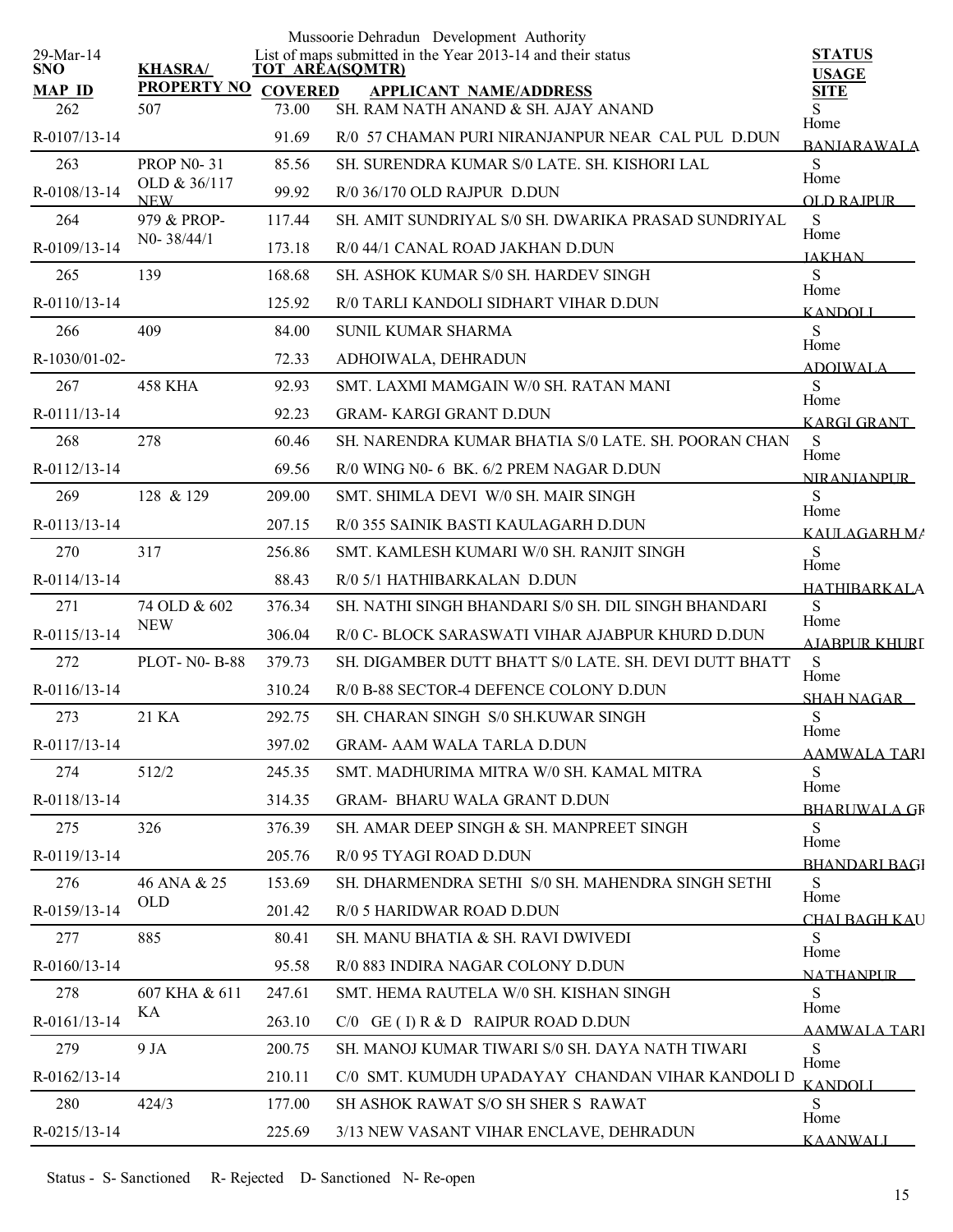| 29-Mar-14            |                                 |                          | Mussoorie Dehradun Development Authority<br>List of maps submitted in the Year 2013-14 and their status | <b>STATUS</b>                |
|----------------------|---------------------------------|--------------------------|---------------------------------------------------------------------------------------------------------|------------------------------|
| <b>SNO</b>           | <b>KHASRA/</b>                  | <b>TOT AREA(SQMTR)</b>   |                                                                                                         | <b>USAGE</b>                 |
| <b>MAP ID</b><br>281 | <b>PROPERTY NO</b><br>12(17/15) | <b>COVERED</b><br>330.83 | <b>APPLICANT NAME/ADDRESS</b><br>SH. ASHISH KUMAR JAIN, SMT VANDANA JAIN, SH. AVINASH J                 | <b>SITE</b><br>S             |
| R-0216/13-14         |                                 | 321.22                   | 82 MOTI BAZAR, DEHRADUN.                                                                                | Home                         |
| 282                  | 429 KA & 437                    | 347.12                   | SMT. SHRUTI SINGH W/0 SH. PARMINDER SINGH                                                               | <b>NATIONAL ROAI</b><br>S    |
| R-0217/13-14         | <b>OLD</b>                      | 446.51                   | R/0 15 CIRCULAR ROAD D.DUN                                                                              | Home                         |
| 283                  | 195 & 359 KHA                   | 312.00                   | SMT. PUSHPA VERMA W/0 SH. K.K. VERMA                                                                    | DHORAN KHAS<br>S             |
| R-0218/13-14         |                                 | 500.33                   | R/0 33 MOOL CHAND ENCLAVE D.DUN                                                                         | MULTIPLE UNIT                |
| 284                  | 474 MIN                         | 188.19                   | <b>SMT. PRAMOD BIJLWAN</b>                                                                              | <b>MAIRA</b><br>S            |
| R-0219/13-14         |                                 | 197.78                   | LANE NO 3 MOTHROWALA ROAD, AJABPUR KHURD, D.DUN.                                                        | Home                         |
| 285                  | 1185                            | 377.17                   | SMT. KUSUM SINDHI W/0 SH.RAJENDRA PRASAD SINDHI                                                         | AIABPUR KHURT<br>S           |
| $C-0035/13-14$       |                                 | 558.30                   | R/0 BEECH BAZAR DEVPRAYAG DISTT-TEHRI GARHWAL                                                           | MULTIPLE UNIT                |
| 286                  | 280 & 281                       | 79.38                    | SMT. RICHA RAWAT W/O SH. ANIL RAWAT                                                                     | <b>KAANWALI</b><br>S         |
| R-0689/13-14         |                                 | 100.67                   | AJABPUR KALAN, D.DUN.                                                                                   | Home                         |
| 287                  | 1017                            | 208.10                   | SH. AYUSH BHATIA S/0 SH. ASHOK KUMAR SINGH                                                              | <b>AJABPUR KALAN</b><br>S    |
| R-0690/13-14         |                                 | 308.87                   | C/0 DR. ANURAG D-3 OPP- M.B.B.S HOSTEL MAHANT INDRES                                                    | Home                         |
| 288                  | 142 (347 GHA)                   | 236.45                   | SH. SUDARSHAN BANSALS/O SH. L.D. BANSAL                                                                 | <b>NATHANPUR</b><br>S        |
| R-0741/13-14         |                                 | 270.08                   | 28 DOON ENCLAVE, SHIMLA BYE PASS, DEHRADUN.                                                             | Home                         |
| 289                  | 32 MI                           | 170.00                   | SH. AMIT KUMAR VERMA & SMT. GEETANJALI VERMA                                                            | <b>SEWALA KALAN</b><br>S     |
| R-0742/13-14         |                                 | 90.84                    | 5 KESHAV PURAM, S.B.I. COLONY BEHIND DOON ENCLAVE, D.                                                   | Home                         |
| 290                  | 766                             | 325.28                   | SH. M.S.NEGI S/O LATE SH. K.S.NEGI                                                                      | PITTHUWALA<br>S              |
| R-0743/13-14         |                                 | 194.31                   | TYPE-IV/6, INDIRA NAGAR FOREST COLONY, INDIRA NAGAR, 1                                                  | Home                         |
| 291                  | 231/1                           | 334.57                   | SH. P.S.VERMA S/O LATE SH. BANARSI DASS VERMA                                                           | <b>NATHANPUR</b><br>S        |
| R-0744/13-14         |                                 | 250.55                   | 14 SAHASTRADHARA ROAD, DEHRADUN.                                                                        | Home                         |
| 292                  | 957                             | 80.00                    | <b>SH. SURESH KUMAR</b>                                                                                 | <b>ADOIWALA</b><br>${\bf S}$ |
| R-0745/13-14         |                                 | 98.46                    | VILLAGE KANWALI, G.M.S.ROAD, DEHRADUN.                                                                  | Home<br><b>KAANWALI</b>      |
| 293                  | 329 DA & 370                    | 120.00                   | SMT. KAVITA AGGARWAL & SH. PRADEEP AGGARWAL                                                             | S                            |
| R-0746/13-14         |                                 | 101.65                   | R/O 35 RAIPUR ROAD, DEHRADUN.                                                                           | Home<br><b>GUIRADA MANS</b>  |
| 294                  | 538                             | 250.03                   | SH. BISHAMBER DUTT BAUNTHIYAL                                                                           | S                            |
| R-0747/13-14         |                                 | 278.72                   | SUMAN KUNJ SOCIETY, SUBHASNAGAR, D.DUN.                                                                 | Home<br><b>BHARLIWALA GR</b> |
| 295                  | 503 (1077 KHA)                  | 376.00                   | SH. HARBANS LAL RAWAL                                                                                   | S                            |
| R-2207/12-13-        |                                 | 198.23                   | 97/7 DHAMAWALA MOHALLA, DEHRADUN.                                                                       | Home<br><b>MOTHROWALA</b>    |
| 296                  | 22 KA                           | 260.00                   | SH. ANIL KUMAR S/0 SH. VIJENDRA SINGH                                                                   | S                            |
| R-0148/13-14         |                                 | 312.50                   | VILL- KANDOLI SAHASTRADHARA ROAD D.DUN                                                                  | Home<br><b>KANDOLI</b>       |
| 297                  | 1245/1 MIN                      | 117.43                   | SH. PANKAJ KUMAR                                                                                        | S                            |
| R-0174/13-14         |                                 | 166.58                   | 58 GANDHI NAGAR DEHRADUN.                                                                               | Home<br><b>GADHI (PART)</b>  |
| 298                  | 381 KHA MIN                     | 52.69                    | <b>SMT. GUNJAN ARORA</b>                                                                                | S                            |
| R-0175/13-14         |                                 | 60.76                    | 207 EAST PATEL NAGAR, DEHRADUN.                                                                         | Home<br><b>BAAMANWALA</b>    |
| 299                  | 30/38(50)                       | 99.18                    | SMT. PRATIBHA CHAUHAN                                                                                   | S                            |
| R-0176/13-14         |                                 | 117.70                   | 30 KESHAV ROAD, DEHRADUN.                                                                               | Home<br><b>KESHAV ROAD</b>   |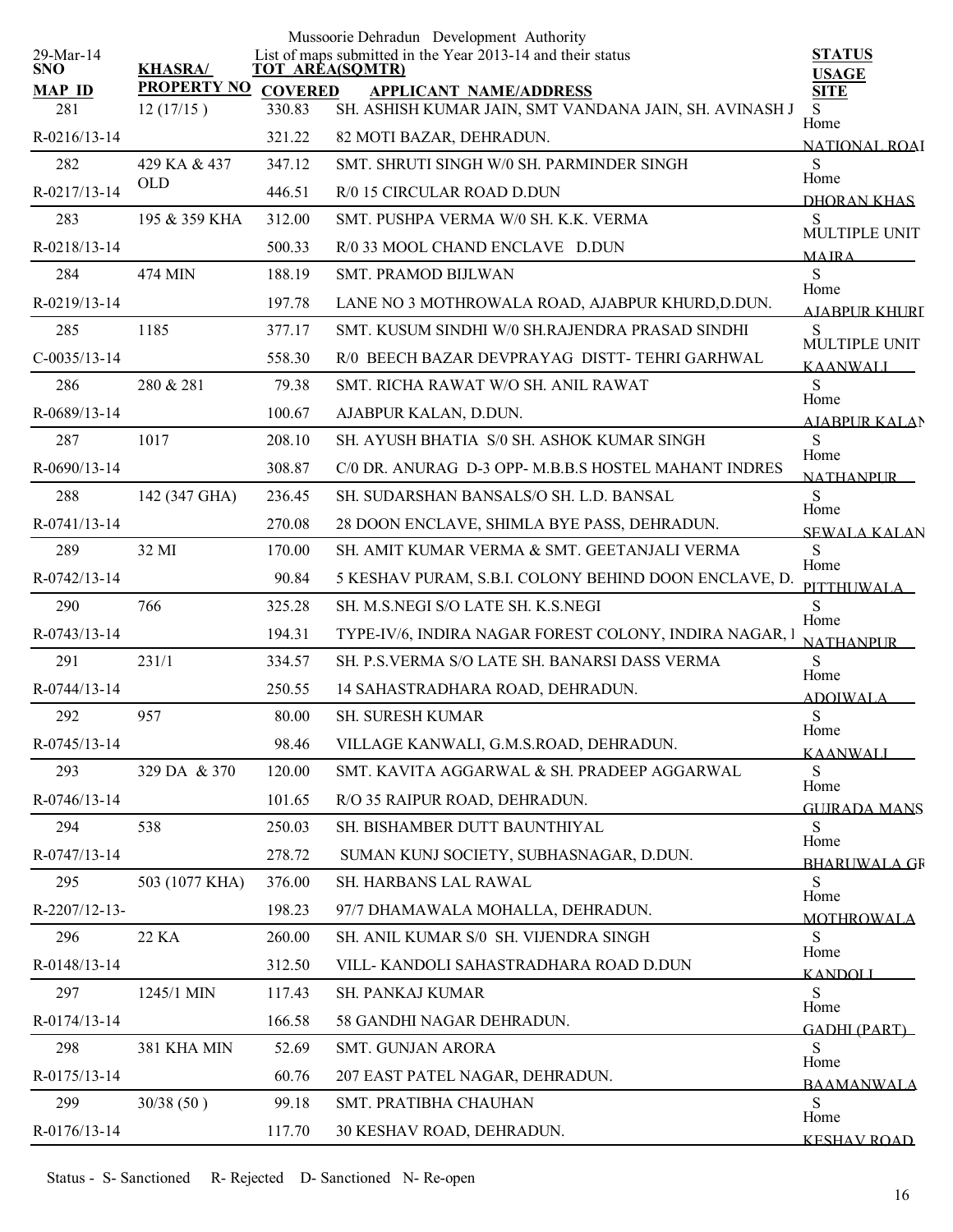|                         |                                          |          | Mussoorie Dehradun Development Authority                                              |                                    |
|-------------------------|------------------------------------------|----------|---------------------------------------------------------------------------------------|------------------------------------|
| 29-Mar-14<br><b>SNO</b> | <b>KHASRA/</b>                           |          | List of maps submitted in the Year 2013-14 and their status<br><b>TOT AREA(SQMTR)</b> | <b>STATUS</b><br><b>USAGE</b>      |
| <b>MAP ID</b>           | PROPERTY NO COVERED                      |          | <b>APPLICANT NAME/ADDRESS</b>                                                         | <b>SITE</b>                        |
| 300                     | 232                                      | 1,210.00 | SH. MADAN MOHAN VARSHNEYA                                                             | Home                               |
| R-0177/13-14            |                                          | 592.04   | 187 DOON VIHAR JAKHAN, RAJPUR ROAD, DEHRADUN.                                         | <b>KIRSALI</b>                     |
| 301                     | 585 KHA & 586                            | 114.76   | SMT. ASHA AGGARWALW/0 SH. TILAK RAJ AGGARWAL                                          | S<br>Home                          |
| R-0211/13-14            |                                          | 91.99    | <b>GRAM- AJABPUR KALAN D.DUN</b>                                                      | AIARPUR KALAN                      |
| 302                     | 419 GHA                                  | 115.22   | SH.SUHENDRA PAL & SMT MADHU BALA                                                      | S<br>Home                          |
| R-0212/13-14            |                                          | 129.12   | GHANANAND INTER COLLEGE, MUSSOORIE.                                                   | <b>SEWALA KALAN</b>                |
| 303                     | 185/5                                    | 97.58    | SH. RAJNIKANT KAUSHAL & SMT SUMAN KAUSHAL                                             | S<br>Home                          |
| R-0213/13-14            |                                          | 121.93   | MAHENDER VIHAR BALLUPUR, D.DUN.                                                       | <b>ARCADIA GRAN</b>                |
| 304                     | 343                                      | 266.62   | <b>SH. RAM KISHAN TIWARI</b>                                                          | S                                  |
| R-0214/13-14            |                                          | 255.12   | 136 MODEL COLONY, ARAGHAR, DEHRADUN.                                                  | Home<br><b>DHARMPLIR</b>           |
| 305                     | <b>608 TO</b>                            | 3,722.00 | M/S DATTA RAM & SONS PVT. LTD. THROUGH SH. ARUN KUM                                   | <sub>S</sub>                       |
| $C-0043/12-13-$         | 618.619/1.619/2.                         | 3,765.84 | 38/1 SUBHASH NAGAR CLEMENT TOWN D.DUN                                                 | Hostel<br><b>KANDOLI</b>           |
| 306                     | 620<br>648.650.651.655<br>PROP- N0-11/29 | 40.89    | SH. PRADEEP KUMAR S/0 SH. BRIJ MOHAN LAL                                              | S                                  |
| R-0385/13-14            |                                          |          | R/0 11/29 CHAKRATA ROAD D.DUN                                                         | Home                               |
|                         |                                          | 60.71    |                                                                                       | CHAKRATA ROA<br>S                  |
| 307                     | 547                                      | 109.19   | SH. MOHAN LAL S/0 SH. SURAJ PAL                                                       | Home                               |
| R-0386/13-14            |                                          | 176.64   | R/0 NEAR PILE KOTI MIYAN WALA D.DUN                                                   | <b>BALAWALA</b>                    |
| 308                     | MUNICIPALN0-<br>92//28/01                | 113.77   | SH. ARUN KUMAR KALA S/0 LATE.SH. CHITAMANI KALA                                       | S<br>Home                          |
| R-0387/13-14            | 28/01                                    | 144.94   | R/0 28 MOHINI ROAD D.DUN                                                              | <b>MOHINI ROAD</b>                 |
| 309                     | 231/1                                    | 152.23   | SH. DEVI SINGH S/0 SH. MEHAR CHAND                                                    | <sub>S</sub><br>Home               |
| R-0388/13-14            |                                          | 87.85    | R/0 25 SUBHASH ROAD D.DUN                                                             | <b>KAANWALI</b>                    |
| 310                     | 264                                      | 195.09   | SMT. DEEPIKA KANDWAL W/0 SH. MANOJ KANDWAL                                            | S<br>Home                          |
| R-0389/13-14            |                                          | 178.90   | R/0 769/2 PRAGATI VIHAR D.DUN                                                         | <b>NATHANPUR</b>                   |
| 311                     | 819 GHA                                  | 68.58    | SH. ANUPAM TRIVEDI S/0 SH. M.C. TRIVEDI                                               | S<br>Home                          |
| R-0390/13-14            |                                          | 88.22    | R/0 70/4-A RAJPUR ROAD D.DUN                                                          | DEHRA KHAS                         |
| 312                     | 308                                      | 133.77   | SH. AVTAR SINGH S/0 SH. MADAN SINGH                                                   | S                                  |
| R-0391/13-14            |                                          | 131.76   | R/0 MADHUR VIHAR NEAR BANGALI KOTI D.DUN                                              | Home<br>AJABPUR KHURI              |
| 313                     | PROP-N0-                                 | 390.00   | SMT. ANURADHA SHAH W/0 SH.GIRIRAJ SHAH                                                | S                                  |
| R-0392/13-14            | 180/154 & 23<br>OLD                      | 299.92   | H. N0-1376 D-1 VASANT KUNJ NEW DELHI                                                  | Home<br>RAVINDRA NATI              |
| 314                     | 1100                                     | 213.00   | SMT. VISHAMBHARI DEVI W/0 SH. BHAGWATI PRASAD                                         | S                                  |
| R-0393/13-14            |                                          | 164.84   | R/0 MANDIR MARG GOPESHWAR                                                             | Home<br><b>AJABPUR KALAN</b>       |
| 315                     | 1782                                     | 183.03   | SMT. CHAITI DEVI BISHT W/0 SH. KISHAN SINGH BISHT                                     | S                                  |
| R-0394/13-14            |                                          | 128.05   | W. N0-3 GYANSHU TEHSIL - BHATWADI UTTARKASHI                                          | Home                               |
| 316                     | 119.120 OLD $&$                          | 217.00   | SH. MANISH GOSWAMI & SMT. SUSHMA GOSWAMI                                              | <b>AJABPUR KALAN</b><br>S.         |
| R-0395/13-14            | <b>310 NEW</b>                           | 259.88   | 59 UDAY VIHAR COLONY P.P.C.L. COLONY BARHAMAN WAL                                     | Home                               |
| 317                     | 161                                      | 120.00   | SH. SANJEEV VARSHNEY .SH.AMIT SHARMA & SH. VIKRANT P                                  | <b>BARHAMAN WA</b><br><sub>S</sub> |
| R-0397/13-14            |                                          | 114.57   | R/0 58 ENGG. ENCLAVE KANWALI D.DUN                                                    | Home                               |
|                         |                                          |          |                                                                                       | <b>NIRANJANPLIR</b>                |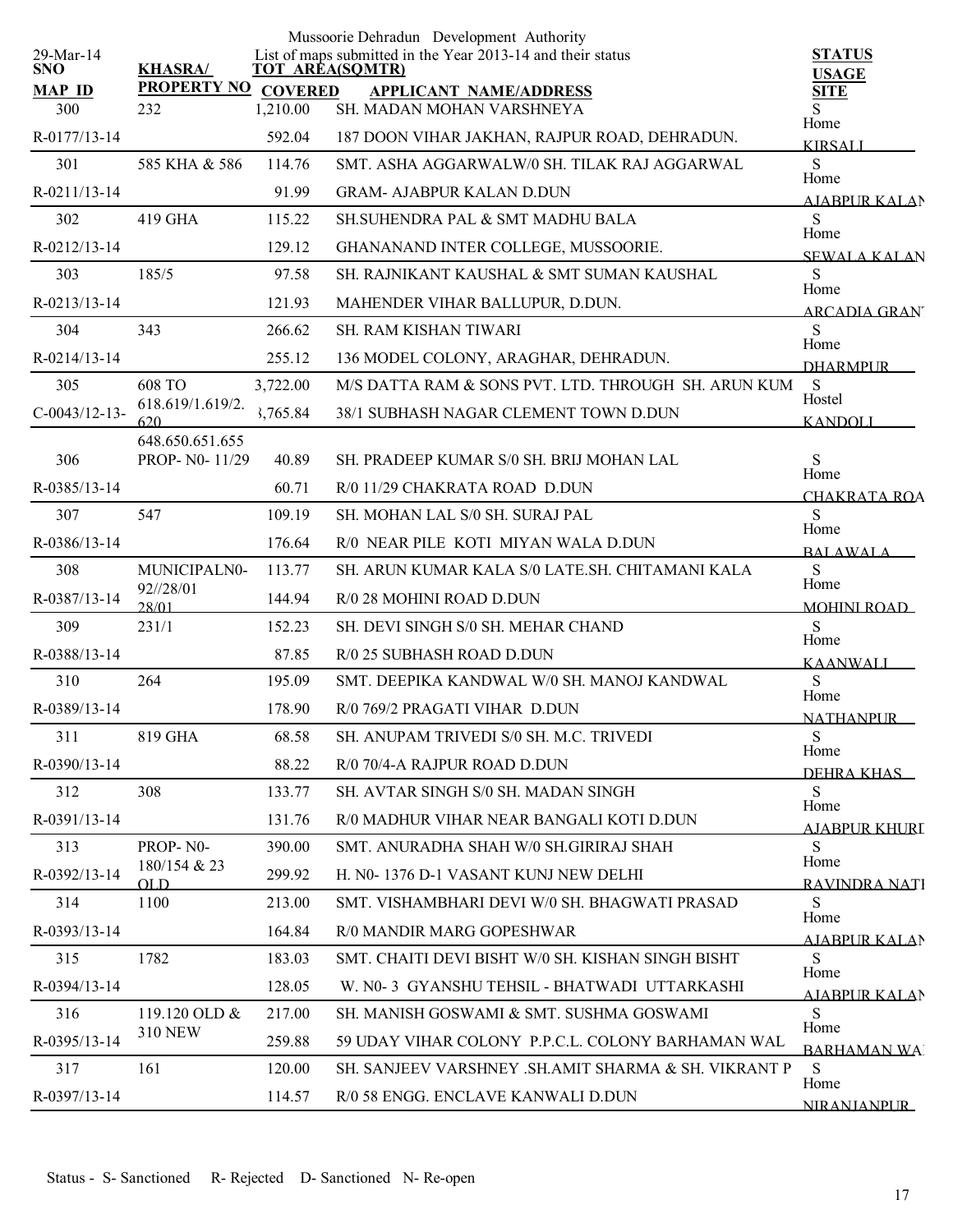| $29$ -Mar-14       |                       |                | Mussoorie Dehradun Development Authority<br>List of maps submitted in the Year 2013-14 and their status | <b>STATUS</b>                        |
|--------------------|-----------------------|----------------|---------------------------------------------------------------------------------------------------------|--------------------------------------|
| <b>SNO</b>         | <b>KHASRA/</b>        |                | <b>TOT AREA(SQMTR)</b>                                                                                  | <b>USAGE</b>                         |
| <b>MAP ID</b>      | <b>PROPERTY NO</b>    | <b>COVERED</b> | <b>APPLICANT NAME/ADDRESS</b>                                                                           | <b>SITE</b>                          |
| 318                | 473 KA                | 105.90         | SH. GAURAV AGGARWAL S/0 SH. OM PRAKASH                                                                  | S<br>Home                            |
| R-0398/13-14       |                       | 114.23         | R/0 23/24 GARHI CANTT D.DUN                                                                             | DHORAN KHAS                          |
| 319                | 539                   | 163.49         | SH. BHAGWATI PRASAD JAISALI S/0 SH. P.R.JAISALI                                                         | S<br>Home                            |
| R-0399/13-14       |                       | 301.21         | R/0 C- BLOCK GANESH VIHAR AJABPUR KHURD D.DUN                                                           | AIABPUR KHURT                        |
| 320                | 2304                  | 130.00         | SMT. NIRA SINHA W/0 SH. RAGURAJ SINGH                                                                   | S<br>Home                            |
| R-0400/13-14       |                       | 161.00         | R/0 3 G URJA BHAWAN KANWALI ROAD D.DUN                                                                  | <b>ARCADIA GRAN</b>                  |
| 321                | 2304                  | 117.05         | SH. AVINASH KUMAR S/0 SMT. KAMLESH VOHRA                                                                | S<br>Home                            |
| R-0401/13-14       |                       | 143.00         | R/0 PANT ROAD SUBHASH NAGAR D.DUN                                                                       | ARCADIA GRAN                         |
| 322                | 167.168               | 369.60         | SMT. RITU CHAUHAN W/0 SH. SANJEEV M. CHAUHAN                                                            | S<br>Home                            |
| R-0402/13-14       |                       | 270.12         | R/0 714/485/1 LANE-7 VIJAY PARK EXT D.DUN                                                               | <b>KAANWALL</b>                      |
| 323                | 597                   | 274.34         | SH. RAJENDRA PRASAD RATURI S/0 SH. KABUL CHAND                                                          | S<br>Home                            |
| R-0403/13-14       |                       | 301.28         | R/0 SOCIETY AREA BELL ROAD BHARU WALA GRANT D.DUN                                                       | <b>BHARUWALA GR</b>                  |
| 324                | 29/1                  | 201.30         | SH. BHOPAL SINGH S/0 SH. MOHAN LAL                                                                      | S<br>Home                            |
| R-0404/13-14       |                       | 213.98         | R/0 125 RISHI NAGAR SAHASTRADHARA ROAD D.DUN                                                            | <b>ADOIWALA</b>                      |
| 325                | 220&227&228           | 4,080.54       | SH. ATUL KUMAR&SANJAY KUMAR                                                                             | S                                    |
| L-0006/06-07-      |                       | 0.00           | HCL COMPOUND SAHARANPUR ROAD D.DUN                                                                      | Home<br><b>BAAMANWALA</b>            |
| 326                | 356 & 388             | 6,600.00       | WINDSOR COURT APPARTMENTS FOR SH. MUKUL JAIN                                                            | S                                    |
| $C-0039/13-14$     |                       | 1,856.88       | R/0 D-224 VIVEK VIHAR NEW DELHI                                                                         | Group Housing<br><b>GUIRADA MANS</b> |
| 327                | 118 & PLOT-           | 971.13         | SH. LALIT MOHAN PANT S/0 LATE. SH. MADHUSUDAN PANT                                                      | S                                    |
| $R - 0405/13 - 14$ | $N0 - S - 4 - D - 65$ | 196.23         | C/0 SH. J.J. PANT 289 WEST CANAL ROAD SEWLA KALAN MAJR                                                  | Home<br>SHAH NAGAR                   |
| 328                | 1240/2                | 403.06         | SH. I.D. SINGHAL S/0 SH. PREM CHAND                                                                     | S                                    |
| $R-0406/13-14$     |                       | 219.74         | R/0 44 NARENDRA VIHAR EXT. KALAGARH ROAD D.DUN                                                          | Home<br><b>GARHI</b>                 |
| 329                | <b>126 KHA</b>        | 170.48         | SH. KAILASH CHANDRA, SMT, SAVITRI & SH. GAUTAM                                                          | ${\bf S}$                            |
| R-2582/12-13-      |                       | 97.10          | SHAH NAGAR, DEHRADUN.                                                                                   | Home                                 |
| 330                | 142 KHA               | 109.85         | SMT. USHA ARORA & SMT. REKHA SHARMA                                                                     | <u>SHAH NAGAR – </u><br>S            |
| R-0407/13-14       |                       | 129.61         | R/0 2 ROHNI ENCLAVE SEWLA KALAN D.DUN                                                                   | Home                                 |
| 331                | 76 OLD & 257          | 321.39         | SH. VIPIN KUMAR AGARWAL & SH. RAVINDRA SINGH SIROHI                                                     | PITTHUWALA<br>S                      |
| $C-0040/13-14$     |                       | 374.10         | R/0 66 KOCHER COLONY RAJPUR ROAD D.DUN                                                                  | Commercial Comp                      |
| 332                | 529 KA                | 175.75         | SMT. SONIA JOSHIA W/0 SH. PRAMOD KUMAR JOSHIA                                                           | RAI PUR ROAD<br>S                    |
| R-0408/13-14       |                       | 200.44         | R/0 CHANDRA BANI ROAD SEWLA KALAN D.DUN                                                                 | Home                                 |
| 333                | 411 CHA &             | 138.00         | SH. SUNIL BHASKARAN S/0 SH. V.M.BHASKARAN                                                               | <b>SEWALA KALAN</b><br>S             |
| R-0409/13-14       | 282/5 OLD             | 77.16          | R/0 337/13 MOHIT NAGAR KANWALI D.DUN                                                                    | Home                                 |
| 334                | 728                   | 260.00         | SMT. LALITA UNIYAL W/0 SH. DHANANJAY UNIYAL                                                             | ADOIWAL A<br>S                       |
| R-0410/13-14       |                       | 248.00         | C/0 DR. DEEPAK BHATT SIDHART ENCLAVE LOWER NATHANP                                                      | Home                                 |
| 335                | 340                   | 189.12         | SH. HEM CHAND GOYAL & SH. VISHAL GOYAL                                                                  | <b>NATHANPLIR</b><br>S               |
| R-0411/13-14       |                       | 317.97         | C/0 DEV BHUMI SANITARY STORE CHAMAN VIHAR G.M.S. RO.                                                    | Home                                 |
| 336                | 419                   | 377.28         | SH. ASHUTOSH SHARMA S/0 LATE.SH. S.N. SHARMA                                                            | <b>SEWALA KALAN</b><br>S             |
|                    |                       |                |                                                                                                         | Home                                 |
| R-2414/11-12-      |                       | 229.95         | 325/7 EAST PATEL NAGAR D.DUN                                                                            | DEHRA KHAS                           |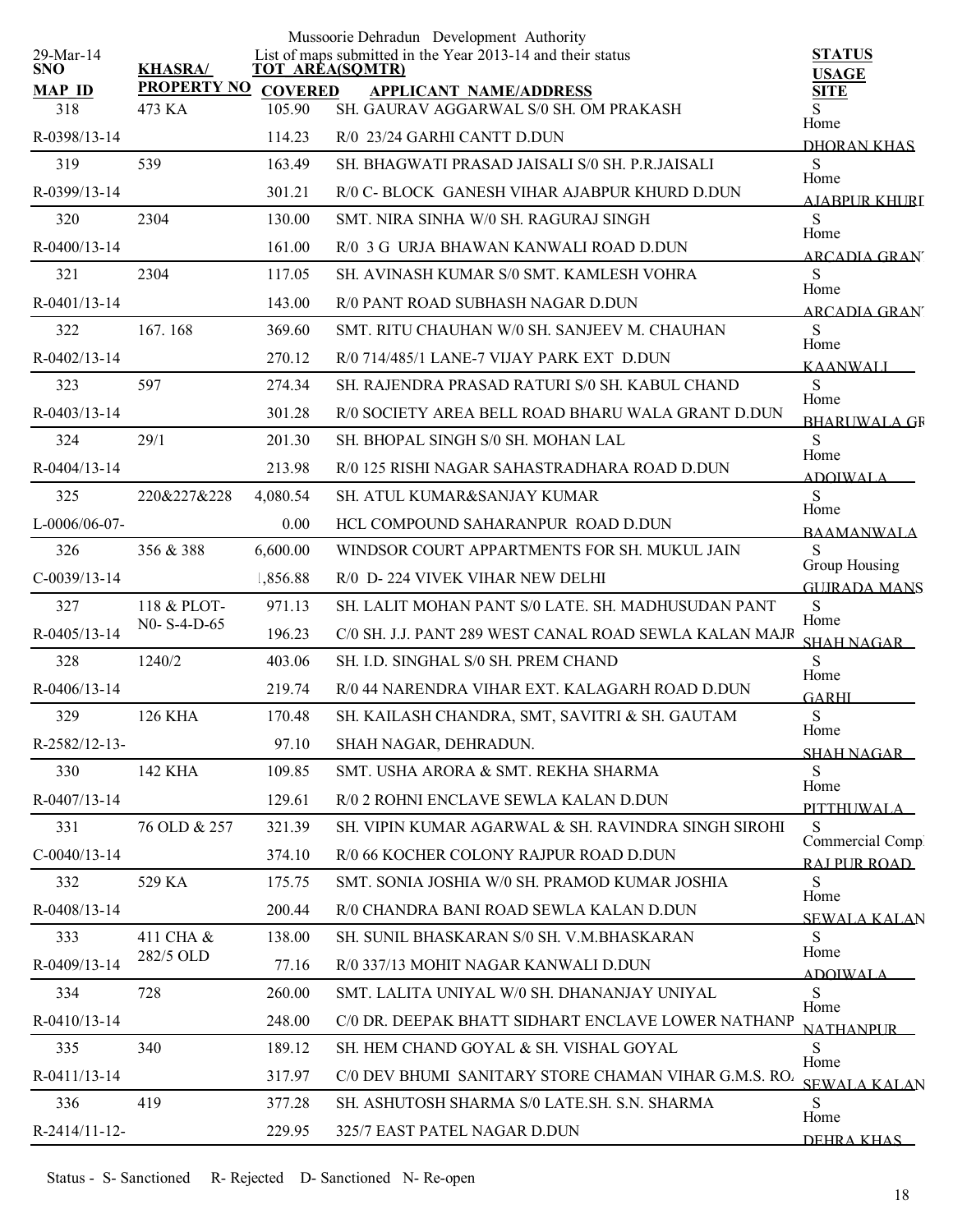| $29$ -Mar-14         |                                      |                          | Mussoorie Dehradun Development Authority<br>List of maps submitted in the Year 2013-14 and their status | <b>STATUS</b>                |
|----------------------|--------------------------------------|--------------------------|---------------------------------------------------------------------------------------------------------|------------------------------|
| <b>SNO</b>           | <b>KHASRA/</b><br><b>PROPERTY NO</b> |                          | <b>TOT AREA(SQMTR)</b>                                                                                  | <b>USAGE</b>                 |
| <b>MAP ID</b><br>337 | <b>PROP-N0-54</b>                    | <b>COVERED</b><br>347.60 | <b>APPLICANT NAME/ADDRESS</b><br>SH. PRAMOD THAPA S/0 SH. BISHAN SINGH THAPA                            | <b>SITE</b><br>S<br>Home     |
| R-0132/13-14         |                                      | 302.58                   | R/0 54 MOHINI ROAD D.DUN                                                                                | <b>MOHINI ROAD</b>           |
| 338                  | 90 & 91                              | 282.00                   | SMT. SONAM DOLMA & SMT. COHOZIN WAGMO                                                                   | S<br>Home                    |
| $R - 0133/13 - 14$   |                                      | 268.76                   | <b>GRAM-KULHAN MANSINGH D.DUN</b>                                                                       | KULHAN MANSII                |
| 339                  | 326/1                                | 185.87                   | SMT. LALIT KUMAR TAYAL & SMT. BINDU TAYAL                                                               | S<br>Home                    |
| $R - 0134/13 - 14$   |                                      | 316.20                   | R/0 C-8 GREEN PARK BALLUPUR CHOWK D.DUN                                                                 | <b>KAANWALI</b>              |
| 340                  | 65 & 135 NEW                         | 175.00                   | SH. SUSHIL KUMAR S/0 LATE. SH. BABU LAL                                                                 | S                            |
| $R - 0135/13 - 14$   |                                      | 137.55                   | R/0 GRAM - LAXMAN GARHI P.0- MAEHUWALA D.DUN                                                            | Home<br>MOHUWALA MA          |
| 341                  | PLOT- $N0-29$                        | 300.00                   | SH. P.C. THAPLIYAL S/0 SH. R.P. THAPLIYAL                                                               | S                            |
| R-0136/13-14         | Υ.<br><b>SAENSITD</b>                | 284.37                   | C/0 P.G.T. PHYSICS KENDRIYA VIDYALAYA BHEL HARIDWA                                                      | Home<br><b>INDRAPLIR</b>     |
| 342                  | 599                                  | 172.30                   | KM. PRIYA JOSHI & SH. KUNDAN RAM JOSHI                                                                  | S                            |
| R-0137/13-14         |                                      | 266.14                   | R/0 I.I. R.S. COLONY KALIDAS ROAD D.DUN                                                                 | Home<br><b>HATHIBARKALA</b>  |
| 343                  | 119                                  | 262.78                   | SH. RAM CHANDER SILWAL S/0 SRI NAND SILWAL                                                              | S                            |
| R-0138/13-14         |                                      | 308.26                   | R/0 THANA MUSSOORIE D.DUN                                                                               | Home<br><b>AJABPUR KALAN</b> |
| 344                  | 252 & 327 NEW                        | 282.15                   | SH. MADHU SUDAN KUMAR S/0 SH. MADAN LAL BAHUGUNA                                                        | S                            |
| R-0139/13-14         |                                      | 137.08                   | C/0 MANDAKINI ASSOCIATES 27 ARAGHAR PREM COMPLEX H                                                      | Home<br><b>GUIRADA MANS</b>  |
| 345                  | 403                                  | 167.97                   | SH. RANJEET SINGH SIKAND S/0 SH. PRATAP SINGH                                                           | S                            |
| $R - 0140/13 - 14$   |                                      | 202.58                   | $R/0$ 1 E.C. ROAD D.DUN                                                                                 | Home<br><b>BADRIPLIR</b>     |
| 346                  | 233 KHA                              | 92.90                    | SMT. MILAN JAIN W/0 SH. VIRESH JAIN                                                                     | S                            |
| R-0141/13-14         |                                      | 144.96                   | R/0 4-A RACE COURSE ROAD D.DUN                                                                          | Home<br><b>ADOIWALA</b>      |
| 347                  | PROP-N0-26/1                         | 427.54                   | SMT. ALKA MOHAN SHARMA & SH. SHYAM MOHAN SHARMA                                                         | S                            |
| R-0142/13-14         | & NEW N0-<br>67/26/1 NEHRU           | 321.63                   | R/0 106 SILVER ROCK APARTMENT CURZAN ROAD D.DUN                                                         | Home<br>CURZAN ROAD          |
|                      | <b>ROAD</b>                          |                          |                                                                                                         |                              |
| 348                  | 79                                   | 187.28                   | SMT. MANJU GUSAIN W/0 SH. VIRENDRA SINGH GUSAIN                                                         | S<br>Home                    |
| R-0143/13-14         |                                      | 63.35                    | R/0 89 DANGWAL MARG D.DUN                                                                               | AJABPUR KHURI                |
| 349                  | 1246                                 | 147.46                   | SMT. USHA GUPTA W/0 SH. R.L. GUPTA                                                                      | S<br>Home                    |
| R-0144/13-14         |                                      | 288.98                   | R/0 256 VIJAY PARK EXT. D.DUN                                                                           | <b>GARHI</b>                 |
| 350                  | 871 KA                               | 193.76                   | SMT. SARITA GARG W/0 SH. SURESH CHAND GARG                                                              | S<br>Home                    |
| R-0145/13-14         |                                      | 240.81                   | <b>GRAM- ADHOI WALA D DUN</b>                                                                           | <b>ADOIWALA</b>              |
| 351                  | 353                                  | 924.00                   | SH. RAJENDRA KHURANA S/0 SH. HARI KRISHAN KHURANA                                                       | S<br>MULTIPLE UNIT           |
| $C-0017/13-14$       |                                      | 1,108.80                 | R/0 34/1 GOVIND NAGAR RACECOURSE D.DUN                                                                  | <b>JAKHAN</b>                |
| 352                  | 332                                  | 148.70                   | <b>SMT. REENA PUNDIR</b>                                                                                | S<br>Home                    |
| R-0279/13-14         |                                      | 256.16                   | SAHASTRADHARA ROAD, DEHRADUN.                                                                           | <u>AAMWALA TARI</u>          |
| 353                  | 40 (481)                             | 258.36                   | DR. NITIN AGARWAL & DR. SUJATA GUPTA                                                                    | S                            |
| R-0280/13-14         |                                      | 245.41                   | 83/1 NESHVILLA ROAD, DEHRADUN.                                                                          | Home<br><b>HATHIRARKALA</b>  |
| 354                  | 104                                  | 82.12                    | SH. AMIT RAWAT S/O SH. YASHPAL SINGH RAWAT                                                              | S                            |
| R-0281/13-14         |                                      | 100.38                   | 3/85 AJABPUR KALAN COLONY, DEHRADUN.                                                                    | Home<br>AJARPUR KHURI        |
|                      |                                      |                          |                                                                                                         |                              |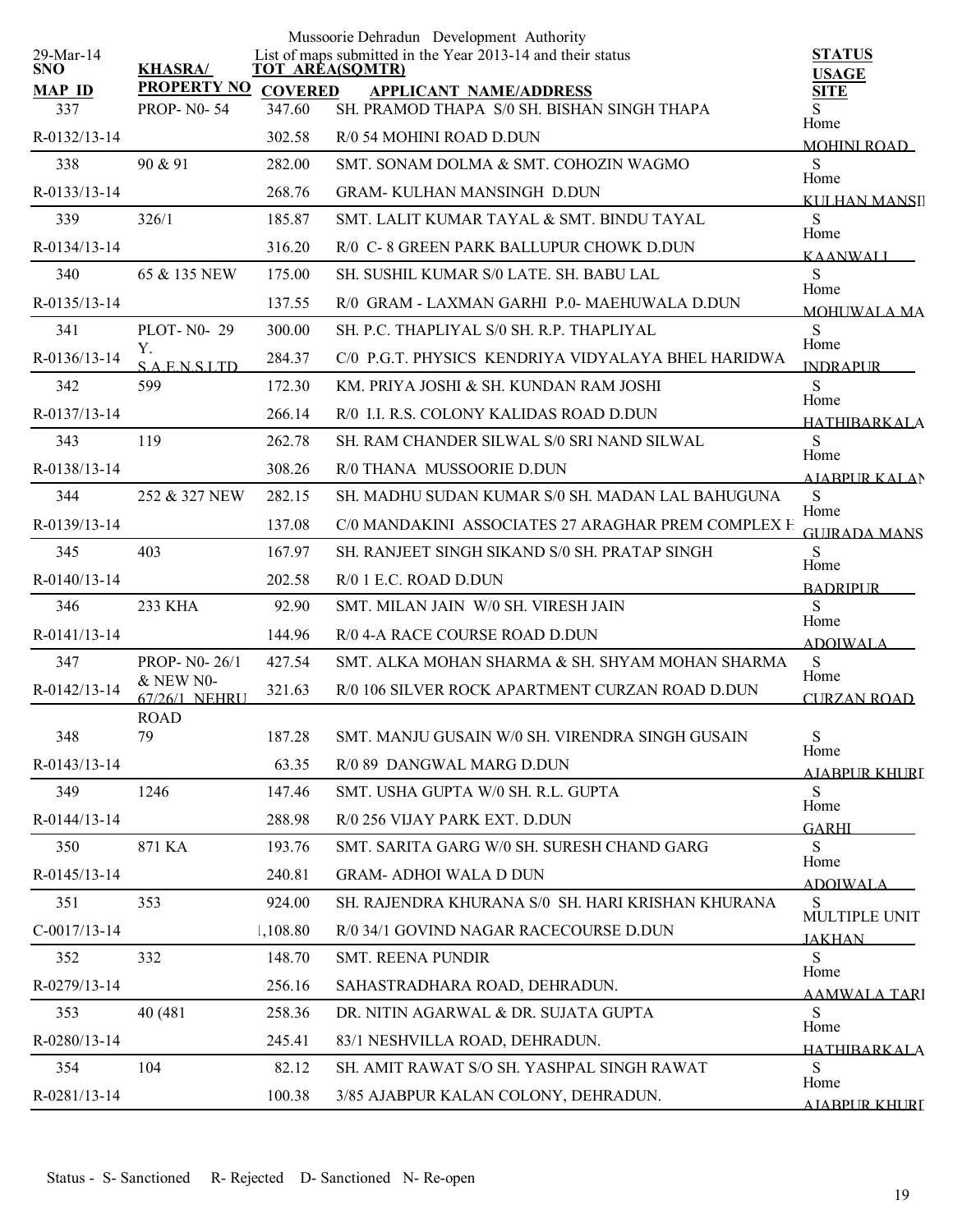|                         |                             |                     | Mussoorie Dehradun Development Authority                                              |                               |
|-------------------------|-----------------------------|---------------------|---------------------------------------------------------------------------------------|-------------------------------|
| 29-Mar-14<br><b>SNO</b> | <b>KHASRA/</b>              |                     | List of maps submitted in the Year 2013-14 and their status<br><b>TOT AREA(SQMTR)</b> | <b>STATUS</b><br><b>USAGE</b> |
| <b>MAP ID</b>           |                             | PROPERTY NO COVERED | <b>APPLICANT NAME/ADDRESS</b>                                                         | <b>SITE</b>                   |
| 355                     | 644                         | 425.74              | SH. JITENDRA SINGH S/O SH. D.S.RAWAT                                                  | Home                          |
| R-0282/13-14            |                             | 318.81              | 88 SHIVALIK PURAM, KANWALI DEHRADUN.                                                  | <b>KAANWALI</b>               |
| 356                     | 99 M (948)                  | 200.66              | SMT. SHIV DEVI RANA W/O SH. NARENDRA SINGH RANA                                       | S<br>Home                     |
| R-0283/13-14            | CHHA)                       | 269.70              | GANGA VIHAR RAJEEV NAGAR, DEHRADUN.                                                   | AIABPUR KALAN                 |
| 357                     | 705 (834)                   | 229.55              | <b>SMT. RUCHI MAMGAIN</b>                                                             | S                             |
| R-0748/13-14            |                             | 191.11              | 39 OM VIHAR, MATA MANDIR ROAD, DEHRADUN.                                              | Home<br>DEHRA KHAS            |
| 358                     | 330/2                       | 262.16              | SMT. DEVKI NEGI W/O SH. SRITAJ SINGH NEGI                                             | S                             |
| R-0749/13-14            |                             | 150.91              | 54 VISHNU VIHAR, AJABPUR KALAN, D.DUN.                                                | Home<br><u>AIARPUR KHURI</u>  |
| 359                     | 128                         | 471.15              | SH. MADAN SINGH GUSAIN S/0 SH. SHER SINGH GUSAIN                                      | S                             |
| R-0031/12-13-           |                             | 337.82              | <b>30 HARI VIHAR VIJAY PARK CHAKRATA ROAD D.DUN</b>                                   | <b>KAANWALI</b>               |
| 360                     | 63                          | 173.00              | SH. KUSHI RAM JOSHI S/0 SH. BAISHAKHI RAM                                             | S                             |
| R-2193/12-13-           |                             | 179.62              | <b>GRAM KANWALI D.DUN</b>                                                             | <b>KAANWALI</b>               |
| 361                     | 207 & 209 &                 | 3,764.00            | M/S UTTAM ELITE HOTELS PVT. LTD                                                       | D                             |
| $C-0010/11-12-$         | MUNICIPAL N0-<br>172 RAIPUR | 5,996.84            | <b>G-232 PATEL NAGAR III GHAZIA BAD</b>                                               | Hotel<br><b>KISHANPUR</b>     |
|                         | <b>ROAD</b>                 |                     |                                                                                       |                               |
| 362                     | 33.90 KA .90                | 6,339.54            | SH. RAJEEV TYAGI S/0 LATE.SH. ATAR SINGH                                              | ${\bf S}$                     |
| $C-0046/12-13-$         | CHA. 90 GA                  | 5,847.07            | 174 RAJPUR ROAD D.DUN                                                                 | <b>KISHANPUR</b>              |
| 363                     | 647 MIN                     | 2,272.20            | SH. JAGJEET SINGH GHUNGESH, MADHU GHUNGESH, SH. ANUB.                                 | S<br>Group Housing            |
| $C-0019/13-14$          |                             | 664.96              | 152 B. MAHANAGAR, SEC-A, LUCKNOW.                                                     | <b>MAIRA</b>                  |
| 364                     | 1019 PART                   | 170.60              | SMT. BABITA AGARWAL & SH. SUNIL KUMAR AGARWAL                                         | S<br>Home                     |
| R-0169/13-14            |                             | 202.75              | TANDAN MARG, LAXMAN CHOWK, DEHRADUN.                                                  | <b>JAKHAN</b>                 |
| 365                     | 715 PA                      | 259.60              | SMT. BHAGA BISHT                                                                      | S<br>Home                     |
| R-0170/13-14            |                             | 237.60              | NATHANPUR DEHRADUN.                                                                   | <b>NATHANPUR</b>              |
| 366                     | 96                          | 97.64               | SH. MANISH GOYAL & SMT KAMLESH GOYAL                                                  | S                             |
| R-0171/13-14            |                             | 138.57              | GOVIND GARH ROAD, TEACHER COLONY, DEHRADUN.                                           | Home<br><b>KAANWALI</b>       |
| 367                     | 110                         | 209.00              | SH. RAJEEV CHAUDHARY                                                                  | S                             |
| R-0172/13-14            |                             | 221.01              | 7-C LAZMI ROAD, DALANWALA, DEHRADUN.                                                  | Home<br><b>MEHUWALA MA</b>    |
| 368                     | 652 GHA                     | 96.05               | SH. HARBHAJAN SINGH & SH. DALJEET SIJNGH                                              | N                             |
| R-0396/13-14            |                             | 111.16              | 52 T.H.D.C. DEHRAKHASH, DEHRADUN.                                                     | Home<br><b>NIRANJANPUR</b>    |
| 369                     | 7 MIN                       | 200.66              | SH. MAHIPAL SINGH CHAUHAN                                                             | S                             |
| R-0431/13-14            |                             | 231.66              | C/O SH. RISHI RAM BAHUGUNA, NEW COLONY RANJHAWALA.                                    | Home<br><b>NATHUAWALA</b>     |
| 370                     | 239 (345 JA)                | 122.63              | SH. KULBIR SINGH & SH. AMRIT PAL SINGH                                                | S                             |
| R-0977/12-13-           |                             | 150.95              | 17-A RACE COURSE, DEHRADUN.                                                           | Home<br>SEWALA KALAN          |
| 371                     | 724                         | 250.92              | SMT. ANJANA BHAGAT & SH. ASHWANI GHAGAT                                               | S                             |
| R-0432/13-14            |                             | 535.11              | N.I.V.H CAMPUS RAJPUR ROAD, DEHRADUN.                                                 | Home                          |
| 372                     | 728                         | 227.70              | SMT. SARLA RANA W/O SH. LEELA NAND SINGH                                              | <b>JAKHAN</b><br>S            |
| R-0433/13-14            |                             | 240.00              | C/O DR. DEEPAKBHATT, SIDHARTH ENCLAVE, LOWER NATHA                                    | Home                          |
|                         |                             |                     |                                                                                       | NATHANPUR                     |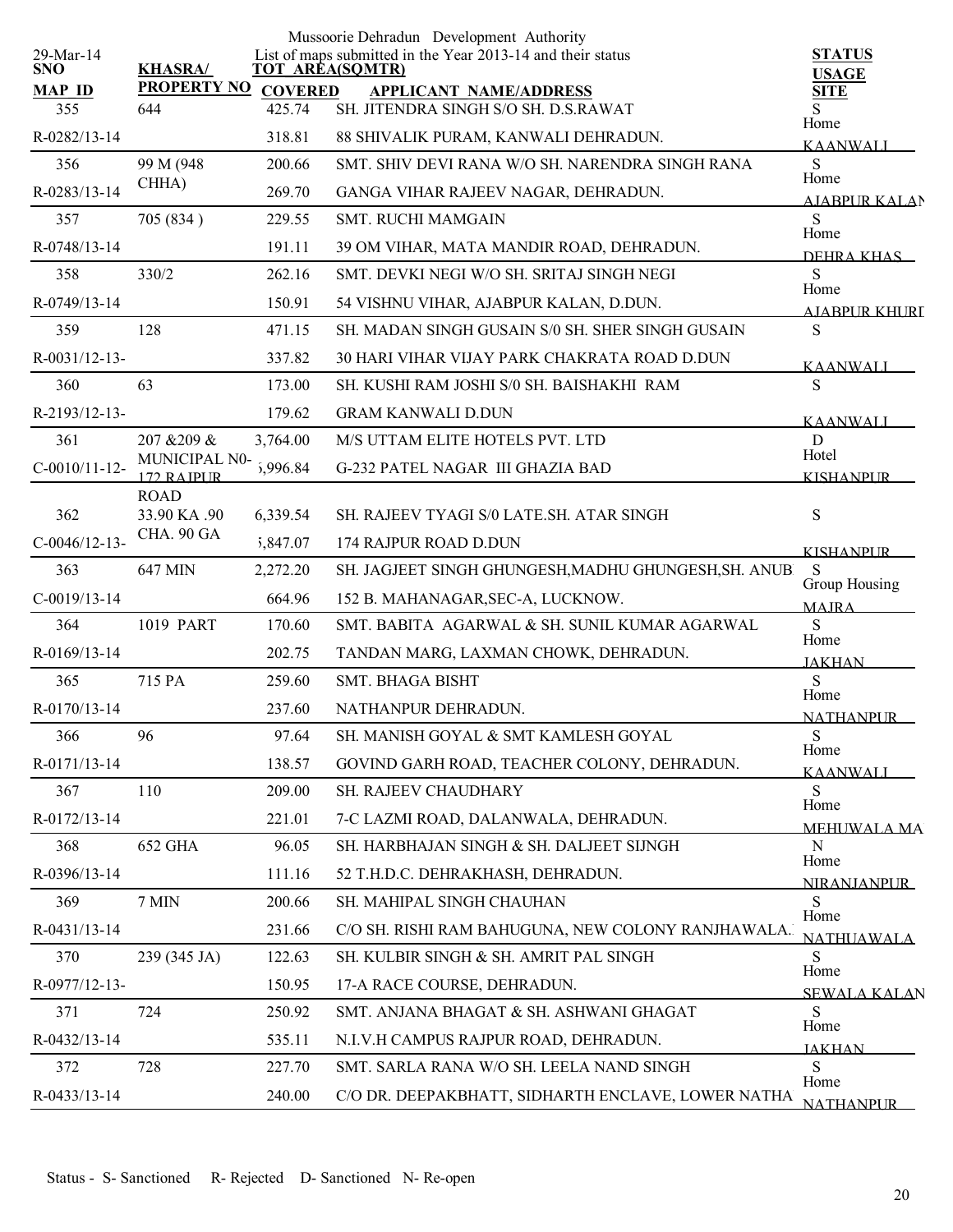|                         |                                  |                | Mussoorie Dehradun Development Authority                                              |                                          |
|-------------------------|----------------------------------|----------------|---------------------------------------------------------------------------------------|------------------------------------------|
| 29-Mar-14<br><b>SNO</b> | <b>KHASRA/</b>                   |                | List of maps submitted in the Year 2013-14 and their status<br><b>TOT AREA(SQMTR)</b> | <b>STATUS</b>                            |
| <b>MAP ID</b>           | <b>PROPERTY NO</b>               | <b>COVERED</b> | <b>APPLICANT NAME/ADDRESS</b>                                                         | <b>USAGE</b><br><b>SITE</b>              |
| 373                     | 893 MIN                          | 1,806.00       | SH.NIMIT BERRY & SANJOG BERRY                                                         | Home                                     |
| $C-0045/13-14$          |                                  | ,068.00        | 19/1 PLEASENT VELLEY RAJPUR ROAD, DEHRADUN.                                           | <b>EAST HOPE TOW</b>                     |
| 374                     | 227                              | 300.18         | <b>SH.ATUL KUMAR &amp; SH. SANJAY KUMAR</b>                                           | S<br>MULTIPLE UNIT                       |
| $C-0046/13-14$          |                                  | 479.22         | 105 BRAHMANWALA, DEHRADUN.                                                            | <b>BAAMANWALA</b>                        |
| 375                     | 227                              | 301.62         | SH. ATUL KUMAR & SANJAY KUMAR                                                         | S                                        |
| $C-0047/13-14$          |                                  | 462.81         | 105 BRAHMANWALA, HARIDWAR BY PASS ROAD, DEHRADUN                                      | MULTIPLE UNIT<br><b>BAAMANWALA</b>       |
| 376                     | 4(198/110/1)                     | 404.16         | <b>SH. RAGHUBIR CHAND NAYYAR</b>                                                      | S                                        |
| $C-0048/13-14$          |                                  | 611.07         | 196/159 BLOCK-2 KARANPUR, DEHRADUN.                                                   | Commercial Comp.<br><b>OLD SHRVEY RO</b> |
| 377                     | 404 DA &405                      | 95.00          | SH. ADITYA DUPTA S/O SH. ABHAY RAJ GUPTA                                              | S                                        |
| R-0434/13-14            | <b>GHA</b>                       | 120.00         | B-383 NEW DELHI.                                                                      | Home<br>DHORAN KHAS                      |
| 378                     | 405 GHA                          | 92.62          | SH. ADITYA GUPTA S/O ABHAY RAJ GUPTA                                                  | S                                        |
| R-0435/13-14            |                                  | 114.46         | <b>B-383 SARITA VIHAR, NEW DELHI</b>                                                  | Home                                     |
| 379                     | 93                               | 230.40         | SMT. BHUPINDER KAUR & SH. SURJEET SINGH SETHI                                         | <b>DHORAN KHAS</b><br>S                  |
| R-0436/13-14            |                                  | 53.86          | R/O RAJUPUR ROAD, DEHRADUN.                                                           | Home                                     |
| 380                     | 1731                             | 170.63         | SMT. GEETA RAWAT                                                                      | RAI PUR ROAD<br>S                        |
| R-0437/13-14            |                                  | 142.70         | I-212 NEHRU COLONY, DEHRADUN.                                                         | Home                                     |
| 381                     | 36 KA                            | 102.85         | SH. KAPIL KUMAR S/O SH.I.S. MARWAH                                                    | <b>AIARPUR KALAN</b><br>S                |
| R-0438/13-14            |                                  | 116.15         | BLOCK-1-A RAMESHNAGAR, NEW DELHI-15                                                   | Home                                     |
| 382                     | 1814 KA                          | 251.48         | SMT. MADHU RAWAT W/0 SH. MAHENDRA SINGH RAWAT                                         | <b>BRAHAMA WAL</b><br>S                  |
| R-0439/13-14            |                                  | 141.84         | VILL- SHYAM PUR CHINYALI SOUR DISTT- UTTARKASHI                                       | Home                                     |
| 383                     | 219 & 217                        | 918.11         | SH. NARENDER MITTAL S/O SH. PANNA LAL                                                 | AJABPUR KALAN<br>S                       |
|                         |                                  |                |                                                                                       | Commercial Comp.                         |
| $C-0020/13-14$          |                                  | 1,078.18       | SUBHASH NAGAR, CLEMANTOWN, D.DUN.                                                     | <b>MOHABBEWALA</b>                       |
| 384                     | 121/1                            | 200.00         | SMT. MRINAL MANJARI BHATT                                                             | S<br>Home                                |
| R-0173/13-14            |                                  | 315.91         | 11 KOTWALA PALTAN BAZAR, DEHRADUN.                                                    | <b>KARANPUR KHA</b>                      |
| 385                     | 21                               | 141.20         | SH. MANISH KANOJIYA & SH. SASHANT KANOJIYA                                            | S<br>Home                                |
| R-0472/13-14            |                                  | 151.06         | 21 CIRCULER ROAD, DEHRADUN.                                                           | CIRCULAR ROAL                            |
| 386                     | 517 (499 KHA)                    | 103.44         | SMT. ALKA AGARWAL                                                                     | S<br>Home                                |
| R-0473/13-14            |                                  | 169.80         | DHORAN KHAS, DEHRADUN.                                                                | DHORAN KHAS                              |
| 387                     | 701 KA, 703, 752<br>KA (441) 757 | 538.00         | SMT.LILA DEVI W/O LATE SH. SURAJ PRAKASH                                              | S<br>Home                                |
| R-0474/13-14            | GHA(410 M) 760                   | 289.83         | NIRANJANPUR DEHRADUN.                                                                 | <b>NIRANIANPUR</b>                       |
|                         | (410M)                           |                |                                                                                       |                                          |
| 388                     | 192/3                            | 130.06         | SMT. SUNITA SINGH & SH. ASHOK KUMAR                                                   | S<br>Home                                |
| R-0475/13-14            |                                  | 172.00         | 17/21 KESHAV ROAD, DEHRADUN.                                                          | <u>LAKHI RAGH —</u>                      |
| 389                     | 483 DA)                          | 106.87         | SH. FHIROJ AKHTAR                                                                     | S<br>Home                                |
| R-0476/13-14            |                                  | 159.97         | 19/1 ENGNEERS ENCLAVE, JAKHAN, DEHRADUN.                                              | DHORAN KHAS                              |
| 390                     | 497                              | 312.00         | SMT. MANJEET KAUR                                                                     | R<br>Home                                |
| R-0477/13-14            |                                  | 488.37         | 65 AMAN VIHAR NIRANJANPUR, DEHRADUN.                                                  | <b>NIRANJANPUR</b>                       |
|                         |                                  |                |                                                                                       |                                          |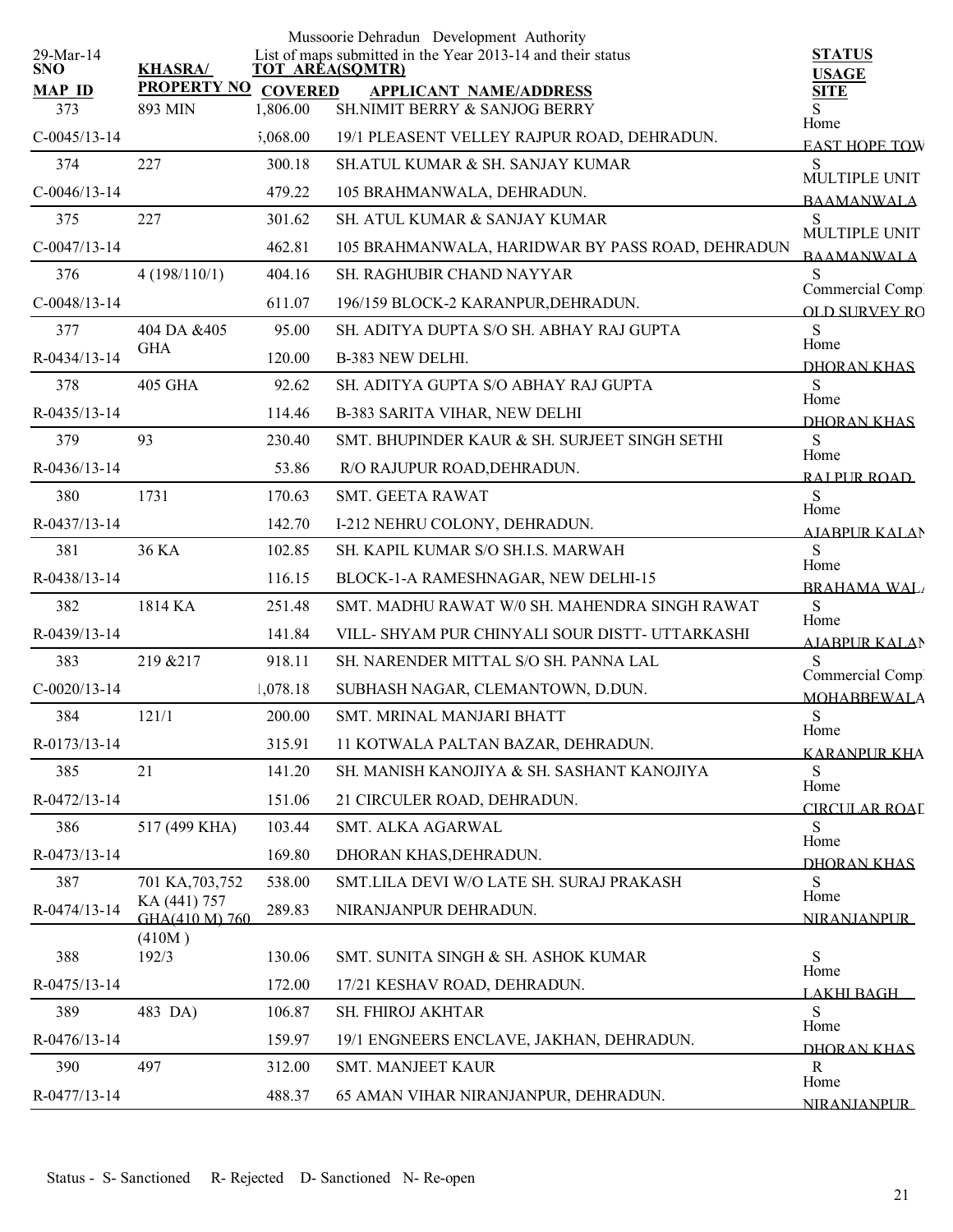|                         |                         |                        | Mussoorie Dehradun Development Authority                    |                               |
|-------------------------|-------------------------|------------------------|-------------------------------------------------------------|-------------------------------|
| 29-Mar-14<br><b>SNO</b> | <b>KHASRA/</b>          | <b>TOT AREA(SQMTR)</b> | List of maps submitted in the Year 2013-14 and their status | <b>STATUS</b><br><b>USAGE</b> |
| <b>MAP ID</b>           | <b>PROPERTY NO</b>      | <b>COVERED</b>         | <b>APPLICANT NAME/ADDRESS</b>                               | <b>SITE</b>                   |
| 391                     | 343 MIN                 | 146.37                 | SH. DESHPAL SINGH                                           | R<br>Home                     |
| R-0478/13-14            |                         | 149.72                 | 15 PRIYA LOK COLONY, DEHRADUN.                              | KARGI GRANT                   |
| 392                     | 197                     | 301.11                 | SH. S.P.LAKHERA                                             | S<br>Home                     |
| R-0479/13-14            |                         | 276.04                 | 117 KHANNANAGAR GALI NO-5 JWALAPUR ROAD, HARIDWAR           | <b>HARRAWALA</b>              |
| 393                     | 473 KA                  | 105.90                 | <b>SH. ABHINAV BHATNAGAR</b>                                | S<br>Home                     |
| R-0480/13-14            |                         | 116.10                 | 76 RAJPUR ENCLAVE, UPPAL TOWAR, DEHRADUN.                   | DHORAN KHAS                   |
| 394                     | 545, 548                | 169.14                 | SHT. SEEMA W/O SH. ARUN KUMAR                               | S.<br>Home                    |
| R-0481/13-14            |                         | 287.51                 | 137 PATHRIYA PEER, NESHVILLA ROAD, DEHRADUN.                | <b>DHARMPLIR</b>              |
| 395                     | 271                     | 224.00                 | SH.SHIV SINGH PALYAL S/O LATE SH. PRATAP SINGH PALYAL       | S<br>Home                     |
| R-0482/13-14            |                         | 221.29                 | QTR. NO-3, TYPE-4, DEFENCE AUDIT COLONY INDRANAGAR, D       | <b>SEWALA KALAN</b>           |
| 396                     | 22                      | 208.17                 | <b>SMT. UMA SISODIYA</b>                                    | S                             |
| R-0483/13-14            |                         | 329.00                 | 111 MAYUR VIHAR, SAHASTRADHARA ROAD, D.DUN.                 | Home<br><b>KANDOLI</b>        |
| 397                     | $67/1, (86 \text{ GA})$ | 154.67                 | SH.CHANDER SINGH S/O LATE SH. MEGHA SINGH                   | S                             |
| R-0484/13-14            |                         | 167.35                 | CHANRA BANK, RAJPUR ROAD, DEHRADUN.                         | Home<br>AAMWALA TARI          |
| 398                     | 514 MIN, 515            | 369.85                 | SMT. SHWETA W/O SH. SHEKHAR CHAUDHARY                       | S                             |
| R-0485/13-14            | &516                    | 337.72                 | 5/1 PLEASANT VALLEY, RAJPUR ROAD, DEHRADUN.                 | Home<br><b>DHAKPATTI</b>      |
| 399                     | 39/9(21)                | 69.47                  | SH. DARSHAN KUMAR SHARMA                                    | S                             |
| R-0486/13-14            |                         | 81.44                  | 21 DHARAMPUR, MATA MANDIR ROAD, DEHRADUN.                   | Home<br><b>DHARMPUR</b>       |
| 400                     | 142                     | 165.05                 | <b>SH. ARVIND RANA</b>                                      | S                             |
| R-0487/13-14            |                         | 167.56                 | Q.NO-22, TYPE-3, T.H.D.C. COLONY, KEDARPURAM. D.DUN.        | Home<br><b>KEDARPUR</b>       |
| 401                     | 194                     | 322.37                 | SMT. BANDNA PATNI W/O. SH. K.P.PATNI                        | S                             |
| R-0488/13-14            |                         | 328.31                 | VILL & P.O JANGLIYA GAON, PATTI - PURVI-6, NAINITAL         | Home<br><b>NATHANPUR</b>      |
| 402                     | 231 KA                  | 200.74                 | SMT. RAJESHWARI CHAMOLI W/0 SH. R.P. CHAMOLI                | S                             |
| $C-0051/13-14$          |                         | 322.81                 | R/0 9/45 DANGWAL MARG D.DUN                                 | Industry<br><b>KUANWALA</b>   |
| 403                     | 602                     | 159.00                 | SH. SANJESH GHARTY S/0 LATE. SH. PANCHAM SINGH GHART        | S                             |
| R-0562/13-14            |                         | 77.18                  | R/0 48 NEW CANTT ROAD D.DUN                                 | Home                          |
| 404                     | 1540                    | 40.00                  | SMT VIDYAWATI SINGH W/0 SH. SOHAN PAL SIGH                  | <b>HATHIBARKALA</b><br>S      |
| R-0245/13-14            |                         | 50.36                  | C/0 SH. SURESH PAL G.M.S. ROAD SHIV MANDIR KANWALI D.D      | Home                          |
| 405                     | 1540                    | 40.00                  | SH. SOHAN PAL SINGH S/0 LATE. SH. UDAY SINGH                | <b>KAANWALI</b><br>S          |
| R-0246/13-14            |                         | 56.04                  | C/0 SH. SURESH PAL G.M.S. ROAD SHIV MANDIR KANWALI D.D      | Home                          |
| 406                     | 311                     | 348.00                 | SMT. INDERJEET KAUR W/0 SH. MALVINDER SINGH                 | <b>KAANWALI</b><br>S          |
| $C-0028/13-14$          |                         | 520.58                 | R/0 835 PHASE-II URBAN ESTATE JAMALPUR LUDHIYANA PUN.       | Commercial Comp               |
| 407                     | 18 OLD & 31             | 240.00                 | SH. ANUP GAIROLA S/0 SH. N.K. GAIROLA                       | <b>KAANWALI</b><br>S          |
| R-0248/13-14            | <b>NEW</b>              | 222.48                 | R/0 D-102 NEHRU COLONY D.DUN                                | Home                          |
| 408                     | 114                     | 198.00                 | SH. VINOD KUMAR SAYANA S/0 SH. DALIP SINGH SAYANA           | SHAH NAGAR<br>S               |
| R-0249/13-14            |                         | 198.46                 | R/0 C- BLOCK SARASWATI VIHAR AJABPUR KHURD D.DUN            | Home                          |
| 409                     | 187                     | 247.58                 | SMT. HEMLATA CHHETRI W/0 SH. DEENA LAL                      | <b>AJABPUR KHURI</b><br>S     |
|                         |                         |                        |                                                             | Home                          |
| R-0250/13-14            |                         | 271.40                 | R/0 SAI LOK PHASE- I G.M.S. ROAD D.DUN                      | NIRANJANPUR                   |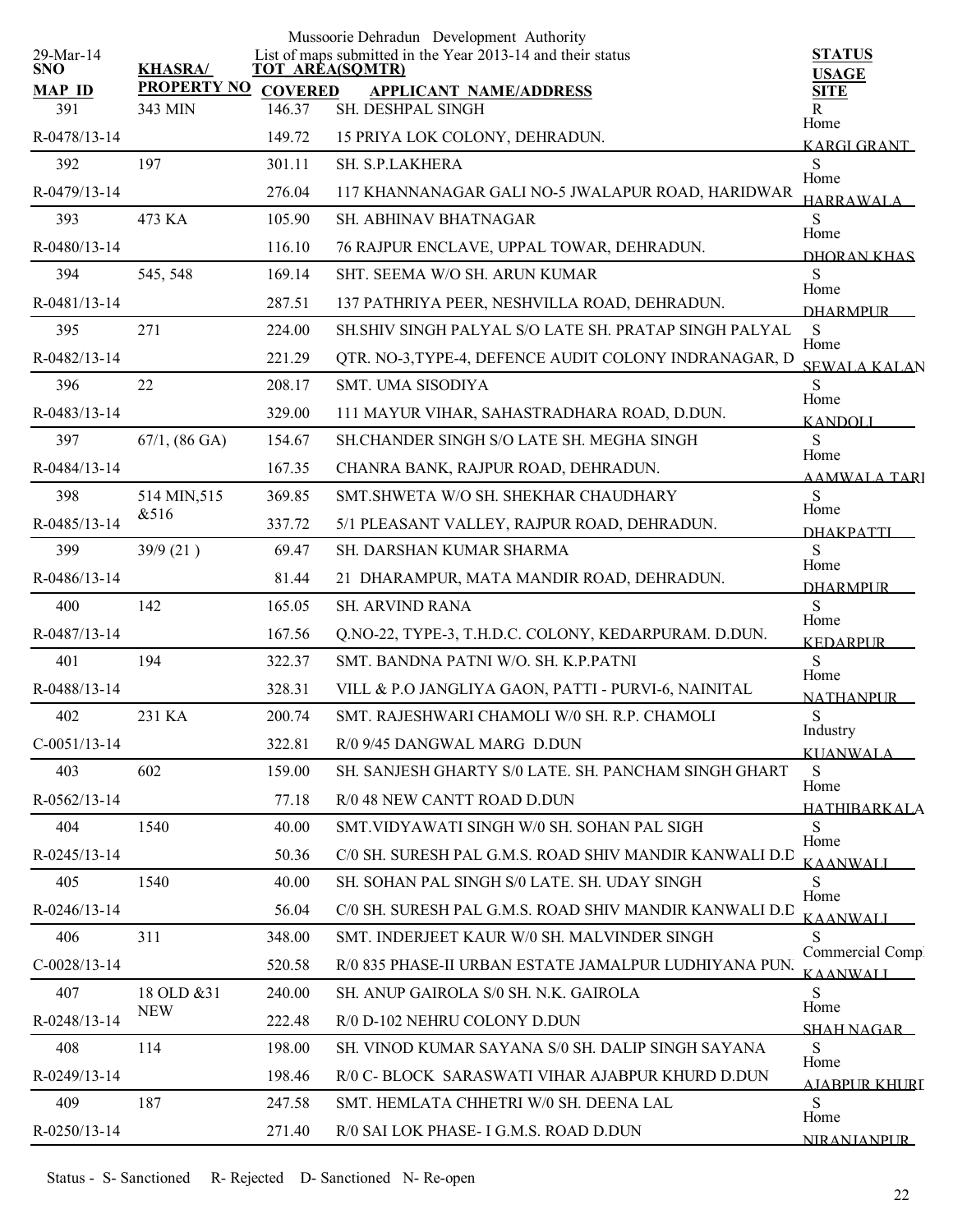|                         |                              |                | Mussoorie Dehradun Development Authority                                                       |                               |
|-------------------------|------------------------------|----------------|------------------------------------------------------------------------------------------------|-------------------------------|
| 29-Mar-14<br><b>SNO</b> | <b>KHASRA/</b>               |                | List of maps submitted in the Year 2013-14 and their status<br>TOT AREA(SQMTR)                 | <b>STATUS</b><br><b>USAGE</b> |
| <b>MAP ID</b>           | <b>PROPERTY NO</b>           | <b>COVERED</b> | <b>APPLICANT NAME/ADDRESS</b>                                                                  | <b>SITE</b>                   |
| 410                     | 33 & 13 NEW                  | 829.74         | DR. HARAK SINGH RAWAT S/0 SH. NARAYAN SINGH RAWAT                                              | S<br>Home                     |
| $R - 0251/13 - 14$      |                              | 621.22         | R/0 R-2 YAMUNA COLONY D.DUN                                                                    | SHAH NAGAR                    |
| 411                     | 352                          | 205.12         | SMT, MANISHA KANDARI W/0 SH. AJEET KANDARI                                                     | S<br>Home                     |
| R-0252/13-14            |                              | 110.42         | R/0 LANE- N0-3 SHASTRI NAGAR D.DUN                                                             | LAXMI ROAD                    |
| 412                     | 351 OLD & 914                | 188.19         | RAGANI KHANNA D/0 SH. SHIV NARAYAN KHANNA                                                      | S<br>Home                     |
| R-0253/13-14            | <b>KHA NEW</b>               | 200.37         | C/0 KAPOOR MARKET RAIPUR ROAD ADHOI WALA D.DUN                                                 | AAMWALA TARI                  |
| 413                     | 818                          | 142.00         | SMT. MEENA RAI W/0 SH. P.N. RAI                                                                | S                             |
| R-0254/13-14            |                              | 146.00         | <b>GRAM- BHARU WALA GRANT BELL ROAD D.DUN</b>                                                  | Home<br><b>BHARLIWAL A GR</b> |
| 414                     | 216                          | 91.79          | SH. DALJEET SINGH NAGRA & SH. RAJESH KUMAR NAGPAL                                              | S                             |
| $R - 0255/13 - 14$      |                              | 108.72         | R/0 H, N0-2 ALAK NANDA ENCLAVE G.M.S. ROAD D.DUN                                               | Home<br><b>NIRANIANPLIR</b>   |
| 415                     | 186                          | 300.80         | SH. VIJAY PAL SINGH S/0 LATE, SH. JAY PAL SINGH                                                | S                             |
| R-0256/13-14            |                              | 221.18         | R/0 32 HIG -II INDIRA PURAM G.M.S. ROAD D.DUN                                                  | Home<br>VIJAYPUR HATH         |
| 416                     | 216                          | 91.79          | SH. SUCHA SINGH & SH. MAN MOHAN SINGH                                                          | S                             |
| R-0257/13-14            |                              | 108.72         | R/0 2 ALAK NANDA ENCLAVE G.M.S ROAD D.DUN                                                      | Home<br><b>NIRANIANPUR</b>    |
| 417                     | 321                          | 161.01         | KM. ILLA KHANDURI D/0 SH. D.P. KHANDURI                                                        | S                             |
| R-0258/13-14            |                              | 191.78         | R/0 86/1 UPPER RAJEEV NAGAR D.DUN                                                              | Home<br><b>AIABPUR KHURT</b>  |
| 418                     | 393 KHA                      | 162.64         | SH. PRADEEP KUMAR SHARMA S/0 SH. SATISH KUMAR SHARM                                            | <sub>S</sub>                  |
| R-0259/13-14            |                              | 249.11         | C/0 PRIMARY HEALTH CENTRE GRAM- CHANDRAOTI P.0- SIN                                            | Home                          |
| 419                     | 27 & 26 OLD                  | 301.88         | SH. RAM GOPAL KOTNALA S/0 LATE. SH. JEET RAM KOTNALA                                           | <b>JOHRI</b><br>S             |
| $R - 0260/13 - 14$      |                              | 270.44         | R/0 15-A FRIENDS ENCLAVE DEFENCE COLONY D.DUN                                                  | Home                          |
| 420                     | 616                          | 195.16         | SMT. PUSHPA DEVI W/0 SH. HARI SINGH RAWAT                                                      | SHAH NAGAR<br>S               |
| $R - 0261/13 - 14$      |                              | 308.19         | R/0 148/1 VIDHYA VIHAR PHASE-2 SINGAL MANDI D.DUN                                              | Home                          |
| 421                     | 130                          | 284.50         | SH. JAGDEV SINH NEGI & SMT. ARPNA SINGH NEGI                                                   | DEHRA KHAS<br>S               |
| $R - 0262/13 - 14$      |                              | 528.05         | H.N0-10 HARI VIHAR VIJAY PARK KANWALI D.DUN                                                    | Home                          |
| 422                     | 272                          | 279.55         | SH. NAND KISHOR THAPLIYAL S/0 SH. SURENDER DUTT THAPI                                          | KAANWALI<br>S                 |
| $R - 0263/13 - 14$      |                              | 200.80         | R/0 LANE- N0-4 GANESH VIHAR D.DUN                                                              | Home                          |
| 423                     | 347                          | 237.45         | SMT. KALPANA PHARASI W/0 SH. PRADEEP PHARASI                                                   | <u>AJABPUR KHURI</u><br>S     |
| $R - 0264/13 - 14$      |                              | 286.00         | <b>GRAM- GUJRADA SHASTRADHARA ROAD D.DUN</b>                                                   | Home                          |
| 424                     | <b>PROP-N0-26/1</b>          | 841.37         | SMT. JASMEET KAUR & SH. ANUJEET SINGH                                                          | <b>GUIRADA MANS</b><br>S      |
| R-0265/13-14            | & 67/26/1 NEW                | 603.51         | R/0 63- A ANIKANT PALACE RAJPUR ROAD D.DUN                                                     | Home                          |
| 425                     | 586                          | 355.02         | SH. ISAM SINGH S/0 LATE. SH. CHAUHAL SINGH                                                     | NEHRU ROAD<br>S               |
| R-0128/13-14            |                              | 192.18         | R/0 74 SHIVALIK PURAM G.M.S.ROAD D.DUN                                                         | Home                          |
| 426                     | PROP- N0-26/1                | 752.50         | SH. KULWANT SINGH S/0 SH. NARAYAN SINGH                                                        | <b>KAANWALI</b><br>S          |
|                         |                              |                |                                                                                                | Home                          |
| R-0129/13-14<br>427     | 545                          | 224.06         | R/0 26/41/1 KISHANPUR CANAL ROAD D.DUN<br>SH. CHANDI PRASHAD NAUTIYAL S/0 SH. HARI SHARAN NAUT | <b>KISHANPUR</b><br>S         |
|                         |                              | 287.43         |                                                                                                | Home                          |
| R-0149/13-14            |                              | 250.70         | R/0 101/4 BADRI NATH COLONY NESHVILLA ROAD D.DUN                                               | DHARAMPUR DA                  |
| 428                     | 64 OLD & 77 KA<br><b>NEW</b> | 209.25         | DR. SATISH CHAND JOSHI & SH. VINAY JOSHI                                                       | R<br>Home                     |
| R-0150/13-14            |                              | 254.58         | R/0 DAK PATHAR ROAD VIKASH NAGAR D.DUN                                                         | <b>AAMWALA TARI</b>           |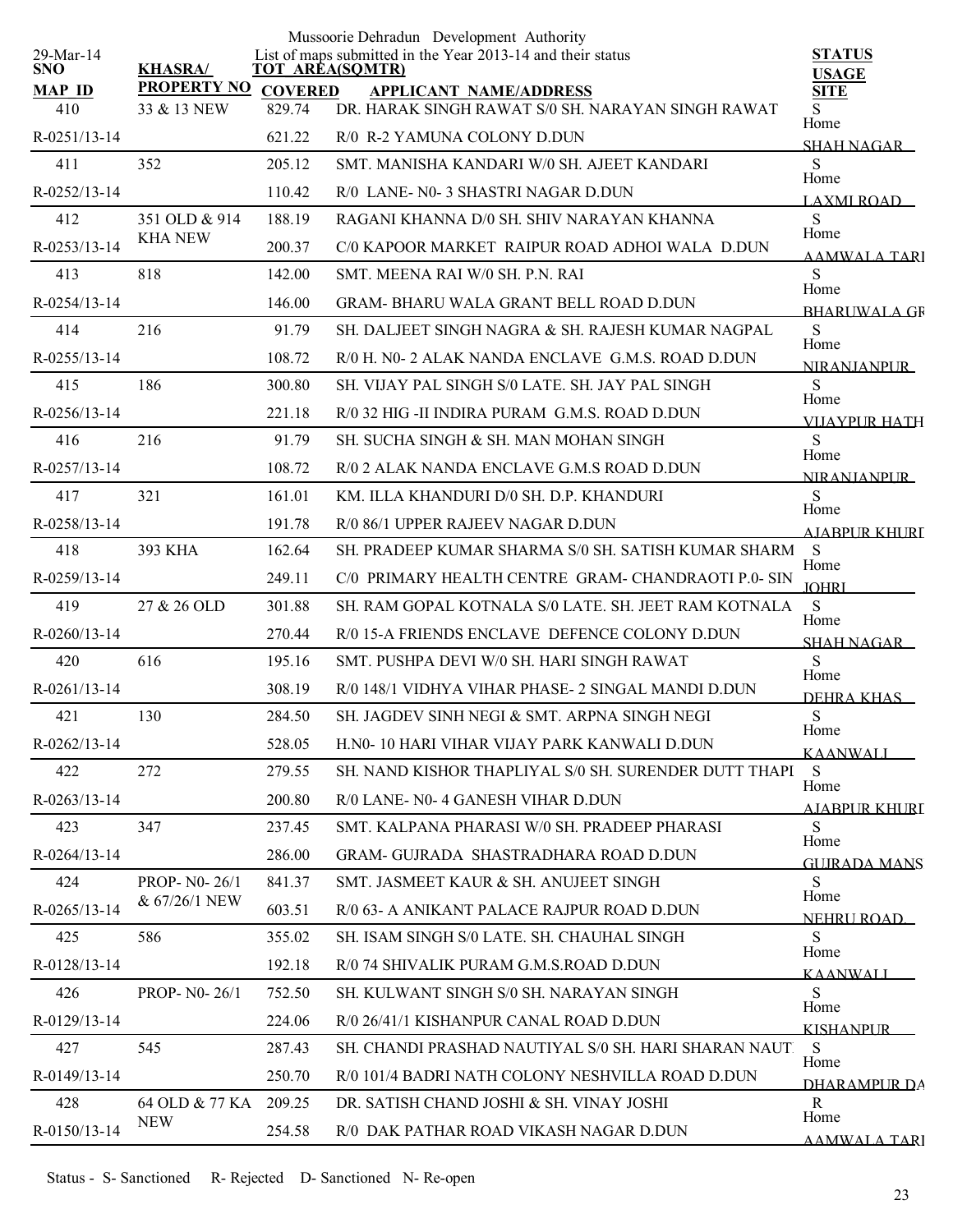|                            |                             |                | Mussoorie Dehradun Development Authority                                              |                                  |
|----------------------------|-----------------------------|----------------|---------------------------------------------------------------------------------------|----------------------------------|
| $29$ -Mar-14<br><b>SNO</b> | <b>KHASRA/</b>              |                | List of maps submitted in the Year 2013-14 and their status<br><b>TOT AREA(SQMTR)</b> | <b>STATUS</b><br><b>USAGE</b>    |
| <b>MAP ID</b>              | <b>PROPERTY NO</b>          | <b>COVERED</b> | <b>APPLICANT NAME/ADDRESS</b>                                                         | <b>SITE</b>                      |
| 429                        | 600                         | 146.37         | SMT. SONI RAWAT W/0 SH. SANJAY RAWAT                                                  | S<br>Home                        |
| R-0151/13-14               |                             | 137.72         | R/0 B-51 NEHRU COLONY DHARAMPUR D.DUN                                                 | <b>DHARAMPUR DA</b>              |
| 430                        | 1810                        | 155.98         | SMT. HEMANTI BHATT W/0 SH. ANIL KUMAR BHATT                                           | ${\bf S}$<br>Home                |
| R-0152/13-14               |                             | 159.20         | C/0 SH. T.P. THAPLIYAL PUSHP KUNJ COLONY LANE- N0- 6 MO                               | <b>AIABPURKALAN</b>              |
| 431                        | 325                         | 165.29         | SH. NARESH YADAV S/0 SH. LAL MANI YADAV                                               | S<br>Home                        |
| R-0153/13-14               |                             | 153.72         | <b>GRAM - SINOLA P.0- RAJPUR D.DUN</b>                                                | <b>SINOLA</b>                    |
| 432                        | 715 KA                      | 223.00         | SMT. SARASWATI DEVI W/0 SH. RANDHEER SINGH RAWAT                                      | ${\bf S}$<br>Home                |
| R-0154/13-14               |                             | 188.94         | R/0 52 GAHERWAR NIWAS SHASTRI ENCLAVE HARIDWAR RC                                     | <b>NATHANPUR</b>                 |
| 433                        | 833 & 407 OLD               | 206.25         | SMT. SUSHMA CHAUHAN W/0 SH. OMPAL SINGH                                               | S<br>Home                        |
| R-0155/13-14               |                             | 235.22         | R/0 18 L.I.G. M.D.D.A COLONY DALANWALA D.DUN                                          | <b>ADOIWALA</b>                  |
| 434                        | MUNICIPAL N0-               | 175.90         | SMT. ALKA MENDI RATTA & SH. JITENDRA MENDI RATTA                                      | S<br>Home                        |
| R-0156/13-14               | 10 & 13/12/10<br><b>NEW</b> | 268.29         | R/0 6 TRIUPATI ENCLAVE SHAKTI VIHAR SAHASTRADHARA R                                   | UDDIWALA KAR                     |
| 435                        | 855 GA                      | 116.17         | SMT. CHANDER PRABHA & SH. KISHOR KUMAR                                                | S                                |
| R-0157/13-14               |                             | 161.42         | R/0 LANE- N0-2 GANGOTRI ENCLAVE CHANDRA BANI ROAD!                                    | Home<br><b>NIRANJANPUR</b>       |
| 436                        | 1101                        | 96.70          | SH. VARUN AGARWAL & SMT. RAJ RANI GUPTA                                               | S                                |
| R-0158/13-14               |                             | 150.68         | R/0 72 KANWALI ROAD D.DUN                                                             | Home<br><b>KAANWALI</b>          |
| 437                        | 13                          | 510.00         | SH. SURAJ SINGH S/0 SH. BALJEET SINGH                                                 | S                                |
| R-0230/13-14               |                             | 427.34         | R/0 JAKHAN JOHRI ROAD D.DUN                                                           | Home<br><b>JAKHAN</b>            |
| 438                        | 18 KHA                      | 270.34         | SH. D.S. RAWAT S/0 SH. G.S. RAWAT                                                     | S                                |
| R-0231/13-14               |                             | 223.67         | R/0 BADRISH COLONY DHARAMPUR DANDA D.DUN                                              | Home<br><b>CHAK DALANW/</b>      |
| 439                        | 241                         | 123.19         | SH. GHANSHYAM JOSHI S/0 SH. GULAB SINGH JOSHI                                         | ${\bf S}$                        |
| R-0232/13-14               |                             | 140.10         | R/0 RAJ ENCLAVE ENGG. ENCLAVE G.M.S. ROAD D.DUN                                       | Home<br><b>MEHUWALA MA</b>       |
| 440                        | <b>PROP-N0-18</b>           | 358.45         | SH. ASHOK KUMAR NARANG S/0 LATE. SH. PRITHVI RAJ NARA                                 | S                                |
| R-0233/13-14               |                             | 489.12         | R/0 18 PATEL ROAD D.DUN                                                               | Home<br>PATEL ROAD               |
| 441                        | 923                         | 214.13         | SH. TEJ NARAYAN DHYANI S/0 SH. KRISHNA KUMAR DHYANI                                   | S                                |
| $R - 0234/13 - 14$         |                             | 171.54         | R/0 18- B LANE- N0-1 SHASTRI NAGAR HARIDWAR ROAD D.DU                                 | Home<br><b>NATTHANPUR</b>        |
| 442                        | 175 CHA & 178               | 160.00         | SH. SANJEEV SHARMA S/0 SH. RISHI PAL SHARMA                                           | S                                |
| R-0235/13-14               | DA                          | 201.60         | R/0 216 SHIV VIHAR DELHI ROAD SAHARANPUR                                              | Home<br><b>SEWALA KHURD</b>      |
| 443                        | 644                         | 169.37         | SH. SUSHIL KUMAR S/0 SH. KHAJAN SINGH                                                 | S                                |
| R-0236/13-14               |                             | 176.58         | VILL- SUDHOWALA TAHSIL VIKAS NAGAR D.DUN                                              | Home<br>SUDDUWALA                |
| 444                        | 1529/1                      | 309.28         | SH. SATYAVEER SINGH S/0 SH. JAI CHAND                                                 | S                                |
| $C-0027/13-14$             |                             | 492.81         | R/0 52 CHAMAN VIHAR NIRANJANPUR D.DUN                                                 | MULTIPLE UNIT<br><b>KAANWALI</b> |
| 445                        | <b>206 YAN</b>              | 90.32          | SH. VIPIN PRASAD NAUTIYAL S/0 SH. J.P. NAUTIYAL                                       | S                                |
| R-0228/13-14               |                             | 156.00         | <b>GRAM- AJABPUR KHURD D.DUN</b>                                                      | Home                             |
| 446                        | 73.74.75.76.81.& 2,840.00   |                | DR. ANIL KUMAR SINGH & DR. SUDHA SINGH                                                | AIARPUR KHURI<br>S               |
| R-0229/13-14               | 82                          | 635.90         | R/0 SHAM BHAVI SADAN VILL-LOWER TAPOWAN TEHSIL- NA                                    | Home                             |
| 447                        | 395 & 291 NEW               | 715.33         | SH. ARVINDER SINGH S/0 SH. AJEET SINGH                                                | SALONIWALA<br>S                  |
| $C-0154/12-13-$            |                             | 915.00         | 42/2 HARIDWAR ROAD D.DUN                                                              | Home                             |
|                            |                             |                |                                                                                       | DEHRA KHAS                       |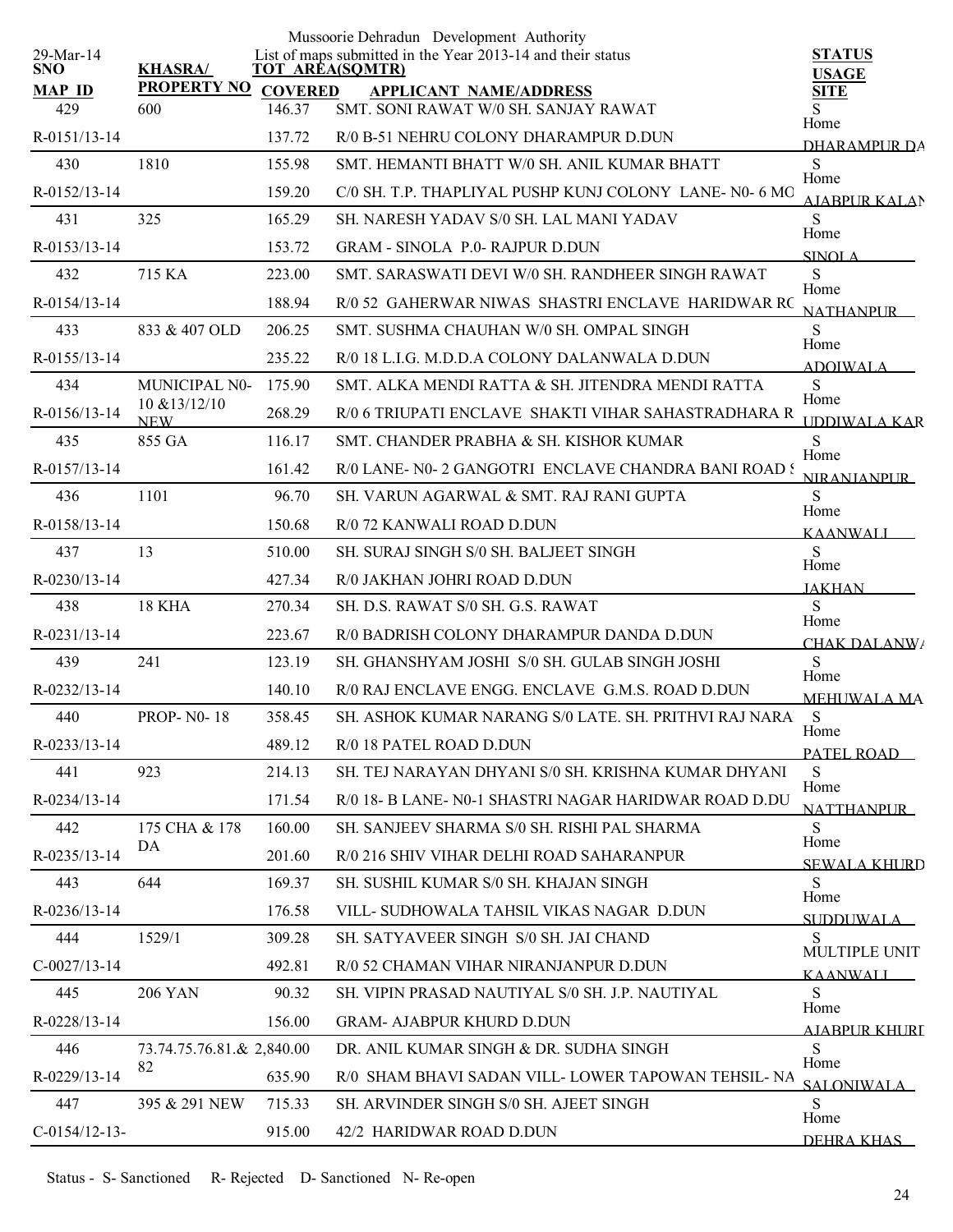| 29-Mar-14            |                                               |          | Mussoorie Dehradun Development Authority<br>List of maps submitted in the Year 2013-14 and their status | <b>STATUS</b>                |
|----------------------|-----------------------------------------------|----------|---------------------------------------------------------------------------------------------------------|------------------------------|
| <b>SNO</b>           | <b>KHASRA/</b>                                |          | <b>TOT AREA(SQMTR)</b>                                                                                  | <b>USAGE</b>                 |
| <b>MAP ID</b><br>448 | PROPERTY NO COVERED<br>1382 KA& 1382 3,938.00 |          | <b>APPLICANT NAME/ADDRESS</b><br>SH. RAJENDRA GUNSOLA S/0 SH. R.S. GUNSOLA                              | <b>SITE</b><br>N             |
| $C-0066/11-12-$      | <b>GHA</b>                                    | 7,330.36 | C/0 INDRA NAGAR COLONY D.DUN                                                                            | Commercial Comp.             |
| 449                  | 69 (391)                                      | 124.85   | <b>SH. ASHOK KUMAR</b>                                                                                  | AJABPUR KALAN<br>S           |
| R-0286/13-14         |                                               | 132.48   | 391CHUKHUWALA, DEHRADUN.                                                                                | Home                         |
| 450                  | 55 GA                                         | 228.00   | SMT. NAIMA YASMIN W/O SH. SHAMIM AHMED                                                                  | <b>CHUKKHUWALA</b><br>S      |
| R-0287/13-14         |                                               | 363.35   | 55 GA AAMWALA TARLA, DEHRADUN.                                                                          | Home                         |
|                      |                                               |          |                                                                                                         | AAMWALA TARI<br>S            |
| 451                  | $18/1$ (17/1), 10<br><b>MIN</b>               | 418.32   | SH. DIGAMBER SINGH S/O SH. MOHAR SINGH                                                                  | Home                         |
| R-0288/13-14         |                                               | 751.06   | MANDAKINI VIHAR, SAHASTRADHARA ROAD, D.DUN.                                                             | <b>BRAHAMA WAL</b>           |
| 452                  | 446                                           | 467.00   | SH. SURESH CHAND PAL S/0 LATE. SH. LAXMI CHAND                                                          | S<br>Home                    |
| R-2124/12-13-        |                                               | 217.63   | R/0 77 DHARAMPUR D.DUN                                                                                  | <b>AIABPUR KALAN</b>         |
| 453                  | 107/103                                       | 99.66    | <b>SH.SURESH SINGH</b>                                                                                  | S<br>Home                    |
| R-0289/13-14         |                                               | 100.98   | 107/103 D.L.ROAD, DEHRADUN.                                                                             | <b>AMBEDKAR MAI</b>          |
| 454                  | 6 DA, 7, 8, 9, 10                             | 96.84    | SMT. KARUNA JAIN                                                                                        | S<br>Home                    |
| R-0290/13-14         |                                               | 80.51    | 89/2 VIVEK VIHAR POCKET-3, JANRAN MAHADEV SINGH ROAI                                                    | CHAK DANDA L/                |
| 455                  | 310                                           | 379.41   | SMT. BIMLA DEVI DABRAL                                                                                  | S<br>Home                    |
| R-0291/13-14         |                                               | 184.88   | 47 SAKET COLONY, AJABPUR KALAN.D.DUN.                                                                   | <b>AIABPUR KALAN</b>         |
| 456                  | 16 & 17 (11 KA)                               | 375.42   | M/S GREEN MANGO BUILDCON PVT.LTD.THRU DIR.SMT. MEGI                                                     | S<br>MULTIPLE UNIT           |
| $C-0030/13-14$       |                                               | 551.86   | 73 GHOSHI GALI DEHRADUN.                                                                                | PRATITPUR SAN                |
| 457                  | 449 KA (783                                   | 216.60   | M/S JAKHAN REAL EATATE & DEV.P.LTD THROUGH SHOORVE                                                      | S<br>Home                    |
| R-0292/13-14         | GHA)                                          | 204.80   | JAKHAN DEHRADUN.                                                                                        | <b>JAKHAN</b>                |
| 458                  | 228 PLOT NO-6                                 | 579.12   | SH. ATUL KUMAR & SH. SANJAY KUMAR BOTH S/O LATE SH. C                                                   | S<br>MULTIPLE UNIT           |
| $C-0031/13-14$       |                                               | 716.64   | BRAHAMANWALA DEHRADUN.                                                                                  | <b>BAAMANWALA</b>            |
| 459                  | 1067 (1924 KA)                                | 188.19   | SH. RAKESH BALONI & SH. SANJEEV BALONI                                                                  | ${\bf S}$                    |
| R-0293/13-14         |                                               | 91.85    | 10-A SHIV NAGAR COLONY DEFENCE COLONY, DEHRADUN.                                                        | Home<br>AJABPUR KALAN        |
| 460                  | 405 (PLOT                                     | 178.51   | SH. RANJEET SINGH SIKAND                                                                                | S                            |
| R-0294/13-14         | $NO-34)$                                      | 202.26   | NAVADA HEIGHTS, BADRIPUR, D.DUN.                                                                        | Home<br><b>BADRIPUR</b>      |
| 461                  | 36 KA                                         | 102.85   | SH. PAWAN KUMAR S/0 SH. INDER KUMAR MARWAH                                                              | S.                           |
| R-0440/13-14         |                                               | 116.15   | R/0 1A /104-B BLOCK-1-A RAMESH NAGAR NEW DELHI-15                                                       | Home                         |
| 462                  | 968 KA                                        | 168.06   | SH. AMAR SINGH & SMT. USHA RANI                                                                         | <b>BRAHAMA WAL</b><br>S      |
| R-0441/13-14         |                                               | 110.49   | C/0 KUNDAL LAL NAYA GAON SEWLA KALAN D.DUN                                                              | Home                         |
| 463                  | 1236 KA & 603                                 | 118.00   | SH. SHAKTI SINGH CHAUHAN & SMT. ANUSHA CHAUHAN                                                          | <b>SEWALA KALAN</b><br>S.    |
| R-0442/13-14         | OLD                                           | 133.81   | R/0 H. N0-7/121 TURNER ROAD LANE-N0-C-24 CLEMENT TOV                                                    | Home                         |
| 464                  | 119 KA                                        | 375.04   | SMT. GEETA RAWAT W/0 SH. BALVEER SINGH RAWAT                                                            | <b>MAIRA</b><br><sub>S</sub> |
| R-0563/13-14         |                                               | 375.62   | R/0 MITRA LOK COLONY HARIDWAR BYE PASS ROAD D.DUN                                                       | Home                         |
| 465                  | 329 KA                                        | 220.72   | WAZIR AHMED S/0 NASIR AHMED                                                                             | <b>SHAH NAGAR</b><br>S       |
| R-0564/13-14         |                                               | 287.24   | R/0 178/25 LAKHI BAG D.DUN                                                                              | Home                         |
| 466                  | 481                                           | 167.37   | SH. SAMIURRAH MAN KHAN S/0 SH. SAIED KHAN                                                               | <b>KARGI GRANT</b><br>S      |
|                      |                                               |          |                                                                                                         | Home                         |
| R-0566/13-14         |                                               | 262.63   | R/0 114/8-9 DHAK PATTI BAZAR RAJPUR D.DUN                                                               | <b>DHAKPATTI</b>             |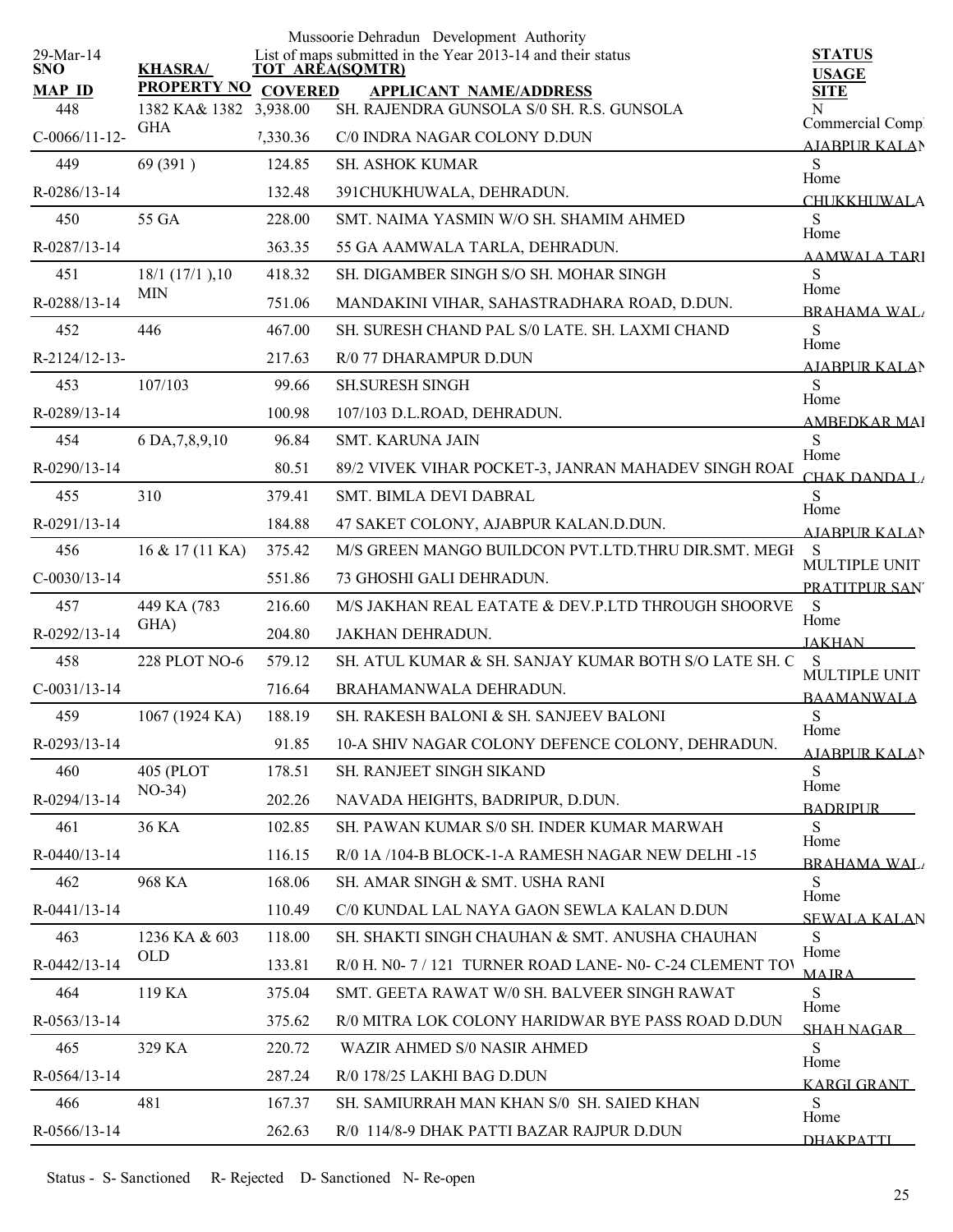| 29-Mar-14<br><b>SNO</b> | <b>KHASRA/</b>            |                          | Mussoorie Dehradun Development Authority<br>List of maps submitted in the Year 2013-14 and their status<br>TOT AREA(SQMTR) | <b>STATUS</b><br><b>USAGE</b>     |
|-------------------------|---------------------------|--------------------------|----------------------------------------------------------------------------------------------------------------------------|-----------------------------------|
| <b>MAP ID</b><br>467    | <b>PROPERTY NO</b><br>250 | <b>COVERED</b><br>189.92 | <b>APPLICANT NAME/ADDRESS</b><br>SH. AYODHYA PRASAD THAPLIYAL S/0 SH. GANGA DHAR PRA:                                      | <b>SITE</b><br>S.                 |
| R-0567/13-14            |                           | 170.82                   | C/0 H. N0-3/B BALBIR ROAD OPP-RIVER DALE SCHOOL D.DU                                                                       | Home                              |
| 468                     | 200/2                     | 202.25                   | SMT. PUSHPA NAUTIYAL W/0 SH. HARSH VARDHAN NAUTIYA                                                                         | <b>BANJARAWALA</b><br>S           |
| $C-0057/13-14$          |                           | 269.42                   | R/0 G-444 NEHRU COLONY DHARAMPUR D.DUN                                                                                     | Commercial Compl                  |
| 469                     | <b>MUNICIPAL N0-</b>      | 168.02                   | SH. ABHISHEK SHARMA & SH. ASHUTOSH SHARMA                                                                                  | <b>AIABPUR KALAN</b><br>S         |
| $C-0058/13-14$          | $1A/2$ OLD.<br>203/115    | 160.83                   | R/0 203/115 OLD SURVEY ROAD D.DUN                                                                                          | Commercial Compl<br>OLD SURVEY RO |
| 470                     | 676                       | 377.00                   | SMT. RADHIKA BAUNTHIYAL W/0 LATE. SH. JAGDISH PRASAD                                                                       | S                                 |
| R-0568/13-14            |                           | 204.70                   | R/0 VIDHYA VIHAR -II KARGI D.DUN                                                                                           | Home                              |
| 471                     | 1494                      | 189.54                   | SH. RAHUL JAIN S/0 LATE. SH. SURESH CHAND JAIN                                                                             | DEHRA KHAS<br><sub>S</sub>        |
| $R-0.569/13-14$         |                           | 205.40                   | R/0 BADRI VIHAR LANE- N0-1 AJABPUR KALAN D.DUN                                                                             | Home                              |
| 472                     | PLOT-N0-313               | 669.04                   | SH. VINOD CHANDRA SEMWAL S/0 SH. M.R. SEMWAL                                                                               | AIABPUR KHURT<br>S                |
| $R - 0570/13 - 14$      |                           | 903.53                   | R/0 313 VASANT VIHAR COLONY D.DUN                                                                                          | Home<br><b>VASANT VIHAR</b>       |
| 473                     | 54 KHA                    | 104.55                   | SMT. MANJU CHAMOLI & SMT. MONIKA SHARMA                                                                                    | <sub>S</sub>                      |
| R-0571/13-14            |                           | 163.61                   | R/0 A-11 MAIN MARKET NEW TEHRI                                                                                             | Home<br>AJABPUR KHURL             |
| 474                     | 162                       | 66.19                    | SH. INDERPAL SINGH S/0 SH. HARJINDER SINGH                                                                                 | S                                 |
| R-0572/13-14            |                           | 92.26                    | R/0 6/23/8 PREM NAGAR D.DUN                                                                                                | Home<br><b>NIRANIANPUR</b>        |
| 475                     | PROP-N0-6 &               | 499.00                   | SH. SAURABH KUMAR KHANNA . SH. NAVEEN KHANNA .SH. A                                                                        | S                                 |
| R-0573/13-14            | 20/13 NEW                 | 236.76                   | R/0 14/1 NEW ROAD D.DUN                                                                                                    | Home<br>PRITAM ROAD               |
| 476                     | 537/1/6                   | 296.81                   | SH. JAI PRAKASH GUPTA & SMT. RENU GUPTA                                                                                    | S                                 |
| R-0574/13-14            |                           | 170.19                   | R/0 C-7 RAMESH NAGAR DELHI                                                                                                 | Home<br>KAANWALI                  |
| 477                     | 102 MIN & 103             | 68.91                    | <b>SMT. MEENU TOMAR</b>                                                                                                    | S                                 |
| R-0575/13-14            | M                         | 90.02                    | 74/1KISHANPUR RAJPUR ROAD, D.DUN.                                                                                          | Home<br><b>CHIDOWALI</b>          |
| 478                     | 128/2                     | 126.76                   | SH. SHIV SINGH & SMT HAMENTI RAWAT                                                                                         | $\mathbf{R}$                      |
| R-0576/13-14            |                           | 163.70                   | MANDAKINI VIHAR, DANDA LAKHOND, DEHRADUN.                                                                                  | Home<br><b>KARANPUR KHA</b>       |
| 479                     | 102 MIN                   | 68.91                    | <b>SH.SUNIL KUMAR</b>                                                                                                      | <sub>S</sub><br>Home              |
| R-0577/13-14            |                           | 92.51                    | R/ BHALLA NURSING HOME, CHANDER NAGAR, SAHARANPUR                                                                          | <b>CHIDOWALI</b>                  |
| 480                     | <b>750 PART</b>           | 125.37                   | SMT. SHAWETA AGARWAL                                                                                                       | <sub>S</sub><br>Home              |
| R-0578/13-14            |                           | 225.65                   | 5 KALINDI ENCLAVE, BALLIWALA CHOWK, D.DUN.                                                                                 | ADOIWALA                          |
| 481                     | <b>405 GHA</b>            | 93.59                    | SMT. RITU GUPTA                                                                                                            | S.<br>Home                        |
| R-0579/13-14            |                           | 111.94                   | B-383 SARITA VIHAR, NEW DELHI                                                                                              | DHORAN KHAS                       |
| 482                     | 506 (196 KHA)             | 94.50                    | SMT. REKHA YADAV W/OSH. L.D.YADAV                                                                                          | S<br>Home                         |
| R-0580/13-14            |                           | 111.74                   | 24 GANDHI NAGAR, BALLUPUR, D.DUN.                                                                                          | KALILAGARH MA                     |
| 483                     | 506 (196 KHA)             | 93.50                    | SMT. MAINAWATI W/OSH. MANOHAR LAL                                                                                          | S.<br>Home                        |
| R-0581/13-14            |                           | 102.99                   | 158 SHIVALIK PURAM, G.M.S.ROAD, D.DUN.                                                                                     | KALILAGARH MA                     |
| 484                     | 71 (588 KHA)              | 220.00                   | SH. KHEM SINGH BISHT S/O SH. MAN SINGH BISHT                                                                               | <sub>S</sub><br>Home              |
| R-0582/13-14            |                           | 177.20                   | AJABPUR KHURD-B, SARSWATI VIHAR, D.DUN.                                                                                    | <b>AJARPUR KHURI</b>              |
| 485                     | 124 KHA                   | 88.16                    | SMT. SHASHI JAIN W/0 DR. PRADEEP KUMAR JAIN                                                                                | S<br>Home                         |
| R-0130/13-14            |                           | 109.88                   | MOHALLA - CHAUDHIRIYAN P.0- NAKUD DISTT- SAHARANPU                                                                         | <b>SEWALA KALAN</b>               |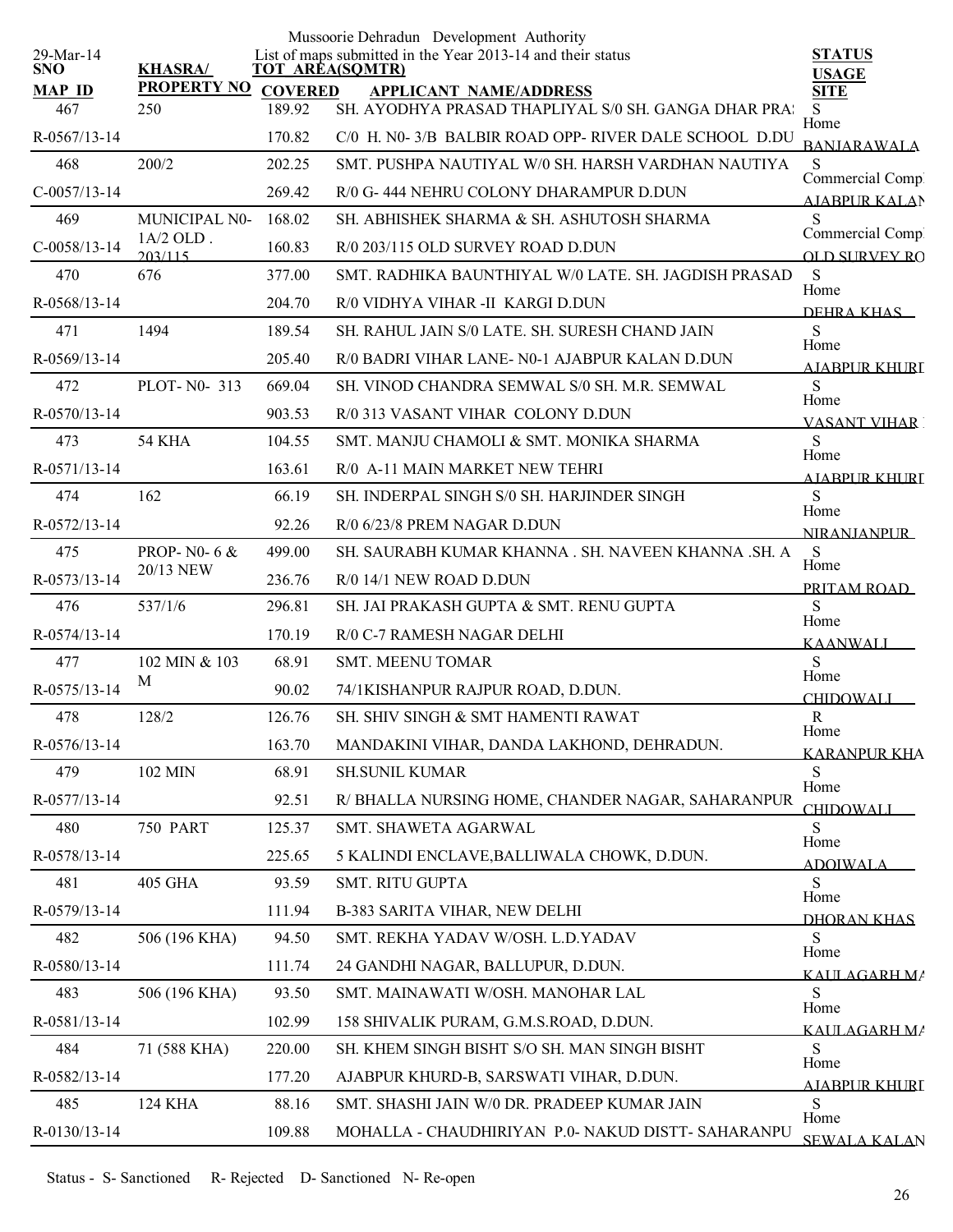|                         |                                 |                | Mussoorie Dehradun Development Authority                                              |                              |
|-------------------------|---------------------------------|----------------|---------------------------------------------------------------------------------------|------------------------------|
| 29-Mar-14<br><b>SNO</b> | <b>KHASRA/</b>                  |                | List of maps submitted in the Year 2013-14 and their status<br><b>TOT AREA(SQMTR)</b> | <b>STATUS</b>                |
| <b>MAP ID</b>           | <b>PROPERTY NO</b>              | <b>COVERED</b> | <b>APPLICANT NAME/ADDRESS</b>                                                         | <b>USAGE</b><br><b>SITE</b>  |
| 486                     | <b>124 KHA</b>                  | 86.26          | SMT. SUBODH SINGH & SMT. MANISHA GOYAL                                                | S<br>Home                    |
| R-0131/13-14            |                                 | 107.38         | R/0 740/1 VISHNU VIHAR BALLI WALA CHOWK D.DUN                                         | <b>SEWALA KALAN</b>          |
| 487                     | <b>PLOT-N0-18</b>               | 170.36         | MR. IRSHAD AHMED S/0 LATE. KHALILURR REHMAN                                           | S<br>Home                    |
| R-0189/13-14            | <b>AJANTA</b><br><b>ENCLAVE</b> | 183.38         | R/0 35/288 LAKHI BAGH MUSLIM COLONY D.DUN                                             | <b>ADOIWALA</b>              |
| 488                     | 135 & 136                       | 225.83         | SH. BRAHM SINGH S/0 SH. MANGAL SINGH                                                  | S<br>Home                    |
| R-0190/13-14            |                                 | 288.50         | <b>GRAM-KANDOLI D.DUN</b>                                                             | <b>KANDOLL</b>               |
| 489                     | 8 CHANDRA                       | 222.96         | SH. CHANDRA GUPTA S/0 LATE. SH. K.B.LAL                                               | S<br>Home                    |
| R-0191/13-14            | LOK COLONY<br><b>PLOT-N0-1</b>  | 379.80         | R/0 101 CHANDRA LOK COLONY RAJPUR ROAD D.DUN                                          | <b>SALAWALA DHC</b>          |
| 490                     | 2243                            | 277.00         | COL. ASHUTOSH MALLA S/O LATE SH. PREM SINGH MALL                                      | S<br>Home                    |
| $R - 0266/13 - 14$      |                                 | 298.38         | 107 CHANDER BANI P.O-MOHABBEYWALA, DEHRADUN.                                          | <b>ARCADIA GRAN</b>          |
| 491                     | 308 & 309                       | 1,840.00       | SH. SANJEEV DUA & SMT. TINA DUA                                                       | S<br>Commercial Compl        |
| $C-0029/13-14$          |                                 | 2,771.18       | R/0 D-15 KEWAL VIHAR ADHOI WALA D.DUN                                                 | ADOIWALA                     |
| 492                     | 1805                            | 188.19         | SH. KESHAR SINGH RAWAT S/0 LATE. SH. MATBAR SINGH                                     | S<br>Home                    |
| R-0267/13-14            |                                 | 136.88         | R/0 SHANTI VIHAR AJABPUR KALAN D.DUN                                                  | <b>AIABPURKALAN</b>          |
| 493                     | 670                             | 71.09          | SH. GOVIND SINGH PANWAR URF FATEH SINGH PANWAR                                        | S<br>Home                    |
| R-0284/13-14            |                                 | 75.80          | CHANDRAVANI ROAD, PARWATI VIHAR, DEHRADUN.                                            | <b>SEWALA KALAN</b>          |
| 494                     | 855 MIN                         | 78.97          | SH. GIREESH CHAND GHILDIYAL                                                           | $\mathbf R$<br>Home          |
| R-0285/13-14            |                                 | 106.48         | AVANTIKA VIHAR, NEAR NARAYANAVIHAR, T.H.D.C COLONY                                    | <b>NIRANIANPUR</b>           |
| 495                     | $116 \& 117(197)$               | 356.12         | SMT. PRATIBHA KAMBOJ W/O DR. ASHWANI KAMBOJ                                           | S<br>Home                    |
| R-0295/13-14            |                                 | 407.29         | 17 OLD MUSSOORIE ROAD RAJPUR. DEHRADUN.                                               | DAK PATTI                    |
| 496                     | 16(116/69)                      | 448.72         | <b>SMT. NANDINI VERMA</b>                                                             | S<br>Home                    |
| R-0296/13-14            |                                 | 588.33         | 16 E.C.ROAD, DEHRADUN.                                                                | <b>OLD SURVEY RO</b>         |
| 497                     | 571 M                           | 202.30         | SMT. VISHNUKANTA W/O SH. RAGHUNANDAN BAHUGUNA                                         | ${\bf S}$<br>Home            |
| R-0297/13-14            |                                 | 194.72         | 19 JAKHAN, CANAL ROAD, DEHRADUN.                                                      | <b>JAKHAN</b>                |
| 498                     | 362 (1128)                      | 121.65         | SMT. ANJNA GOYAL W/O SH. VINODKUMAR GOYAL                                             | S<br>Home                    |
| R-0298/13-14            |                                 | 108.92         | 13 JHANDA BAZAR DEHRADUN.                                                             | <b>NATHANPUR</b>             |
| 499                     | 1366/3/1 MIN                    | 66.76          | SH. MUKESH GUPTA                                                                      | S<br>Home                    |
| R-0299/13-14            |                                 | 86.42          | 23P.O TANDON MARG, LAXMAN CHOWK, DEHRADUN.                                            | KAANWALI                     |
| 500                     | 1366/3/1                        | 66.76          | SH. ARPIT SINGHAL & SH. PRERIT SINGHAL                                                | S<br>Home                    |
| R-0300/13-14            |                                 | 86.42          | LANE NO-9 CHAMAN VIHAR DEHRADUN.                                                      | KAANWALI                     |
| 501                     | 555                             | 225.50         | SH. GIRDHARI LAL BALONI                                                               | S<br>Home                    |
| R-0301/13-14            |                                 | 219.56         | OM VIHAR LANE NO-9, AJABPUR KALA, DEHRADUN.                                           | <b>AIABPUR KALAN</b>         |
| 502                     | 2243                            | 99.00          | SH. CHANDRA SHEKHAR SHARMA                                                            | S<br>Home                    |
| R-0302/13-14            |                                 | 106.97         | 106 VIJAY COLONY NEA KULTAR SINGH FARM, SAHARANPUR.                                   | ARCADIA GRAN'                |
| 503                     | 74 (143/134)                    | 92.93          | SH. AMIT AGARWAL S/O SH. K.L.AGARWAL                                                  | S                            |
| R-0303/13-14            |                                 | 134.00         | 98-C NALA PANI ROAD, DEHRADUN.                                                        | Home<br><b>NALAPANI ROAI</b> |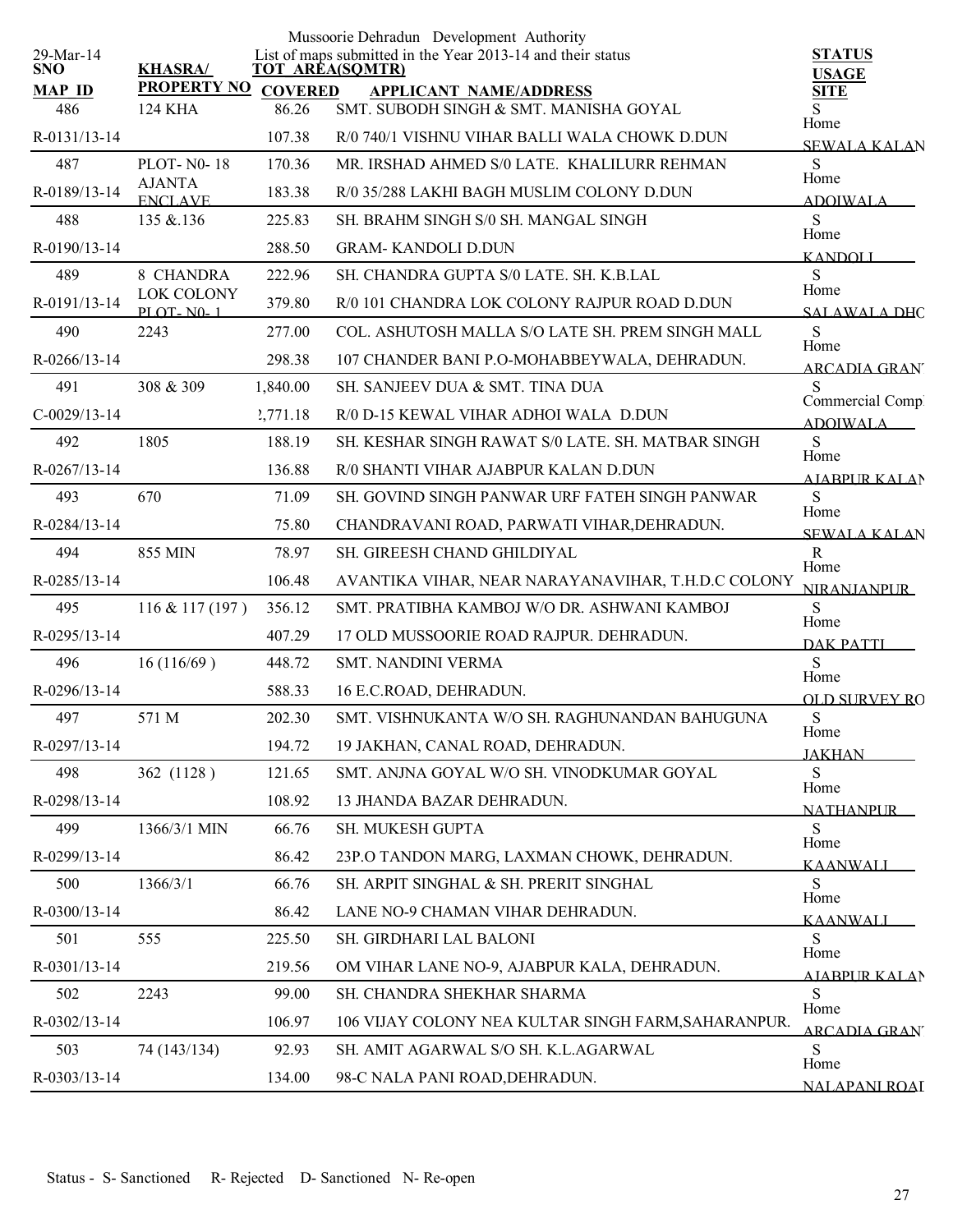|                         |                    |                | Mussoorie Dehradun Development Authority                                              |                               |
|-------------------------|--------------------|----------------|---------------------------------------------------------------------------------------|-------------------------------|
| 29-Mar-14<br><b>SNO</b> | <b>KHASRA/</b>     |                | List of maps submitted in the Year 2013-14 and their status<br><b>TOT AREA(SQMTR)</b> | <b>STATUS</b><br><b>USAGE</b> |
| <b>MAP ID</b>           | <b>PROPERTY NO</b> | <b>COVERED</b> | <b>APPLICANT NAME/ADDRESS</b>                                                         | <b>SITE</b>                   |
| 504                     | 28 E (181/188)     | 490.14         | SMT. DURGA DEVI NEGI                                                                  | S<br>Home                     |
| R-0304/13-14            |                    | 176.50         | 28 E. RACE COURSE, DEHRADUN.                                                          | <b>RACE COURSE</b>            |
| 505                     | 278                | 71.63          | SH. ALOK SOM S/O SH. SOMTI PRASAD SOM                                                 | S<br>Home                     |
| R-0305/13-14            |                    | 86.46          | 89/9 SAYYED MOHALLA, DEHRADUN.                                                        | <b>KAANWALI</b>               |
| 506                     | 286/1 (398/1)      | 134.70         | SH. R.K. VERMA                                                                        | S<br>Home                     |
| R-0166/13-14            |                    | 202.48         | 286/1 CHUKHUWALA, DEHRADUN.                                                           | <b>CHUKKHUWALA</b>            |
| 507                     | 606 M              | 169.00         | SH. VIKRAM DUTT S/O SH. VISHAMBHAR DUTT NAITHANI                                      | S<br>Home                     |
| R-0167/13-14            |                    | 150.23         | BELL ROAD, NEAR PIPLESHWAR MANDIR, D.DUN.                                             | <b>BHARWALA GRA</b>           |
| 508                     | $L-1-4$            | 91.00          | SH. GANESH CHANDRA NAUDIYAL                                                           | S<br>Home                     |
| R-0168/13-14            |                    | 107.26         | L-1-4 M.D.D.A COLONY, AJABPUR KALA DEHRADUN.                                          | MDDACOLON                     |
| 509                     | 75/48              | 210.51         | SH. SARVESH BHATNAGAR & SMT. MANORMA BHATNAGAR                                        | S                             |
| R-0180/13-14            |                    | 289.73         | 75/48 KISHAN NAGAR, DEHRADUN.                                                         | Home<br><b>KISHAN NAGAR</b>   |
| 510                     | 997 (172)          | 282.29         | SMT. ASHA LATA RAMOLA                                                                 | S                             |
| R-0181/13-14            |                    | 306.60         | UPPER SARTHI VIHAR, DEHRADUN.                                                         | Home<br><b>AIABPUR KALAN</b>  |
| 511                     | 683 M              | 75.24          | SARDAR JITENDER SINGH                                                                 | S                             |
| R-0182/13-14            |                    | 91.18          | 396 CHANDER NAGAR, DEHRADUN.                                                          | Home<br>DEHRA KHAS            |
| 512                     | 683 MIN            | 100.33         | SMT. TEJENDER KAUR                                                                    | S                             |
| R-0183/13-14            |                    | 112.98         | 396 CHANDER NAGAR, DEHRADUN.                                                          | Home<br>DEHRA KHAS            |
| 513                     | 319                | 302.70         | SH. NABEEL AHMED                                                                      | $\mathbf N$                   |
| R-0184/13-14            |                    | 280.42         | M.D.D.A. COLONY DALANWALA, PANCHPURI, D.DUN.                                          | Home<br><b>MAJRA</b>          |
| 514                     | 403 (242)          | 106.75         | SMT. KUSUM ARORA                                                                      | S                             |
| R-0185/13-14            |                    | 149.50         | 46 SUBHASH ROAD, DEHRADUN.                                                            | Home<br><b>JAKHAN</b>         |
| 515                     | 403 (242)          | 106.75         | <b>SMT. LAXMI ARORA</b>                                                               | ${\bf S}$                     |
| R-0186/13-14            |                    | 149.50         | 158/9 KOCHAR COLONY RAJPUR ROAD, D.DUN.                                               | Home<br><b>JAKHAN</b>         |
| 516                     | <b>400 TA</b>      | 95.00          | SMT. EKTA SAXSENA                                                                     | S                             |
| R-0187/13-14            |                    | 109.12         | 88 SILVER HIGHT PAUNDHA, DEHRADUN.                                                    | Home<br><b>KOLHUPANI</b>      |
| 517                     | 1083 (1913)        | 187.00         | SH. CHIRANJI LAL UNIYAL                                                               | S.                            |
| R-0188/13-14            |                    | 198.65         | VILL KANHARWALA, BHANIYAWALA, D.DUN.                                                  | Home                          |
| 518                     | 355 OLD & 103      | 570.00         | SH. JAGDISH KUMAR & SMT. PARWATI DEVI                                                 | AIARPUR KALAN<br>S            |
| R-0244/13-14            | KHA                | 209.09         | R/0 55 CANAL ROAD KAULAGARH D.DUN                                                     | Home                          |
| 519                     | $75-A$             | 693.98         | SMT. RUBEENA FARID, SMT. FRAH AHMAD, SMT HEENA FARID                                  | KALILAGARH MA<br>S            |
| $C-0100/12-13-$         |                    | 1,133.33       | 57 LYLOT ROAD, DEHRADUN.                                                              | Commercial Comp.              |
| 520                     | 281/1 M            | 199.40         | SH. SURENDRA KUMAR CHAUDHARY                                                          | RAI PUR ROAD<br>S             |
| R-0311/13-14            |                    | 171.72         | 314 VIJAYPARK EXT. LANE NO-14, DEHRADUN.                                              | Home                          |
| 521                     | <b>638 KHA</b>     | 187.17         | SMT. ASHA PAL W/O SH. RAGHUBIR SINGH                                                  | <b>KAANWALI</b><br>S          |
| R-0312/13-14            |                    | 180.07         | AJABPUR KHURD, DEHRADUN.                                                              | Home                          |
| 522                     | 352 GA             | 130.00         | SH. ANIL KUMAR & SMT GYAN BALA                                                        | AJABPUR KHURI<br>S            |
| R-0313/13-14            |                    | 170.38         | SEWLAKALA DEHRADUN.                                                                   | Home                          |
|                         |                    |                |                                                                                       | <b>SEWALA KALAN</b>           |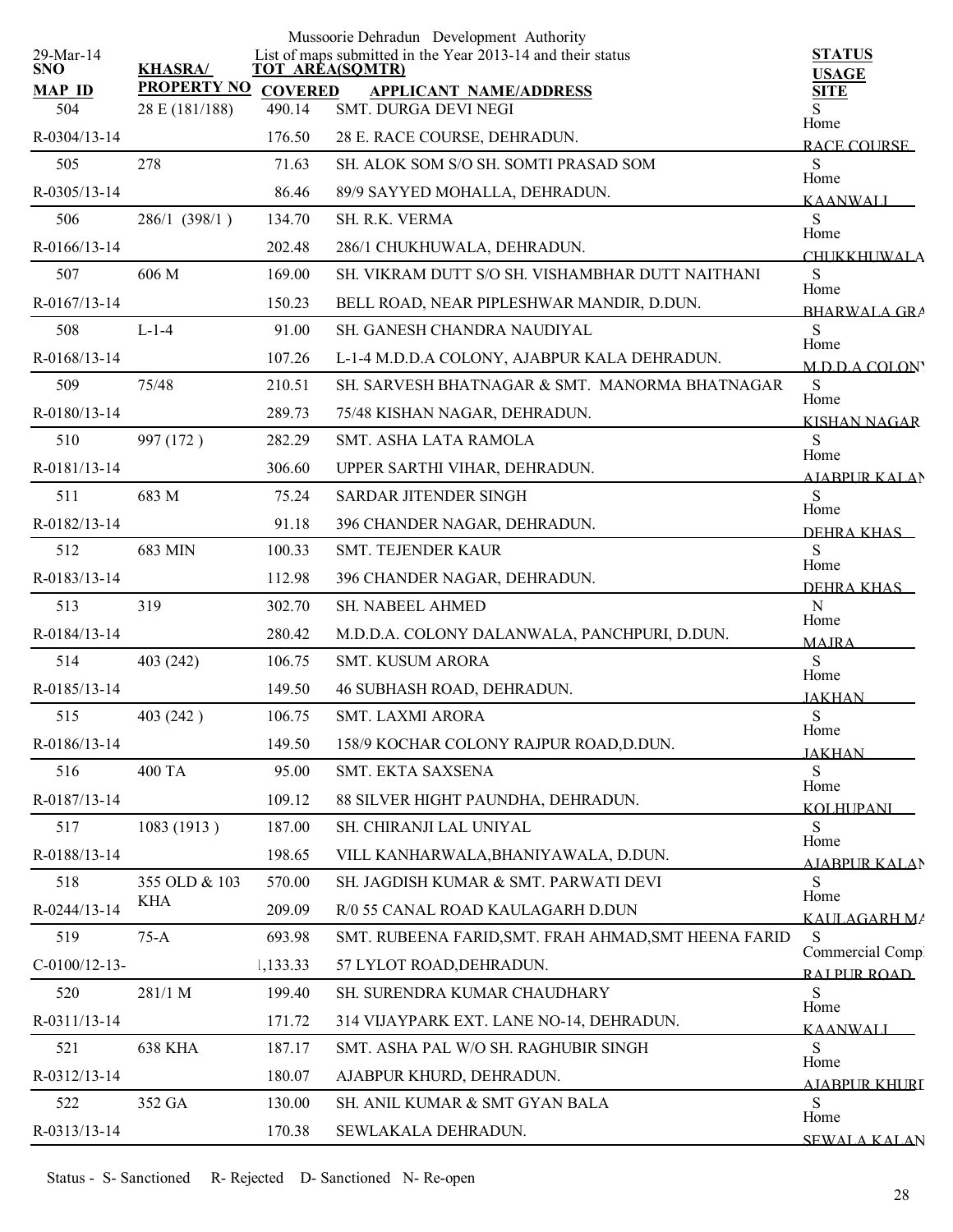|                         |                    |                | Mussoorie Dehradun Development Authority                                              |                                      |
|-------------------------|--------------------|----------------|---------------------------------------------------------------------------------------|--------------------------------------|
| 29-Mar-14<br><b>SNO</b> | <b>KHASRA/</b>     |                | List of maps submitted in the Year 2013-14 and their status<br><b>TOT AREA(SQMTR)</b> | <b>STATUS</b><br><b>USAGE</b>        |
| <b>MAP ID</b>           | <b>PROPERTY NO</b> | <b>COVERED</b> | <b>APPLICANT NAME/ADDRESS</b>                                                         | <b>SITE</b>                          |
| 523                     | 389                | 193.00         | SMT. SAMPATI DEVI W/0 SH. KUNWAR SINGH RAWAT                                          | S<br>Home                            |
| R-1974/12-13-           |                    | 186.04         | C-9 PAYJAL NIGAM COLONY INDIRA NAGAR D.DUN                                            | <b>ARCADIA GRAN</b>                  |
| 524                     | 620                | 136.86         | SH. VINOD KUMAR VIJ S/O SH. INDER MOHAN VIJ                                           | S<br><b>Shops</b>                    |
| $C-0034/13-14$          |                    | 130.56         | 7 VIKASH PURAM, G.M.S.ROAD, D.DUN.                                                    | <b>KAANWALI</b>                      |
| 525                     | 134/1              | 229.00         | <b>SMT. PUSHPA CHAUDHARY</b>                                                          | S<br>Home                            |
| R-0314/13-14            |                    | 219.10         | 134/1 BLOCK-2 ARYA NAGAR, DEHRADUN.                                                   | ARYA NAGAR                           |
| 526                     | 473 KA             | 93.36          | SH. KUMAR SWAPNIL S/O SH. SATENDAR KUMAR                                              | ${\bf S}$<br>Home                    |
| R-0315/13-14            |                    | 95.06          | SAHASTRADHARA ROAD, DEHTRADUN.                                                        | DHORAN KHAS                          |
| 527                     | 1819               | 195.91         | <b>SMT. SUNITA NAUTIYAL</b>                                                           | S<br>Home                            |
| $R - 0316/13 - 14$      |                    | 190.51         | VILL RAIWALA, DEHRADUN.                                                               | <b>AIARPUR KALAN</b>                 |
| 528                     | 764.765.766        | 313.66         | SH. A.K. JAIN & SH. SANJEEV JAIN                                                      | S                                    |
| $C-0018/13-14$          |                    | 525.48         | <b>GRAM- BHARU WALA GRANT D.DUN</b>                                                   | MULTIPLE UNIT<br><b>BHARUWALA GR</b> |
| 529                     | 110 KA             | 105.34         | SH. BANSHI LAL DABRALS/0 LATE. SH. SHYAM LAL DABRAL                                   | $\mathbf R$                          |
| $R - 0163/13 - 14$      |                    | 111.18         | GRAM- DUGLI P.0- JARHIPANI DISTT-TEHRI GARHWAL                                        | Home<br><b>MOTHROWALA</b>            |
| 530                     | 1347               | 253.00         | SH. KRISHAN DUTT BHATT & SMT. MALA BHATT                                              | S                                    |
| R-1920/12-13-           |                    | 150.64         | R/0 GRAM JOKHALA KALSI D.DUN                                                          | Home<br>AIARPUR KHURI                |
| 531                     | 1186               | 107.76         | SMT. SUMAN CHAWLA & SMT. SEEMA KHURANA                                                | S                                    |
| R-0164/13-14            |                    | 200.20         | C/0 SH. PREM PRAKASH KAPOOR H. N0- 57 SAI LOK PHASE-I G.                              | Home<br><b>KAANWALL</b>              |
| 532                     | 341 (149)          | 119.80         | SMT. SUDHA JAINW/O SH. CHANDER BHUSHAN JAIN                                           | $\mathbf R$                          |
| $R - 0165/13 - 14$      |                    | 154.32         | 77 SHAKTI VIHAR PHASE-1 MAJRA, DEHRADUN.                                              | Home<br><b>MAJRA</b>                 |
| 533                     | 49 KA              | 129.87         | <b>SH. NITIN KUMAR SHARMA</b>                                                         | S                                    |
| R-0585/13-14            |                    | 82.30          | 15 B KISHANPUR, RAJPUR ROAD, D.DUN.                                                   | Home<br><b>KANDOLI</b>               |
| 534                     | 49KA               | 136.84         | SMT. SHUSHILA DEVI                                                                    | S                                    |
| R-0586/13-14            |                    | 84.14          | 15-B KISHANPUR, DEHRADUN.                                                             | Home                                 |
| 535                     | 774 KA             | 57.71          | SH. SHAMOON RASHID                                                                    | <b>KANDOLI</b><br>S                  |
| R-0587/13-14            |                    | 68.80          | C-24 TURNER ROAD, CLEMENT TOWN, D.DUN.                                                | Home                                 |
| 536                     | 582 (816 KHA)      | 92.93          | SMT. SUSHIL SETHI S/O GULSHAN RAI SETHI                                               | <b>MAJRA</b><br>S                    |
| R-0588/13-14            |                    | 147.94         | 62/3 BALBIR ROAD, DEHRADUN.                                                           | Home                                 |
| 537                     | 528 (816 KHA)      | 92.93          | SMT.SUSHIL SETHI W/O SH. GULSHAN RAI SETHI                                            | DEHRA KHAS<br>S                      |
| R-0589/13-14            |                    | 147.94         | 62/3 BALBIR ROAD, D.DUN.                                                              | Home                                 |
| 538                     | 166 MIN (112       | 195.03         | SH. MAHIPAL SINGH CHAUHAN                                                             | DEHRA KHAS<br>S                      |
| R-0590/13-14            | MIN)               | 173.84         | 267 LAXMANPUR, VIKASH NAGAR.                                                          | Home                                 |
| 539                     | 1044               | 61.47          | SMT. ASHA SINGHAL                                                                     | A LABPUR KHURI<br>S                  |
| R-0591/13-14            |                    | 71.18          | 1044 NATHANPUR, DEHRADUN.                                                             | Home                                 |
| 540                     | 252 MIN (1145      | 114.00         | SH. MOHAN KRISHAN KHURANA                                                             | <b>NATHANPLIR</b><br>S               |
| R-0592/13-14            | MIN)               | 129.30         | 11HARI KUNJ, ENG.ENCLAVE, DEHRADUN.                                                   | Home                                 |
| 541                     | 438 (1075)         | 267.84         | SH. MOHAN SINGH                                                                       | AJABPUR KHURI<br>${\bf S}$           |
| R-0593/13-14            |                    | 135.00         | A-9, HIG M.D.D.A. COLONY, DALANWALA, DEHRADUN.                                        | Home                                 |
|                         |                    |                |                                                                                       | <b>ADOIWALA</b>                      |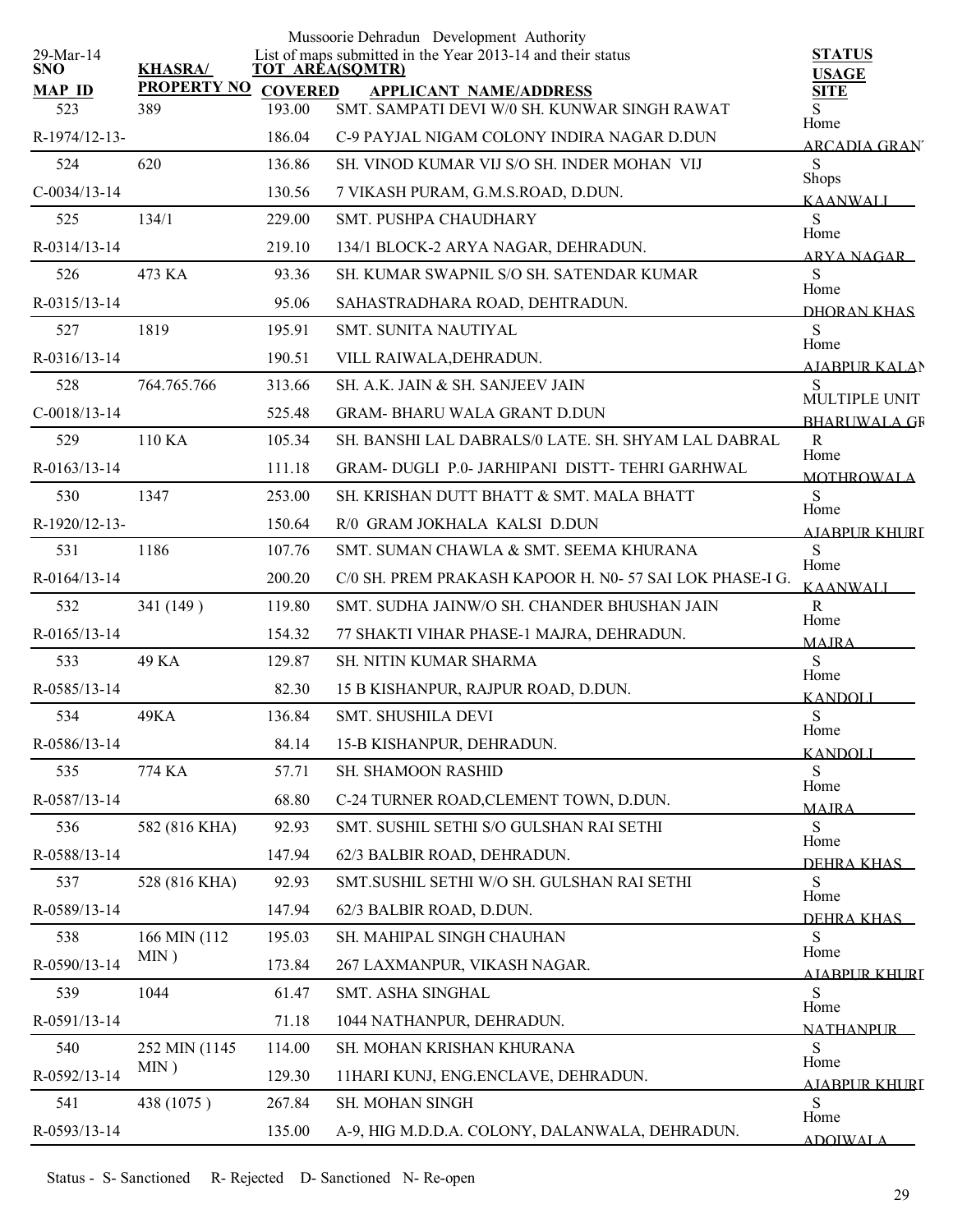|                         |                    |                | Mussoorie Dehradun Development Authority                                              |                                 |
|-------------------------|--------------------|----------------|---------------------------------------------------------------------------------------|---------------------------------|
| 29-Mar-14<br><b>SNO</b> | <b>KHASRA/</b>     |                | List of maps submitted in the Year 2013-14 and their status<br><b>TOT AREA(SQMTR)</b> | <b>STATUS</b><br><b>USAGE</b>   |
| <b>MAP ID</b>           | <b>PROPERTY NO</b> | <b>COVERED</b> | <b>APPLICANT NAME/ADDRESS</b>                                                         | <b>SITE</b>                     |
| 542                     | 2123<br>KH,2123KH  | 270.83         | SH. MADHUSHUDHAN BALUNI                                                               | Home                            |
| R-0594/13-14            |                    | 215.55         | VILL- BADKOT CHAURAJ, P.O-KILKILESHWAR, TEHRI.                                        | AJABPUR KALAN                   |
| 543                     | 1286 (170 MIN)     | 266.00         | SH. KHUSHI RAM DANGWAL                                                                | S<br>Home                       |
| R-0595/13-14            |                    | 194.27         | T-2-A-27KOTI COLONY, TEHRI.                                                           | AIARPUR KALAN                   |
| 544                     | 766                | 228.50         | <b>SH. JANARDHAN PRASAD BARTHWAL</b>                                                  | <sub>S</sub><br>Home            |
| R-0596/13-14            |                    | 207.30         | DAYA BHAWAN, UPPER BAZAR AJANCY, PAURI.                                               | <b>NATHANPUR</b>                |
| 545                     | $37-A$             | 152.73         | SH. HEMANT AGARWAL                                                                    | S<br>Home                       |
| R-0597/13-14            |                    | 243.03         | R-37-A KESHAVROAD, DEHRADUN.                                                          | <b>KESHAV VIHAR</b>             |
| 546                     | $37-A$             | 153.00         | <b>SH. RAJESH AGARWAL</b>                                                             | S                               |
| R-0598/13-14            |                    | 255.48         | 37-A- KESHAV ROAD, DEHRADUN.                                                          | Home<br><b>KESHAV VIHAR</b>     |
| 547                     | 538                | 249.14         | SH. YOGESH NAUTIYAL                                                                   | S                               |
| R-0599/13-14            |                    | 261.20         | BELL RIAD, SUBHASH NAGAR, DEHRADUN.                                                   | Home<br><b>BHARUWALA GR</b>     |
| 548                     | 115(1045)          | 416.54         | SH. UMESH NAUTIYAL                                                                    | <sub>S</sub>                    |
| R-0600/13-14            |                    | 209.78         | 281/2 BLOCK-1, CHUKKHUWALA, DEHRADUN.                                                 | Home<br><b>AIARPUR KALAN</b>    |
| 549                     | <b>160 KHA</b>     | 92.90          | SH. PAWAN KUMAR S/O SH. RAJKISHAN                                                     | S                               |
| R-0601/13-14            |                    | 117.14         | 49-A MALVIYA ROAD, DEHRADUN.                                                          | Home<br>KALILAGARH MA           |
| 550                     | 66                 | 244.56         | SH. DINESH SINGH                                                                      | S                               |
| R-0602/13-14            |                    | 125.32         | 66 MALSI, DEHRADUN.                                                                   | Home<br><b>MALSI</b>            |
| 551                     | 25 (163 DA)        | 277.00         | SH. ANIL KUKSHAL                                                                      | S                               |
| R-0583/13-14            |                    | 209.50         | 116 NEW BASTI CHUKKHUWALA, D.DUN.                                                     | Home<br><b>NATHANPUR</b>        |
| 552                     | 12                 | 376.25         | SMT. DURGA BHARTI W/O SH. VED PRAKASH BHARTI                                          | $\mathbf R$                     |
| R-0584/13-14            |                    | 215.30         | 12 CHUKKHUWALA, D.DUN.                                                                | Home                            |
| 553                     | 491                | 174.37         | <b>SH. SHAMBHU SAHNI</b>                                                              | <b>CHUKKHUWALA</b><br>${\bf S}$ |
| R-0618/13-14            |                    | 193.67         | NIRANJANPUR, DEHRADUN.                                                                | Home                            |
| 554                     | 506 (196 KHA)      | 96.05          | KM. PRIYANKA YADAV D/O SH. L.D.YADAV                                                  | <b>NIRANIANPUR</b><br>S         |
| R-0619/13-14            |                    | 104.81         | 24 GANDHINAGAR BALLUPUR, D.DUN                                                        | Home                            |
| 555                     | 79                 | 133.77         | SMT. KUSUM CHAUHAN                                                                    | KAULAGARH MA<br>S               |
| R-0620/13-14            |                    | 97.10          | B-BLOCK, SARSWATI VIHAR, AJABPUR KHURD, D.DUN.                                        | Home                            |
| 556                     | 151 MIN (325)      | 104.59         | HAKIM SINGH S/O SH. BANVARI LAL                                                       | AJARPUR KHURI<br>S              |
| R-0621/13-14            |                    | 107.64         | 61 SHANSHKRITI ENCLAVE, SINOLA, D.DUN.                                                | Home                            |
| 557                     | 211/2/1 (310)      | 215.65         | SH. SANJAY KUMAR GARG                                                                 | <b>SINOLA</b><br>S              |
| R-0622/13-14            | KA/44)             | 258.42         | 89/1 VISHWKARMA COLONY, BHANDARI BAG, D.DUN.                                          | Home                            |
| 558                     | 46 M               | 384.62         | SH. RAHUL SURYAVANSI                                                                  | DEHRA KHAS<br>S                 |
| R-0623/13-14            |                    | 33.69          | 237/2 SIRMOR ENVLAVE, KRISHAN NAGAR, D.DUN                                            | Home                            |
| 559                     | 42 M               | 245.62         | SMT. ANJALI BIJLWAN                                                                   | CHAI BAGH KAU<br>S              |
| R-0624/13-14            |                    | 219.99         | 73/3 BHANDARI BAG, DEHRADUN.                                                          | Home                            |
| 560                     | PROP- N0-105/2     | 157.94         | SH. PRADEEP KUMAR AGGARWALS/0 LATE. SH. B.P. AGGARW/                                  | <b>KARGI GRANT</b><br>S         |
| R-0210/13-14-           |                    | 88.50          | R/0 18 RAJ PLAZA SHOPPING COMPLEX RAJPUR ROAD D.DUN                                   |                                 |
|                         |                    |                |                                                                                       | RAIPUR ROAD                     |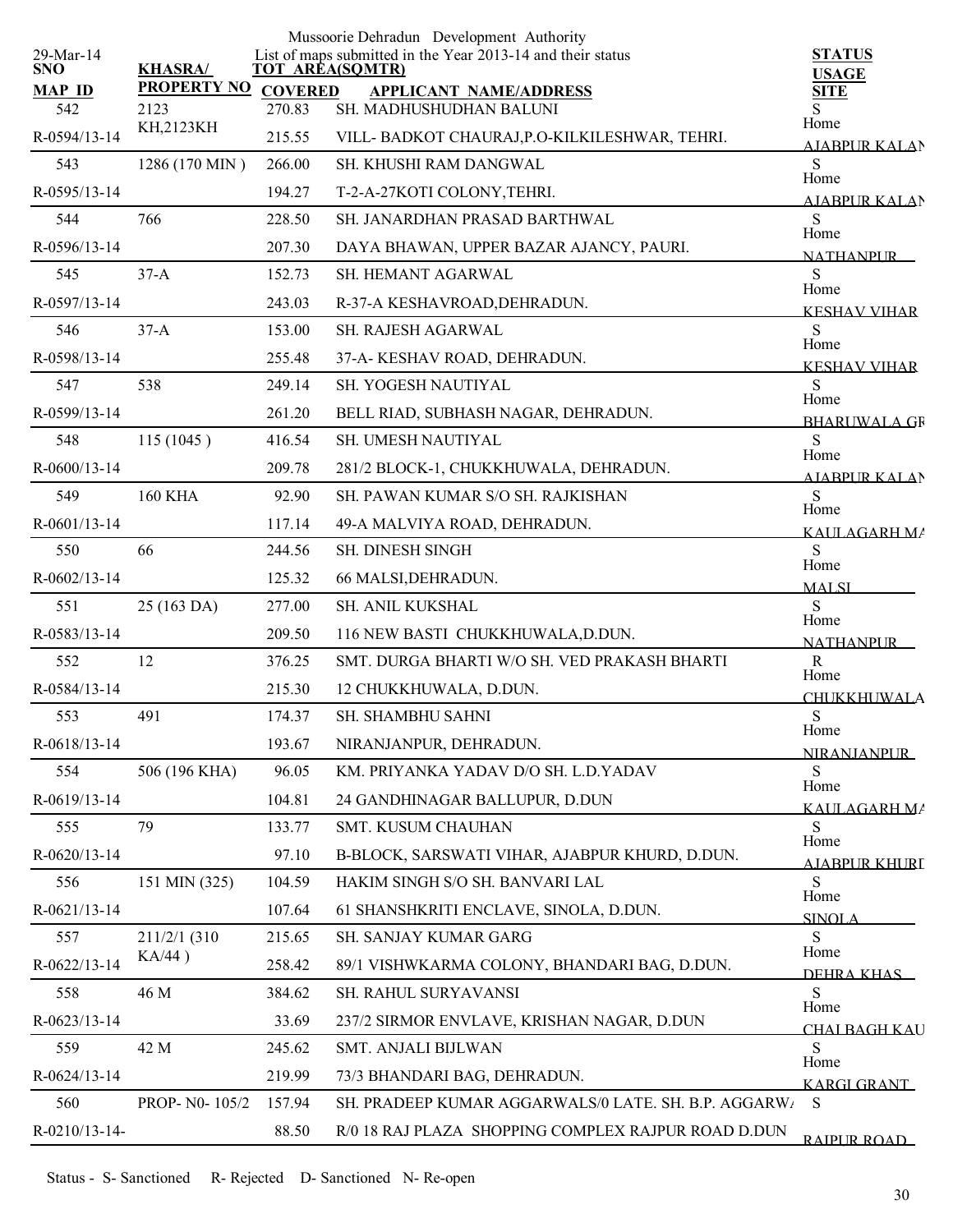|                         |                    |                | Mussoorie Dehradun Development Authority                                              |                                    |
|-------------------------|--------------------|----------------|---------------------------------------------------------------------------------------|------------------------------------|
| 29-Mar-14<br><b>SNO</b> | <b>KHASRA/</b>     |                | List of maps submitted in the Year 2013-14 and their status<br><b>TOT AREA(SQMTR)</b> | <b>STATUS</b><br><b>USAGE</b>      |
| <b>MAP ID</b>           | <b>PROPERTY NO</b> | <b>COVERED</b> | <b>APPLICANT NAME/ADDRESS</b>                                                         | <b>SITE</b>                        |
| 561                     | 1554 M             | 73.40          | <b>SMT.AAMITA JUNEJA</b>                                                              | Home                               |
| $R-0625/13-14$          |                    | 85.78          | LANE NO-C-8 TURNER ROAD, CLAMENT TOWN.D.DUN.                                          | <b>KAANWALI</b>                    |
| 562                     | 175 MIN            | 459.63         | <b>SH. HARISH &amp; INDRESH</b>                                                       | S<br>Home                          |
| $R-0626/13-14$          |                    | 270.21         | AJABPUR KALAN, MATA MANDIR CHOWK, D.DUN.                                              | <b>KEDARPUR</b>                    |
| 563                     | 1519 MIN           | 111.48         | <b>SH. DILIP SINGH CHAUHAN</b>                                                        | ${\bf S}$<br>Home                  |
| R-0627/13-14            |                    | 176.81         | A-4, L.I.C. OFFICERS FLATS, NEW CANOUGHT PLACE. DEHRADI                               | <b>KAANWALI</b>                    |
| 564                     | 504/2 MIN          | 557.40         | <b>SH. ALOK PANDIT</b>                                                                | S<br>Commercial Comp.              |
| $C-0059/13-14$          |                    | 291.50         | G.M.S. ROAD, DEHRADUN.                                                                | <b>KAANWALI</b>                    |
| 565                     | 326                | 222.96         | SMT. BINDU TAYAL W/0 SH. L.K. TAYAL                                                   | S<br>Home                          |
| R-0628/13-14            |                    | 254.50         | R/0 H. N0- C-8 GREEN PARK CHAKRATA ROAD D.DUN                                         | <b>KAANWALI</b>                    |
| 566                     | 1338 MIN           | 106.51         | <b>SH. SHABUDDEEN</b>                                                                 | S<br>Home                          |
| $R-0655/13-14$          |                    | 127.30         | 593 SOUTH KHALAPAR, MUJAFFAR NAGAR.U.P                                                | KAANWALI                           |
| 567                     | 76/64/23           | 785.85         | SMT. MUNNI DEVI W/O DR. J.K.GUPTA                                                     | S                                  |
| $C-0060/13-14$          |                    | 899.62         | 23 RAIPUR ROAD, DEHRADUN.                                                             | Commercial Comp.<br><b>RAIPLIR</b> |
| 568                     | 95/3               | 148.70         | TAUSEEF KHAN S/0 SH. MUKHTAAR KHAN                                                    | S                                  |
| $R-0656/13-14$          |                    | 86.98          | R/0 89 MITRA LOK COLONY BALLUPUR ROAD D.DUN                                           | Home<br><b>KAANWALL</b>            |
| 569                     | 919                | 88.06          | SMT. KRISHNA SINGH W/0 SH. DEVENDRA SINGH                                             | S                                  |
| R-0657/13-14            |                    | 105.89         | R/0 567 DEVLOK DISTT-HAPUR UTTARPRADESH                                               | Home<br><b>KAANWALI</b>            |
| 570                     | 34 KA              | 81.22          | SH. ABHISHEK KUMAR & SH. PANKAJ KUMAR                                                 | S                                  |
| R-0658/13-14            |                    | 79.71          | R/0 199 DHARAMPUR D.DUN                                                               | Home                               |
| 571                     | 83/1               | 225.75         | SH. VIJAY SINGH RAWAT S/0 SH. BHAGAT SINGH RAWAT                                      | <b>KEDARPUR</b><br>${\bf S}$       |
| R-0659/13-14            |                    | 256.49         | R/0 P.N.B. AJABPUR KALAN D.DUN                                                        | Home                               |
| 572                     | 51 KA              | 110.00         | SMT. SUMAN GUPTA W/0 SH. SUBHASH GUPTA                                                | <b>AJABPUR KHURI</b><br>${\bf S}$  |
| R-0660/13-14            |                    | 137.26         | R/0 SHAKTI VIHAR LANE- N0-3 SAHASTRADHARA ROAD D.DU                                   | Home                               |
| 573                     | 111/8(419)         | 418.04         | SH. WASTON JOHN S/O SH. EDWARD JOHN & SMT LOUISA JOH                                  | <b>AAMWALA TARI</b><br>S           |
| R-0306/13-14            |                    | 289.62         | 296 KRISHNA PURAM MAJRI MAFI, DEHRADUN.                                               | Home                               |
| 574                     | 942 KA(674)        | 123.78         | SH. DEEPAK ANAND S/O SH. DINESH ANAND                                                 | <b>MAJRI MAFI</b><br>S             |
| R-0307/13-14            |                    | 132.88         | 01 E.C.ROAD, DEHRADUN.                                                                | Home                               |
| 575                     | 536 (568 GHA)      | 190.52         | SH. ASHOK KUMAR S/O SH. KALLU SINGH                                                   | <b>JAKHAN</b><br>S                 |
| R-0308/13-14            |                    | 196.64         | 410 VIJAY PARK EXTENSION, DEHRADUN.                                                   | Home                               |
| 576                     | 449 KA, GA, 450    | 4,725.00       | SH. KESHO LAL GOYAL S/O LATE SH. SHYAM LAL GOYAL                                      | <b>MAIRA</b><br>${\bf S}$          |
| $C-0032/13-14$          | & 451              | 1,140.95       | 32 RAJENDRA NAGAR, DEHRADUN.                                                          | Hotel                              |
| 577                     | 2 DA, 8 JHA, 10    | 941.00         | SH. SHAIKH SAIF ULLAH & SH. ASHIF ULLAH S/O LATE SH. SAN                              | SUDHOWALA<br>-S                    |
|                         | CHA & 2 GHA        |                |                                                                                       | Commercial Comp.                   |
| $C-0033/13-14$          | 511                | 2,215.24       | 31 E.C.ROAD, DEHRADUN.                                                                | <b>MOHARREWALA</b><br>S            |
| 578                     |                    | 127.97         | SMT. ASHA DEVI                                                                        | Home                               |
| R-0309/13-14            |                    | 90.25          | NAI BASTI VIJAY COLONY, HATHI BARKALA, D.DUN.                                         | <b>HATHIBARKALA</b>                |
| 579                     | 580 KA             | 177.41         | SH. RAMESH KANSWAL                                                                    | S<br>Home                          |
| R-0310/13-14            |                    | 161.97         | 38 BADRINATH COLONY, DEHRADUN.                                                        | <b>AAMWALA TARI</b>                |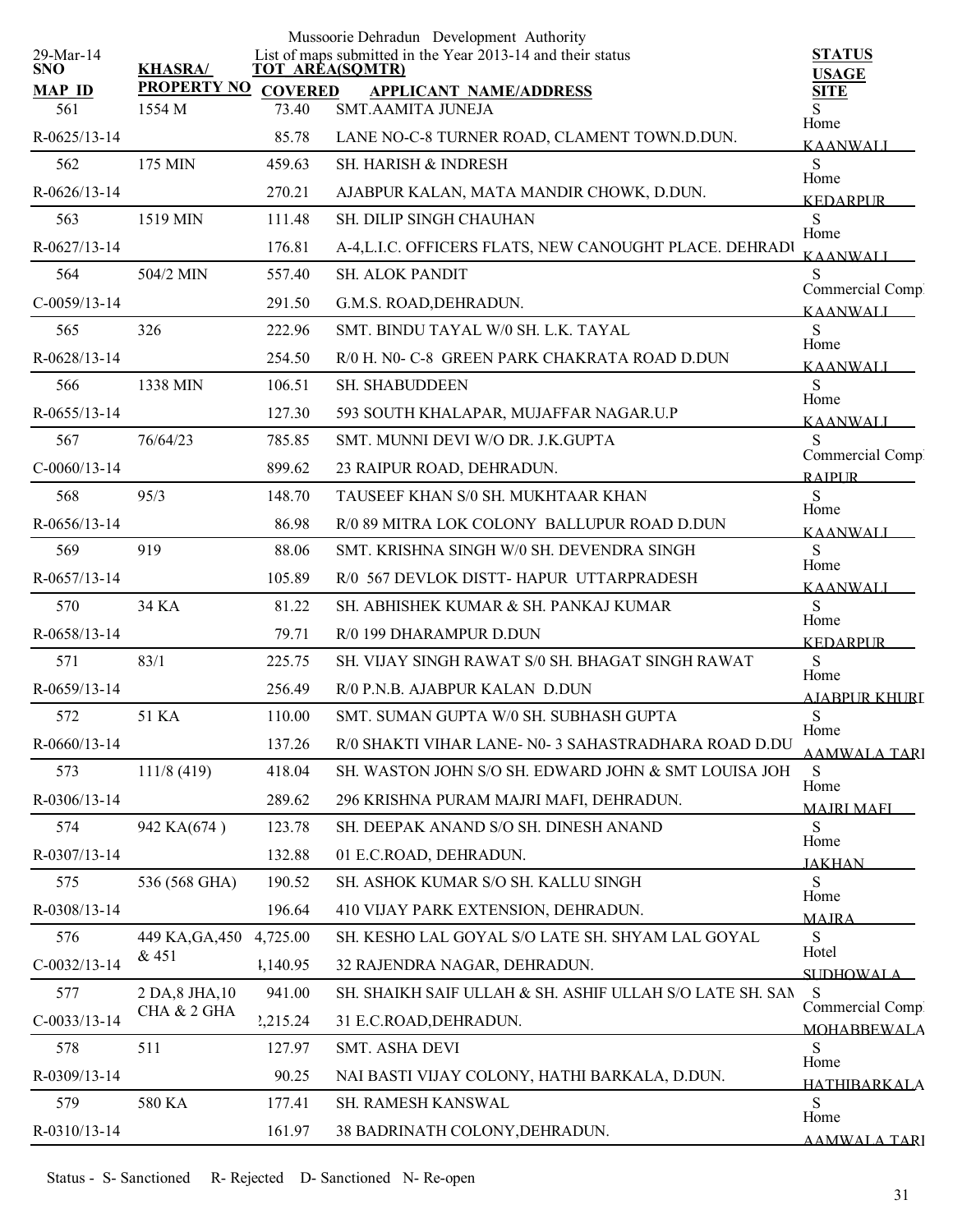| 29-Mar-14            |                                          |          | Mussoorie Dehradun Development Authority<br>List of maps submitted in the Year 2013-14 and their status | <b>STATUS</b>                |
|----------------------|------------------------------------------|----------|---------------------------------------------------------------------------------------------------------|------------------------------|
| <b>SNO</b>           | <b>KHASRA/</b>                           |          | <b>TOT AREA(SQMTR)</b>                                                                                  | <b>USAGE</b>                 |
| <b>MAP ID</b><br>580 | PROPERTY NO COVERED<br><b>PROP-N0-14</b> | 3,634.00 | <b>APPLICANT NAME/ADDRESS</b><br>M/S CONVENT OF JESUS AND MARY SCHOOL                                   | <b>SITE</b>                  |
| $C-0012/13-14$       |                                          | 1,677.98 | C/0 14 CONVENT ROAD D.DUN                                                                               | School/College/Inst          |
| 581                  | 12(1233)                                 | 232.34   | SMT. PUSHPA GUSAIN                                                                                      | <b>CONVENT ROAD</b><br>S     |
| R-0355/13-14         |                                          | 370.31   | LOWER NATHANPUR, D.DUN.                                                                                 | Home                         |
| 582                  | 98                                       | 167.22   | SH. JEET PAL SINGH BISHT S/0 SH. BHOPAL SINGH BISHT                                                     | <b>NATHANPLIR</b><br>S       |
| R-0363/13-14         |                                          | 122.95   | R/0 112 NAYA GAON VIJAY PUR HATHI BARKALAN D.DUN                                                        | Home<br><b>VIIAYPUR HATH</b> |
| 583                  | 321                                      | 108.98   | SMT. SHAKUNTALA PUNDIR W/0 SH. G. S PUNDIR                                                              | S                            |
| R-0364/13-14         |                                          | 116.84   | R/0 98 PRAGATI VIHAR DHARAMPUR D.DUN                                                                    | Home<br>AIARPUR KHURI        |
| 584                  | 163 & 411 OLD                            | 203.40   | SH. HARGYAN SINGH S/0 SH. LAL SINGH                                                                     | $\mathbb{R}$                 |
| R-0365/13-14         |                                          | 66.12    | <b>GRAM SEWLA KALAN D.DUN</b>                                                                           | Home<br><b>SEWALA KALAN</b>  |
| 585                  | 65 YA                                    | 85.00    | SH. MAHESH SHARMA S/0 SH. RAM RISHI PAL                                                                 | <sub>S</sub>                 |
| $R-0366/13-14$       |                                          | 104.20   | R/0 10 BAKRAL WALA D.DUN                                                                                | Home<br><b>AAMWALA TARI</b>  |
| 586                  | 30/1                                     | 124.15   | SH. RAJESH KUMAR S/0 SH. PREM SHANKAR                                                                   | S                            |
| $R-0367/13-14$       |                                          | 75.37    | R/0 96 AMBADKAR COLONY D.L.ROAD D.DUN                                                                   | Home<br><b>ADOIWALA</b>      |
| 587                  | 1214                                     | 205.88   | M/S KANIKA SYRINGES PVT. LTD.                                                                           | S                            |
| R-0368/13-14         |                                          | 236.67   | R/0 197-B RAJPUR ROAD D.DUN                                                                             | Home<br><b>CHALANG</b>       |
| 588                  | 381                                      | 196.13   | SMT. SAMPATI DEVI W/0 SH.BADAM SINGH                                                                    | S<br>Home                    |
| R-0369/13-14         |                                          | 212.88   | R/0 96 VIJAY COLONY HATHIBARKALAN D.DUN                                                                 | HATHIBARKALA                 |
| 589                  | 431                                      | 92.00    | SMT. URVASHI UPPAL W/0 SH. SUNIL UPPAL                                                                  | S<br>Home                    |
| R-0370/13-14         |                                          | 107.17   | R/0 15/1 NEMI ROAD D.DUN                                                                                | <b>AJABPUR KHURI</b>         |
| 590                  | 697                                      | 325.00   | SH. CHANDER DHIRANDRA DEV SINGH RAWATS/0 SH. G.S. RA                                                    | S<br>Home                    |
| R-0371/13-14         |                                          | 554.20   | R/0 57 VIDHYA VIHAR DEHRA KHAS D.DUN                                                                    | DEHRA KHAS                   |
| 591                  | PROP- N0-34/5                            | 122.81   | SMT. PRITI MATHUR W/0 SH. VIJESH KUMAR MATHUR                                                           | S<br>Home                    |
| R-0372/13-14         | NEW & 310<br>$\Omega$ TO                 | 147.05   | R/0 34/6 EAST PATEL NAGAR D.DUN                                                                         | <b>EAST PATEL NAC</b>        |
| 592                  | 664                                      | 200.74   | SH. MAHABIR SINGH S/0 SH. PREM SINGH                                                                    | S<br>Home                    |
| R-0373/13-14         |                                          | 229.82   | <b>GRAM BHARUWALA GRANT D.DUN</b>                                                                       | <b>BHARUWALA GR</b>          |
| 593                  | 331                                      | 172.86   | SH. NARDEV SINGH & SH. ARUN KUMAR                                                                       | S<br>Home                    |
| R-0374/13-14         |                                          | 195.11   | R/0 DEVLOK SHIMLA BYE PASS ROAD D.DUN                                                                   | <b>SEWALA KALAN</b>          |
| 594                  | 37(34)                                   | 199.96   | <b>SH. RAJESH KUMAR</b>                                                                                 | S<br>Home                    |
| R-0317/13-14         |                                          | 183.53   | D-21 RISHI VIHAR MEHUWALA MAFI, DEHRADUN.                                                               | PITHUWALA                    |
| 595                  | MUNICIPAL N0-                            | 609.20   | SH. PARMESHWAR DAS BAHUKHANDI S/0 LATE. SH. N.D. BAHU                                                   | S<br>Home                    |
| R-1926/12-13-        | 50/54 & 34.32 C<br>OL D                  | 318.84   | 50/54 KESHAV ROAD D.DUN                                                                                 | <b>KESHAV ROAD</b>           |
| 596                  | 23                                       | 188.13   | SH. BHAGWAT PRASAD GAUR S/O. LATE SH. VIDYA DUTT GAU                                                    | S<br>Home                    |
| R-0318/13-14         |                                          | 59.20    | R/0 G- 18 GANESH VIHAR AJABPUR KHURDD.DUN                                                               | <b>AIABPUR KALAN</b>         |
| 597                  | 195 JA & 195<br>JHA                      | 199.00   | SMT. MEENA DEVI W/0 SH. DIRGH LAL                                                                       | S.<br>Home                   |
| R-0319/13-14         |                                          | 184.20   | R/0 186 KAULAGARH D.DUN                                                                                 | KALILAGARH MA                |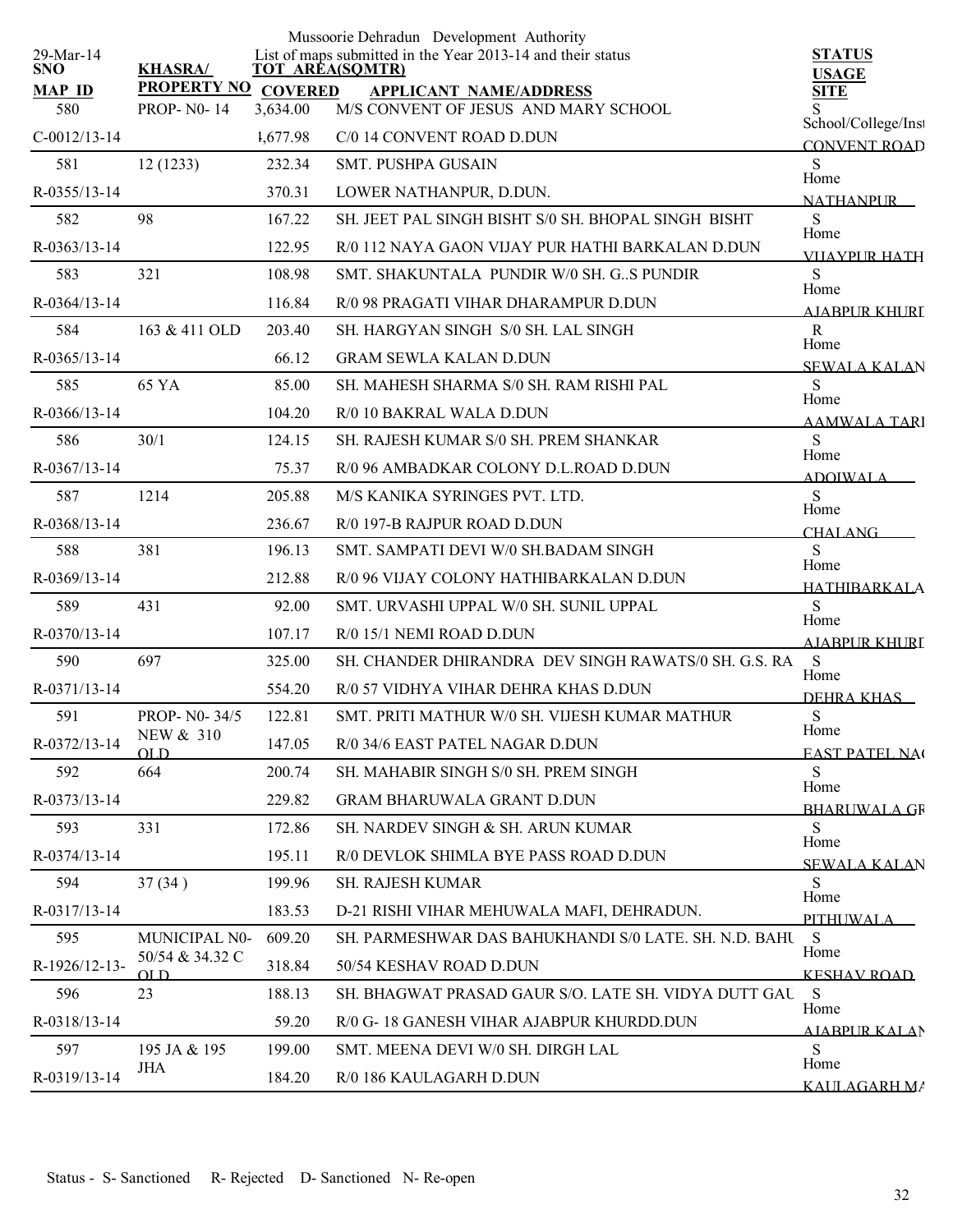|                         |                     |                | Mussoorie Dehradun Development Authority                                              |                                |
|-------------------------|---------------------|----------------|---------------------------------------------------------------------------------------|--------------------------------|
| 29-Mar-14<br><b>SNO</b> | <b>KHASRA/</b>      |                | List of maps submitted in the Year 2013-14 and their status<br><b>TOT AREA(SQMTR)</b> | <b>STATUS</b><br><b>USAGE</b>  |
| <b>MAP ID</b>           | <b>PROPERTY NO</b>  | <b>COVERED</b> | <b>APPLICANT NAME/ADDRESS</b>                                                         | <b>SITE</b>                    |
| 598                     | 749.750.751         | 669.00         | SH. DURGA VERMA. SH. MANOJ KUMAR AGARWAL & OTHERS                                     | S.<br>Commercial Comp          |
| $C-0036/13-14$          |                     | 893.07         | R/0 19/1 SHIVAM VIHAR JAKHAN D.DUN                                                    | <b>JAKHAN</b>                  |
| 599                     | PROP-N0-<br>304/225 | 309.70         | SMT. RAMA MOHINI KHANNA W/0 SH. HARI OM SHANKAR KH                                    | ${\bf S}$<br>Home              |
| R-0320/13-14            |                     | 259.77         | R/0 304/225 DOBHAL WALA D.DUN                                                         | DOBHALWALA                     |
| 600                     | 216                 | 91.79          | SH. RAJESH KUMAR NAGPAL & SH. SUCHA SINGH                                             | S<br>Home                      |
| R-0321/13-14            |                     | 108.72         | R/0 2 ALAK NANDA ENCLAVE G.M.S. ROAD D.DUN                                            | NIR ANIANPUR                   |
| 601                     | 65                  | 171.00         | SH. RAJESH KUMAR SONI S/0 SH.D.D. SONI                                                | $\mathbf R$<br>Home            |
| R-0322/13-14            |                     | 204.32         | R/0 G-411 SHANTI VIHAR KANWALI D.DUN                                                  | <b>KAANWALI</b>                |
| 602                     | <b>731 KHA</b>      | 104.55         | SMT. POONAM VERMA & SMT. BABITA                                                       | $\mathbf R$<br>Home            |
| R-0323/13-14            |                     | 165.62         | R/0 45/2 BHANDARI BAGH D.DUN                                                          | DEHRA KHAS                     |
| 603                     | PROP- N0-89/25      | 421.70         | SMT. SUSHMA RAWAT W/0 LATE, S.S. RAWAT                                                | S                              |
| R-0324/13-14            |                     | 476.30         | $R/0$ 25/2 E.C. ROAD D.DUN                                                            | Home<br>E C ROAD               |
| 604                     | 53 DHA              | 286.00         | SH. KAFIL AHMED KHAN S/0 SH. SHAKIL AHMED KHAN                                        | S                              |
| R-0325/13-14            |                     | 275.72         | R/0 39/17 WASU ESTATE CANAL ROAD JAKHAN D.DUN                                         | Home<br><b>DANDA DHORAN</b>    |
| 605                     | 55 DA               | 189.02         | SH. RISHI RAJ UNIYAL S/0 SH. KANHAYA LAL UNIYAL                                       | ${\bf S}$                      |
| $R - 0326/13 - 14$      |                     | 183.86         | R/0 LANE- N0-10 D- BLOCK AMAN VIHAR SAHASTRADHAR ROA                                  | Home<br><b>KANDOLI</b>         |
| 606                     | 87                  | 258.20         | SH. NAVEEN GARG & SMT. TRIPTI GARG                                                    | S                              |
| R-0914/12-13-           |                     | 196.05         | 115 RAJESHWAR NAGAR PHASE-2 D.DUN                                                     | Home<br><b>KARANPUR KHA</b>    |
| 607                     | 339 LA & 342        | 169.91         | SMT. MADHU ARORA W/0 SH. MAHENDRA PAL ARORA                                           | ${\bf S}$                      |
| R-0327/13-14            | <b>ANA</b>          | 283.54         | R/0 4 ANKIT PURAM G.M.S. ROAD D.DUN                                                   | Home<br><b>NIRANJANPUR</b>     |
| 608                     | 801                 | 200.67         | SMT. OMVEERI W/0 SH. HUKAM SINGH                                                      | S                              |
| R-0328/13-14            |                     | 299.86         | C/0 SH. VAIBHAV ROHAL NARAIN NIVAS KEWAL VILLA OPP-1                                  | Home<br><b>MAJRA</b>           |
| 609                     | 1554                | 236.00         | SH. RAJESH AGNIHOTRI S/0 PANDIT AMARNATH                                              | ${\bf S}$                      |
| R-0329/13-14            |                     | 188.44         | R/0 1/13 ASHIRWAD ENCLAVE BALLUPUR D.DUN                                              | Home<br><b>KAANWALI</b>        |
| 610                     | 347                 | 113.00         | SH. ANANT PRAKASH BAHUGUNA S/0 SH. SHIV CHARAN PRASA                                  | S                              |
| R-0330/13-14            |                     | 102.11         | C/0 SH. RADHYSHAYAM SHARMA H.N0-75 NEAR O.B.C BANK I                                  | Home                           |
| 611                     | 1524                | 50.30          | SH. HIMANSHU JOLLY & SH. ANIL JOLLY                                                   | <b>NANOOR KHEDA</b><br>S       |
| R-0331/13-14            |                     | 55.00          | R/0 15 GURU ROAD D.DUN                                                                | Home                           |
| 612                     | 54                  | 406.55         | SH. G.D. TIWADI S/0 LATE. SH. DEVI DUTT TIWADI                                        | <b>KAANWALI</b><br>S           |
| R-0332/13-14            |                     | 258.02         | R/0 H. N0- E-4/4 O.F.D. ESTATE RAIPUR D.DUN                                           | Home                           |
| 613                     | PLOT- N0- A-71      | 240.00         | SH. RAMESH KUMAR BHATIA S/0 LATE. SH. SHYAM LAL BHAT.                                 | <b>KANDOLI</b><br><sub>S</sub> |
| R-0333/13-14            | HIG                 | 291.20         | R/0 A-71 HIG MDDA COLONY DALANWALA D.DUN                                              | Home                           |
| 614                     | 161                 | 98.00          | SH. SANJEEV VARSHNEY. SH. AMIT SHARMA & SH. VIKRANT P                                 | MDDA COLONY<br>S               |
| R-0334/13-14            |                     | 66.16          | R/0 58 ENGG. ENCLAVE KANWALI D.DUN                                                    | Home                           |
| 615                     | 57 MIN              | 134.61         | SMT. MEENA GUPTA                                                                      | NIRANIANPUR<br>S               |
| R-0178/13-14            |                     | 144.12         | 221 LUNIYA MOHALLA, DEHRADUN.                                                         | Home                           |
| 616                     | 642                 | 396.59         | SH. MUNINDER DATT SAKLANI                                                             | <b>UDDIWALA KAR</b><br>S       |
| $C-0021/13-14$          |                     |                |                                                                                       | MULTIPLE UNIT                  |
|                         |                     | 594.87         | 10 B RACE COURSE, DEHRADUN.                                                           | <b>KAANWALI</b>                |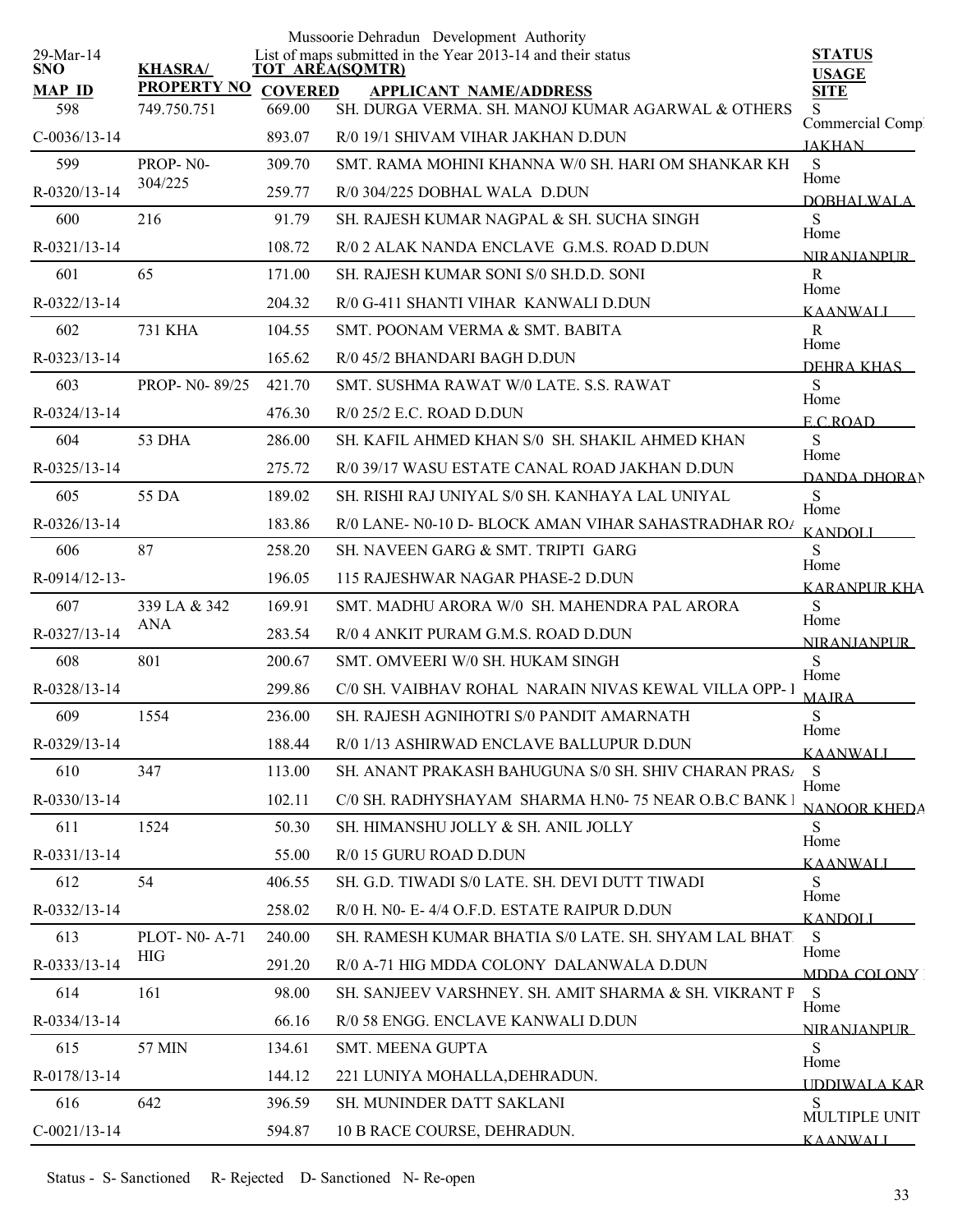| 29-Mar-14            |                                       |                          | Mussoorie Dehradun Development Authority<br>List of maps submitted in the Year 2013-14 and their status | <b>STATUS</b>            |
|----------------------|---------------------------------------|--------------------------|---------------------------------------------------------------------------------------------------------|--------------------------|
| <b>SNO</b>           | <b>KHASRA/</b>                        |                          | <b>TOT AREA(SQMTR)</b>                                                                                  | <b>USAGE</b>             |
| <b>MAP ID</b><br>617 | <b>PROPERTY NO</b><br>219 & 217       | <b>COVERED</b><br>860.00 | <b>APPLICANT NAME/ADDRESS</b><br>SH. UDIT MITTAL                                                        | <b>SITE</b>              |
|                      |                                       |                          |                                                                                                         | Commercial Comp.         |
| $C-0022/13-14$       |                                       | 1,078.18                 | SUBHASH NAGAR CLEMANTOWN, DEHRADUN.                                                                     | <b>MOHABBEWALA</b>       |
| 618                  | 1158                                  | 215.43                   | SH, JANVI NARAIN SINGH RAWAT & SMT MEENA RAWAT                                                          | S<br>Home                |
| R-0179/13-14         |                                       | 356.31                   | 54 VYOM PRASHTH, G.M.S. ROAD, D.DUN.                                                                    | <b>KAANWALI</b>          |
| 619                  | <b>279 CHA</b><br>(101, 101/1, 101/3, | 138.65                   | SH VIRENDRA KUMAR KHAITAN & SMT RACHNA KHAITAN                                                          | S<br>Home                |
| R-0603/13-14         | 101/4 115/1                           | 162.11                   | 24 PRITAM ROAD, DALANWALA, D.DUN.                                                                       | <b>SEWALA KALAN</b>      |
| 620                  | 1519                                  | 100.37                   | SH. GORAV GOYAL & SH. ANKIT GOYAL                                                                       | S<br>Home                |
| R-0604/13-14         |                                       | 159.19                   | 37 DARSHANI GATE, DEHRADUN.                                                                             | <b>KAANWALI</b>          |
| 621                  | 242 MIN (938)                         | 260.00                   | SH. PREM BALAV KANDWAL                                                                                  | S                        |
| R-0605/13-14         | MIN)                                  | 218.02                   | JOGIWALA NATHANPUR, D.DUN.                                                                              | Home<br><b>NATHANPUR</b> |
| 622                  | 31/2/1                                | 998.00                   | <b>SMT. NEENA CHAURASIA</b>                                                                             | S                        |
| R-0606/13-14         |                                       | 88.64                    | 31/2/1, E.C. ROAD, DEHRADUN.                                                                            | Home<br>ECROAD           |
| 623                  | 1019                                  | 176.77                   | <b>SH.SHIVANI VERMA</b>                                                                                 | S                        |
| R-0607/13-14         |                                       | 232.26                   | SHIVAM VIHAR, JAKHAN, DEHRADUN.                                                                         | Home                     |
| 624                  | 25/3 OLD & 37                         | 376.84                   | SMT. MITHLESH SHARMA W/0 SH. KAILASH KUMAR                                                              | <b>JAKHAN</b><br>S       |
| R-0608/13-14         | <b>JHA . 37 KA</b>                    | 425.86                   | R/0 164 UPPER ADHOIWALA SAHASTRADHARA ROAD D.DUN                                                        | Home                     |
| 625                  | 123.124                               | 188.66                   | SH. VIJAY KUMAR S/0 SH. BISHAN SINGH                                                                    | <b>BRAHAMA WAL</b><br>S  |
| R-0609/13-14         |                                       | 90.60                    | R/0 GANGOTRI VIHAR CANAL ROAD D.DUN                                                                     | Home                     |
| 626                  | <b>PLOT-N0-257</b>                    | 668.90                   | SH. DHIRENDRA SHARMA S/0 LATE. SH. KHUSHAL MANI SHAR                                                    | DANDA KHUDAN<br>S        |
| $R-0610/13-14$       |                                       | 497.04                   | R/0 H. N0- E-2 FOREST COLONY JAIL ROAD RAIPUR D.DUN                                                     | Home                     |
|                      | PROP-N0-                              |                          |                                                                                                         | <b>VASANT VIHAR</b>      |
| 627                  | 390/310/3-A                           | 85.94                    | SMT. CHANDRA KANTA SHARMA W/0 SH. MURLI MANOHAR S                                                       | S<br>Home                |
| R-0611/13-14         |                                       | 64.56                    | R/0 KISHAN NAGAR D.DUN                                                                                  | <b>KISHANNAGAR</b>       |
| 628                  | 1278                                  | 30.17                    | SMT. SHAKUNTALA AHUJA W/0 SH. VED PRAKASH AHUJA                                                         | ${\bf S}$<br>Home        |
| $R-0612/13-14$       |                                       | 68.73                    | R/0 21 SHIVALIK PURAM G.M.S.ROAD D.DUN                                                                  | GARHI                    |
| 629                  | 496 D                                 | 278.66                   | SMT. SNEH VERMA W/0 SH. ANIL VERMA                                                                      | S<br>Home                |
| R-0613/13-14         |                                       | 422.34                   | R/0 81 KESHAV VIHAR NIRANJANPUR D.DUN                                                                   | <b>SEWALA KALAN</b>      |
| 630                  | M. No- $48/40 \&$                     | 317.32                   | SMT. GURCHARAN KAUR SMT. REKHA KAURA & SH. GAURAV                                                       | S<br>Home                |
| R-0614/13-14         | C-120 OLD                             | 707.12                   | R/0 C-120 RACE COURSE D.DUN                                                                             | RACE COURSE              |
| 631                  | 1519                                  | 130.06                   | SH. SUBHASH CHANDRA TOMER S/0 LATE, SH. B.S.TOMAR                                                       | S                        |
| R-0615/13-14         |                                       | 206.26                   | R/0 A-9 L.I.C. OFFICERS FLAT NEW CANNAUGHT PLACE D.DU                                                   | Home<br><b>KAANWALL</b>  |
| 632                  | 330 GA                                | 125.42                   | SMT. RAM KUMAR W/0 LATE. VIRENDRA KUMAR GANDHI                                                          | S                        |
| R-0616/13-14         |                                       | 128.93                   | R/0 129 SPECIAL WING PREM NAGAR D.DUN                                                                   | Home<br><b>CHIDOWALI</b> |
| 633                  | 330 GA                                | 125.42                   | SMT. VIJAY LAXMI SHARMA W/0 SH. SUDHIR KUMAR SHARM                                                      | S                        |
| R-0617/13-14         |                                       | 128.93                   | R/0 LADPUR JUICE CORNER RAIPUR ROAD D.DUN                                                               | Home                     |
| 634                  | 644 (1591 MIN)                        | 197.00                   | SMT. KUSHALA DEVI PANDEY                                                                                | <b>CHIDOWALI</b><br>S    |
| R-0504/13-14         |                                       | 152.82                   | 101/7 HARIDWAR ROAD, DEHRADUN.                                                                          | Home                     |
| 635                  | 1010                                  | 202.80                   | SMT. REETA MUNIYAL W/0 SH. JITENDRA MUNIYAL                                                             | DEHRA KHAS<br>S          |
| R-0629/13-14         |                                       | 200.94                   | R/0 3 GURU ROAD D.DUN                                                                                   | Home                     |
|                      |                                       |                          |                                                                                                         | <b>SEWALA KALAN</b>      |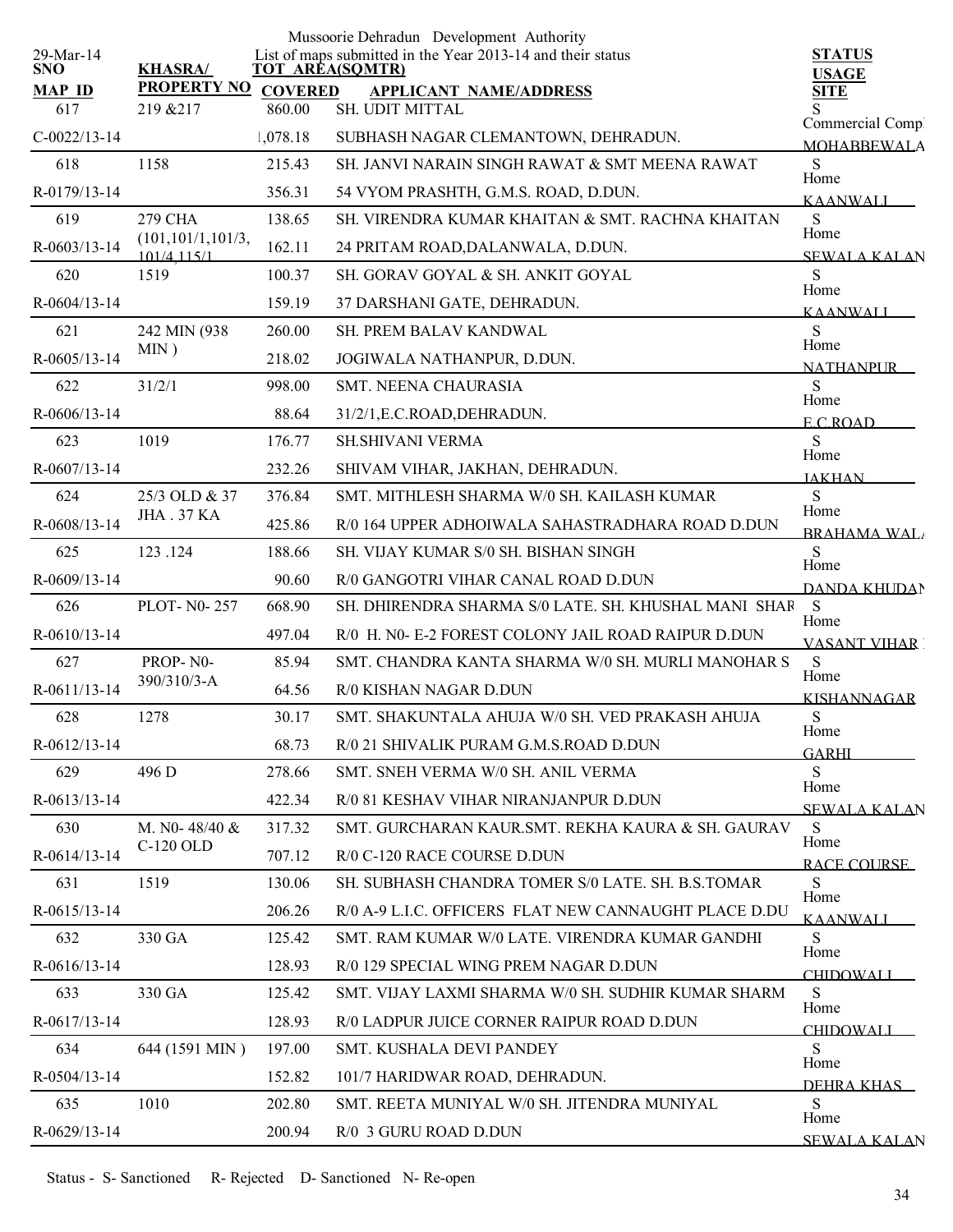|                         |                    |                | Mussoorie Dehradun Development Authority                                              |                                      |
|-------------------------|--------------------|----------------|---------------------------------------------------------------------------------------|--------------------------------------|
| 29-Mar-14<br><b>SNO</b> | <b>KHASRA/</b>     |                | List of maps submitted in the Year 2013-14 and their status<br><b>TOT AREA(SQMTR)</b> | <b>STATUS</b><br><b>USAGE</b>        |
| <b>MAP ID</b>           | <b>PROPERTY NO</b> | <b>COVERED</b> | <b>APPLICANT NAME/ADDRESS</b>                                                         | <b>SITE</b>                          |
| 636                     | 927                | 96.19          | SH. VIJAY PRATAP MALL S/0 SH. D.S. MALL                                               | S<br>Home                            |
| R-0661/13-14            |                    | 123.08         | R/0 CROSS N0-3 H. N0-38 TAPOVAN ENCLAVE D.DUN                                         | AAMWALA TARI                         |
| 637                     | <b>PROP-N0-170</b> | 353.53         | SH. KAPIL KUMAR S/0 SH.VED PRAKASH                                                    | S<br>Home                            |
| R-0662/13-14            |                    | 559.12         | R/0 31 TAGORE VILLA D.DUN                                                             | PRATITPUR SAN                        |
| 638                     | 103                | 141.96         | MOHD. SHARIQ S/0 SAFEER AHMED                                                         | ${\bf S}$<br>Home                    |
| R-0663/13-14            |                    | 231.41         | R/0 151/16-A DOON ENCLAVE JAKHAN RAJPUR ROAD D.DUN                                    | <b>JAKHAN</b>                        |
| 639                     | 927 & 933 KA       | 96.19          | SH. ARJUN SINGH NEGI S/0 SH. S.S. NEGI                                                | ${\bf S}$<br>Home                    |
| R-0664/13-14            |                    | 128.08         | R/0 SAHASTRI PURAM AAM WALA TARLA RAIPUR ROAD D.DU                                    | <b>AAMWALA TARI</b>                  |
| 640                     | 354 GA DOON        | 335.96         | SH. MUNESH KUMAR & SH. HARIBHAJAN SINGH                                               | S                                    |
| R-0065/13-14-           | <b>ENCLAVE</b>     | 323.91         | R/0 29 DRON PURI G.M.S. ROAD D.DUN                                                    | Home<br>SEWALA KALAN                 |
| 641                     | 592                | 300.55         | SMT. BIMLA RAWAT W/0 SH. HARI SINGH RAWAT                                             | S                                    |
| R-0665/13-14            |                    | 315.50         | H. N0-55 LANE-N0-3 BADRISH COLONY DHARAMPUR DANDA                                     | Home<br><b>DHARMPUR</b>              |
| 642                     | 1338               | 106.51         | SMT. SABNAM W/0 SH. SIL SHAD AHMAD                                                    | S                                    |
| R-0666/13-14            |                    | 127.30         | R/0 593 SOUTH KALA PAR MUZZAFAR NAGAR U.P.                                            | Home<br><b>KAANWALI</b>              |
| 643                     | 1269               | 130.48         | SMT. SAPNA ARORA W/0 SH. RAJENDRA KUMAR ARORA                                         | ${\bf S}$                            |
| R-0667/13-14            |                    | 163.90         | R/0 92 SAILOK PHASE- II D.DUN                                                         | Home<br><b>KAANWALI</b>              |
| 644                     | 1267               | 128.76         | SH. RAVINDER SINGH SETHI S/0 SH. HARCHARAN SINGH                                      | S                                    |
| R-0668/13-14            |                    | 172.80         | R/0 FLAT- N0-596 SHER- A PUNJAB SOCIETY MUMBAI                                        | Home<br><b>KAANWALI</b>              |
| 645                     | 575                | 197.22         | SH. SHURVEER SINGH SINDHWAL S/0 SH. KIRPAL SINGH                                      | S                                    |
| R-0669/13-14            |                    | 220.95         | <b>GRAM- DHARAMPUR DANDA D.DUN</b>                                                    | Home<br>DHARAMPUR DA                 |
| 646                     | 207 (250/176/6)    | 174.81         | SMT. RAKHI GOYAL & SMT. ANURADHA ARORA                                                | S                                    |
| R-0038/13-14-           |                    | 160.78         | 8 NAYA GAUN MOHINI ROAD, DEHRADUN.                                                    | Home<br><b>ADOIWALA</b>              |
| 647                     | 81 OLD & 94        | 100.37         | SH. RAJEEV KUMAR S/0 SH. GHAN SHYAM SINGH                                             | ${\bf S}$                            |
| R-0670/13-14            | <b>NEW</b>         | 95.36          | R/0 NEAR SUN RISE SCHOOL SHASTRI NAGAR P.0- SEEMA DW.                                 | Home<br><b>SEWALA KALAN</b>          |
| 648                     | 39 GA              | 249.00         | SH. SATENDER KUMAR SINGH S/0 SH. MAN SINGH GAHLOT                                     | S                                    |
| R-0671/13-14            |                    | 260.85         | SAKUNTALA NIWAS D.C OFFICE DISTT- SOLAN H.P.                                          | Home<br><b>PITTHUWALA</b>            |
| 649                     | 39 GA              | 188.00         | SH. SACHIN KUMAR CHAUHAN S/0 LATE. SH. VINOD KUMAR                                    | S                                    |
| R-0672/13-14            |                    | 182.91         | GRAM- PIHTUWALA P.0- MEHUWALA D.DUN                                                   | Home<br>PITTHUWALA                   |
| 650                     | 410/2              | 111.52         | SMT. TANUJA NABIYAL                                                                   | S                                    |
| R-0673/13-14            |                    | 159.82         | D-77 RISHI VIHAR, HARBANSHWALA, DEHRADUN.                                             | Home<br><b>KAANWALI</b>              |
| 651                     | 449                | 1,550.00       | SMT. RAJNI AGGARWAL&SUNITA AGGARWAL                                                   | S                                    |
| R-2132/06-07-           |                    | 2,730.62       | 34 MALIYAN MOHALLA D.DUN                                                              | Group Housing<br><b>GUIRADA MANS</b> |
| 652                     | 128/1              | 314.17         | SMT. GURMEET KAUR, SH. MANJEET SINGH BAGGA                                            | S                                    |
| $C-0162/12-13-$         |                    | 490.23         | 69 GOVIND NAGAR, RACE COURSE, DEHRADUN.                                               | MULTIPLE UNIT<br><b>IDDIWALA KAR</b> |
| 653                     | 189 GHA            | 167.29         | SH.RASHPAL SINGH S/0 SH. SAMPURAN SINGH                                               | S                                    |
| R-0722/13-14            |                    | 157.65         | R/0 NEAR POLICE COLONY GATE- N0- 2 CANAL ROAD D.DUN                                   | Home<br><b>KISHANPUR</b>             |
| 654                     | 967/9              | 93.70          | SMT. RANI SHARMA W/0 SH. P.K.SHARMA                                                   | S                                    |
| R-0723/13-14            |                    | 47.02          | C/0 SH. KARAM CHANDRA SHARMA H. N0-26 G.M.S. ROAD KA                                  | Home<br><b>KAANWALI</b>              |
|                         |                    |                |                                                                                       |                                      |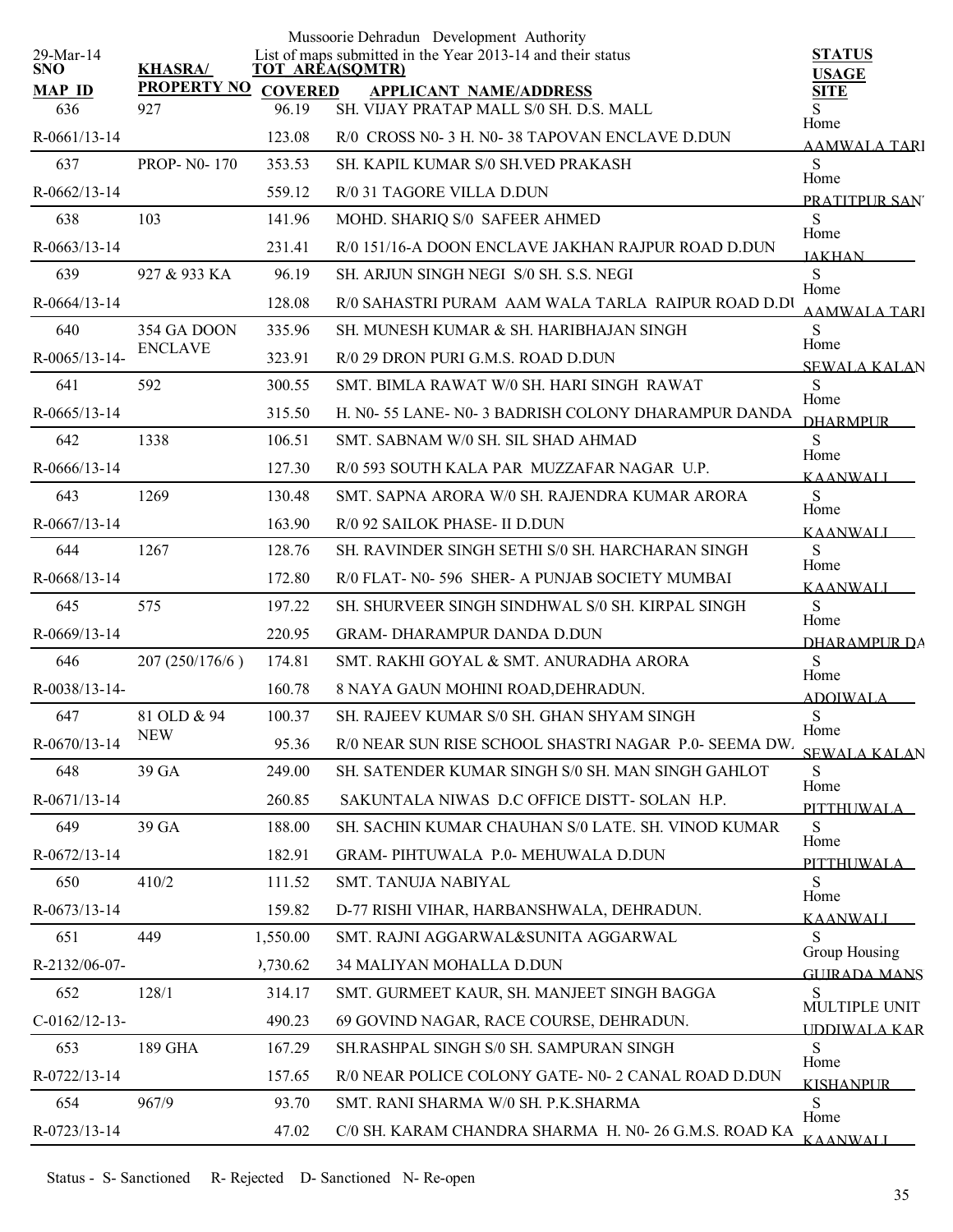| 29-Mar-14<br>SNO.<br><b>MAP ID</b> | <b>KHASRA/</b><br>PROPERTY NO COVERED |          | Mussoorie Dehradun Development Authority<br>List of maps submitted in the Year 2013-14 and their status<br>TOT AREA(SQMTR)<br><b>APPLICANT NAME/ADDRESS</b> | <b>STATUS</b><br><b>USAGE</b><br><b>SITE</b> |
|------------------------------------|---------------------------------------|----------|-------------------------------------------------------------------------------------------------------------------------------------------------------------|----------------------------------------------|
| 655                                | 11 YAN. 18<br><b>KHA .19</b>          | 0,479.00 | M/S HARDWIN BUILDCON PRIVATE LTD.                                                                                                                           | N<br>Group Housing                           |
| $C-0001/13-14$                     | KAKHA GHA                             | 2,995.10 | R/0 KISHAN PUR RAJPUR ROAD D.DUN                                                                                                                            | <b>KISHANPUR</b>                             |
|                                    | 20 KA KHA GA<br>GHA. 21.& 24<br>KHA   |          |                                                                                                                                                             |                                              |
| 656                                | 61                                    | 297.26   | SH. SUBHASH CHANDRA CHAWLA                                                                                                                                  | S<br>Home                                    |
| R-0375/13-14                       |                                       | 419.07   | 31 AKASH DEEP COLONY BALLUPUR ROAD D.DUN                                                                                                                    | <b>KAANWALI</b>                              |
| 657                                | MUNICIPAL N0-                         | 966.00   | SH. RAJESH KHANNA S/0 SH. N.K. KHANNA                                                                                                                       | S.<br>Home                                   |
| R-0376/13-14                       | 16 & 16/1                             | 238.10   | R/0 14-A MUNICIPAL ROAD DALANWALA D.DUN                                                                                                                     | <b>CURZAN ROAD</b>                           |
| 658                                | 513 KA                                | 168.00   | SH. ANIL KUMAR SHARMA & SH. KHEM SINGH                                                                                                                      | S                                            |
| R-0247/13-14                       |                                       | 108.00   | R/0 TRIVANI VIHAR G.M.S. ROAD D.DUN                                                                                                                         | Home<br><b>SEWALA KALAN</b>                  |
| 659                                | 685                                   | 209.01   | SMT. SUMITA CHHABRA                                                                                                                                         | S                                            |
| R-0412/13-14                       |                                       | 237.08   | 305 VISLING WOOD APPARTMENT, IT PARK, SAHASTRADHAR                                                                                                          | Home<br><b>SEWALA KALAN</b>                  |
| 660                                | 685                                   | 209.10   | SH. BALDEV MULAK RAJ CHHABRA                                                                                                                                | S                                            |
| R-0413/13-14                       |                                       | 249.56   | 305 VISLING WOOD APARTMENT, I.T.PARK, SAHASTRADHAR                                                                                                          | Home<br><b>SEWALA KALAN</b>                  |
| 661                                | 2 K <sub>A</sub>                      | 191.20   | SH. ANUSUIYA PRASAD NAUTIYAL                                                                                                                                | S                                            |
| R-0414/13-14                       |                                       | 184.00   | C/O 224 OLD DALANWALA, DEHRADUN.                                                                                                                            | Home<br><b>NATHANPUR</b>                     |
| 662                                | 25                                    | 276.64   | SH. AMIT KUMAR KHATRI                                                                                                                                       | S                                            |
| R-0415/13-14                       |                                       | 251.70   | 167/125 KISHAN NAGAR EXTENTION, DEHRADUN.                                                                                                                   | Home<br><b>CHAI BAGH KAU</b>                 |
| 663                                | 1554                                  | 94.64    | SH.RAJENDER KUMAR KAPOOR & SMT PAWAN KAPOOR                                                                                                                 | S                                            |
| R-0416/13-14                       |                                       | 115.42   | 97 DHAMAWALA, DEHRADUN.                                                                                                                                     | Home<br><b>KAANWALI</b>                      |
| 664                                | 877                                   | 188.64   | SMT. SAVITA RANI W/O SH. ASHOK KUMAR SAINI                                                                                                                  | S                                            |
| R-0417/13-14                       |                                       | 202.49   | C-5, 152 K.V.SUB STATION MAJRA, NEAR ISBT, D.DUN.                                                                                                           | Home<br><b>MAJRA</b>                         |
| 665                                | 420 DA & 403                          | 397.00   | SH. LAXMI CHANDS/O LATE SH. N.C.SETHI                                                                                                                       | R                                            |
| $C-0041/13-14$                     |                                       | 586.78   | R/O 42 DISPENSARY ROAD, DEHRADUN.                                                                                                                           | MULTIPLE UNIT<br><b>JAKHAN</b>               |
| 666                                | 319                                   | 302.70   | SH. NABEEL AHMED                                                                                                                                            | S.                                           |
| R-0184/13-14-                      |                                       | 303.59   | M.D.D.A. COLONY DALANWALA, PANCHPURI, D.DUN.                                                                                                                | Home<br><b>MAJRA</b>                         |
| 667                                | 668,771,                              | 171.47   | SH. VIKAS SINGH S/O SH. VIRENDER PAL SINGH                                                                                                                  | S.                                           |
| R-0489/13-14                       | (198, 199)                            | 181.11   | AJABPUR KALAN, DEHRADUN.                                                                                                                                    | Home<br>AJABPUR KALAN                        |
| 668                                | 872                                   | 120.77   | SH. JASBEER SINGH S/O LATE SH GYAN SINGH                                                                                                                    | S.                                           |
| R-0490/13-14                       |                                       | 151.52   | 403 NANAK VIHAR, CHANDER NAGAR, DEHRADUN.                                                                                                                   | Home                                         |
| 669                                | 872                                   | 120.53   | SMT. HARJEET KAUR W/O SH. JASBEER SINGH                                                                                                                     | <b>NATHANPUR</b><br>S.                       |
| R-0491/13-14                       |                                       | 151.62   | 403 NANAK VIHAR, CHANDER NAGAR, DEHRADUN.                                                                                                                   | Home                                         |
| 670                                | 872                                   | 117.00   | SH. KAWALJEET SINGH S/O SH. INDER SINGH                                                                                                                     | <b>NATHANPLIR</b><br>S                       |
| R-0492/13-14                       |                                       | 145.12   | 404 NANAK VIHAR ,CHANDER NAGAR, DEHRADUN.                                                                                                                   | Home                                         |
| 671                                | 872                                   | 117.50   | SH. INDER SINGH S/O LATE SH. GYAN SINGH                                                                                                                     | <b>NATHANPUR</b><br>S                        |
| R-0493/13-14                       |                                       | 145.12   | 404 NANAK VIHAR, CHANDAR NAGAR, DEHRADUN.                                                                                                                   | Home                                         |
|                                    |                                       |          |                                                                                                                                                             | <b>NATHANPUR</b>                             |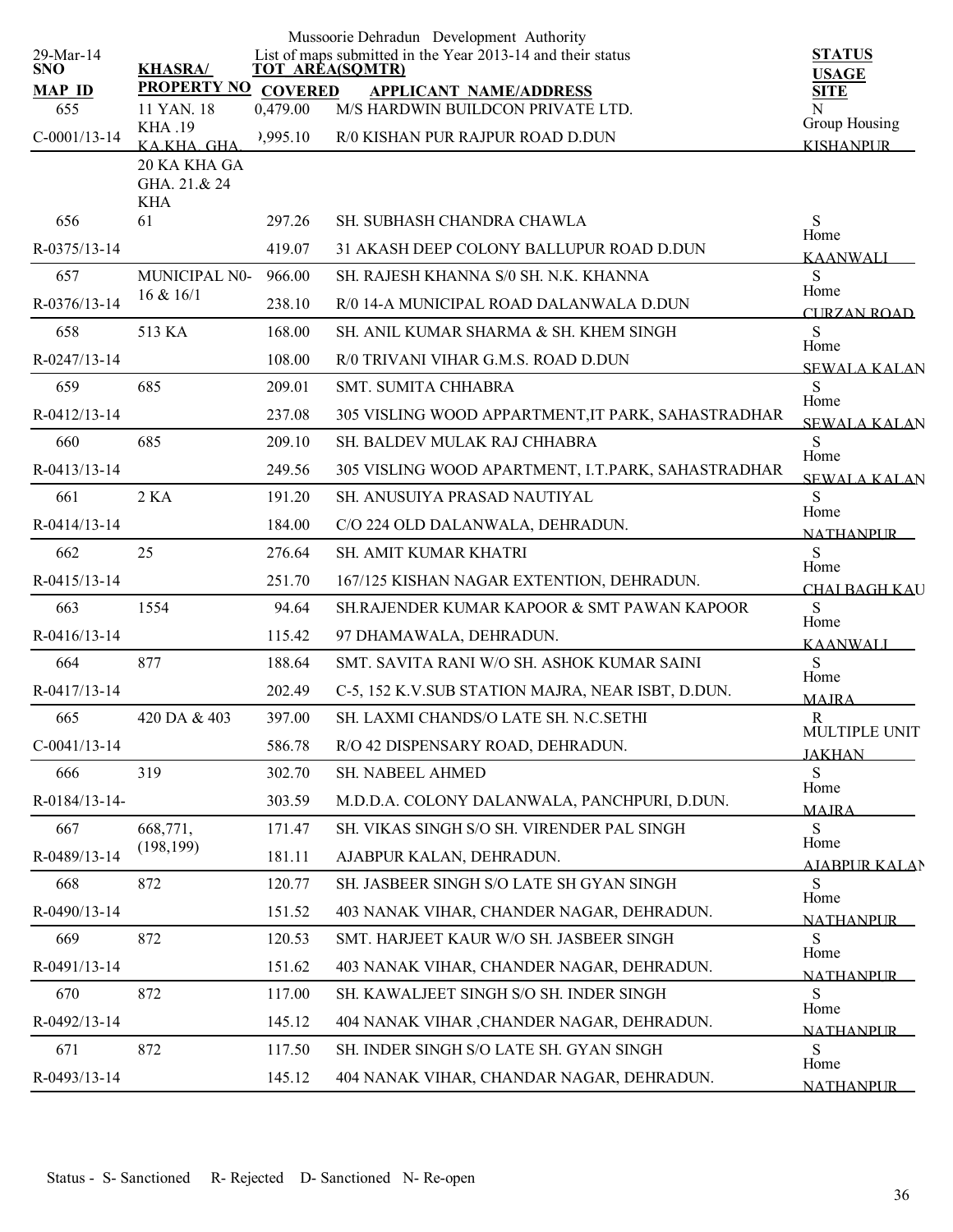|                   |                    |                | Mussoorie Dehradun Development Authority                                       |                                  |
|-------------------|--------------------|----------------|--------------------------------------------------------------------------------|----------------------------------|
| 29-Mar-14<br>SNO. | <b>KHASRA/</b>     |                | List of maps submitted in the Year 2013-14 and their status<br>TOT AREA(SQMTR) | <b>STATUS</b><br><b>USAGE</b>    |
| <b>MAP ID</b>     | <b>PROPERTY NO</b> | <b>COVERED</b> | <b>APPLICANT NAME/ADDRESS</b>                                                  | <b>SITE</b>                      |
| 672               | 308 (533)          | 188.59         | <b>SH. ZAMIR AHMAD</b>                                                         | Home                             |
| R-0494/13-14      |                    | 203.44         | C/O NAEEM MARCHANT, BRAHMANWALA, DEHRADUN.                                     | <b>MEHUWALA MA</b>               |
| 673               | 1782 MIN           | 154.73         | SMT. MAMTA THAPLIYAL W/O SH, MADAN MOHAN THAPLIY                               | S<br>Home                        |
| R-0495/13-14      |                    | 170.67         | C/O SH. R.D.NAUTIYAL,LANE-1 SHRISTI VIHAR, DEEPNAGAR, I                        | <b>AIABPUR KALAN</b>             |
| 674               | 25 MIN             | 104.54         | SH. ARUN VISHNOI S/O SH. N.S.VISHNOI                                           | S<br>Home                        |
| R-0496/13-14      |                    | 123.35         | 15 SHASTRI NAGAR, DEHRADUN.                                                    | DANDA DHORAN                     |
| 675               | 599                | 193.00         | SMT, PARVATI DEVI TANEJA & SH, KAMAL TANEJA                                    | S<br>Home                        |
| R-0335/13-14      |                    | 321.21         | R/0 102-A MAHENDRA VIHAR BALLUPUR ROAD D.DUN                                   | <b>MEHUWALA MA</b>               |
| 676               | MUNICIPAL N0-      | 141.03         | SH. NITIN VERMA .SMT. SHIVANI VERMA & SH. SURENDER KU                          | D                                |
| $C-0079/12-13-$   | 19.20 & 28         | 91.66          | 26/4 RAJPUR ROAD D.DUN                                                         | RAI PUR ROAD                     |
| 677               | 859                | 250.00         | SH. PRAVEEN SINGH CHAUHAN S/0 LATE. SH.KAMAL SINGH C                           | S                                |
| R-0336/13-14      |                    | 267.55         | R/0 861/1 SIRMOR STREET RAJENDRA NAGAR D.DUN                                   | Home<br><b>CHAI BAGH KAU</b>     |
| 678               | 444                | 375.55         | SMT. REEMA DUREJA W/0 SH. KAMAL DUREJA                                         | S                                |
| R-0337/13-14      |                    | 413.10         | <b>GRAM- KANWALI D.DUN</b>                                                     | Home<br><u>KAANWALI</u>          |
| 679               | 1207               | 222.96         | SH. ANCHAL SONKER S/0 SH. NAND LAL SONKER                                      | S                                |
| R-0338/13-14      |                    | 355.84         | R/0 H. N0- 2 KAMLA NAGAR GARHI D.DUN                                           | Home<br><b>GARHI</b>             |
| 680               | <b>166 KHA</b>     | 21.57          | M/S. HARE KRISHNA TOURISM DEVELOPMENT LTD.                                     | S                                |
| $C-0046/11-12-$   |                    | 2,118.53       | KH. NO. 1666 KHA OLD NO. 325,328 GRAM MALSI D.DUN                              | Commercial Compl<br><b>MALSI</b> |
| 681               | 6 DA 7.8.9.10      | 98.88          | SH. PRADEEP SINGH S/0 SH. PREETAM SINGH                                        | S                                |
| R-0339/13-14      |                    | 48.06          | R/0 FLAT N0-462 DHORAN KHAS D.DUN                                              | Home<br><b>CHAK DANDA LA</b>     |
| 682               | 387/4              | 195.00         | SH. ARVIND MOHAN NAITHANI S/0 LATE. SH. L.M. NAITHANI                          | S                                |
| R-0418/13-14      |                    | 251.00         | R/0 H-18 ADARSH VIHAR RAIPUR ROAD D.DUN                                        | Home<br><b>ADOIWALA</b>          |
| 683               | 1243               | 199.35         | SH.VIKRAM SINGH S/0 SH. CHANDI SINGH                                           | ${\bf S}$                        |
| R-0419/13-14      |                    | 212.86         | R/0 VNATI VIHAR L.N0-02 EXT-05 NATHANPUR D.DUN                                 | Home<br><b>NATHANPUR</b>         |
| 684               | 773 KA             | 144.00         | SMT. ANJU YADAV D/0 LATE. SH. RATAN LAL YADAV                                  | S                                |
| R-0420/13-14      |                    | 125.24         | R/0 GRAM- NIRANJANPUR P.0- MAJRA INDIRA GANDHI MARG                            | Home<br><b>NIRANIANPUR</b>       |
| 685               | 117 KHA            | 142.00         | SH. VIRENDRA PRAKASH SHARMA S/0 LATE. SH. MUNSHI RA                            | S                                |
| $R-0421/13-14$    |                    | 82.80          | C/0 SH. SURENDRA SHARMA ASHIMA VIHAR NEAR SHIV MANI                            | Home<br><b>SEWALA KHURD</b>      |
| 686               | <b>89 KHA</b>      | 214.68         | SMT. KOUNRA DEVI BHANDARI W/0 SH. BUDHI SINGH BHAND <sub>I</sub>               | S                                |
| R-0422/13-14      |                    | 202.60         | R/0 VILL- JUNGA PATTY- BHANDARSUEN TEHSIL- DUNDA DI                            | Home<br><b>KEDARPUR</b>          |
| 687               | 543                | 159.00         | SH. RITESH GURUNG S/0 LATE. SH. TEK BAHADUR GURUNG                             | S                                |
| R-0423/13-14      |                    | 185.03         | R/0 RAIPUR NEAR SHIV MANDIR D.DUN                                              | Home                             |
| 688               | 1144               | 154.00         | SH. SANJAY SHAH & SMT. BABEETA SHAH                                            | <b>RAIPUR</b><br>S               |
| R-0424/13-14      |                    | 169.46         | R/0 18 MALVIYA ROAD D.DUN                                                      | Home                             |
| 689               | <b>365 KHA</b>     | 83.90          | SMT. NANSI PAINULY W/0 SH. OM PRAKASH PAINULY                                  | DEHRA KHAS<br>S                  |
| R-0425/13-14      |                    | 26.48          | R/0 87/2 TYAGI ROAD D.DUN                                                      | Home                             |
| 690               | 574 GA             | 45.85          | SH. LEELA PRASAD BHATT S/0 SH. RAMESHWAR PRASAD BHA'                           | <b>BANJARAWALA</b><br>S          |
| R-0426/13-14      |                    | 53.34          | R/0 JAL BHAWAN NEHRU COLONY D.DUN                                              | Home                             |
|                   |                    |                |                                                                                | <b>BANIARAWALA</b>               |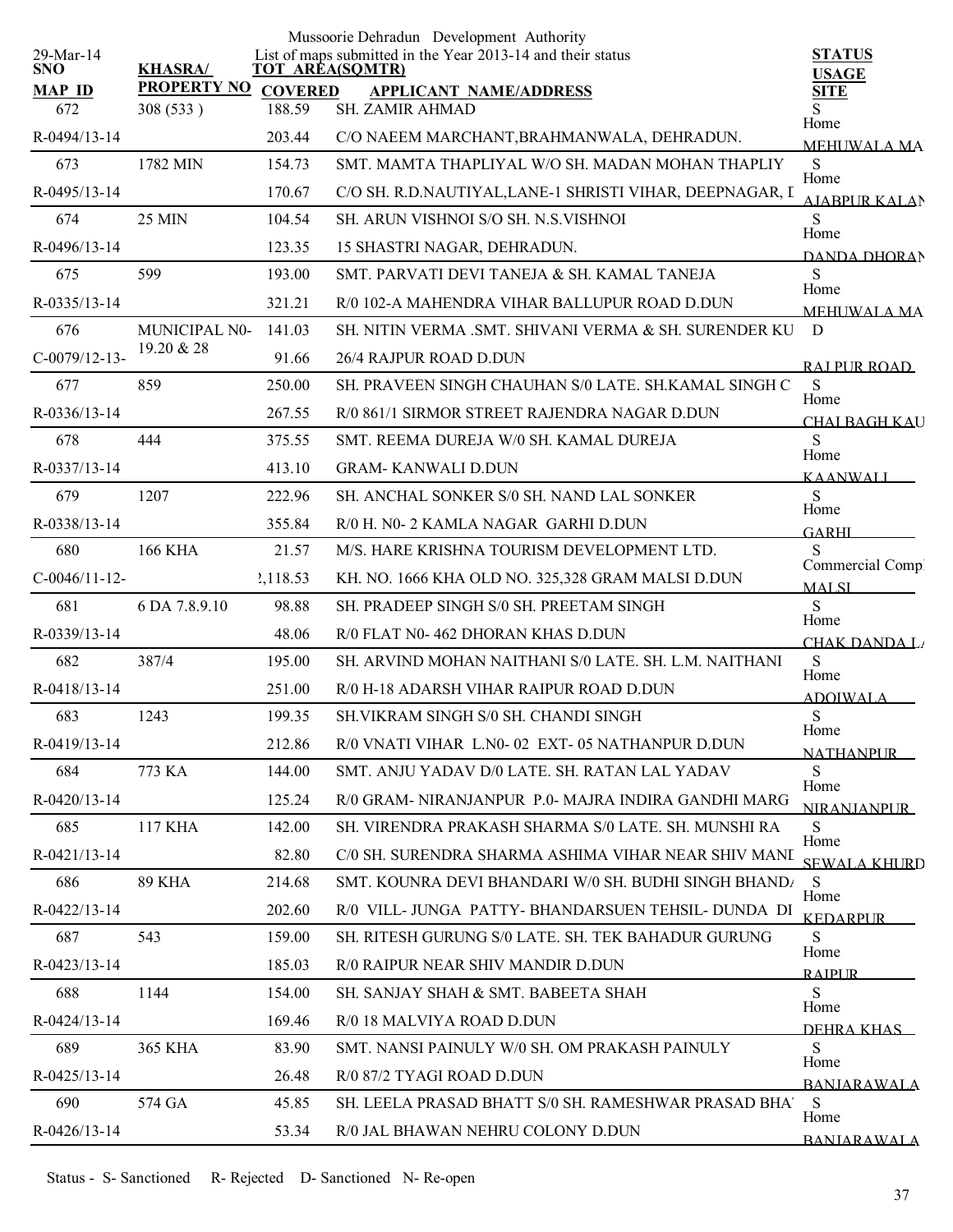|                         |                     |                | Mussoorie Dehradun Development Authority                                              |                                   |
|-------------------------|---------------------|----------------|---------------------------------------------------------------------------------------|-----------------------------------|
| 29-Mar-14<br><b>SNO</b> | <b>KHASRA/</b>      |                | List of maps submitted in the Year 2013-14 and their status<br><b>TOT AREA(SQMTR)</b> | <b>STATUS</b><br><b>USAGE</b>     |
| <b>MAP ID</b>           | <b>PROPERTY NO</b>  | <b>COVERED</b> | <b>APPLICANT NAME/ADDRESS</b>                                                         | <b>SITE</b>                       |
| 691                     | 268/1               | 199.84         | SH. ARUN KUMAR SINGH S/0 SH. PRITHVI SINGH                                            | S<br>Home                         |
| R-0427/13-14            |                     | 271.38         | R/0 21 DEV LOK PHASE-I SHIMLA ROAD MAJRA D.DUN                                        | <b>SEWALA KALAN</b>               |
| 692                     | 48 KA               | 139.90         | SH. AJAY KUMAR GAUR S/0 SH. MAHESH KUMAR GAUR                                         | S<br>Home                         |
| R-0428/13-14            |                     | 166.22         | <b>GRAM KANDOLI D.DUN</b>                                                             | <b>KANDOLI</b>                    |
| 693                     | <b>48 KA</b>        | 139.90         | SMT. NEELAM GAUR W/0 SH. AJAY KUMAR GAUR                                              | S<br>Home                         |
| R-0429/13-14            |                     | 168.06         | <b>GRAM KANDOLI D.DUN</b>                                                             | <b>KANDOLI</b>                    |
| 694                     | 66G .66 KA          | 1,294.00       | SH. INDRESH KUMAR S/0 LATE. CH. BARU SINGH                                            | S<br>Guest House                  |
| $C-0042/13-14$          |                     | 1,307.93       | VILL & P.0- BADRI PUR D.DUN                                                           | <b>BADRIPLIR</b>                  |
| 695                     | <b>PROP-NO-46-A</b> | 362.95         | MOHD. NAZAKAT & SMT. RESHMA PARVEEN                                                   | S<br>Home                         |
| R-0430/13-14            |                     | 533.09         | R/0 INDER ROAD LAST SHIV PURI COLONY D.DUN                                            | <b>MOTI BAZAR</b>                 |
| 696                     | 404                 | 203.50         | SH. RANJIT SINGH SIKAND S/0 LATE. SH. PRATAP SINGH                                    | S                                 |
| $R-0630/13-14$          |                     | 187.05         | <b>GRAM - BADRIPUR D.DUN</b>                                                          | Home<br><b>BADRIPUR</b>           |
| 697                     | 381 CHHA            | 372.48         | SH. SAURAB UPADHAYAY.SMT. REETA UPADHAYAY & SMT. A                                    | <sub>S</sub>                      |
| $R-0631/13-14$          |                     | 290.52         | R/0 34 KARANPUR D.DUN                                                                 | Home<br>DHORAN KHAS               |
| 698                     | 1011                | 133.73         | SH. RANJEET SAILWAN & SH. PRAKASH KUMAR SAILWAN                                       | S                                 |
| $R-0632/13-14$          |                     | 174.20         | R/0 COL .B.D. GAUR 30 DOBHALWALA NESHVILLA ROAD D.DI                                  | Home<br><b>SEWALA KALAN</b>       |
| 699                     | 1357 & 1359/1       | 141.18         | SMT. J.A. CHAUHAN W/0 SH. SHALENDRA KUMAR CHAUHAN                                     | S                                 |
| $R-0633/13-14$          |                     | 111.62         | R/0 H. N0- 6 BAGARATHI PURAM ENGG. ENCLAVE D.DUN                                      | Home<br><b>KAANWALI</b>           |
| 700                     | PROP- N0-81/2       | 214.38         | SH. JAIPAL SINGH S/0 SH. DEVI CHAND                                                   | S                                 |
| $R-0634/13-14$          |                     | 196.30         | R/0 81/2 NESHVILLA ROAD D.DUN                                                         | Home<br>NESHVILLA ROA             |
| 701                     | 29 KHA              | 174.80         | SMT. SUSHILA BHATT W/0 SH. BHAGWATI PRASAD BHATT                                      | S                                 |
| $R-0635/13-14$          |                     | 198.48         | R/0 H. N0-510/1 STREET N0-8 RAJENDRA NAGAR D.DUN                                      | Home<br><b>SEWALA KALAN</b>       |
| 702                     | 720                 | 226.00         | SMT.DEEPA GURUNG W/0 SH. CHANDER BAHADUR GURUNG                                       | S                                 |
| R-0636/13-14            |                     | 196.67         | R/0 121-A GURU NANAK ROAD SUBHASH NAGAR D.DUN                                         | Home<br><b>BHARLIWALA GR</b>      |
| 703                     | 422 & PROP-         | 245.91         | SH. VIVEK GOYAL S/0 SH. S.C.GOYAL                                                     | S                                 |
| $C-0037/12-13-$         | $N0-117/1$          | 292.22         | 197-H RAJPUR ROAD D.DUN                                                               | Commercial Compl<br><b>JAKHAN</b> |
| 704                     | 39                  | 125.51         | SH. CHAMAN LAL SAHU S/0 SH. SUNDER LAL SAHU                                           | S.                                |
| R-0637/13-14            |                     | 149.35         | R/0 134 RAJPUR ROAD JAKHAN D.DUN                                                      | Home<br><b>AAMWALA TARI</b>       |
| 705                     | <b>PROP-N0-11</b>   | 658.43         | SH. M.P. AGARWAL S/0 LATE. SH. S.P. AGARWAL                                           | S                                 |
| R-0638/13-14            |                     | 331.56         | R/0 11 REST CAMP WEST D.DUN                                                           | Home<br><b>REST CAMP</b>          |
| 706                     | $E-12$              | 256.00         | SH. KULRAJ SINGH DHAWAN S/0 SH. LAL CHAND DHAWAN                                      | S                                 |
| R-0639/13-14            |                     | 296.61         | R/0 12 RACE COURSE D.DUN                                                              | Home<br>RACE COURSE               |
| 707                     | 60                  | 167.29         | SH. VIRENDRA SINGH NEGI S/0 LATE. SH. KHYAT SINGH NEGI                                | S                                 |
| R-0640/13-14            |                     | 144.95         | R/0 H. N0-02 TYPE- III FOREST SURVEY OF INDIA KAULAGAR                                | Home<br><b>IHA IRA</b>            |
| 708                     | 1239                | 173.83         | SMT. LEELA WATI SEMWAL W/0 SH. SANDEEP SEMWAL                                         | S                                 |
| R-0641/13-14            |                     | 190.42         | R/0 95-A ENGG. ENCLAVE G.M.S. ROAD PHASE- II D.DUN                                    | Home                              |
| 709                     | 1931 KA             | 150.00         | SH. KARAN SINGH NEGI S/0 SH. SUNDER SINGH NEGI                                        | <b>KAANWALI</b><br>S              |
| R-0642/13-14            |                     | 255.90         | R/0 WB-2 SECOND FLOOR SAKARPUR DELHI                                                  | Home<br>AJARPUR KALAN             |
|                         |                     |                |                                                                                       |                                   |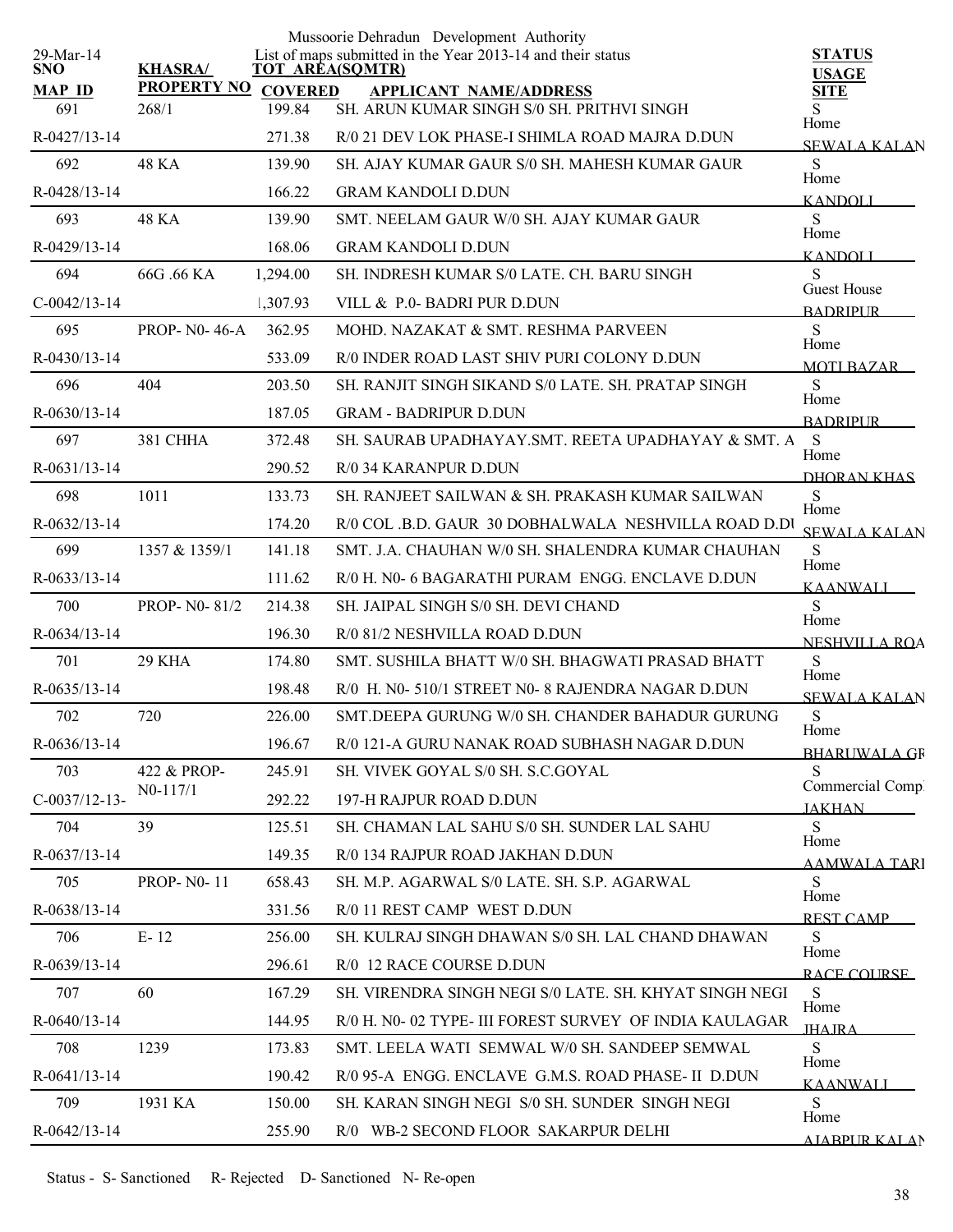|                         |                      |                | Mussoorie Dehradun Development Authority                                              |                              |
|-------------------------|----------------------|----------------|---------------------------------------------------------------------------------------|------------------------------|
| 29-Mar-14<br><b>SNO</b> | <b>KHASRA/</b>       |                | List of maps submitted in the Year 2013-14 and their status<br><b>TOT AREA(SQMTR)</b> | <b>STATUS</b>                |
| <b>MAP ID</b>           | <b>PROPERTY NO</b>   | <b>COVERED</b> | <b>APPLICANT NAME/ADDRESS</b>                                                         | <b>USAGE</b><br><b>SITE</b>  |
| 710                     | 514                  | 240.00         | SH. SUNDER LAL S/0 SH. ANGAD RAM                                                      | S                            |
| R-0643/13-14            |                      | 388.17         | R/0 23 SHIV VIHAR MAHARANI BAGH D.DUN                                                 | Home<br><b>KAANWALI</b>      |
| 711                     | 1068                 | 203.21         | SMT. SHAKUNTALA KABSURI W/0 SH. PREM SINGH                                            | S<br>Home                    |
| R-0644/13-14            |                      | 137.00         | <b>GRAM- AJABPUR KHURD D.DUN</b>                                                      | <b>ATABPUR KHURL</b>         |
| 712                     | 650                  | 107.70         | SMT. RAJESHWARI PAINULY W/0 SH. JEETMANI PAINULY                                      | S<br>Home                    |
| $R-0645/13-14$          |                      | 120.00         | R/0 MAMGAIN BHAWAN 30 MOHINI ROAD D.DUN                                               | <b>AIABPUR KALAN</b>         |
| 713                     | 24                   | 113.35         | SH. MANOJ KUMAR JAGGI S/0 SH. SUDARSHAN KUMAR                                         | S<br>Home                    |
| R-0646/13-14            |                      | 133.63         | R/0 H. N0- 4 GANGOTRI ENCLAVE NIRANJANPUR D.DUN                                       | DANDA DHORAN                 |
| 714                     | 21                   | 188.32         | SH. YASHODHAR PRASAD S/0 SH. UMA DUTT JOSHI                                           | S<br>Home                    |
| R-0647/13-14            |                      | 134.64         | R/0 208/181/2 MITRA LOK COLONY BALLUPUR ROAD D.DUN                                    | <b>CHUKKHUWALA</b>           |
| 715                     | 520 to 526 and       | 6,521.64       | M/S KAILASH MEDICAL & RESEARCH CENTRE PVT.LTD.                                        | S<br>Hospital                |
| $C-0021/11-12-$         | 531                  | 5,792.36       | H-33 SECTOR-27 NOIDA, U, P.                                                           | <b>NATHANPUR</b>             |
| 716                     | 864 GA & 865         | 302.00         | SMT. KAMLA DEVI W/0 SH. GAMBHIR SINGH BISHT                                           | S<br>Home                    |
| R-0724/13-14            | <b>GA</b>            | 255.78         | VILL-BARSHALI KUNDUNPUR P.0-DUNDA UTTARKASHI                                          | NATHANPUR                    |
| 717                     | 169                  | 186.15         | SH. OM PRAKASH PAL & SMT. SANTOSH DEVI                                                | S<br>Home                    |
| R-0725/13-14            |                      | 160.98         | R/0 CHAMAN VIHAR NIRANJANPUR D.DUN                                                    | <b>NIRANIANPUR</b>           |
| 718                     | 1517/2 & 1519        | 148.64         | SH. ANAND SINGH S/0 LATE. SH. MEHAR SINGH                                             | S<br>Home                    |
| R-0726/13-14            |                      | 235.68         | VILL-DUDHAIO P.0 KALSI D.DUN                                                          | <b>KAANWALI</b>              |
| 719                     | 1047 & 673 OLD       | 110.59         | SH. DHARAMPAL SINGH SAJWAN & SH. VINOD PRASAD BIJAL                                   | S<br>Home                    |
| R-0727/13-14            |                      | 111.04         | R/0 GRAM- SHAIN PATTI- QUALLI DISTT- TEHRI GARHWAL                                    | DEHRA KHAS                   |
| 720                     | PROP <sub>N0</sub> - | 43.57          | SH. DEVENDRA PRASAD GAIROLA S/0 SH. PITAMBER DUTT G                                   | S                            |
| R-0728/13-14            | 280/230 & 195<br>OLD | 57.24          | R/0 230 KARANPUR BLOCK II D.DUN                                                       | Home<br><b>KARANPUR</b>      |
| 721                     | 66/1                 | 259.89         | SMT. RAJESHWARI SEMWAL W/0 SH. NAVEEN CHANDER SEMV                                    | S                            |
| R-0729/13-14            |                      | 298.71         | R/0 B- BLOCK SARASWATI VIHAR D.DUN                                                    | Home<br><b>AJABPUR KHURL</b> |
| 722                     | 185 & PROP-          | 232.43         | SMT. SHANAJ PRAVEEN & SH. LIYAKAT ALI                                                 | S<br>Home                    |
| R-0730/13-14            | N0-111/81 &<br>62/2  | 292.88         | R/0 G-438 NEHRU COLONY D.DUN                                                          | <b>LAKHI BAGH</b>            |
| 723                     | 157 & B-162          | 423.23         | SH. VIRENDRA SINGH RAWAT S/0 LATE. SH. C.S.RAWAT                                      | S                            |
| R-0731/13-14            | <b>SECTOR-4</b>      | 234.41         | R/0 B-162 SECTOR-4 DEFENCE COLONY D.DUN                                               | Home<br><b>CHAKSHAH NAG</b>  |
| 724                     | 139 & 66 OLD         | 202.23         | SMT. BIMLA BAJAJ W/0 SH. SOHAN LAL BAJAJ                                              | S                            |
| R-0732/13-14            |                      | 130.47         | R/0 151/40/4 KOCHER COLONY JAKHAN D.DUN                                               | Home<br><b>JAKHAN</b>        |
| 725                     | 285/1                | 465.11         | SH. GIRISH CHAND SHARMA S/0 SH. M.D.SHARMA                                            | S                            |
| R-0738/13-14            |                      | 352.82         | C/0 SH. V.K. SHARMA H. N0-492 INDIRA NAGAR COLONY D.DU                                | Home<br><b>AAMWALA TARI</b>  |
| 726                     | 54                   | 117.91         | SH. ABHIJEET YADAV S/0 SH. NEERAJ YADAV                                               | S                            |
| R-0739/13-14            |                      | 136.53         | R/0 N-716 JALVAYU TOWER SEC-56 GURGAON HARYANA                                        | Home<br><b>KANDOLI</b>       |
| 727                     | 473 KA               | 97.00          | SH. TUSHAR MEHTA S/0 LATE. SH. SURINDER KUMAR                                         | S.                           |
| R-0740/13-14            |                      | 90.00          | R/0 185/2 RAJPUR ROAD NEAR SAI MANDIR D.DUN                                           | Home<br>DHORAN KHAS          |
|                         |                      |                |                                                                                       |                              |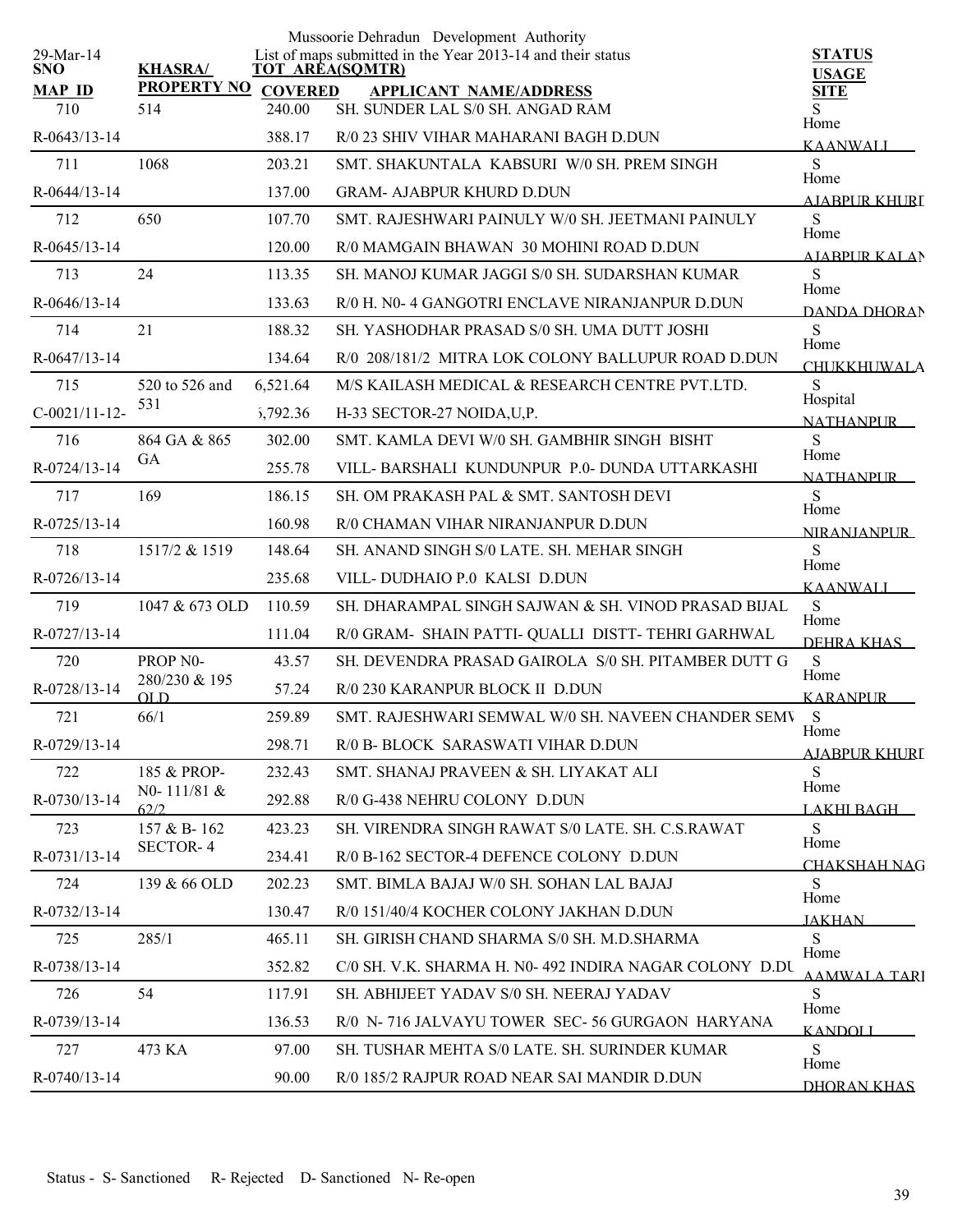|                         |                                     |          | Mussoorie Dehradun Development Authority                                              |                               |
|-------------------------|-------------------------------------|----------|---------------------------------------------------------------------------------------|-------------------------------|
| 29-Mar-14<br><b>SNO</b> | <b>KHASRA/</b>                      |          | List of maps submitted in the Year 2013-14 and their status<br><b>TOT AREA(SQMTR)</b> | <b>STATUS</b><br><b>USAGE</b> |
| <b>MAP ID</b>           | PROPERTY NO COVERED                 |          | <b>APPLICANT NAME/ADDRESS</b>                                                         | <b>SITE</b>                   |
| 728                     | 1081 (1918)                         | 128.81   | SH. SANT SINGH JIYAL S/O SH. BAG SINGH JIYAL                                          | S<br>Home                     |
| R-0750/13-14            |                                     | 105.57   | P-3 KOTWALI PARISAR, PALTAN BAZAR, DEHRADUN.                                          | <b>AJABPUR KALAN</b>          |
| 729                     | 1238 GHA                            | 223.00   | DR. RAKESH PRASAD KHALI S/0 SH. BHASKAR NAND KHALI                                    | S<br>Home                     |
| R-0767/13-14            |                                     | 211.25   | GRAM- SUKHSARI P.0- KARCHUNA DISTT- CHAMOLI                                           | <b>NATHANPUR</b>              |
| 730                     | 270/1 & PLOT-                       | 139.50   | SH. AMIT KUMAR SHARMA S/0 SH. ASHWANI KUMAR SHARM                                     | $\mathbf R$<br>Home           |
| R-0789/13-14            | <b>N0-62-A DEV</b><br>LOK COLONY    | 155.94   | R/0 62-A DEV LOK COLONY SHIMLA ROAD D.DUN                                             | <b>SEWALA KALAN</b>           |
| 731                     | 154 & PLOT-                         | 92.90    | SMT. KUSHAR WASAN W/0 SH. JUGAL KISHOR                                                | $\mathbb{R}$                  |
| R-0790/13-14            | <b>N0-21 MAYA</b><br><b>ENCLAVE</b> | 109.84   | R/0 GRAM PANDITWARI D.DUN                                                             | Home<br><b>NIRANIANPUR</b>    |
| 732                     | 518/6                               | 298.00   | SH. PRAMOD KUMAR KALRA S/0 SH. A.P. KALRA                                             | S                             |
| R-0791/13-14            |                                     | 138.00   | R/0 WING N0-3/2 PREM NAGAR D.DUN                                                      | Home<br><b>KAANWALI</b>       |
| 733                     | PROP- N0-75/70                      | 173.06   | SH. NARESH KUMAR MAINI S/0 SH. DEV RAJ MAINI                                          | <sub>S</sub>                  |
| R-0792/13-14            |                                     | 209.32   | R/0 16-A KHADRI MOHALLA D.DUN                                                         | Home<br>PATEL NAGAR           |
| 734                     | 2336                                | 304.71   | SMT. KAUSHLYA DEVI W/0 SH. BACHAN SINGH CHAUDHARY                                     | S                             |
| R-0793/13-14            |                                     | 293.71   | R/0 GRAM NAUGAON TEHSIL-KOTDWAR                                                       | Home<br><b>ARCADIA GRAN</b>   |
| 735                     | PROP-N0-                            | 100.01   | SMT. SHAMA ANWAR & SH. ZAHID ANWAR                                                    | S                             |
| R-0794/13-14            | 141/123/109 &<br><b>141 NEW</b>     | 102.86   | R/0 51/10 HARIDWAR ROAD D.DUN                                                         | Home<br><b>HARIDWAR ROA</b>   |
| 736                     | 25 MIN                              | 104.54   | SH. AMIT CHANDRA S/O SH. HARISH CHANDRA                                               | S                             |
| R-0497/13-14            |                                     | 123.35   | CHIRONWALI DEHRADUN.                                                                  | Home<br>DANDA DHORAN          |
| 737                     | 230/2                               | 167.28   | SH. ANIL KUMAR PANDEY & SMT. ARTI PANDEY                                              | S                             |
| R-0498/13-14            |                                     | 167.25   | TYPE-IV, 15-C KALIDAS ROAD, DEHRADUN.                                                 | Home<br><b>VIIAYPUR HATH</b>  |
| 738                     | 1351 KHA & 345                      | 72.18    | SH. VISHAL S/0 SH. ISRAR                                                              | S                             |
| R-0499/13-14            | <b>OLD</b>                          | 88.96    | R/0 130/1 BHANDARI BAGH D.DUN                                                         | Home<br>A JABPUR KHURI        |
| 739                     | 26                                  | 190.63   | SMT. VIDISHA JUGRAN W/0 SH. ASHWANI JUGRAN                                            | ${\bf S}$                     |
| $R-0500/13-14$          |                                     | 169.71   | R/0 57/2 NEW BASTI INDIRA COLONY CHUKKUWALA D.DUN                                     | Home<br><b>CHIDOWALI</b>      |
| 740                     | 518 NEW & 234                       | 236.70   | KM. POONAM SINHA D/0 LATE. SH. VIDHANAND SINHA                                        | S.                            |
| R-0501/13-14            | <b>OLD</b>                          | 214.65   | R/0 518 ADHOIWALA D.DUN                                                               | Home<br><b>ADOIWALA</b>       |
| 741                     | 160/3 OLD &                         | 374.30   | SH. S.P. UNIYAL & SMT. USHA UNIYAL                                                    | S                             |
| R-0502/13-14            | <b>1202 NEW</b>                     | 210.33   | C/0 P.W.D. SHRI NAGAR GARHWAL                                                         | Home<br>AJABPUR KALAN         |
| 742                     | 55 DA                               | 138.01   | SH. RAMNIK SINGH S/0 SH. IQBAL SINGH                                                  | S                             |
| R-0503/13-14            |                                     | 158.74   | R/0 H. N0- 61 SURVEY ESTATAE HATHI BARKALAN D.DUN                                     | Home<br><b>KANDOLI</b>        |
| 743                     | 1259 TO 1269,                       | 5,956.84 | SH. RAKESH BATTA                                                                      | S                             |
| L-0096/03-04-           | 1346, 1347, 1353                    | 0.00     | C/0 R.B. ENTERPRISES 7 SAHARANPUR ROAD D.DUN                                          | Home<br><b>KAANWALL</b>       |
| 744                     | 1170 SA & 639                       | 208.17   | SH. ONKAR SINGH YADAV & SMT. VIDYA YADAV                                              | S                             |
| R-0505/13-14            | .641 OLD                            | 264.46   | C/0 DISTT- COOPERATIVE BANK COURT COMPOUND D.DUN                                      | Home<br><b>MAIRA</b>          |
|                         |                                     |          |                                                                                       |                               |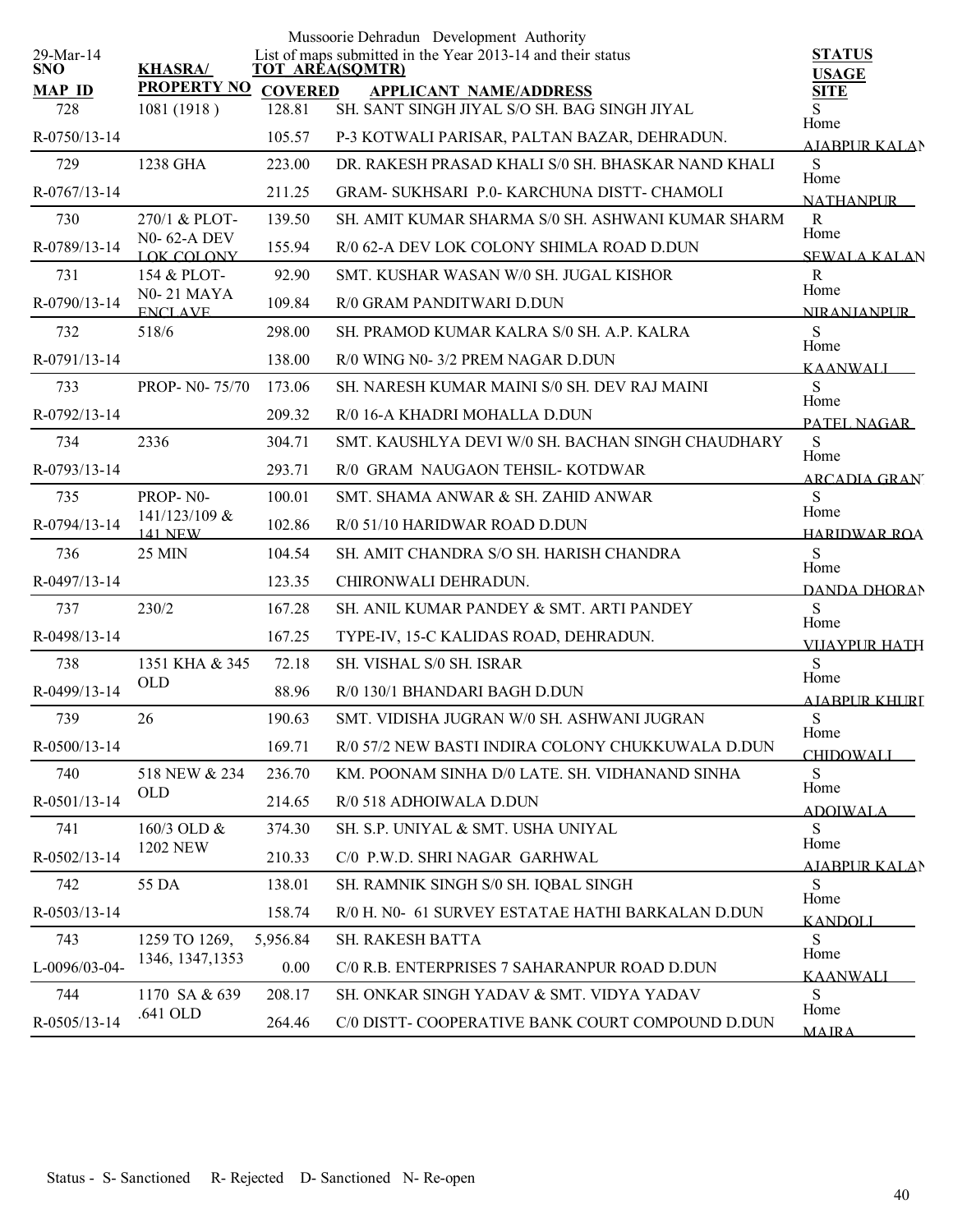|                         |                                         |                | Mussoorie Dehradun Development Authority                                              |                               |
|-------------------------|-----------------------------------------|----------------|---------------------------------------------------------------------------------------|-------------------------------|
| 29-Mar-14<br><b>SNO</b> | <b>KHASRA/</b>                          |                | List of maps submitted in the Year 2013-14 and their status<br><b>TOT AREA(SQMTR)</b> | <b>STATUS</b><br><b>USAGE</b> |
| <b>MAP ID</b>           | <b>PROPERTY NO</b>                      | <b>COVERED</b> | <b>APPLICANT NAME/ADDRESS</b>                                                         | <b>SITE</b>                   |
| 745                     | PROP-N0-<br>311/259/2                   | 130.43         | SH. RAJENDR SINGH BISHT S/0 LATE. SH. JODH SINGH BISHT                                | S<br>Home                     |
| R-0506/13-14            | <b>RAVINDRA</b>                         | 108.80         | R/0 311/209/2 RAVINDRA NATH TAGORE MARG VIJAY COLON                                   | <b>HATHIBARKALA</b>           |
|                         | <b>NATH TAGORE</b><br><b>MARG VIJAY</b> |                |                                                                                       |                               |
|                         | <b>COLONY</b>                           |                |                                                                                       |                               |
| 746                     | 855 GA                                  | 89.21          | ASIF KHAN S/0 LATE, MASHEED KHAN                                                      | S<br>Home                     |
| R-0507/13-14            |                                         | 105.74         | R/0 241/1 GANDHI GRAM NAI BASTI KANWALI ROAD D.DUN                                    | <b>NIRANJANPUR</b>            |
| 747                     | 555.556                                 | 443.44         | SH. C.S. RAWAT S/0 LATE. SH. K.S.RAWAT                                                | S<br>Home                     |
| R-0508/13-14            |                                         | 406.41         | GRAM AJABPUR KALAN OM VIHAR LANE-N0-9 MATA MANDI                                      | <b>AIABPUR KALAN</b>          |
| 748                     | PROP- N0-72/59                          | 87.18          | SH. HARENDER SINGH NEGI S/0 SH. B.S. NEGI                                             | S<br>Home                     |
| R-0509/13-14            |                                         | 86.09          | R/0 98/16 PRAGATI VIHAR DHARAMPUR D.DUN                                               | AARAGARH                      |
| 749                     | 2239                                    | 118.49         | SH. PRAKASH SINGH S/0 SH. DURGA SINGH                                                 | S<br>Home                     |
| R-0510/13-14            |                                         | 136.16         | VILL & P.O- MADKOT TEHSIL- MUNSHYARI DISTT- PITHORAG/                                 | ARCADIA GRAN                  |
| 750                     | 815/1                                   | 301.92         | SH. BAGWATI PRASAD DOBRIYAL & SMT. BAGWATI DEVI DOI                                   | S<br>Home                     |
| R-0511/13-14            |                                         | 154.59         | <b>GRAM BHARUWALA GRANT D.DUN</b>                                                     | <b>BHARLIWAL A GR</b>         |
| 751                     | 665                                     | 257.98         | SH. GEORGE PHILIP & SMT. MARY PHILIP                                                  | S<br>Home                     |
| R-0512/13-14            |                                         | 434.25         | R/0 473-A PRIYADARSHINI ENCLAVE BALLI WALA G.M.S. ROA                                 | <b>KAANWALI</b>               |
| 752                     | 252 KA                                  | 184.00         | SMT. RASHMI JOSHI BOUNTHIYAL W/0 SH. S.K. BOUNTHIYAL                                  | S                             |
| R-0513/13-14            |                                         | 199.00         | R/0 ROCHIPURA MAJRA RAJEEV JUYAL MARG D.DUN                                           | Home<br><b>MAIRA</b>          |
| 753                     | 284 KA                                  | 844.70         | SMT. KUSUM SANGAL & SH. SUMIT SINGHAL                                                 | S                             |
| $C-0052/13-14$          |                                         | 948.70         | R/0 LANE- N0- C-4 TURNER ROAD CLEMENT TOWN D.DUN                                      | Guest House<br><b>MAIRA</b>   |
| 754                     | PROP-N0-8/18                            | 692.85         | SMT. RAJESHWARI JAIN W/0 SH. RAJ KUMAR                                                | S                             |
| R-0514/13-14            |                                         | 437.94         | R/0 8/18 MOHINI ROAD D.DUN                                                            | Home<br><b>MOHINI ROAD</b>    |
| 755                     | 135.136                                 | 224.90         | SMT. SAMLESH DEVI W/0 SH. KIRPAL SINGH                                                | ${\bf S}$                     |
| R-0515/13-14            |                                         | 134.91         | R/0 275 AMBEDKAR MARG D.L. ROAD D.DUN                                                 | Home<br><b>KANDOLI</b>        |
| 756                     | 77                                      | 143.77         | SMT. MUGDHA JOSHI W/0 SH. NAVEEN CHANDRA JOSHI                                        | S                             |
| R-0516/13-14            |                                         | 167.18         | R/0 BLOCK- C LANE N0- 4 SARASWATI VIHAR AJABPUR KHUR                                  | Home<br><b>AJABPUR KHURL</b>  |
| 757                     | 227                                     | 300.12         | SH. ATUL KUMAR & SH. SANJAY KUMAR                                                     | S                             |
| $C-0044/13-14$          |                                         | 480.19         | 105 BRAHMAN WALA HARIDWAR ROAD D.DUN                                                  | MULTIPLE UNIT                 |
| 758                     | 483 DA                                  | 106.87         | <b>SH. SHIRAJ AKHTAR</b>                                                              | <b>BARHAMAN WA</b><br>S       |
| R-0443/13-14            |                                         | 159.97         | 19/1 ENGINEERS ENCLACE, JAKHAN, DEHRADUN.                                             | Home                          |
| 759                     | 207 M                                   | 225.75         | SH. TRILOK SINGH                                                                      | DHORAN KHAS<br>S              |
| R-0444/13-14            |                                         | 308.65         | LANE NO-7 VIVEKA NAND GRAM, NATHANPUR, D.DUN.                                         | Home                          |
| 760                     | <b>96 KHA</b>                           | 125.00         | SH. SANDEEP BHATNAGAR AND SMT. RITU BHATNAGAR                                         | <b>NATHANPLIR</b><br>S        |
| R-1237/12-13-           |                                         | 153.67         | 105/3 JAKHAN D.DUN                                                                    | Home                          |
| 761                     | 132                                     | 172.98         | SH. VIJENDRA SINGH                                                                    | <b>CHIDOWALI</b><br>S         |
|                         |                                         |                |                                                                                       | Home                          |
| R-0445/13-14            |                                         | 193.50         | RING ROAD, NATHANPUR, JOGIWALA, D.DUN.                                                | <b>KISHANPUR</b>              |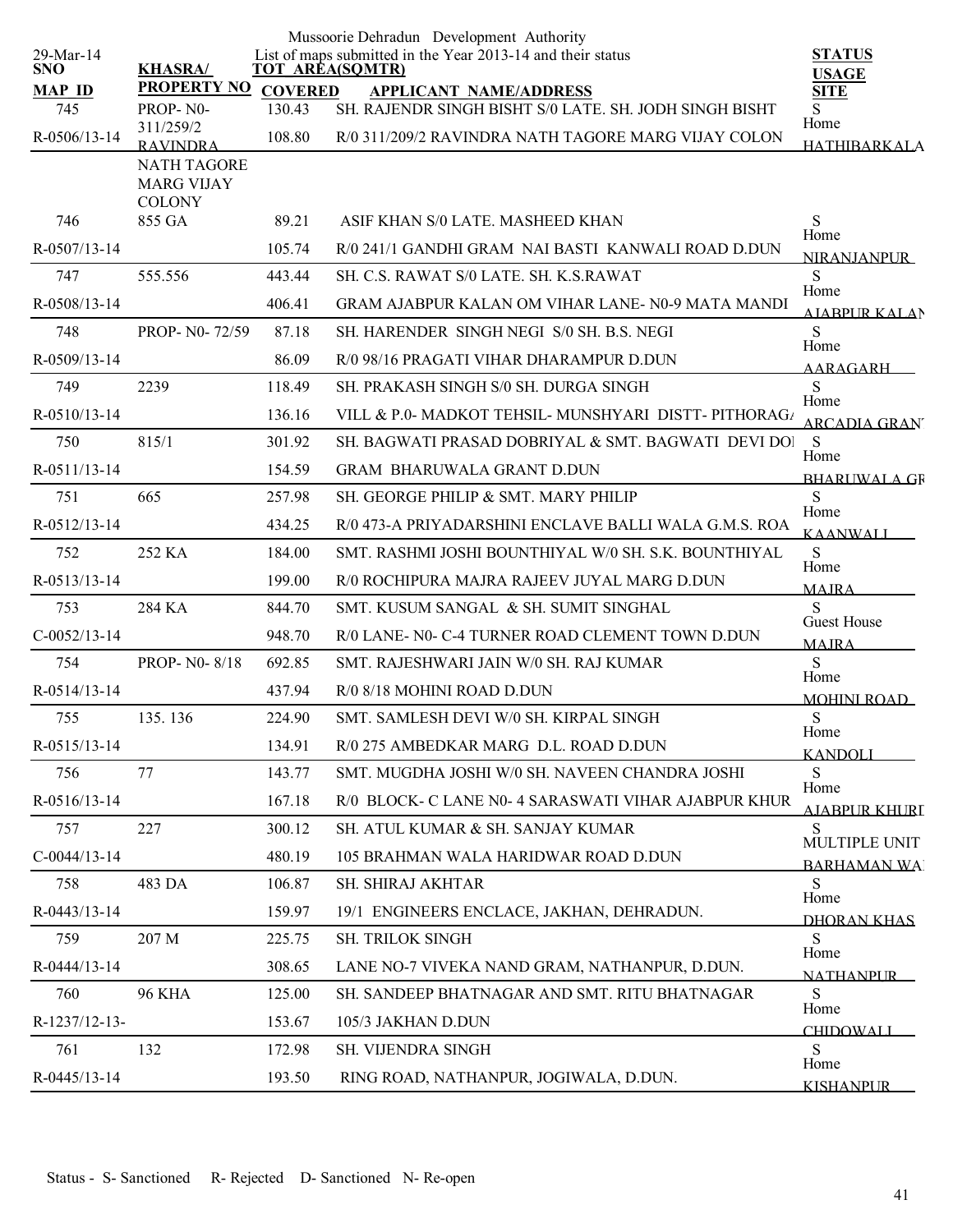| 29-Mar-14            |                                       |        | Mussoorie Dehradun Development Authority<br>List of maps submitted in the Year 2013-14 and their status | <b>STATUS</b>                      |
|----------------------|---------------------------------------|--------|---------------------------------------------------------------------------------------------------------|------------------------------------|
| <b>SNO</b>           | <b>KHASRA/</b>                        |        | <b>TOT AREA(SQMTR)</b>                                                                                  | <b>USAGE</b>                       |
| <b>MAP ID</b><br>762 | PROPERTY NO COVERED<br>571 (772)      | 93.64  | <b>APPLICANT NAME/ADDRESS</b><br>SH. HASHIM KHAN S/O SH. AHMAD ALI KHAN                                 | <b>SITE</b><br>S                   |
| R-0446/13-14         |                                       | 95.20  | 50/1 BHANDARI BAG, DEHRADUN.                                                                            | Home<br><b>MAJRA</b>               |
| 763                  | 571 (772 GA)                          | 93.64  | <b>SH.SHAMSHAAD ALI</b>                                                                                 | S                                  |
| R-0447/13-14         |                                       | 95.20  | RAJEEV JUYAL MARG, MAZRA, DEHRADUN.                                                                     | Home<br><b>MAIRA</b>               |
| 764                  | 571 (772 GA)                          | 101.78 | <b>SH. MANJAR ALAM</b>                                                                                  | S                                  |
| R-0448/13-14         |                                       | 134.36 | 9 SHIMLA ENCLAVE SEWLAKALA, DEHRADUN.                                                                   | Home<br><b>MAIRA</b>               |
| 765                  | 328                                   | 202.14 | <b>SARDAR MAHENDER SINGH</b>                                                                            | S                                  |
| R-0449/13-14         |                                       | 193.97 | NEAR KAPOOR MARKET, SAHATRADHARA ROAD, RAIPUR, DE                                                       | Home<br><b>ADOIWALA</b>            |
| 766                  | 709                                   | 113.80 | SH. RAKESH BATTA S/0 LATE. SH. PRAKASH CHAND BATTA                                                      | S                                  |
| R-0450/13-14         |                                       | 118.47 | R/0 19-A MAHENT ROAD D.DUN                                                                              | Home<br><b>SEWALA KALAN</b>        |
| 767                  | 207 & 208/1                           | 551.76 | SH. SURAJ PRAKASH SANGHI & SH. KAPIL SANGHI                                                             | S                                  |
| $C-0049/13-14$       |                                       | 300.37 | R/0 6/1 PRITAM ROAD D.DUN                                                                               | Commercial Comp<br><b>DHARMPUR</b> |
| 768                  | 427                                   | 334.45 | DR. HARI SHANKAR SHARMA S/0 SHIV RAM SHARMA                                                             | S                                  |
| $R-0451/13-14$       |                                       | 289.50 | R/0 5/4 NEW VASANT VIHAR ENCLAVE D.DUN                                                                  | Home<br><b>KAANWALI</b>            |
| 769                  | 305 GA                                | 88.00  | SH. RAM SAGAR S/0 SH. PARSHURAM YADAV                                                                   | S                                  |
| $R - 0452/13 - 14$   |                                       | 68.95  | C/0 MILITARY HOSPITAL BLOOD BANK D.DUN                                                                  | Home<br><b>IOHRI</b>               |
| 770                  | 914 KHA                               | 272.68 | SH. HEERA LAL VERMA S/0 SH. RAM PRABHAV                                                                 | S<br>Home                          |
| R-0453/13-14         |                                       | 187.86 | R/0 117 CHANDER NAGAR D.DUN                                                                             | <b>AAMWALA TARI</b>                |
| 771                  | <b>662 KHA</b>                        | 154.44 | SH. SUSHIL KUMAR BANGWAL S/0 SH. PURUSOTAM DUTT BAN                                                     | N                                  |
| R-0454/13-14         |                                       | 180.33 | <b>GRAM SEWLA KALAN CHANDAR BANI ROAD D.DUN</b>                                                         | Home<br><b>SEWALA KALAN</b>        |
| 772                  | 362                                   | 210.04 | SH. VIMAL KUMAR BAHUGUNA S/0 SH. BASANT KUMAR BAHU                                                      | S<br>Home                          |
| R-0455/13-14         |                                       | 194.58 | R/0 SAKET COLONY D.DUN                                                                                  | <b>AIABPUR KALAN</b>               |
| 773                  | 270 & 271                             | 414.24 | <b>SMT. KANTA RANI</b>                                                                                  | S                                  |
| R-0456/13-14         |                                       | 756.30 | R/0 17-A MALVIAYA ROAD LAXMAN CHOWK D.DUN                                                               | Home<br><b>MALVIAYA ROA</b>        |
| 774                  | 587                                   | 125.41 | SH. SHALESH KUMAR SHARMA S/0 LATE. SH. MAHESH CHAND                                                     | S                                  |
| R-0457/13-14         |                                       | 146.24 | R/0 81/124 OLD DALAN WALA KARANPUR D.DUN                                                                | Home<br><b>BHARUWALA GF</b>        |
| 775                  | 116/1                                 | 195.06 | SH. PRADEEP KUMAR SHARMA S/0 SH. SUNDER LAL SHARMA                                                      | S                                  |
| R-0458/13-14         | .117/1.118/1.120/<br>2 121/2 122/2 12 | 218.13 | 10/11 ANAND CHOWK D.DUN                                                                                 | Home<br>KARANPUR KHA               |
|                      | 3/2.124/2.126/2.1<br>27/2             |        |                                                                                                         |                                    |
| 776                  | 116                                   | 150.55 | SH.RAJENDRA SINGH CHAUHAN                                                                               | R<br>Home                          |
| R-0459/13-14         |                                       | 123.14 | 20/94-A HATHIBARKALA, DEHRADUN.                                                                         | <b>CHAKSALAWAL</b>                 |
| 777                  | 300                                   | 102.23 | SH. SANJAY GARG S/O SH. RAJ KUMAR GARG                                                                  | S                                  |
| R-0460/13-14         |                                       | 166.72 | 55,24/1 CIRCULAR ROAD, DALANWALA, DEHRADUN.                                                             | Home<br>NANOOR KHEDA               |
| 778                  | 212                                   | 393.07 | SH. HUKAM CHAND BANSAL S/0 LATE. SH. PANNA LAL                                                          | S                                  |
| R-0674/13-14         |                                       | 352.39 | <b>GRAM-PANDITWARI D.DUN</b>                                                                            | Home<br><b>PANDITWARL</b>          |
| 779                  | 169/2                                 | 161.72 | SH. BADRI VISHAL VERMA S/0 SH. BHARAT LAL VERMA                                                         | S                                  |
| $R-0675/13-14$       |                                       | 258.44 | C/0 BHARAT COMMUNICATION DHARAMPUR CHOWK D.DUN                                                          | Home<br><b>DHARMPUR</b>            |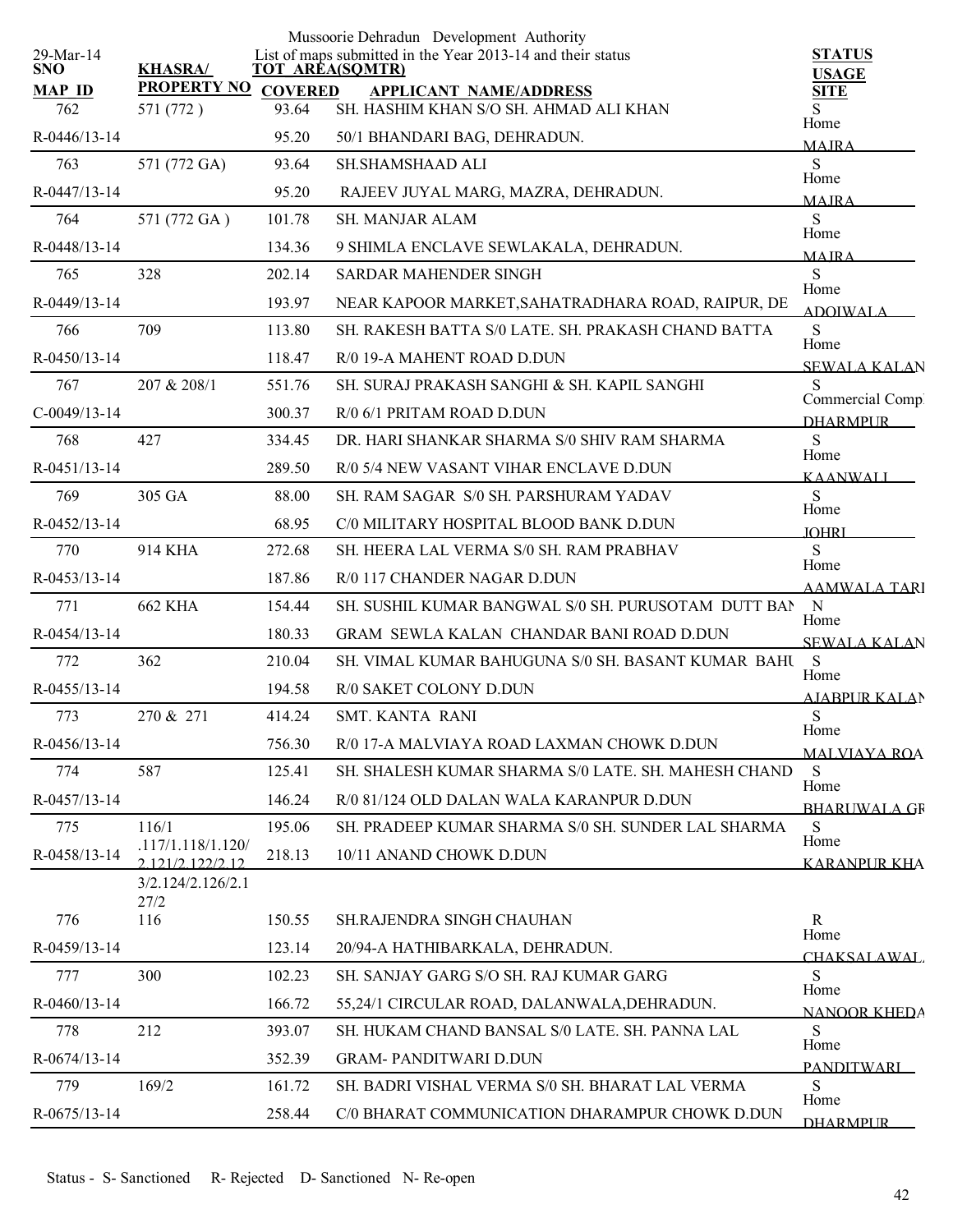|                         |                                |                          | Mussoorie Dehradun Development Authority<br>List of maps submitted in the Year 2013-14 and their status | <b>STATUS</b>                     |
|-------------------------|--------------------------------|--------------------------|---------------------------------------------------------------------------------------------------------|-----------------------------------|
| 29-Mar-14<br><b>SNO</b> | <b>KHASRA/</b>                 |                          | <b>TOT AREA(SQMTR)</b>                                                                                  | <b>USAGE</b>                      |
| <b>MAP ID</b><br>780    | <b>PROPERTY NO</b><br>1722 KHA | <b>COVERED</b><br>167.28 | <b>APPLICANT NAME/ADDRESS</b><br>SMT. SEEMA RANA W/0 SH. RAMESH RANA                                    | <b>SITE</b><br>S                  |
| $R-0676/13-14$          |                                | 198.60                   | R/0 DEEP NAGAR HARIDWAR BYE PASS ROAD D.DUN                                                             | Home<br>AJABPUR KALAN             |
| 781                     | 14-A OLD &                     | 308.65                   | SMT. VIJAY LAXMI JUGRAN & SH. AMIT JUGRAN                                                               | S                                 |
| R-0677/13-14            | 107/1/107 NEW                  | 214.13                   | R/0 12 CIRCULAR MARG D.DUN                                                                              | Home<br><b>MOHINI ROAD</b>        |
| 782                     | 1341 KA                        | 180.30                   | SMT. DUNGA DEVI W/0 SH. RAMESH CHAND BADONI                                                             | S                                 |
| R-0678/13-14            |                                | 92.35                    | C/0 SH. JASPAL SINGH RAWAT LANE- N0-4 DURGA ENCLAVE                                                     | Home<br>AIARPUR KHURI             |
| 783                     | 413                            | 364.31                   | SH. UMED SINGH NEGI S/0 SH. BACHAN SINGH NEGI                                                           | S                                 |
| R-0679/13-14            |                                | 194.23                   | R/0 23/9 SHAKTI COLONY NEW CANTT ROAD D.DUN                                                             | Home<br><b>HATHIRARKALA</b>       |
| 784                     | 371/1                          | 282.29                   | SH. PREM SINGH RANA S/0 SH.KALAM SINGH RANA                                                             | S                                 |
| R-0680/13-14            |                                | 138.97                   | R/0 H. N0-2290 GALI N0-1 GOPAL NAGAR AMRITSAR PUNJAB                                                    | Home<br><b>AAMWALA TARI</b>       |
| 785                     | <b>PROP-N0-57/1</b>            | 666.01                   | SH. ASHOK JAIN S/0LATE. SH.KAILASH CHAND JAIN                                                           | $\mathbf R$                       |
| $R-0681/13-14$          |                                | 447.33                   | R/0 57/1 BALBIR ROAD D.DUN                                                                              | Home<br><b>BALBIR ROAD</b>        |
| 786                     | 43                             | 190.78                   | <b>SH. PANKAJ KUMAR</b>                                                                                 | S                                 |
| R-0709/13-14            |                                | 263.10                   | 67/1 KESAV ROAD, DEHRADUN.                                                                              | Home<br><b>LAXMAN CHOW</b>        |
| 787                     | 622                            | 420.00                   | <b>SMT. RAJNI NEGI</b>                                                                                  | S                                 |
| R-0710/13-14            |                                | 279.22                   | 5-B RUCHIPUR, NIRANJANPUR, DEEHRADUN.                                                                   | Home<br>SUDDUWALA                 |
| 788                     | 664                            | 349.00                   | SH. KAILASH CHANDRA SHARMA                                                                              | S                                 |
| R-0711/13-14            |                                | 248.00                   | 35 VAN VIHAR, BALLUPUR ROAD, DEHRADUN.                                                                  | Home<br><b>BALAWALA</b>           |
| 789                     | 44/38                          | 116.12                   | SH. RAKESH CHANDEL                                                                                      | S<br>Home                         |
| R-0712/13-14            |                                | 204.66                   | 44/38 MAN SINGH WALA DEHRADUN.                                                                          | <b>MAAN SINGH W/</b>              |
| 790                     | <b>754 MIN</b>                 | 198.00                   | <b>SMT. ANJANA THAKUR</b>                                                                               | S<br>Home                         |
| R-0751/13-14            |                                | 231.68                   | 665 PHASE-2, INDIRA NAGAR COLONY, DEHRADUN.                                                             | KAANWALI                          |
| 791                     | 556/2 MIN                      | 89.18                    | <b>SH. SANJEEV ARORA</b>                                                                                | ${\bf S}$<br>Home                 |
| R-0752/13-14            |                                | 50.10                    | 44 PRAKASH LOK, PHASE-1, SHIMLA BYE PASS ROAD, DEHRAL                                                   | <b>MAJRA</b>                      |
| 792                     | 470                            | 140.14                   | SH. BIJENDRA SINGH ASHWAL                                                                               | S                                 |
| R-0753/13-14            |                                | 138.54                   | QUTR. NO-8 TYPE-2, P.R.D. COLONY, TAPOVAN ROAD, RAIPUR                                                  | Home<br>DHORAN KHAS               |
| 793                     | 11 & 12 (293/274)              | 113.19                   | SMT. SARITA GARG                                                                                        | S                                 |
| R-0754/13-14            |                                | 98.98                    | 45A, W.H.O JASWANT NAGAR, DEHRADUN.                                                                     | Home<br><u>KALILAGARH RO</u>      |
| 794                     | 536                            | 122.20                   | SH. GURMEET SINGH S/0 LATE. SH. TIRLOCHAN SINGH                                                         | S                                 |
| R-0768/13-14            |                                | 69.45                    | R/0 432 NEW COLONY BALLUPUR G.M.S. ROAD D.DUN                                                           | Home<br>ARCADIA GRAN              |
| 795                     | 536                            | 76.36                    | SH. BHUPENDRA SINGH S/0 SH. RANJEET SINGH                                                               | S                                 |
| R-0769/13-14            |                                | 91.66                    | R/0 196 DARVESH VIHAR SPECIAL WING PREM NAGAR D.DUN                                                     | Home<br><u>ARCADIA GRAN'</u>      |
| 796                     | 77/1.75/2.76/1.76 3,353.54     |                          | SAKYA COLLEGE SOCIETY                                                                                   | S                                 |
| $C-0064/13-14$          | $\sqrt{2}$                     | 1,952.87                 | C/0 SAKYA COLLEGE P.0-RAJPUR D.DUN                                                                      | School/College/Inst<br>KHALA GAON |
| 797                     | PROP- N0-18/22                 | 217.19                   | SH. RAKESH KUMAR & SH.ARVIND KUMAR                                                                      | S                                 |
| R-0770/13-14            |                                | 101.60                   | R/0 18/22 AKHARA MOHALLA D.DUN                                                                          | Home<br><u>AKHARA MOHAI</u>       |
| 798                     | 399                            | 109.17                   | SH. HUZUR SINGH & SMT. SHASHI                                                                           | S                                 |
| R-0771/13-14            |                                | 121.52                   | R/0 151- N RAJPUR ROD JAKHAN D.DUN                                                                      | Home<br><b>JAKHAN</b>             |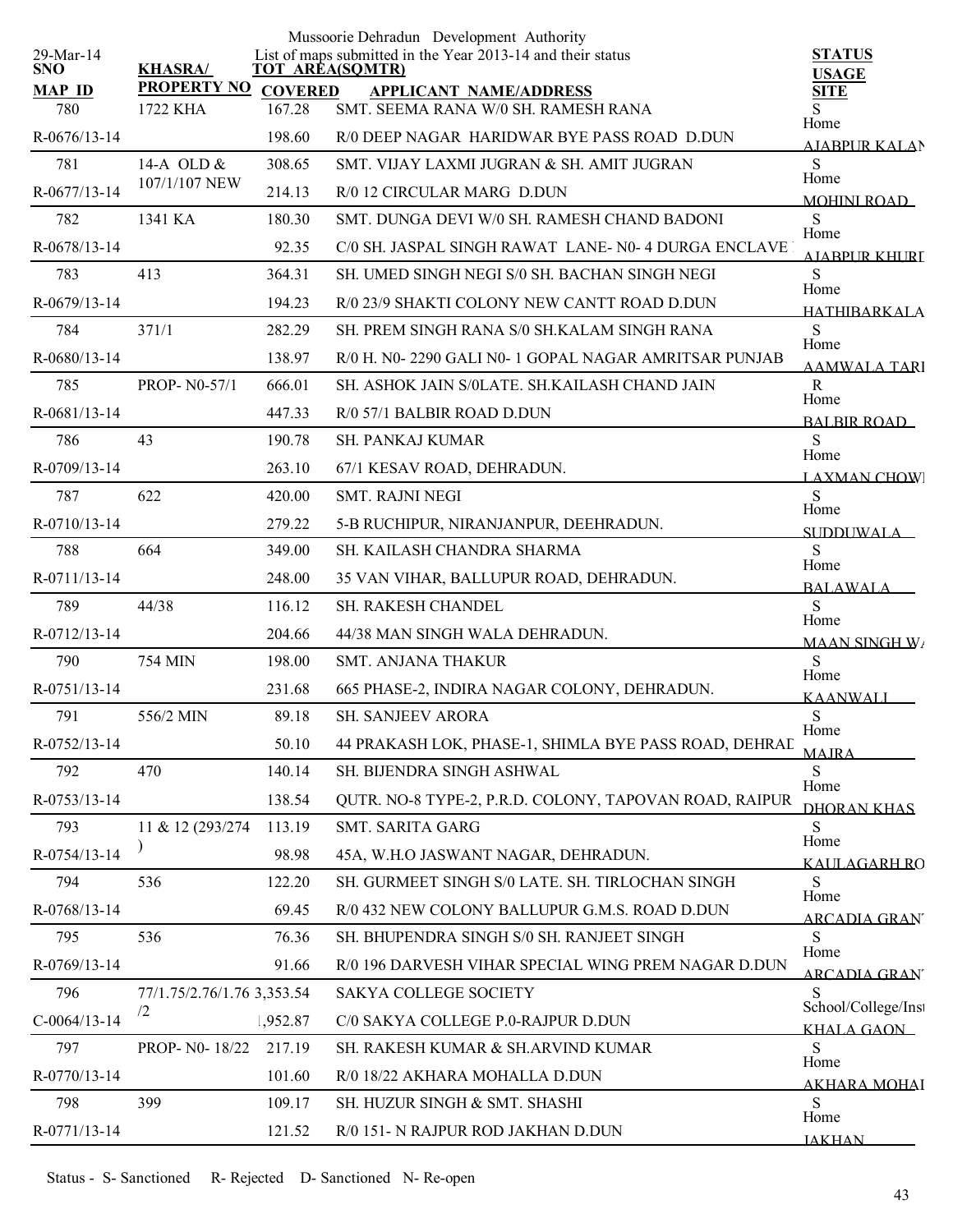| 29-Mar-14            |                            |                        | Mussoorie Dehradun Development Authority<br>List of maps submitted in the Year 2013-14 and their status | <b>STATUS</b>                |
|----------------------|----------------------------|------------------------|---------------------------------------------------------------------------------------------------------|------------------------------|
| <b>SNO</b>           | <b>KHASRA/</b>             | <b>TOT AREA(SQMTR)</b> |                                                                                                         | <b>USAGE</b>                 |
| <b>MAP ID</b><br>799 | PROPERTY NO COVERED<br>162 | 67.37                  | <b>APPLICANT NAME/ADDRESS</b><br>SH. INDER PAL SINGH S/0 SH. HARJINDER SINGH                            | <b>SITE</b><br>Home          |
| R-0554/13-14         |                            | 94.09                  | R/0 6/23/8 PREM NAGAR D.DUN                                                                             | <b>NIRANJANPUR</b>           |
| 800                  | 635                        | 119.55                 | SMT. SEEMA NEGI W/0 SH. ANAND NEGI                                                                      | S                            |
| R-0795/13-14         |                            | 125.46                 | R/0 H. N0-59 MAN SINGH WALA D.DUN                                                                       | Home<br>TARLA NAGAL          |
| 801                  | 26                         | 391.00                 | SH. TAK RAM LAKHEDA S/0 SH. B.D. LAKHEDA                                                                | S                            |
| R-0796/13-14         |                            | 347.63                 | R/0 KALAM GANJ P.0- KALALGHATI KOTDWAR                                                                  | Home<br>AIABPUR KHURT        |
| 802                  | 320/6                      | 234.20                 | SMT. PUSHPA SHARMA W/0 SH. MOHAN LALSHARMA                                                              | S                            |
| R-0797/13-14         |                            | 256.00                 | C/0 SANJAY SHARMA T.H.D.C. COLONY NEAR DEL PUBLIC SC                                                    | Home<br><b>AAMWALA TARI</b>  |
| 803                  | 523 & 294 OLD              | 206.52                 | SMT. MAMTA CHAUHAN W/0 SH. NARESH SINGH CHAUHAN                                                         | S                            |
| R-0798/13-14         |                            | 314.84                 | R/0 220/11/3 D.L. ROAD ARYA NAGAR D.DUN                                                                 | Home<br><b>JAKHAN</b>        |
| 804                  | 632 & 635                  | 497.47                 | SMT. MANJU GHILDIYAL W/0 SH. ASHOK GHILDIYAL                                                            | S                            |
| R-0799/13-14         |                            | 284.53                 | R/0 15/5 CANAL ROAD JAKHAN D.DUN                                                                        | Home<br><b>JAKHAN</b>        |
| 805                  | PROP- N0-27/3              | 232.52                 | SH. PREM SAGAR S/0 SH. LAJ PAT RAI                                                                      | S                            |
| R-0800/13-14         | & 61/58 NEW                | 245.55                 | R/0 27/3 PRAKASH NAGAR IDGAH D.DUN                                                                      | Home<br><b>CHUKKHUWALA</b>   |
| 806                  | 227 & PROP-                | 128.94                 | SH. RAMESH CHAND GULATI S/0 SH. CHUNI LAL GULATI                                                        | S                            |
| R-0802/13-14         | $N0 - 44$                  | 162.77                 | R/0 H. N0- 644 VIJAY PARK D.DUN                                                                         | Home<br><b>KAANWALI</b>      |
| 807                  | 75                         | 57.00                  | SH. MANOJ DHYANI S/0 SH. MAN MOHAN DHYANI                                                               | S                            |
| R-0803/13-14         |                            | 68.32                  | R/0 40 GYAN LOK COLONY BY PASS ROAD KANKHAL HARIDV                                                      | Home<br><b>AAMWALA TARI</b>  |
| 808                  | 356 M                      | 129.31                 | SMT. SOBANI DEVI W/O SH. BACHAN SINGH                                                                   | S                            |
| R-0804/13-14         |                            | 117.07                 | VILLAGE- JHAJRA, P.O. JHAJRA. DEHRADUN.                                                                 | Home<br><b>JHAJRA</b>        |
| 809                  | 558/4                      | 115.85                 | SH. GURPREET SINGH LUTHRA                                                                               | S                            |
| R-0815/13-14         |                            | 207.80                 | 11 SAI LOK, G.M.S. ROAD, DEHRADUN.                                                                      | Home<br>KAANWALI             |
| 810                  | 237/178/2                  | 102.59                 | SMT. BHAGWATI DEVI & SH. SANJEEV GUPTA                                                                  | S                            |
| R-0816/13-14         |                            | 163.67                 | 48 SPECIAL WING PREMNAGAR, DEHRADUN.                                                                    | Home<br>KAANWALI             |
| 811                  | 57 KHA                     | 200.00                 | CAPT. REL BAHADUR THAPA S/O LATE SH. PADAM BAHADUR '                                                    | S                            |
| R-0817/13-14         |                            | 110.81                 | 473 GARHI CANTT. DEHRADUN.                                                                              | Home<br>KAULAGARH            |
| 812                  | 8                          | 262.08                 | <b>SMT. RAJNI NEGI</b>                                                                                  | S                            |
| R-0818/13-14         |                            | 186.33                 | RANIPOKHRI, BHOGPUR, DEDHRADUN.                                                                         | Home<br><b>INDRAPLIR</b>     |
| 813                  | 273                        | 104.50                 | SMT. RITU GARG W/0 SH. DEEPAK GARG                                                                      | S                            |
| R-0819/13-14         |                            | 146.28                 | H. N0-42/2 SAKET MEERUT                                                                                 | Home<br><b>JAKHAN</b>        |
| 814                  | 273                        | 104.50                 | SMT. KARUNA MITTAL W/0 DR. R.P. MITTAL                                                                  | S                            |
| R-0820/13-14         |                            | 146.28                 | H. N0- C-216 GANGA SAGAR GANGA NAGAR MEERUT                                                             | Home<br><b>JAKHAN</b>        |
| 815                  | 797 KA                     | 211.43                 | DR. SHARIK ALIM S/O SH. TASLIM AHMAD                                                                    | S                            |
| R-0821/13-14         |                            | 102.57                 | RAKSHA VIHAR, RAIPUR ROAD, DEHRADUN.                                                                    | Home<br><b>ADOIWALA</b>      |
| 816                  | 1200                       | 188.36                 | SMT. DEVESHWARI NEGI                                                                                    | S                            |
| R-0822/13-14         |                            | 134.04                 | 27 ARAGHAR PREM COMPLAX, D.DUN                                                                          | Home<br>AJABPUR KHURI        |
| 817                  | 285 (94/17)                | 323.32                 | SH. HANSLAL LINGWAL                                                                                     | S                            |
| R-0823/13-14         |                            | 225.39                 | 499 ADRASH NAGAR, DHARAMPUR, D.DUN.                                                                     | Home<br><b>AJARPUR KALAN</b> |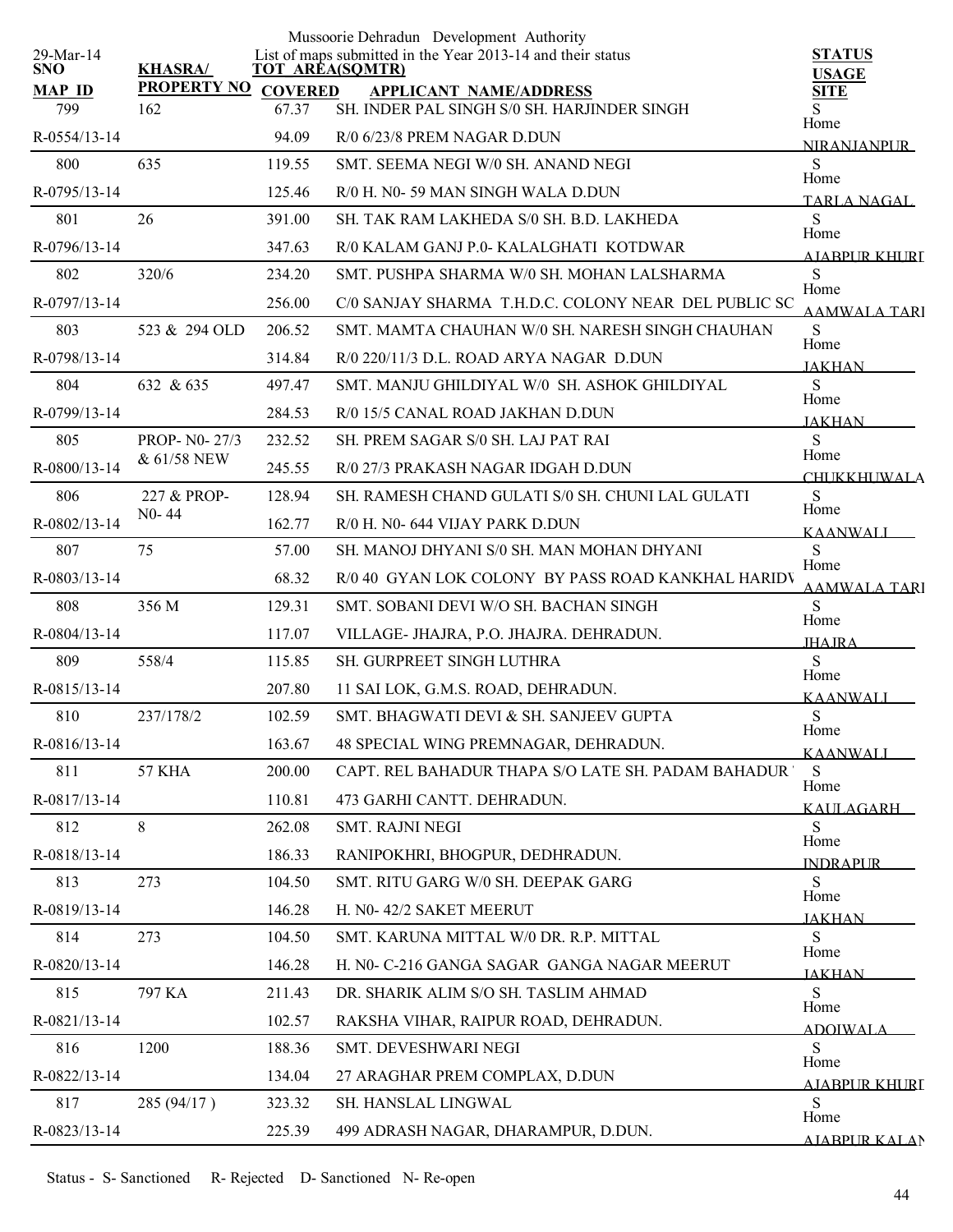|                         |                     |        | Mussoorie Dehradun Development Authority                                              |                               |
|-------------------------|---------------------|--------|---------------------------------------------------------------------------------------|-------------------------------|
| 29-Mar-14<br><b>SNO</b> | <b>KHASRA/</b>      |        | List of maps submitted in the Year 2013-14 and their status<br><b>TOT AREA(SQMTR)</b> | <b>STATUS</b><br><b>USAGE</b> |
| <b>MAP ID</b>           | PROPERTY NO COVERED |        | <b>APPLICANT NAME/ADDRESS</b>                                                         | <b>SITE</b>                   |
| 818                     | 486 KA              | 283.07 | SMT. SAROJ AGGARWAL W/O SH. S.K.AGGARWAL                                              | Home                          |
| R-0824/13-14            |                     | 481.00 | 38/1 KESHAV ROAD, DEHRADUN.                                                           | <b>SEWALA KALAN</b>           |
| 819                     | 1142                | 320.00 | SH. VINOD SINGH RAWAT S/O SH. SANTHAN SINGH RAWAT                                     | S<br>Home                     |
| R-0825/13-14            |                     | 255.77 | 2 LUXMI ROAD, NEW DALANWALA, D.DUN.                                                   | AIABPUR KALAN                 |
| 820                     | 522                 | 11.52  | SH. RAHUL CHAUHAN & SMT. PREETI CHAUHAN                                               | S<br>Home                     |
| R-0826/13-14            |                     | 137.00 | RAJESHWAR NAGAR PHASE-2 SAHASTRADHARA ROAD, DEHR                                      | DHORAN KHAS                   |
| 821                     | 990 DA              | 66.91  | SH. RAKESH KUMAR DHIMAN S/0 SH. KAILASH CHAND DHIMA                                   | S<br>Home                     |
| R-0517/13-14            |                     | 48.83  | <b>GRAM DEHRA KHAS D.DUN</b>                                                          | <b>MAIRA</b>                  |
| 822                     | 1340/2              | 125.77 | SH. GIRISH CHANDRA BHATT S/0 LATE. SH. TARA CHAND                                     | S                             |
| R-0518/13-14            |                     | 147.34 | <b>GRAM-HARIPUR KANWALI GARHWAL CLONY D.DUN</b>                                       | Home<br><b>KAANWALI</b>       |
| 823                     | 316 KA              | 227.70 | SH. YADVENDER SINGH & SH. DEVENDRA SINGH CHAUHAN                                      | S                             |
| R-0519/13-14            |                     | 258.04 | VILL- MEHUWALA MAFI D.DUN                                                             | Home<br><b>MEHUWALA MA</b>    |
| 824                     | 129                 | 298.20 | SH. UTTAM SINGH NEGI & SH. PREETAM SINGH NEGI                                         | S                             |
| R-0520/13-14            |                     | 235.58 | R/0 32 HARI VIHAR VIJAY PARK D.DUN                                                    | Home<br><b>KAANWALI</b>       |
| 825                     | <b>70 GHA</b>       | 97.58  | SMT. GEETA DEVI                                                                       | S                             |
| R-0521/13-14            |                     | 99.23  | CHAMANPURI NIRANJANPUR, D.DUN.                                                        | Home<br>PITHI IWALA           |
| 826                     | 571 M               | 255.57 | SH. MAHENDER KUMAR AGARWAL                                                            | S                             |
| R-0522/13-14            |                     | 428.00 | 210LAJPAT RAI MARG, DEHRADUN.                                                         | Home<br><b>BHARUWALA GR</b>   |
| 827                     | 107                 | 763.77 | SH. RAJENDER SINGH SETHI                                                              | S                             |
| R-0523/13-14            |                     | 302.97 | 107 VIJAY COLONY NEW CANTT ROAD, DEHRADUN.                                            | Home<br>RAVINDRA NATI         |
| 828                     | 34 KHA              | 46.96  | SH. RAVINDER KUMAR CHAUDHRY                                                           | S                             |
| R-0524/13-14            |                     | 78.17  | 45 SARASWATI VIHAR, RAIPUR ROAD, ADHOIWALA, D, DUN.                                   | Home<br><b>AAMWALA TARI</b>   |
| 829                     | 92 MIN (57)         | 196.82 | <b>SMT. SUNITA SINGHAL</b>                                                            | ${\bf S}$                     |
| R-0525/13-14            |                     | 334.58 | 366 PARK ROAD, DEHRADUN.                                                              | Home<br><b>KARGI GRANT</b>    |
| 830                     | 142 MIN (808/1)     | 153.34 | <b>SH. ASHOK KUMAR</b>                                                                | S                             |
| R-0527/13-14            |                     | 166.10 | C-9 TURNER ROAD, DEHRADUN.                                                            | Home<br><b>MAJRA</b>          |
| 831                     | 1145                | 64.51  | SH. SANJEEV GUPTA                                                                     | S                             |
| R-0528/13-14            |                     | 85.83  | 23 P.D. TONDONMARG, LAXMAN CHOWK, DEHRADUN.                                           | Home<br>GADHI (PART)          |
| 832                     | <b>786 KHA</b>      | 192.73 | SH. MAHESH PRAKASH S/O SH. KISHORI LAL                                                | S                             |
| R-0529/13-14            |                     | 205.23 | C/O SH. HARIPRAKASH, I.I.P MOHKAMPUR, DEHRADUN.                                       | Home<br><b>SEWALA KALAN</b>   |
| 833                     | 30                  | 140.38 | SH. ASHISH GANDHI AND SH ARPIT GANDHI                                                 | S                             |
| R-0530/13-14            |                     | 241.38 | 19 CHANDARLOK COLONY, RAJPUR ROAD, DEHRADUN.                                          | Home<br><b>MOHINI ROAD</b>    |
| 834                     | 443 KHA             | 83.55  | SH. BALDEV RAJ DEVGAN                                                                 | $\mathbf N$                   |
| R-0531/13-14            |                     | 111.73 | TANEJA BHAWAN, OPP DEAL, RAIPUR ROAD, D.DUN.                                          | Home<br>DHORAN KHAS           |
| 835                     | 88                  | 752.05 | SMT.JEENAT NADEEM                                                                     | S                             |
| R-0532/13-14            |                     | 458.17 | 9 LAXMI MARKET, DHARAMPUR, DEHRADUN.                                                  | Home                          |
| 836                     | 785 KA              | 593.21 | SMT. PURNIMA SEN RAI W/0 SH. SHONAK RAI                                               | <b>DHAKPATTI</b><br>S         |
| R-0533/13-14            |                     | 725.05 | C/0 SH. S.K. SEN NATHANPUR P.0- NEHRU GRAM D.DUN                                      | Home                          |
|                         |                     |        |                                                                                       | <b>NATHANPUR</b>              |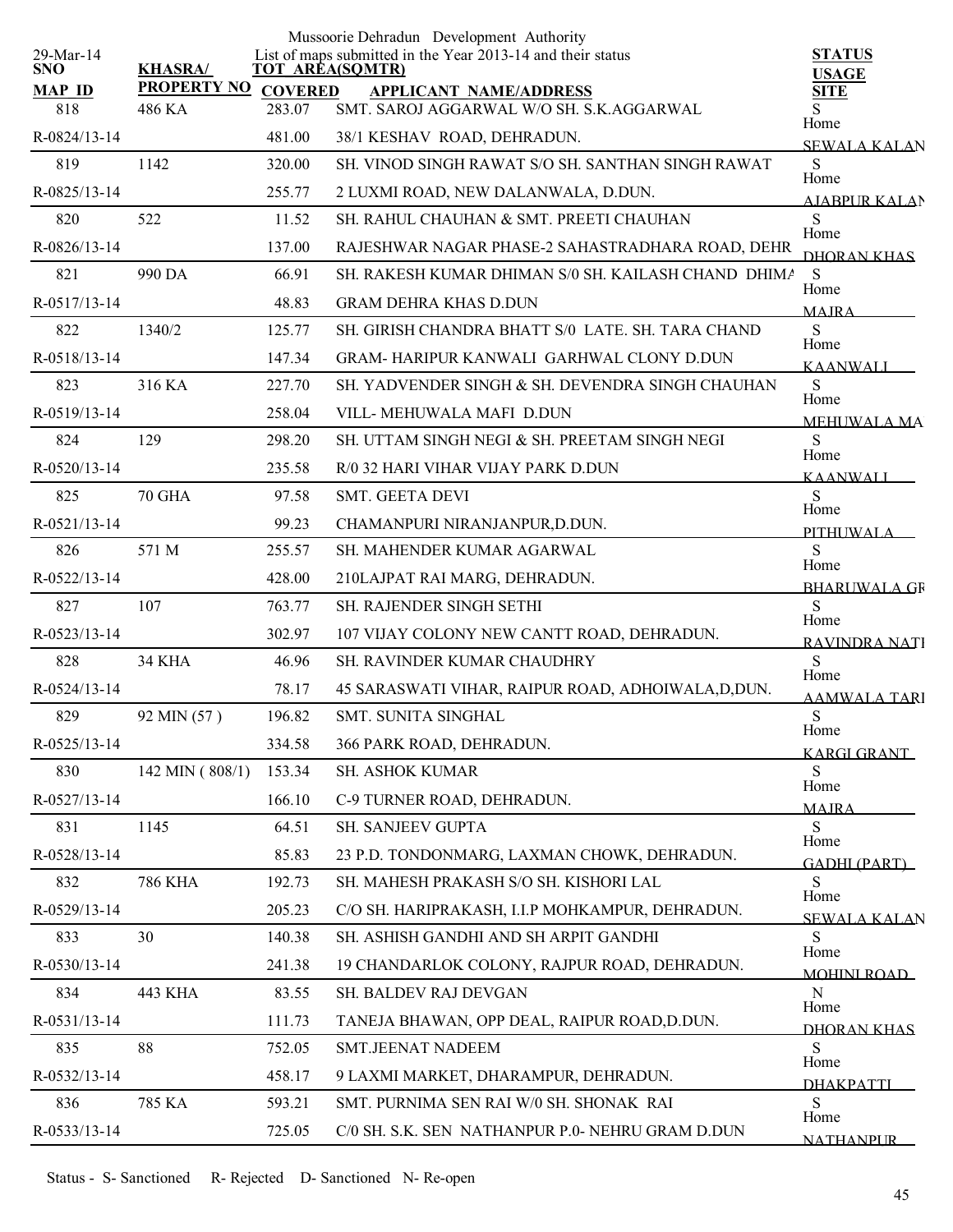| 29-Mar-14          |                            |                | Mussoorie Dehradun Development Authority                                              |                               |
|--------------------|----------------------------|----------------|---------------------------------------------------------------------------------------|-------------------------------|
| <b>SNO</b>         | <b>KHASRA/</b>             |                | List of maps submitted in the Year 2013-14 and their status<br><b>TOT AREA(SQMTR)</b> | <b>STATUS</b><br><b>USAGE</b> |
| <b>MAP ID</b>      | <b>PROPERTY NO</b>         | <b>COVERED</b> | <b>APPLICANT NAME/ADDRESS</b>                                                         | <b>SITE</b>                   |
| 837                | 146.147 & 90<br><b>NEW</b> | 264.00         | SH. SURYA KAFLE S/0 SH. B.K. KAFLE                                                    | S<br>Home                     |
| R-0534/13-14       |                            | 369.75         | R/0 PADMA COTTEGE UPPER MAMPREM SHILONG                                               | <b>KISHANPUR</b>              |
| 838                | 16                         | 5,400.00       | ISLAM MOHAMMAD S/0 IBRAHIM MOHAMMAD                                                   | S<br>Home                     |
| R-0535/13-14       |                            | 132.38         | R/0 H. N0- RZC-130 STREETN0-6 MADHU VIHAR NEW DELHI -                                 | <b>MAKKAWALA</b>              |
| 839                | 473 KA                     | 171.86         | SMT. RUCHI VERMA W/0 SH. SARVAN VERMA                                                 | S<br>Home                     |
| $R - 0536/13 - 14$ |                            | 167.34         | R/0 46-E PATHRI BAG D.DUN                                                             | DHORAN KHAS                   |
| 840                | 1188 & 150 OLD             | 520.00         | M/S KAY KAY INFRA VENTURE PVT. LTD                                                    | S<br>MULTIPLE UNIT            |
| $C-0053/13-14$     |                            | 254.75         | R/0 31/21 MUNICIPAL ROAD E.C. ROAD D.DUN                                              | <b>AIABPUR KALAN</b>          |
| 841                | <b>PROP-N0-76</b>          | 574.00         | SH. GURBUX SINGH. SH. INDERPREET SINGH & SH. KESHAV A                                 | S<br>Home                     |
| $R - 0537/13 - 14$ |                            | 262.96         | R/0 4- D INDER ROAD D.DUN                                                             | CURZAN ROAD                   |
| 842                | 716                        | 138.89         | SMT. KOMAL NAGPAL W/0 SH. ANKUR NAGPAL                                                | S<br>Home                     |
| R-0538/13-14       |                            | 143.45         | R/0 24 SHALIN ENCLAVE BADRIPUR D.DUN                                                  | <b>BHARUWALA GR</b>           |
| 843                | 227                        | 300.53         | SH. ATUL KUMAR & SH. SANJAY KUMAR                                                     | S<br>MULTIPLE UNIT            |
| $C-0043/13-14$     |                            | 480.85         | R/0 105 BRAHMAN WALA HARIDWAR BYE PASS D.DUN                                          | <b>BARHAMAN WA</b>            |
| 844                | 50                         | 264.60         | SH. SHYAM DORA. SMT. MANJU DORA & SH.GAURAV DORA                                      | S                             |
| R-0648/13-14       |                            | 335.95         | R/0 110 ANSARI ROAD D.DUN                                                             | Home<br><b>KAANWALI</b>       |
| 845                | 31 OLD & 151               | 127.73         | SH. DIRENDRA SHARMA & SMT. SUNITA SHARMA                                              | S                             |
| R-0649/13-14       | <b>NEW</b>                 | 151.86         | R/0 31 LUNNIA MOHALLA D.DUN                                                           | Home<br>LUNIA MAHALL          |
| 846                | 1340/1                     | 84.43          | SMT. JYOTI SAWHNEY W/0 LATE. SH. PAWAN SAWHNEY                                        | S                             |
| $R-0650/13-14$     |                            | 94.77          | R/0 16/332 GALI N0-12 JOSHI ROAD KORAL BAGH NEW DELHI                                 | Home<br><b>KAANWALI</b>       |
| 847                | 295                        | 139.40         | SMT. ARUNA SIKKA & SMT. MONIKA VERMA                                                  | S                             |
| $R-0651/13-14$     |                            | 133.63         | R/0 VIVEK VIHAR KANWALI D.DUN                                                         | Home<br><b>KAANWALI</b>       |
| 848                | 570 KA                     | 153.85         | SMT. MEENA W/0 SH. HARI KRISHAN DHOUNDIYAL                                            | S                             |
| R-0652/13-14       |                            | 140.60         | GRAM-BAYADA PATTI- DHOUNDIYALSHU TAHSIL-THALISA                                       | Home<br>TARLA NAGAL           |
| 849                | 570 KA                     | 153.00         | SMT. MANJU MAITHANI W/0 SH. PRAMOD KUMAR MAITHANI                                     | S                             |
| $R-0653/13-14$     |                            | 217.25         | GRAM- GIRGAON PATTI- EDWALSHU TAHSIL- SRINAGAR PA                                     | Home<br><b>TARLA NAGAL</b>    |
| 850                | PROP- NO- 21/2             | 379.73         | SH. SANJAY KUMAR S/0 SH. SHIV SAHAI                                                   | S                             |
| $R-0654/13-14$     |                            | 549.88         | $R/0$ 21/2 E.C. ROAD D.DUN                                                            | Home<br><b>ECROAD</b>         |
| 851                | 94 & 17 OLD                | 85.00          | SMT. GARIMA SAXENA W/0 SH. PRAFUL PRAKASH SHARMA                                      | S                             |
| R-0691/13-14       |                            | 107.20         | R/0 GHISAR PARI HARBANSWALA RISHI VIHARB D.DUN                                        | Home<br><b>MEHUWALA MA</b>    |
| 852                | 12/1                       | 333.00         | SH. PRAMOD KUMAR S/0 LATE. SH. HOTI LAL                                               | S                             |
| R-0692/13-14       |                            | 421.85         | H.N0-491 GURU ROAD CHAT WALI GALI D.DUN                                               | Home<br><b>AAMWALA TARI</b>   |
| 853                | 369 KA                     | 112.00         | SMT. MANJU SINGH W/0 SH. JASBIR SINGH                                                 | S                             |
| R-0693/13-14       |                            | 157.86         | R/0 A-30 M.D.D.A COLONY CHANDER ROAD D.DUN                                            | Home<br>GUIRADA MANS          |
| 854                | 35/1                       | 220.50         | SH. HARISH CHANDRA BARTHWAL S/0 SH. B.N. BARTHWAL                                     | S                             |
| $R-0694/13-14$     |                            | 179.70         | R/0 VISWANATH PURAM HARIDWAR ROAD MOHKAMPUR D.DU                                      | Home<br><b>MAJRI MAFI</b>     |
| 855                | 141 OLD & 1116             | 137.37         | SH. KISHOR SINGH RAWAT S/0 LATE. SH. GOVIND SINGH RAW                                 | -S                            |
| R-0695/13-14       | KHA                        | 110.48         | R/0 H. N0*-224 SARTHI VIHAR HARIDWAR ROAD D.DUN                                       | Home                          |
|                    |                            |                |                                                                                       | AJARPUR KALAN                 |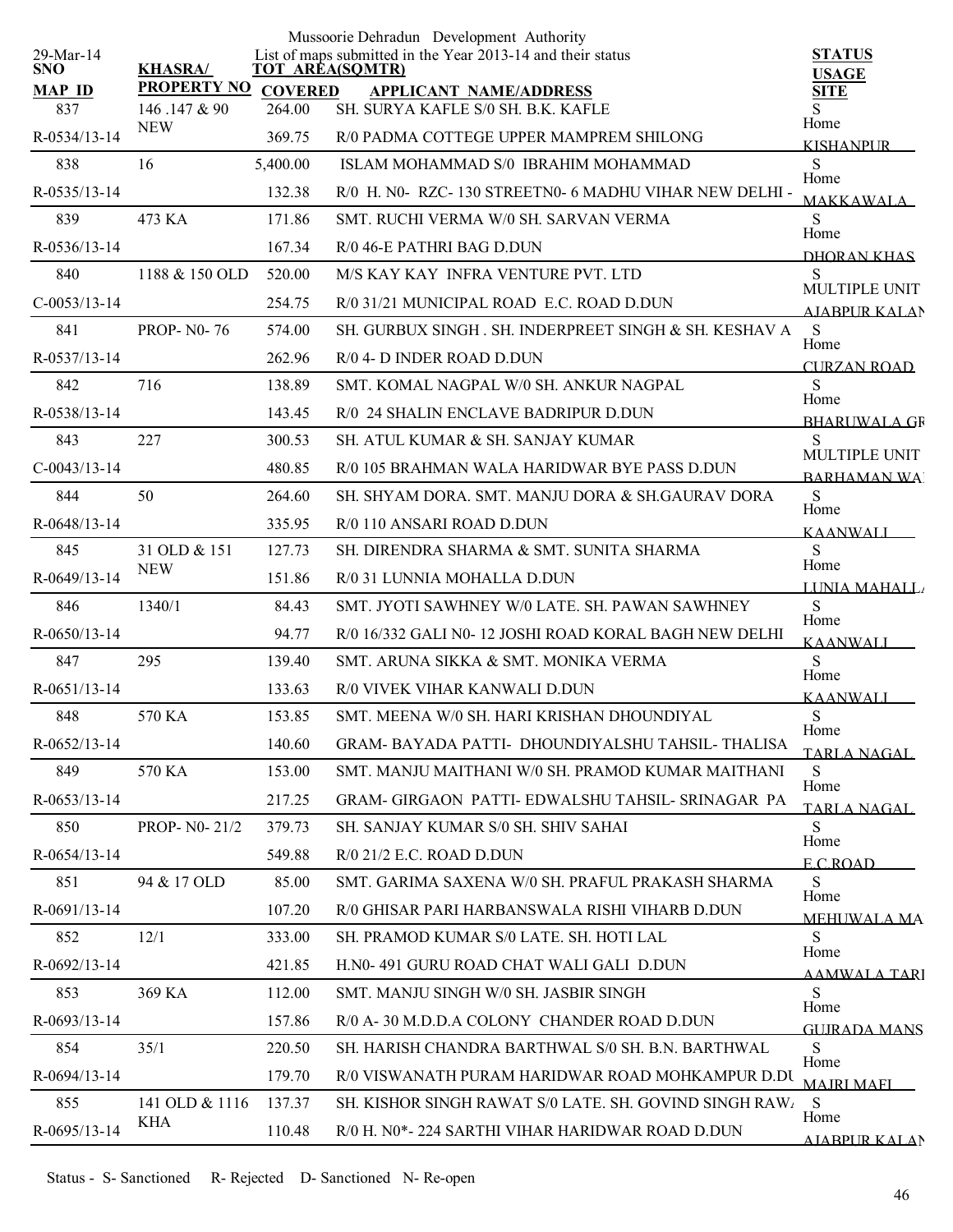|                         |                               |                          | Mussoorie Dehradun Development Authority                                       |                               |
|-------------------------|-------------------------------|--------------------------|--------------------------------------------------------------------------------|-------------------------------|
| 29-Mar-14<br><b>SNO</b> | <b>KHASRA/</b>                |                          | List of maps submitted in the Year 2013-14 and their status<br>TOT AREA(SQMTR) | <b>STATUS</b><br><b>USAGE</b> |
| <b>MAP ID</b><br>856    | <b>PROPERTY NO</b><br>172 GHA | <b>COVERED</b><br>259.00 | <b>APPLICANT NAME/ADDRESS</b><br>SMT. NEELAM KAPOOR W/0 SH. AVINASH KAPOOR     | <b>SITE</b><br>R              |
| $R-0696/13-14$          |                               | 223.44                   | R/0 15/10 INDER BAWA MARG RAJPUR ROAD D.DUN                                    | Home                          |
| 857                     | 476/3                         | 376.64                   | SMT. SUMITRA PANWAR W/0 SH. N.S. PANWAR                                        | <b>KISHANPUR</b><br>S         |
| R-0697/13-14            |                               | 221.04                   | C/0 SH. B.S. BHANDARI 66 PANDITWARI PHASE- II D.DUN                            | Home<br><b>ARCADIA GRAN</b>   |
| 858                     | 74/2                          | 180.23                   | SH. BHAGWATI PRASAD SILODI S/0 LATE. SH. SURESHA NAND                          | S                             |
| R-0698/13-14            |                               | 165.48                   | R/0 8 SHRI ENCLAVE PANDITWARI P.0- PREM NAGAR D.DUN                            | Home<br><b>PANDITWARI</b>     |
| 859                     | 1269                          | 122.22                   | SH. KAILASH CHAND BHAGAT S/0 LATE. SH. RAM JEEVAN BHA                          | S                             |
| R-0699/13-14            |                               | 169.84                   | R/0 118/1 BALLUPUR BLOCK- II D.DUN                                             | Home<br><b>KAANWALI</b>       |
| 860                     | 480 & 269 OLD                 | 90.73                    | SMT. TANUJA GUPTA W/0 SH. VISHAL RAJ GUPTA                                     | S                             |
| R-0700/13-14            |                               | 101.13                   | R/0 19 MOHIT VIHAR G.M.S. ROAD D.DUN                                           | Home<br><b>KAANWALI</b>       |
| 861                     | 47                            | 224.18                   | SH. GURJEET SINGH & SH. ARVINDER SINGH                                         | S                             |
| R-0701/13-14            |                               | 251.39                   | R/0 35 JANAK PURI ENGG. ENCLAVE G.M.S. ROAD D.DUN                              | Home<br><b>NIRANJANPUR</b>    |
| 862                     | PLOT N0-S-4                   | 971.13                   | SH. LALIT MOHAN PANT S/0 LATE. SH. MADHUSUDAN PANT                             | S<br>Home                     |
| R-0702/13-14            | D-65 & KH. N0-<br>118         | 236.06                   | R/0 289 WEST CANAL ROAD SEWLA KALAN MAZRA D.DUN                                | <b>SHAH NAGAR</b>             |
| 863                     | 193 KA                        | 71.00                    | SH. YOGENDRA SINGH S/0 SH. VED SINGH                                           | S<br>Home                     |
| R-0772/13-14            |                               | 68.05                    | R/0 5 ROCHIPURA MAJRA D.DUN                                                    | <b>MOTHROWALA</b>             |
| 864                     | 185/2                         | 167.22                   | SMT. AARTI SHARMA W/0 SH. GAGAN SHARMA                                         | S<br>Home                     |
| R-0773/13-14            |                               | 151.64                   | R/0 217 BHARU WALA GRANT SUBHASH NAGAR D.DUN                                   | <b>ARCADIA GRAN</b>           |
| 865                     | 139 OLD & 173                 | 150.50                   | SH. MANOJ AWASTHI S/0 SH. M.P. AWASTHI                                         | S<br>Home                     |
| R-0774/13-14            | <b>KA NEW</b>                 | 183.80                   | R/0 101/1 SHIMLA ROAD P.0- MAJRA D.DUN                                         | <b>SEWALA KHURD</b>           |
| 866                     | 475                           | 200.00                   | SH. NAGENDER KAPTIYAL S/0 LATE, SH. P.D. KAPTIYAL                              | S<br>Home                     |
| R-0775/13-14            |                               | 159.32                   | R/0 BAHUGUNA COLONY AJABPUR D.DUN                                              | <b>AJABPUR KHURI</b>          |
| 867                     | 135 KA, 122                   | 182.39                   | SH. VIJAY NAITHANI S/0 DR. LAXMI PD. NAITHANI                                  | S<br>Home                     |
| R-2120/12-13-           |                               | 194.72                   | R/0 KENDRIYA VIDHYALA N0-2 BEG G.C. ROORKEE                                    | AJABPUR KHURT                 |
| 868                     | 1127                          | 342.51                   | SH. JAGDISH SARAN RASTOGI S/0 LATE. SH. B.L. RASTOGI                           | S<br>Home                     |
| R-0776/13-14            |                               | 219.60                   | R/0 250/1 MANSAROVAR OLONY BALLUPUR D.DUN                                      | <b>GARHI</b>                  |
| 869                     | 172 GHA & 165                 | 342.00                   | SMT. SHIVANI BANSAL PATNAYAK W/0 SH. SUSHANT PATNAY                            | S<br>Home                     |
| R-0777/13-14            | KA                            | 504.63                   | R/0 5 TILAK ROAD FOREST COLONY D.DUN                                           | <b>KISHANPUR</b>              |
| 870                     | 460.463 OLD &                 | 363.69                   | SH. KADAR SINGH MEHAR S/0 SH. DHANI SINGH MEHAR                                | S<br>Home                     |
| R-0778/13-14            | 1122 KHA NEW                  | 203.09                   | R/0 H. N0-72 BAHUGUNA COLONY AJABPUR KHURD D.DUN                               | AJARPUR KHURI                 |
| 871                     | 131/1                         | 41.80                    | SH. TRILOK SINGH BISHT S/0 SH. MATBAR SINGH BISHT                              | S<br>Home                     |
| R-0779/13-14            |                               | 61.08                    | R/0 DOON HILLS COLONY LANE- N0- 1 RING ROAD LADPUR D.                          | CHAK RAIPUR                   |
| 872                     | 756 KHA                       | 177.30                   | SH. SUSHIL KUMAR & SMT. MAYA SHOD                                              | S<br>Home                     |
| R-0780/13-14            |                               | 182.13                   | C/0 SH. JAGDISH PRASAD GRAM NEHRU GRAM D.DUN                                   | DEHRA KHAS                    |
| 873                     | 62                            | 423.53                   | SMT. AARTI ANAND & SH. NITIN ANAND                                             | S<br>Home                     |
| R-0783/13-14            |                               | 153.49                   | 62 SUBHASH ROAD, DEHRADUN.                                                     | SUBHASH ROAD                  |
| 874                     | 131/1                         | 41.80                    | SH. P.P. KAINTURA                                                              | S<br>Home                     |
| R-0784/13-14            |                               | 61.08                    | DOON HILLS COLONY, RING ROAD, DEHRADUN.                                        | CHAK RAIPUR                   |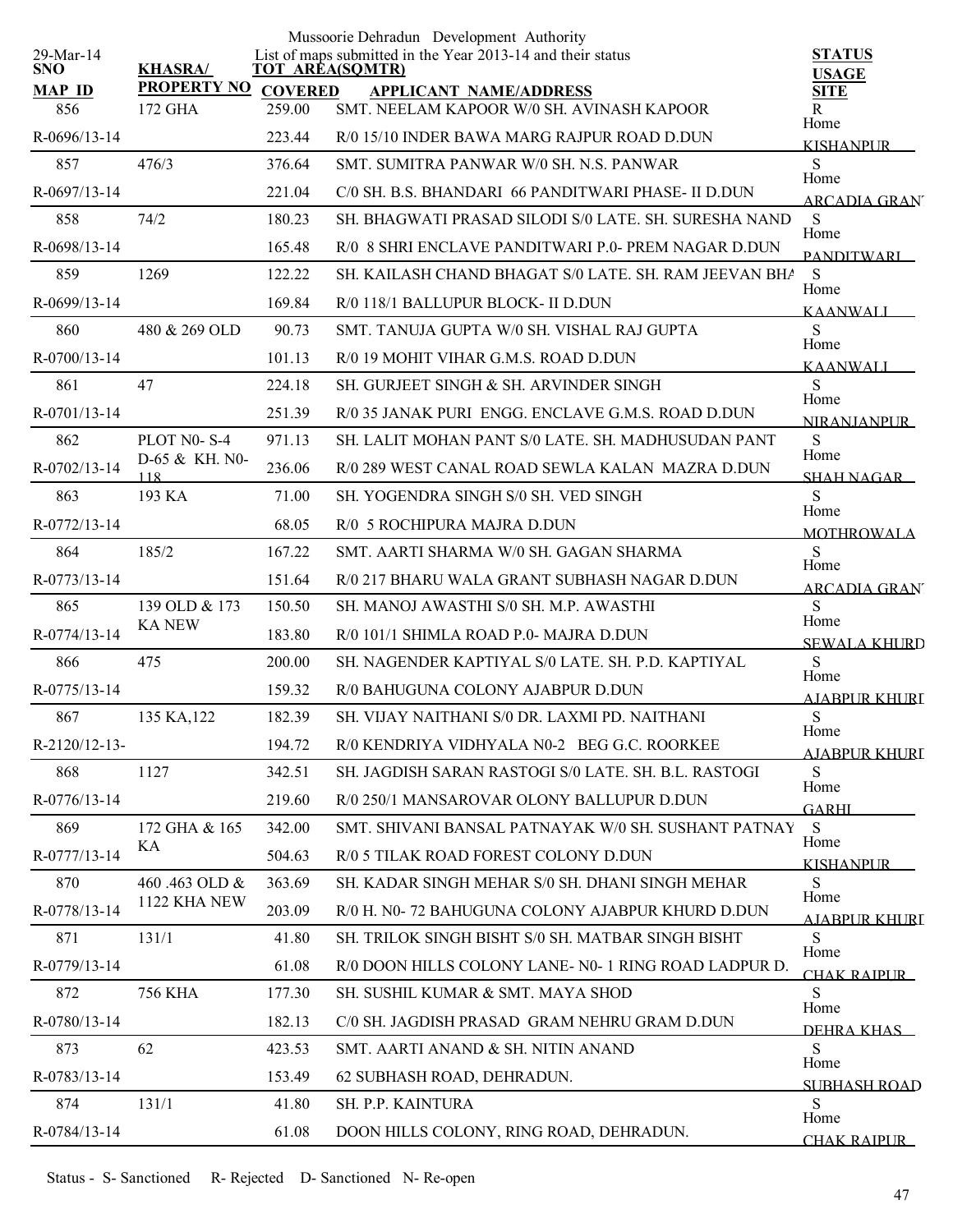| 29-Mar-14            |                             |                          | Mussoorie Dehradun Development Authority<br>List of maps submitted in the Year 2013-14 and their status | <b>STATUS</b>                          |
|----------------------|-----------------------------|--------------------------|---------------------------------------------------------------------------------------------------------|----------------------------------------|
| <b>SNO</b>           | <b>KHASRA/</b>              |                          | <b>TOT AREA(SQMTR)</b>                                                                                  | <b>USAGE</b>                           |
| <b>MAP ID</b><br>875 | <b>PROPERTY NO</b><br>642/3 | <b>COVERED</b><br>397.30 | <b>APPLICANT NAME/ADDRESS</b><br>SH. AMIT ANAND & SMT. BHAWANA ANAND                                    | <b>SITE</b>                            |
| R-2403/11-12-        |                             | 474.91                   | <b>43 DHAMA WALA D.DUN</b>                                                                              | Home<br><b>KAANWALI</b>                |
| 876                  | 809                         | 178.00                   | SMT. GEETA RANI W/0 SH. OM PAL SINGH                                                                    | ${\bf S}$                              |
| R-2419/12-13-        |                             | 194.15                   | R/0 B-8 OFFICERS COLONY RACE COURSE                                                                     | Home<br><b>NATHANPUR</b>               |
| 877                  | 130                         | 149.62                   | SMT.UMA BISHT W/0 SH. SURENDRA SINGH BISHT                                                              | S                                      |
| R-0785/13-14         |                             | 135.84                   | VILL- ANARWALA D.DUN                                                                                    | Home<br><b>IOHRI</b>                   |
| 878                  | 81                          | 101.44                   | SMT. SANJU DEVI W/0 SH. SANJEEV KUMAR                                                                   | S                                      |
| R-0786/13-14         |                             | 119.36                   | VILL- & P.0- GARHI PUKTA MOHALLA CHAUDHARAN DISTT- :                                                    | Home<br>A JARPUR KHURI                 |
| 879                  | 1067 (1924 KA)              | 108.73                   | SMT. SARITA RAWAT W/O SH. JASPAL SINGH RAWAT                                                            | <sub>S</sub>                           |
| R-0801/13-14         |                             | 122.32                   | DEEP NAGAR, AJABPUR KALAN DEHRADUN.                                                                     | Home<br><b>AIARPUR KALAN</b>           |
| 880                  | 377                         | 1,375.41                 | SH. ANUJ AGARWAL & SMT SANDHYA AGARWAL                                                                  | S                                      |
| $C-0067/13-14$       |                             | 737.88                   | 29 ANAND CHAOWK, DEHRADUN.                                                                              | Home<br><b>KAANWALI</b>                |
| 881                  | 375 KHA MIN                 | 354.32                   | SH. INDERJEET MUNIYAL WS/O SH. SANT RAM MUNIYAL                                                         | S                                      |
| $C-0068/13-14$       |                             | 563.43                   | 40 KESHAV VIHAR, NIRANJANPUR, DEHRADUN.                                                                 | Commercial Comp.<br><b>NIRANIANPUR</b> |
| 882                  | 10                          | 97.00                    | SH. DIGAMBER SINGH RANA                                                                                 | S                                      |
| R-0827/13-14         |                             | 90.00                    | 10 OLD SURVEY ROAD, DEHRADUN.                                                                           | Home<br><b>OLD SHRVEY RO</b>           |
| 883                  | 30                          | 691.44                   | SH. KAILASH CHANDRA DHYANI                                                                              | S                                      |
| R-0828/13-14         |                             | 2,307.49                 | 30 VASANT VIHAR PHASE-1, NEW FOREST, DEHRADUN.                                                          | Home<br><b>VASANT VIHAR 1</b>          |
| 884                  | 129-D RACE                  | 418.05                   | M/S CITY SQUARE MEGA MALL PVT.LTD. THRU DIR. SH. NARE                                                   | S                                      |
| $C-0066/13-14$       | <b>COURSE</b>               | 575.39                   | 129-D. GOVIND NAGAR RACE COURSE, DEHRADUN.                                                              | MULTIPLE UNIT<br><b>GOVIND NAGAR</b>   |
| 885                  | 354 GA DOON                 | 335.96                   | SH. YOGESH KUMAR & SMT KAMLESH DEVI                                                                     | S                                      |
| R-0066/13-14         | <b>ENCLAVE</b>              | 323.90                   | R/0 29 DRON PURI G.M.S. ROAD D.DUN                                                                      | Home<br><b>SEWALA KALAN</b>            |
| 886                  | 9.3.7 & 110 KA 3,248.00     |                          | SH. JASVINDER SINGH .SMT.MANJEET KAUR & SMT. KULJEET                                                    | S                                      |
| $C-0104/12-13-$      | . 111 KHA                   | 5,252.28                 | 25 PARTAP HOUSE RAJORI GARDAN NEW DELHI                                                                 | Group Housing<br><b>SINOLA</b>         |
| 887                  | 478.490                     | 2,020.00                 | PESTALOZZI CHILDRENS VILLAGE SOCIETY                                                                    | S                                      |
| $C-0091/13-14$       |                             | 3,429.31                 | R/0 224 PANDITWAI PHASE-II D.DUN                                                                        | Group Housing<br><b>ARCADIA GRANT</b>  |
| 888                  | MUNICIPAL N0-               | 326.92                   | KM. RITU & SMT. MANISHA SARAWAT DORA                                                                    | S                                      |
| $C-0092/13-14$       | 94/79                       | 519.57                   | R/0 82/69 DHARAMPUR D.DUN                                                                               | MULTIPLE UNIT<br>RACE COURSE           |
| 889                  | 218/1                       | 1,267.47                 | SH. AVINASH SINGH CHAUHAN S/0 SH. JITENDRA SINGH CHAU                                                   | <sub>S</sub>                           |
| $C-0093/13-14$       |                             | 1,486.96                 | R/0 H.N0-115 MIYA WALA P.0-HARAWALA D.DUN                                                               | Hostel<br><b>KANDOLI</b>               |
| 890                  | PROP-N0-                    | 487.91                   | SH. SATISH KUMAR GOYAL S/0 LATE. SH. JAGAT PRASAD GOY                                                   | S                                      |
| $C-0094/13-14$       | 163/A                       | 747.50                   | R/0 163/A RAJPUR ROAD D.DUN                                                                             | Commercial Compl<br>RAI PUR ROAD       |
| 891                  | 1211                        | 323.00                   | SH. PRAKASH CHAND THAPLIYAL & OTHERS                                                                    | R                                      |
| $C-0095/13-14$       |                             | 540.99                   | R/0 LANE- N0-04 H. N0-9 ASHIRWAD ENCLAVE D.DUN                                                          | MULTIPLE UNIT                          |
| 892                  | 255                         | 828.07                   | SH. MANHOR LAL JUYAL S/0 SH. KHUSHAL MANI JUYAL                                                         | <b>KAANWALI</b><br>S                   |
| $C-0096/13-14$       |                             | 951.19                   | R/0 04 BALBIR ROAD D.DUN                                                                                | Commercial Comp.                       |
| 893                  | 2KA. 2GA.                   | 2,532.00                 | SH. SAIF ULLAH & OTHERS                                                                                 | <b>DHARMPLIR</b><br>S                  |
| $C-0097/13-14$       | 1KHA.3& 4 KA                | 2,808.75                 | 43 GANDHI ROAD D.DUN                                                                                    | Commercial Comp.                       |
|                      |                             |                          |                                                                                                         | <b>MOHABBEWALA</b>                     |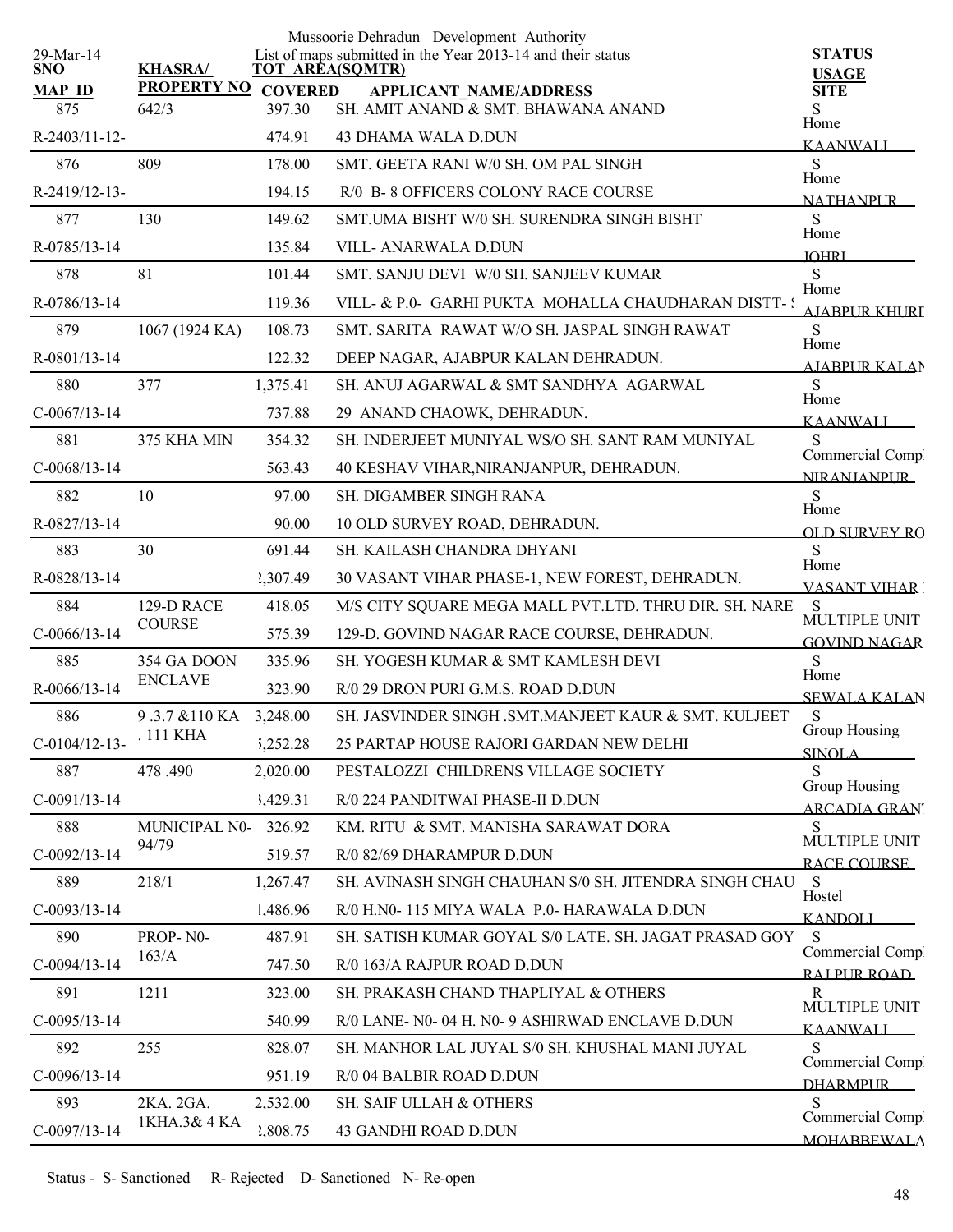|                         |                                                   |          | Mussoorie Dehradun Development Authority                                       |                                       |
|-------------------------|---------------------------------------------------|----------|--------------------------------------------------------------------------------|---------------------------------------|
| 29-Mar-14<br><b>SNO</b> | <b>KHASRA/</b>                                    |          | List of maps submitted in the Year 2013-14 and their status<br>TOT AREA(SQMTR) | <b>STATUS</b><br><b>USAGE</b>         |
| <b>MAP ID</b><br>894    | PROPERTY NO COVERED<br>2ka. 2kha. 2ga. & 3,260.00 |          | <b>APPLICANT NAME/ADDRESS</b><br>SH. SAIF ULLAH & OTHERS                       | <b>SITE</b>                           |
| $C-0098/13-14$          | 4ka                                               | 3,641.32 | <b>43 GANDHI ROAD D.DUN</b>                                                    | Commercial Comp.                      |
| 895                     | 976 NEW & 600                                     | 323.00   | SH. SUSHIL KUMAR NAITHANI S/0 SH. J.P. NAITHANI                                | <b>MOHABBEWALA</b><br>S               |
| $C-0099/13-14$          | <b>OLD</b>                                        | 516.80   | R/0 E-104 NEHRU COLONY D.DUN                                                   | Commercial Comp.<br>AIABPUR KHURI     |
| 896                     | PROP-N0-137                                       | 88.00    | SMT. SHYAMA RANI W/0 SH. DAULAT RAM                                            | S                                     |
| R-0099/13-14-           | $&7$ NEW                                          | 118.86   | R/0 137 LUNNIA MOHALLA D.DUN                                                   | Home<br>LINIA MAHALL                  |
| 897                     | 190 OLD & 406                                     | 614.92   | SH. V.K. GUPTA & SH. ANSHUL AGGARWAL                                           | S                                     |
| $C-0102/13-14$          | <b>NEW</b>                                        | 770.36   | 264 DAYA NAND MARG SUBHASH NAGAR D.DUN                                         | Commercial Comp.<br><b>MAIRA</b>      |
| 898                     | <b>PROP-N0-34</b>                                 | 1,546.13 | SH. RAKESH KUMAR. SH.AJAY KUMAR. SH. MUKUL KUMAR. S                            | $\mathbf D$                           |
| $C-0069/11-12-$         |                                                   | 1,747.63 | 132/88 SAHARANPUR ROAD D.DUN                                                   | Hotel<br><b>SAHARANPLIR RO</b>        |
| 899                     | 182 KA &                                          | 4,097.00 | M/S DOON HOTEL AND RESORT PVT. LTD.                                            | S                                     |
| $C-0026/12-13-$         | 182/329                                           | 5,729.80 | 85 LAXMI ROAD DALANWALA D.DUN                                                  | <b>MALSI</b>                          |
| 900                     | 1353,54,55& 0,140.00                              |          | SMT. ANURADHA BATTA & OTHERS                                                   | S                                     |
| R-1621/07-08-           | ;1356                                             | 3,067.39 | 7 - SAHARANPUR ROADDEHRA DUN                                                   | Group Housing<br><b>AIARPUR KHURL</b> |
| 901                     | 752 KA & 603.                                     | 123.95   | SMT. SHARDA CHANDRA W/0 SH. RAMESH CHANDRA                                     | S                                     |
| R-0539/13-14            | 604 OLD                                           | 133.58   | R/0 54 DRON VIHAR MITHI BEHRI PREM NAGAR D.DUN                                 | Home<br>DEHRA KHAS                    |
| 902                     | <b>756 KHA</b>                                    | 128.20   | SMT. BABITA RAWAT W/0 SH. ARVIND S. RAWAT                                      | S                                     |
| R-0540/13-14            |                                                   | 116.93   | R/0 81 UPASANA ENCLAVE PANDITWARI D.DUN                                        | Home<br>DEHRA KHAS                    |
| 903                     | 76 & 4 BHA                                        | 240.00   | SH. PURSHOTAM DASS KANDPAL S/0 LATE. SH. SHISH RAM KA                          | S                                     |
| R-0541/13-14            | <b>NEW</b>                                        | 191.55   | <b>VILL-KANDOLI D.DUN</b>                                                      | Home<br><b>KANDOLI</b>                |
| 904                     | 92 & 94                                           | 517.00   | DR. MAHAVIR DABRAL & DR. VIMLA DABRAL                                          | S                                     |
| R-0542/13-14            |                                                   | 362.47   | C/0 SH. L.P. DEV RANI 25/5 E.C. ROAD D.DUN                                     | Home<br><b>KULHAN MANSI</b>           |
| 905                     | 69                                                | 52.46    | SMT. ARCHITA ARYA W/0 SH. KUMAR SWAPNIL                                        | ${\bf S}$                             |
| R-0543/13-14            |                                                   | 53.98    | R/0 DANDA LAKHUND DO BACHHI ROAD D.DUN                                         | Home<br><b>KISHANPUR</b>              |
| 906                     | 69                                                | 47.38    | SH. TUSHAR MEHTA S/0 LATE.SH. SUNDER KUMAR MEHTA                               | S                                     |
| R-0544/13-14            |                                                   | 46.96    | R/0 RAJPUR ROADNEAR SAI MANDIR D.DUN                                           | Home<br><b>KISHANPUR</b>              |
| 907                     | 77 G NEW & 64                                     | 95.68    | SMT. SHOBHNA BALUNI W/0 SH. ANIL BALUNI                                        | S                                     |
| R-0545/13-14            | <b>OLD</b>                                        | 155.17   | 60 MANSINGH WALA D.DUN                                                         | Home<br><u>AAMWALA TARI</u>           |
| 908                     | 178 KHA & 111                                     | 2,818.22 | M/S D.S. BUILDERS INDIA PVT. LTD.                                              | S                                     |
| $C-0054/13-14$          | <b>OLD</b>                                        | 1,922.78 | R/0 18 PARK ROAD D.DUN                                                         | Group Housing<br>DHORAN KHAS          |
| 909                     | $67/1$ (86 GA                                     | 154.74   | SMT. NAVNEET KAUR W/O SH. JAGTAR SINGH                                         | S.                                    |
| R-0546/13-14            |                                                   | 186.21   | 118 ARYA NAGAR, BLOCK-2 DEHRADUN.                                              | Home<br><b>AAMWALA TARI</b>           |
| 910                     | 154 (1192 CHA)                                    | 225.39   | SMT. SAROJNI W/O SH. RAJENDER SINGH                                            | S                                     |
| R-0547/13-14            |                                                   | 195.40   | 15 SHALIN ENCLAVE, BADRIPUR ROAD, DEHRADUN.                                    | Home<br>AIABPUR KALAN                 |
| 911                     | 1145                                              | 63.46    | SMT. SNIGDHA PATRO                                                             | S                                     |
| R-0548/13-14            |                                                   | 85.01    | 157-A, WARD NO-7, SANGURI GARDEN HEEVANAGAR, KATHGC                            | Home<br><b>GADHI (PART)</b>           |
| 912                     | 254 (326 GHA)                                     | 209.10   | SH. MANUJ TYAGI                                                                | S                                     |
| R-0549/13-14            |                                                   | 250.76   | C-104 DEVBHOOMI ENCLAVE, HARIDWAR BYPASS ROAD, D.DU                            | Home<br><b>GUIRADA MANS</b>           |
|                         |                                                   |          |                                                                                |                                       |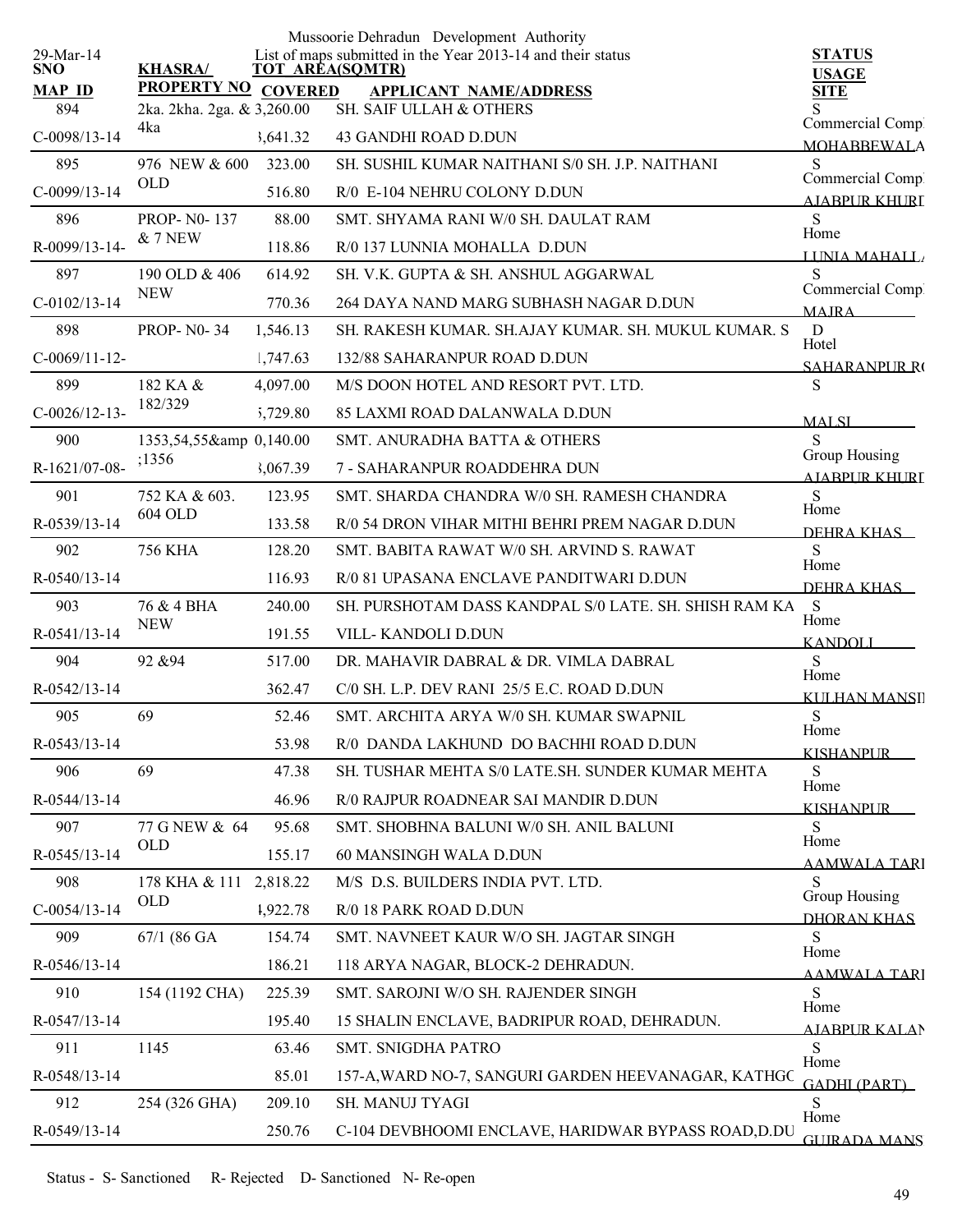|                         |                         |                | Mussoorie Dehradun Development Authority                                              |                                     |
|-------------------------|-------------------------|----------------|---------------------------------------------------------------------------------------|-------------------------------------|
| 29-Mar-14<br><b>SNO</b> | <b>KHASRA/</b>          |                | List of maps submitted in the Year 2013-14 and their status<br><b>TOT AREA(SQMTR)</b> | <b>STATUS</b><br><b>USAGE</b>       |
| <b>MAP ID</b>           | <b>PROPERTY NO</b>      | <b>COVERED</b> | <b>APPLICANT NAME/ADDRESS</b>                                                         | <b>SITE</b>                         |
| 913                     | 268 MIN                 | 482.71         | SH. DEEPAK BARTHWAL , DINESH BARTHWAL & SMT KAMLA I                                   | S.<br>Home                          |
| $R - 0550/13 - 14$      |                         | 368.60         | G.M.S. ROAD, KANWALI, DEHRADUN.                                                       | <b>KAANWALI</b>                     |
| 914                     | 1267 (PLOT              | 134.00         | <b>SH. SUBODH GUPTA</b>                                                               | S<br>Home                           |
| R-0551/13-14            | $NO-69$                 | 180.88         | 63 T.H.D.C. COLONY, DEHRAKHAS, DEHRADUN.                                              | <b>SALLOK</b>                       |
| 915                     | 565 KA&568              | 6,358.50       | T.G. LEISURE&RESORTS PVT.LTD                                                          | S<br>Hotel                          |
| $C-0029/10-11-$         | KA&600&566&<br>567K A   | 3,591.73       | C/0 SH.PUNEET GUPTA16-A SUBHASH ROAD SHANTI PLAZA D.                                  | TARLA NAGAL                         |
| 916                     | PROP-N0-59-D 1,429.00   |                | <b>SH. J.K. DATTA &amp; OTHERS</b>                                                    | S                                   |
| $C-0055/13-14$          |                         | 602.38         | R/0 59- D RAJPUR ROAD D.DUN                                                           | Commercial Comp<br>RAI PUR ROAD     |
| 917                     | 963                     | 125.46         | SH. VIPIN KUMAR KHANNA S/0 SH. ASHOK KHANNA                                           | S                                   |
| R-0552/13-14            |                         | 73.35          | 31/32 TYAGI ROAD BALLIWALA CHOWK D.DUN                                                | Home<br><b>KAANWALI</b>             |
| 918                     | 392 JHA & 395           | 256.00         | SH. MUKESH DOBHAL S/0 SH. KAILASH CHAND DOBHAL                                        | S                                   |
| R-0553/13-14            | <b>KHA &amp; 37 OLD</b> | 188.00         | C/0 SH. VIKAS UNIYAL 4/137 STREET- N0- 4 SHASTRI NAGAR D                              | Home<br><b>NATHANPUR</b>            |
| 919                     | 180                     | 103.00         | KHURSHEED AHMED S/0 MANJOOR AHMED                                                     | S                                   |
| R-0555/13-14            |                         | 129.18         | C/0 SRIDEV SUMAN NAGAR D.DUN                                                          | Home<br>AJABPUR KHURI               |
| 920                     | <b>160 KHA</b>          | 92.90          | SH. SUMIOT CHOPRA S/0 SH. R.K. CHOPRA                                                 | S                                   |
| R-0556/13-14            |                         | 108.32         | R/0 50 AKASHDEEEP COLONY D.DUN                                                        | Home<br>KALILAGARH MA               |
| 921                     | 528                     | 255.76         | SH. VIPIN VERMA S/0 LATE. SH. DEEP CHAND VERMA                                        | $\mathbf{R}$                        |
| $C-0056/13-14$          |                         | 373.14         | R/0 171 MOHIT NAGAR D.DUN                                                             | Commercial Compl<br><b>KAANWALI</b> |
| 922                     | 2166                    | 105.85         | SMT. SUNITA RAWAT W/0 LATE. SH. SURANDER SINGH RAWA                                   | ${\bf S}$                           |
| R-0703/13-14            |                         | 88.00          | R/0 181 RAJESHWAR PURAM HARIDWAR ROAD D.DUN                                           | Home<br><b>RAIPUR</b>               |
| 923                     | 914                     | 72.68          | SMT. GURVINDER KALRA W/0 SH. ANUP KALRA                                               | S                                   |
| R-0704/13-14            |                         | 42.76          | R/0 18-A RACE COURSE D.DUN                                                            | Home                                |
| 924                     | 914                     | 72.68          | SMT. KARISHMA ANAND W/0 SH. GAURAV ANAND                                              | DEHRA KHAS<br>S                     |
| R-0705/13-14            |                         | 42.26          | R/0 102 SUBHASH ROAD D.DUN                                                            | Home                                |
| 925                     | 140                     | 219.13         | SH. PRAMOD DHASMANA S/0 SH. DAYA SAGAR DHASMANA                                       | <u>DEHRA KHAS – </u><br>S           |
| R-0708/13-14            |                         | 174.59         | R/0 93 NESHVILLA ROAD D.DUN                                                           | Home                                |
| 926                     | 1555                    | 141.07         | SH. NARENDRA KUMAR S/0 SH. CHANDROOP SINGH                                            | <b>KEDARPUR</b><br>S                |
| R-0713/13-14            |                         | 143.92         | R/0 III/3 HYDIL COLONY 18- E.C.ROAD D.DUN                                             | Home                                |
| 927                     | 407 OLD & 833           | 269.00         | SMT. SHOBHA MOULIK D/0 LATE, SH. B.B. BARUA                                           | KAANWALI<br>S                       |
| R-0714/13-14            | <b>KHA NEW</b>          | 262.41         | R/0 SARASWATI VIHAR ADHOIWALA D.DUN                                                   | Home                                |
| 928                     | 1526                    | 90.11          | SH.DEVI PRASAD & SH. SATISH CHAND                                                     | <u>ADOIWAL A</u><br>S               |
| R-0715/13-14            |                         | 68.32          | R/0 45-A CHANDRA SHAKER AZAD NAGAR D.DUN                                              | Home                                |
| 929                     | <b>641 KHA</b>          | 88.29          | SH. MUKESH S/0 SH. GUDDU                                                              | KAANWALI<br>S                       |
| R-0716/13-14            |                         | 107.80         | R/0 HARIPUR KANWALI D.DUN                                                             | Home                                |
| 930                     | 470 KHA                 | 188.40         | SMT. SUMITRA VISHWAKARMA W/0 SH.PURAN CHAND VISHW                                     | <b>NIRANIANPLIR</b><br><sub>S</sub> |
| R-0717/13-14            |                         | 203.89         | C/0 DR. S.K.MURTI 265 PHASE-II VASANT VIHAR D.DUN                                     | Home                                |
| 931                     | 109                     | 248.00         | SH. MAHIPAL SINGH RAWAT S/0 SH. GAJE SINGH                                            | DHORAN KHAS<br>S                    |
| R-0718/13-14            |                         | 227.12         | VILL-PREM PUR MAFI KAULAGARH D.DUN                                                    | Home                                |
|                         |                         |                |                                                                                       | PREMPUR MAEJ J                      |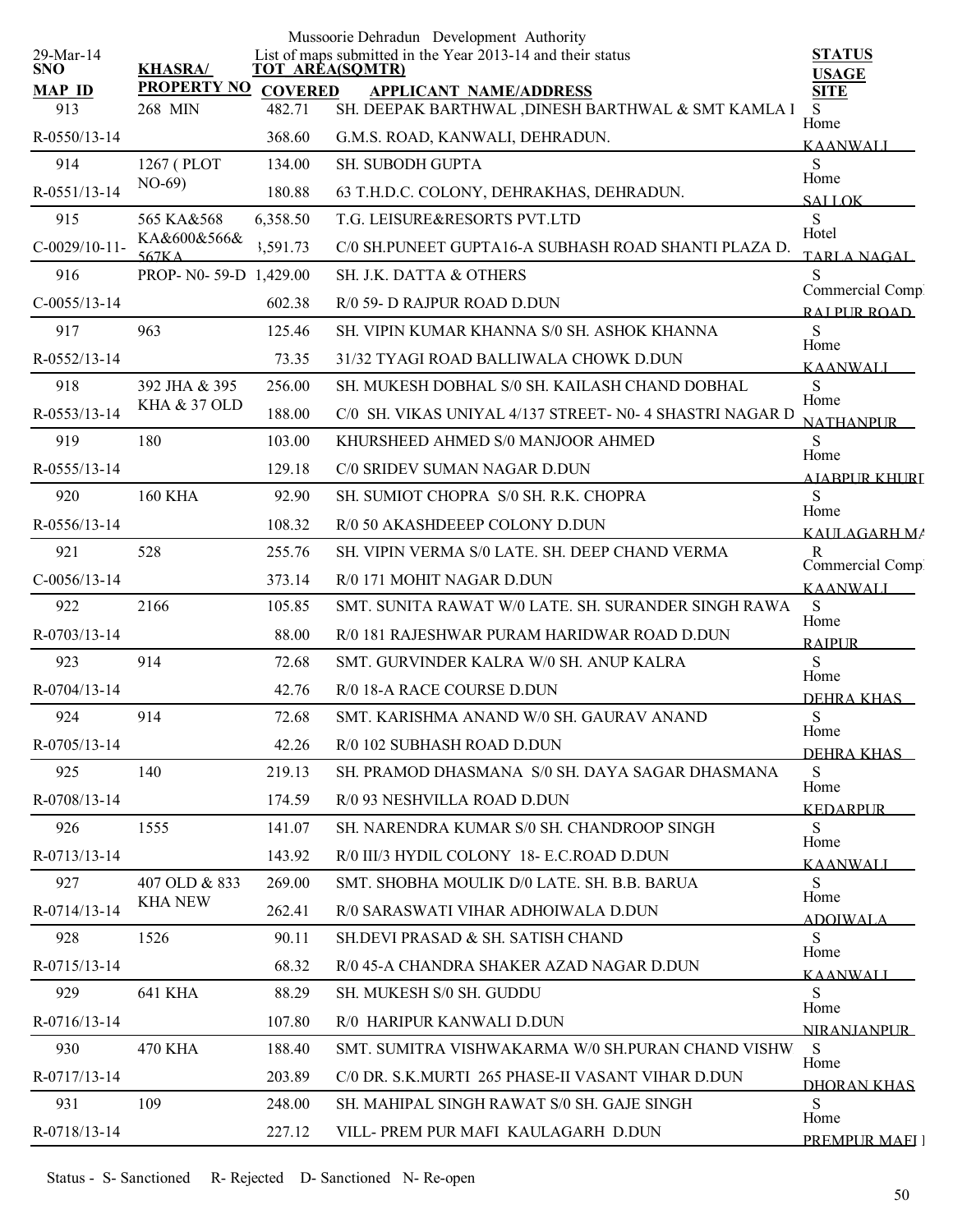|                         |                               |                | Mussoorie Dehradun Development Authority                                              |                                     |
|-------------------------|-------------------------------|----------------|---------------------------------------------------------------------------------------|-------------------------------------|
| 29-Mar-14<br><b>SNO</b> | <b>KHASRA/</b>                |                | List of maps submitted in the Year 2013-14 and their status<br><b>TOT AREA(SQMTR)</b> | <b>STATUS</b>                       |
| <b>MAP ID</b>           | <b>PROPERTY NO</b>            | <b>COVERED</b> | <b>APPLICANT NAME/ADDRESS</b>                                                         | <b>USAGE</b><br><b>SITE</b>         |
| 932                     | MUNICIPAL N0-                 | 172.00         | SH. MAHENDRA SINGH S/0 LATE. SH. JEET SINGH                                           | S<br>Home                           |
| R-0719/13-14            | 22 GOVIND<br><b>NAGAR</b>     | 268.00         | R/0 22 RACE COURSE D.DUN                                                              | RACE COURSE                         |
| 933                     | 431                           | 92.00          | SH. VINOD NEGI S/0 LATE. SH. BHAGWAN SINGH NEGI                                       | S                                   |
| R-0720/13-14            |                               | 107.17         | R/0 H-137 NEHRU COLONY D.DUN                                                          | Home<br><u>AJABPUR KHURI</u>        |
| 934                     | 962                           | 311.00         | SMT. SUMAN POKHRIYAL & SH. HARENDRA PRASAD POKHRIY                                    | S                                   |
| R-0721/13-14            |                               | 269.09         | <b>GRAM - NATHANPUR RING ROAD NEAR SAATHI WEDDING PO</b>                              | Home<br><b>NATHANPUR</b>            |
| 935                     | <b>PROP-N0-61</b>             | 0,178.06       | <b>DOON BIBLE COLLEGE</b>                                                             | S                                   |
| $C-0063/13-14$          |                               | 667.75         | <b>61 RAJPUR ROAD D.DUN</b>                                                           | School/College/Inst<br>RAI PUR ROAD |
| 936                     | 2/1                           | 178.43         | SH. ARUN JAISWAL                                                                      | ${\bf S}$                           |
| R-0838/13-14            |                               | 223.70         | 2 SALAWALA, DEHRADUN.                                                                 | Home<br><b>SALAWALA</b>             |
| 937                     | 70,72 KA,73                   | 890.00         | SH. MANOHAR LULA                                                                      | S                                   |
| R-0839/13-14            |                               | 338.36         | VILLAGE CHANROTI TEHSIL SADAR DEHRADUN.                                               | Home<br><b>CHANDROTI</b>            |
| 938                     | 144 E (108&109)               | 247.43         | SH. RAHUL KHANNA                                                                      | S                                   |
| R-0840/13-14            |                               | 234.46         | 151 CHUKHU MOHALLA, DEHRADUN.                                                         | Home<br><b>CHOUDHARY BII</b>        |
| 939                     | 20                            | 92.66          | SH. HANS RAJ ARORA & SH. RAJ KUMAR ARORA                                              | S                                   |
| R-0841/13-14            |                               | 49.50          | 63-C RAJPUR ROAD, DEHRADUN.                                                           | Home<br><b>JAKHAN</b>               |
| 940                     | 3 FA. 3NA. 3                  | 3,007.00       | CHANDRA CONSTRUCTION COMPANY & M/S ROUNAK INFR                                        | S                                   |
| $C-0072/13-14$          | MA                            | 5,405.16       | H. N0-16 LANE N0-7 NANDA ENCLAVE BADRIPUR JOGIWALA I                                  | Group Housing                       |
| 941                     | 49.50.57                      | 323.43         | SH. NARENDRA KUMAR BHASIN & SMT. NEERU BHASIN                                         | <b>CHAKSHAH NAG</b><br>S            |
| $C-0073/13-14$          |                               | 467.51         | 27-A CHAKRATA ROAD D.DUN                                                              | Commercial Comp.                    |
| 942                     | 354 M (NEW                    | 214.68         | SH. PANKAJ SINGH NEGI & SH. RAJEEV KUMAR                                              | CHAKRATA ROA<br>S                   |
| $C-0069/13-14$          | <b>AABADI</b>                 | 181.12         | THANI GAON, SHANSHAHI ASHRAM, RAJPUR, DEHRADUN.                                       | Commercial Comp.                    |
| 943                     | $NO-621$<br>16/1, 16/2, 16/3  | 651.16         | M/S A3S ENTERPRISE THRUOUH SH. AMIT KATHYAL                                           | <b>ADOIWALA</b><br>S                |
| $C-0070/13-14$          | (37 KA)                       | 822.14         | 94 RAJENDRA NAGAR STREET NO-8, DEHRADUN.                                              | MULTIPLE UNIT                       |
| 944                     | PLOT-N0-130                   | 350.00         | SMT. INDRA MOHINI DURGA W/0 LATE. SH. INDERJEET DURG                                  | <b>JAKHAN</b><br>${\bf S}$          |
| $C-0071/13-14$          |                               | 560.85         | 130 MOHALLA PRAKASH NAGAR CHUKKUWALA D.DUN                                            | MULTIPLE UNIT                       |
| 945                     | 701 & 109/2                   | 748.37         | SH. ADITYA MITTAL S/0 SH. NARENDRA MITTAL                                             | <b>CHUKKHUWALA</b><br>S             |
| $C-0074/13-14$          | <b>OLD</b>                    | 941.96         | R/0 SUBHASH NAGAR D.DUN                                                               | Commercial Comp.                    |
| 946                     | 109/2 & 701                   | 668.61         | SH. UDIT MITTALS/0 SH. NARENDRA MITTAL                                                | <b>MOHABBEWALA</b><br>S             |
| $C-0075/13-14$          |                               | 975.00         | R/0 SUBHASH NAGAR D.DUN                                                               | Commercial Comp.                    |
| 947                     | 480-481                       | 3,280.00       | <b>WASIM ZAIDI</b>                                                                    | <b>MOHABBEWALA</b><br>S             |
| $C-0076/13-14$          |                               | 5,835.80       | <b>B 19 NEHRU COLONY DEHRADUN</b>                                                     | Group Housing                       |
| 948                     | 652 GHA                       | 96.05          | SH. HARBHAJAN SINGH & SH. DALJEET SIJNGH                                              | <b>MAIRA</b><br>S                   |
| R-0396/13-14-           |                               | 111.16         | 52 T.H.D.C. DEHRAKHASH, DEHRADUN.                                                     | Home                                |
| 949                     | <b>PROP-N0-14</b>             | 415.00         | SH. SAVINDER SINGH ANAND S/0 LATE. SH. LAKHMIR SINGH A                                | <b>NIRANIANPUR</b><br>S             |
| $C-0077/13-14$          | <b>OLD &amp; 27 NEW</b>       | 571.80         | R/0 23 GOVIND NAGAR RACE COURSE D.DUN                                                 | MULTIPLE UNIT                       |
|                         | <b>GOVIND</b><br><b>NAGAR</b> |                |                                                                                       | RACE COURSE                         |
|                         |                               |                |                                                                                       |                                     |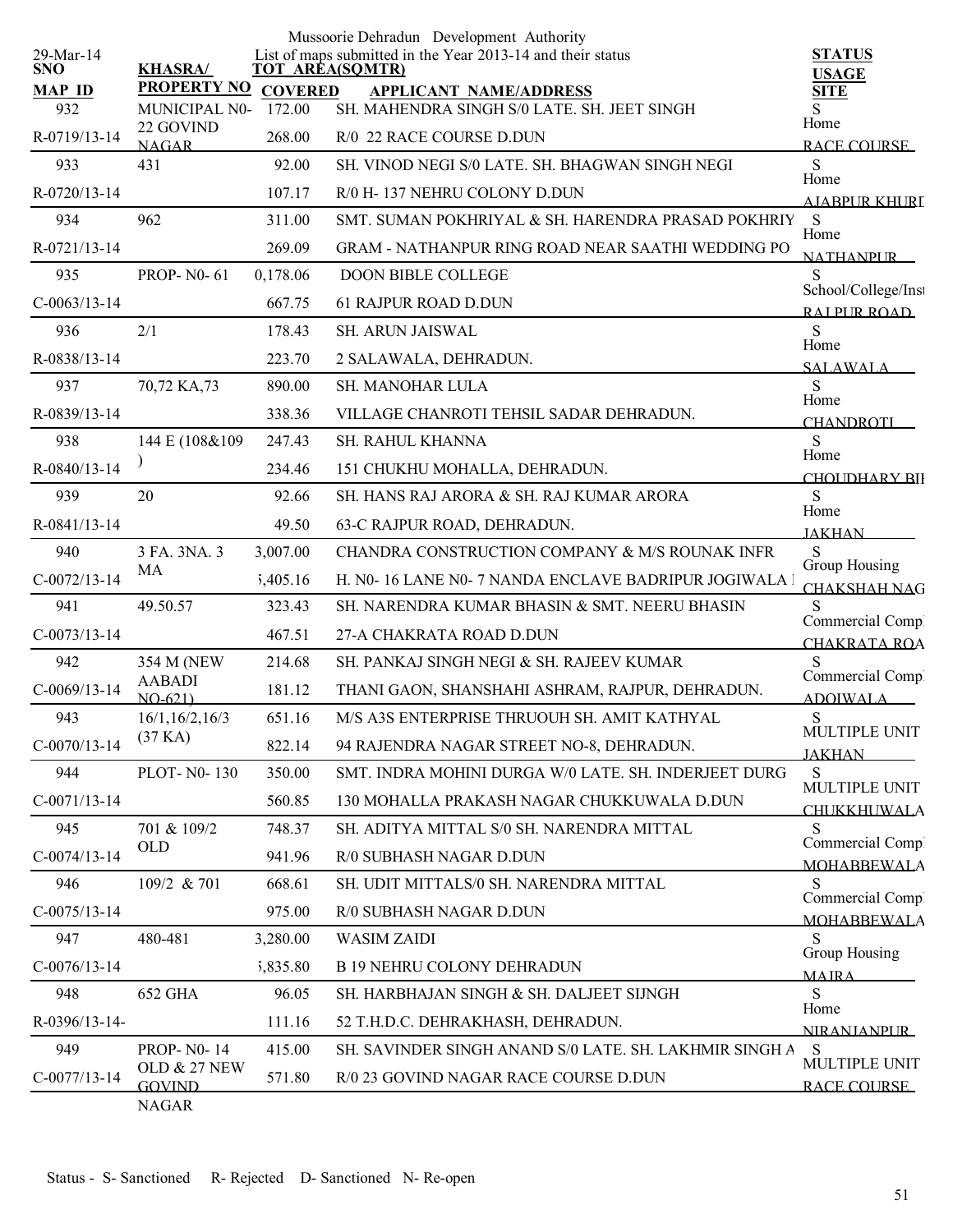|                         |                                               |                | Mussoorie Dehradun Development Authority                                              |                                        |
|-------------------------|-----------------------------------------------|----------------|---------------------------------------------------------------------------------------|----------------------------------------|
| 29-Mar-14<br><b>SNO</b> | <b>KHASRA/</b>                                |                | List of maps submitted in the Year 2013-14 and their status<br><b>TOT AREA(SQMTR)</b> | <b>STATUS</b><br><b>USAGE</b>          |
| <b>MAP ID</b><br>950    | <b>PROPERTY NO</b><br>73 KHA .75 GHA 3,300.00 | <b>COVERED</b> | <b>APPLICANT NAME/ADDRESS</b><br>SH. SANJEEV GUPTA.SMT.MADHU GUPTA & SMT. ROMIL AROF  | <b>SITE</b><br>S                       |
| $C-0078/13-14$          | .73 KA .75 GHA                                | 3,848.62       | 9/1 ANAND VIHAR JAKHAN D.DUN                                                          | Group Housing                          |
| 951                     | <b>PROP-N0-62</b>                             | 286.04         | SH. PAWAN KUMAR GUPTA S/0 SH. DEEN DAYAL GUPTA                                        | <b>DHANOLA</b><br>S                    |
| $C-0080/13-14$          |                                               | 278.59         | R/0 116/1 A CHANDRA NAGAR D.DUN                                                       | Commercial Comp.<br><b>GANDHI ROAD</b> |
| 952                     | 237                                           | 1,208.17       | SH. RANJAN GANDHI & SMT. SAPNA GANDHI                                                 | R                                      |
| $C-0081/13-14$          |                                               | 1,425.96       | R/0 45-B SAILOK PHASE- 2 G.M.S. ROAD D.DUN                                            | Commercial Comp.<br><b>NIRANIANPUR</b> |
| 953                     | 60                                            | 1,400.46       | SH. RAJ KUMAR GROVER S/0 SH. MADAN LAL GROVER                                         | S                                      |
| $C-0083/13-14$          |                                               | 3,103.00       | R/0 60 RAIPUR ROAD D.DUN                                                              | Commercial Comp.<br>RAIPUR ROAD        |
| 954                     | 59.60 & 61                                    | 4,250.00       | TIRUMALA TIRUPATI DEVASTHANAMS                                                        | S                                      |
| $C-0085/13-14$          |                                               | 976.63         | VILL-RAJPUR MAFFI D.DUN                                                               | Relegious Place<br><b>RAIPUR MAFL</b>  |
| 955                     | 1034 1035 1036                                | 570.00         | M/S S.L.G. BUIDCON PVT.LTD                                                            | S                                      |
| $C-0086/13-14$          |                                               | 323.20         | 567 VIJAY PARK EXT. BALLUPUR ROAD D.DUN                                               | Commercial Compl<br><b>GARHI</b>       |
| 956                     | 428.429/1.429/1                               | 3,970.00       | EARTHCON DEVLOPERS PVT LTD                                                            | S                                      |
| $C-0087/13-14$          | & 429/1 ZA                                    | 5,085.61       | R/0 T-17 SECTOR -7 DASOLA VIHAR NEW DELHI                                             | Group Housing<br><b>DAK PATTI</b>      |
| 957                     | 11 YAN. 18                                    | 0,479.00       | M/S HARDWIN BUILDCON PRIVATE LTD.                                                     | S                                      |
| $C-0001/13-14-$         | KHA .19<br>KAKHA GHA                          | 2,995.10       | R/0 KISHAN PUR RAJPUR ROAD D.DUN                                                      | Group Housing<br><b>KISHANPUR</b>      |
|                         | 20 KA KHA GA<br>GHA. 21.& 24<br><b>KHA</b>    |                |                                                                                       |                                        |
| 958                     | 1382 KA& 1382 3,938.00                        |                | SH. RAJENDRA GUNSOLA S/0 SH. R.S. GUNSOLA                                             | ${\bf S}$                              |
| $C-0066/11-12$ -        | <b>GHA</b>                                    | 7,330.36       | C/0 INDRA NAGAR COLONY D.DUN                                                          | <u>AIARPUR KALA</u> N                  |
| 959                     | 646                                           | 355.06         | SH. KRISHAN KUMAR                                                                     | S                                      |
| $C-0049/06-07$ -        |                                               | 455.33         | H.N0-179 GURU ROAD D.DUN                                                              | DEHRA KHAS                             |
| 960                     | <b>PROP-N0-18</b>                             | 234.20         | SH. ANJUL KUMAR GUPTA & SMT. RITU GUPTA                                               | S                                      |
| R-0557/13-14            | <b>OLD &amp; 21 NEW</b><br><b>MAHANT</b>      | 340.59         | 18 MAHENT ROAD LAXMAN CHOWK D.DUN                                                     | Home<br><b>LAXMAN CHOWI</b>            |
| 961                     | <b>ROAD</b><br>343                            | 376.00         | SH. GAJENDRA SINGH S/0 SH. J.S. TOMER                                                 | S<br>Home                              |
| R-0558/13-14            |                                               | 254.82         | R/0 INDER BABA MARG RAJPUR ROAD D.DUN                                                 | <b>JAKHAN</b>                          |
| 962                     | 65/1                                          | 74.34          | SMT. SUMAN W/0 SH. SUBHASH GUPTA                                                      | <sub>S</sub><br>Home                   |
| R-0559/13-14            |                                               | 86.42          | R/0 CHUNNA BHATTA 28 WARD NUMBER ADHOIWALA RAIPU                                      | CHAK RAIPUR-                           |
| 963                     | 32                                            | 316.00         | SH. SAMEER MEHTA S/0 SH. ANANT MEHTA                                                  | S.<br>Home                             |
| R-0560/13-14            |                                               | 208.19         | R/0 220/11/1 D.L. ROAD D.DUN                                                          | DANDA DHORAN                           |
| 964                     | 212                                           | 93.50          | SH. VARUN BHARTI & SH. ANKUR BHARTI                                                   | S<br>Home                              |
| R-0561/13-14            |                                               | 82.13          | RAM BAGH BALAJI PURAM GANGOH DISTT- SAHARANPUR                                        | <b>NIRANJANPUR</b>                     |
| 965                     | 40 DA & 405                                   | 91.28          | <b>SMT. RITU GUPTA</b>                                                                | S<br>Home                              |
| R-0526/13-14            | <b>GHA</b>                                    | 108.71         | 383 SARITA VIHAR, NEW DELHI.                                                          | DHORAN KHAS                            |
| 966                     | 914                                           | 69.52          | SMT. VIJAYA ANAND W/0 SH. DINESH ANAND                                                | S<br>Home                              |
| R-0706/13-14            |                                               | 40.61          | R/0 12-A MOHINI ROAD D.DUN                                                            | DEHRA KHAS                             |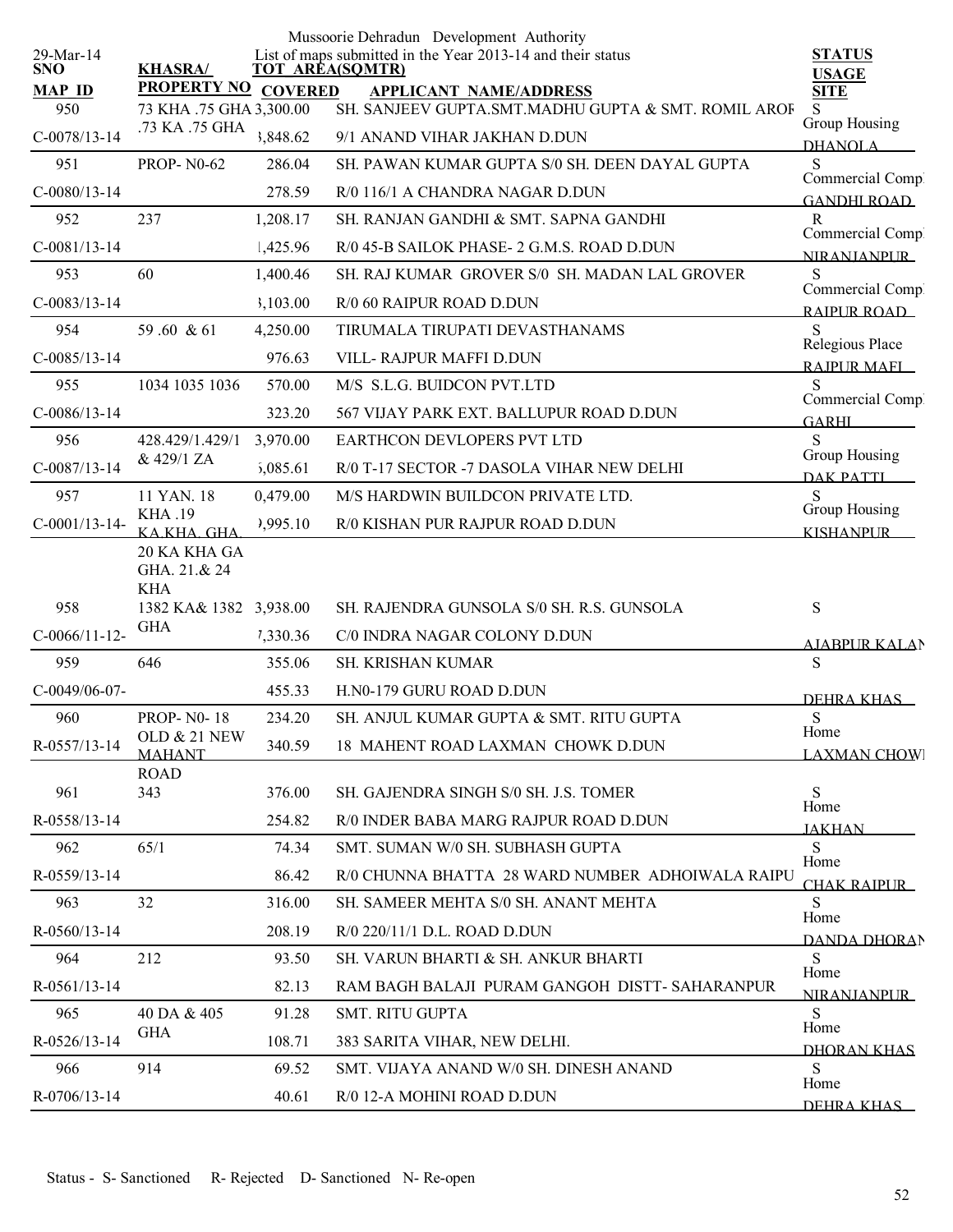|                         |                              |        | Mussoorie Dehradun Development Authority                                              |                                    |
|-------------------------|------------------------------|--------|---------------------------------------------------------------------------------------|------------------------------------|
| 29-Mar-14<br><b>SNO</b> | <b>KHASRA/</b>               |        | List of maps submitted in the Year 2013-14 and their status<br><b>TOT AREA(SQMTR)</b> | <b>STATUS</b><br><b>USAGE</b>      |
| <b>MAP ID</b>           | PROPERTY NO COVERED          |        | <b>APPLICANT NAME/ADDRESS</b>                                                         | <b>SITE</b>                        |
| 967                     | 1174                         | 306.85 | SH. DINESH KUMAR DHIMAN S/0 SH. RISHI PAL                                             | S<br>Home                          |
| R-0707/13-14            |                              | 321.93 | R/0 OLD CANNAUGHT PALACE CHAKRATA ROAD D.DUN                                          | <b>KAANWALI</b>                    |
| 968                     | 225 KHA & 235                | 525.00 | M/S JAMIA DEVELOPERS PVT .LTD.                                                        | S<br>MULTIPLE UNIT                 |
| $C-0062/13-14$          | <b>OLD</b>                   | 260.90 | R/0 B- 69 FIRST FLOOR ABUL FAZAL ENCLAVE JAMIA NAGAR                                  | DHORAN KHAS                        |
| 969                     | 1517/2                       | 92.90  | SH. SHAKEEL AHMED S/0 ABDUL WAHID                                                     | S<br>Home                          |
| R-0733/13-14            |                              | 147.34 | R/0 54 RITHA MANDI D.DUN                                                              | <b>KAANWALI</b>                    |
| 970                     | 1519                         | 130.06 | SMT. SHIKHA SAXSENA & SH. SANJIV KUMAR SAXSENA                                        | ${\bf N}$<br>Home                  |
| R-0734/13-14            |                              | 204.21 | R/0 13/6 ASHIRWAD ENCLAVE BALLUPUR CHOWK D.DUN                                        | <b>KAANWALI</b>                    |
| 971                     | 359 KA                       | 270.00 | SMT. BEENA AHUJA W/0 SH. AMIT AHUJA                                                   | S<br>Home                          |
| R-0735/13-14            |                              | 293.32 | <b>GRAM &amp; P.0- PONDHA D.DUN</b>                                                   | <b>PONDHA</b>                      |
| 972                     | 1517/2                       | 139.41 | SH. PRATAP SINGH TOMAR S/0 SH. S.S.TOMAR                                              | S                                  |
| $R-0736/13-14$          |                              | 230.65 | R/0 117-A LANE- N0-12 MOHIT NAGAR D.DUN                                               | Home<br><b>KAANWALI</b>            |
| 973                     | 599 OLD & 1231               | 139.28 | SMT. RAMA GAUTAM W/0 SH. SUSHIL KUMAR                                                 | S                                  |
| R-0737/13-14            | <b>GHA NEW</b>               | 135.02 | C/0 SH. MOHAN LAL MUNDAPEE LANE- N0- 4 BADRISH COLON                                  | Home<br><b>MAIRA</b>               |
| 974                     | 214                          | 334.45 | SMT. RENU SHARMA & SH. JITENDRA PRASAD                                                | S                                  |
| R-0755/13-14            |                              | 308.72 | KEWAL VIHAR, DEHRADUN.                                                                | Home<br><b>ADOIWALA</b>            |
| 975                     | 399 KA                       | 117.10 | SMT. SARASWATI KOTHARI                                                                | S                                  |
| $R-0756/13-14$          |                              | 131.02 | C-2, LANE NO-1, SHASTRINAGAR, HARIDWAR ROAD, D.DUN.                                   | Home<br><b>AJABPUR KALAN</b>       |
| 976                     | 692 & 693                    | 432.00 | <b>SH. NEM KUMAR</b>                                                                  | S<br>Home                          |
| R-0757/13-14            |                              | 168.91 | 6/37 ASHIRWAD ENCLAVE, DEHRADUN.                                                      | <b>BHARUWALA GR</b>                |
| 977                     | 452                          | 493.00 | <b>SH. SHAMBHU SINGH VERMA</b>                                                        | S                                  |
| R-0758/13-14            |                              | 352.09 | 199 MAHENDRA VIHAR, BALLUPUR ROAD, DEHRADUN.                                          | Home<br><b>DHORAN KHAS</b>         |
| 978                     | 155 (245)                    | 91.07  | SMT. ASHA SINGH W/O SH. SUBEDAR SINGH                                                 | ${\bf S}$                          |
| R-0759/13-14            |                              | 114.00 | 183 KARANPUR, DEHRADUN.                                                               | Home<br><b>KARANPUR</b>            |
| 979                     | 14/1 (67/35)                 | 490.00 | SMT. ARUNIMA SINHA & DR. RANJIT KUMAR SINHA                                           | S                                  |
| R-0760/13-14            |                              | 712.84 | 18 KALIDAS ROAD, DEHRADUN.                                                            | Home<br><b>LAXMI ROAD_</b>         |
| 980                     | $15/9$ (16, 19/10)           | 297.46 | SMT. MANJU WADAWA AND OTHERS                                                          | S                                  |
| R-0761/13-14            |                              | 216.98 | ARYA NAGAR, HINDUSTAN PRESS, HARIDWAR.                                                | Home<br>VIRGIRWALI RA.             |
| 981                     | MUNICIPAL N0-                | 342.10 | SH. NARINDER SINGH SAWHNEY S/0 LATE, SH. SUJJAN SINGH                                 | S                                  |
| $C-0088/13-14$          | 53/46 GOBIND<br><b>NAGAR</b> | 547.36 | R/0 53/46 GOBIND NAGAR BLOCK-II RACE COURSE D.DUN                                     | MULTIPLE UNIT<br>RACE COURSE       |
| 982                     | 1519                         | 130.06 | SMT. SHIKHA SAXSENA & SH. SANJIV KUMAR SAXSENA                                        | S                                  |
| R-0734/13-14-           |                              | 204.21 | R/0 13/6 ASHIRWAD ENCLAVE BALLUPUR CHOWK D.DUN                                        | Home<br><b>KAANWALI</b>            |
| 983                     | 304/3                        | 237.72 | SH. T.D. BAHUGUNA                                                                     | S                                  |
| C-0056/06-07-           |                              | 502.06 | 32/1 VIVEK VIHAR -III BALIWALA CHOWK G.M.S. ROAD D.DU                                 | Commercial Comp<br><b>KAANWALI</b> |
| 984                     | 235/1                        | 195.00 | SH. N.P. SAXENA S/O SH. MOHAN LAL SAXENA                                              | S                                  |
| R-0762/13-14            |                              | 185.32 | MAYUR VIHAR, SAHASTRADHARA ROAD, D.DUN.                                               | Home<br><u>KANDOLI</u>             |
| 985                     | 919                          | 88.06  | SH. JATIN ANAND SHARMA                                                                | S                                  |
| R-0763/13-14            |                              | 105.89 | VILLAGE ARNAVALI, MEERUT                                                              | Home<br><b>KAANWALI</b>            |
|                         |                              |        |                                                                                       |                                    |